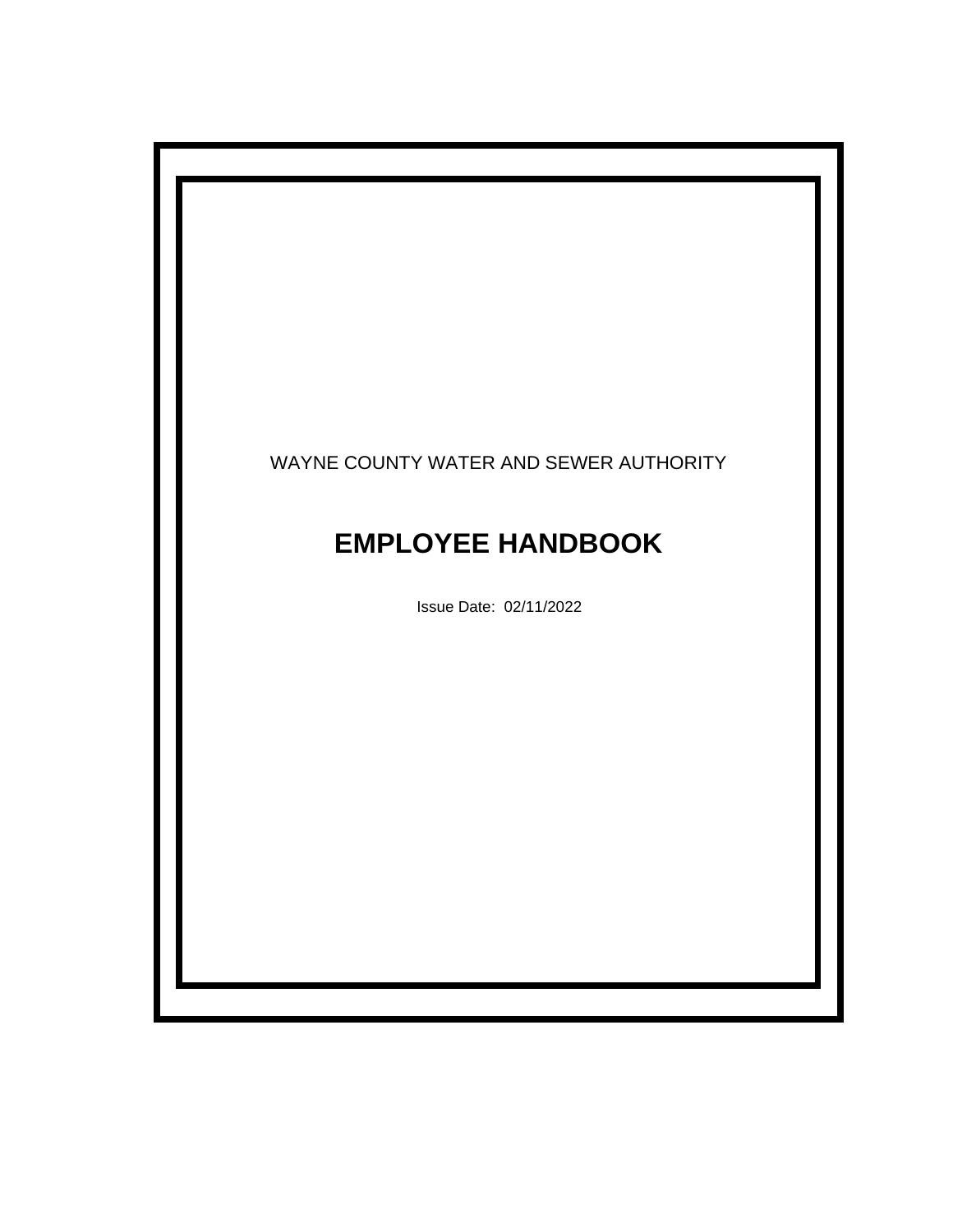## TABLE OF CONTENTS

| NO.                                                                | POLICY TITLE                                                                                                                                                                                                                                                                      | <b>EFFECTIVE</b>                                                                                                                       | <b>REVISED</b>                                                                                                                                           |
|--------------------------------------------------------------------|-----------------------------------------------------------------------------------------------------------------------------------------------------------------------------------------------------------------------------------------------------------------------------------|----------------------------------------------------------------------------------------------------------------------------------------|----------------------------------------------------------------------------------------------------------------------------------------------------------|
|                                                                    | <b>INTRODUCTION</b>                                                                                                                                                                                                                                                               |                                                                                                                                        |                                                                                                                                                          |
| 010<br>020<br>030<br>040<br>050                                    | <b>Title Page</b><br>Employee Welcome Message<br><b>Introductory Statement</b><br>Employee Acknowledgment Form<br>Definitions                                                                                                                                                     | 07-16-97<br>07-16-97<br>07-16-97<br>07-16-97<br>07-16-97                                                                               | 03-01-11<br>03-01-11<br>03-01-11<br>03-01-11<br>$01 - 01 - 19$                                                                                           |
|                                                                    | <b>EMPLOYMENT</b>                                                                                                                                                                                                                                                                 |                                                                                                                                        |                                                                                                                                                          |
| 101<br>102<br>103<br>104                                           | Nature of Employment<br><b>Employee Relations</b><br><b>Equal Employment Opportunity</b><br>NYS Human Rights Law &<br>Americans with Disabilities Act                                                                                                                             | 07-16-97<br>07-16-97<br>07-16-97<br>07-16-97                                                                                           | 03-01-11<br>03-01-11<br>$01 - 01 - 19$<br>$01 - 01 - 19$                                                                                                 |
|                                                                    | <b>EMPLOYMENT STATUS &amp; RECORDS</b>                                                                                                                                                                                                                                            |                                                                                                                                        |                                                                                                                                                          |
| 201<br>202<br>203<br>204                                           | <b>Employment Categories</b><br><b>Personnel Files</b><br>Introductory Period<br><b>Performance Evaluation</b>                                                                                                                                                                    | 07-16-97<br>07-16-97<br>07-16-97<br>07-16-97                                                                                           | $01 - 01 - 19$<br>03-01-11<br>$01 - 01 - 19$<br>03-01-11                                                                                                 |
|                                                                    | <b>EMPLOYEE BENEFIT PROGRAMS</b>                                                                                                                                                                                                                                                  |                                                                                                                                        |                                                                                                                                                          |
| 301<br>302<br>303<br>304<br>305<br>306<br>307<br>308<br>309        | <b>Employee Benefits</b><br><b>Vacation Benefits</b><br>Holidays<br><b>Workers' Compensation Insurance</b><br><b>Sick Leave Benefits</b><br>Time Off To Vote<br><b>Bereavement Leave</b><br>Jury Duty<br>Medical/Hospitalization/Dental<br>Insurance                              | 07-16-97<br>07-16-97<br>07-16-97<br>07-16-97<br>07-16-97<br>07-16-97<br>07-16-97<br>07-16-97<br>07-16-97                               | $01 - 01 - 19$<br>03-01-11<br>03-01-11<br>$01 - 01 - 19$<br>03-01-11<br>$01 - 01 - 19$<br>$01 - 01 - 19$<br>03-01-11<br>03-01-11                         |
| 310<br>311<br>312<br>313<br>314<br>315<br>316<br>317<br>318<br>319 | <b>Volunteer Participation</b><br><b>New York State Retirement</b><br><b>Medical Insurance for Retirees</b><br>Cobra<br><b>Short Term Disability</b><br><b>Meal Reimbursement</b><br>Uniforms & Work Clothing<br>Deferred Compensation Plan<br>Section 125 Plan<br>Life Insurance | 07-16-97<br>07-16-97<br>10-01-04<br>10-01-04<br>10-01-04<br>03-01-11<br>03-01-11<br>$01 - 01 - 19$<br>$01 - 01 - 19$<br>$01 - 01 - 19$ | $01 - 01 - 19$<br>$01 - 01 - 19$<br>05-01-20<br>03-01-11<br>03-01-11<br>03-01-11<br>$01 - 01 - 19$<br>$01 - 01 - 19$<br>$01 - 01 - 19$<br>$01 - 01 - 19$ |
|                                                                    | TIME KEEPING/PAYROLL                                                                                                                                                                                                                                                              |                                                                                                                                        |                                                                                                                                                          |
| 401<br>402<br>403                                                  | <b>Time Keeping</b><br>Payroll<br><b>Employment Termination</b>                                                                                                                                                                                                                   | 07-16-97<br>07-16-97<br>07-16-97                                                                                                       | 03-01-11<br>03-01-11<br>03-01-11                                                                                                                         |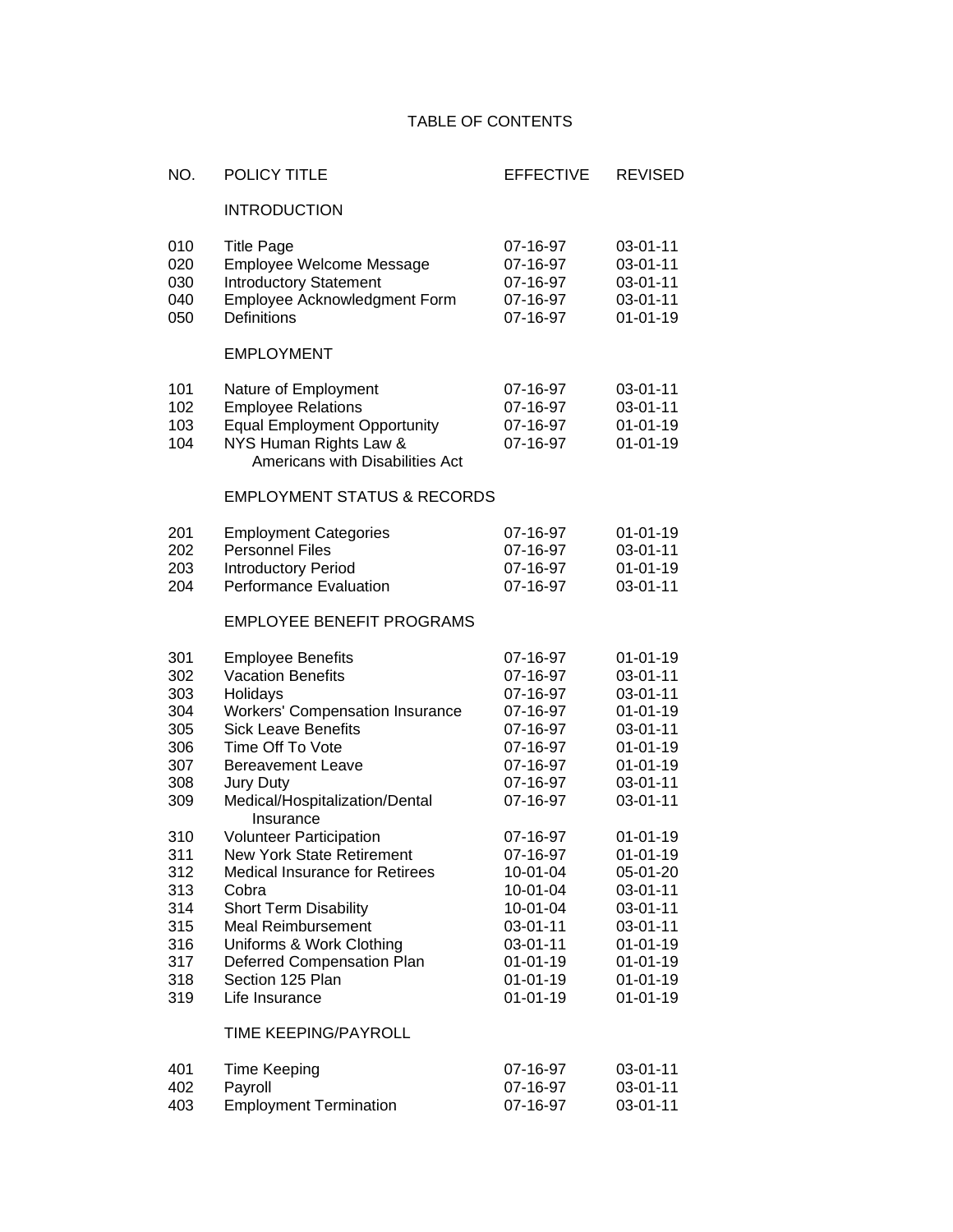| 404<br>405                                  | Pay Deductions<br><b>Wage Rates</b>                                                                                                                                                    | 07-16-97<br>07-16-97                                                             | $01 - 01 - 19$<br>03-01-11                                                             |
|---------------------------------------------|----------------------------------------------------------------------------------------------------------------------------------------------------------------------------------------|----------------------------------------------------------------------------------|----------------------------------------------------------------------------------------|
|                                             | <b>WORK CONDITIONS &amp; HOURS</b>                                                                                                                                                     |                                                                                  |                                                                                        |
| 501<br>502<br>503A<br>503B<br>504A          | <b>Work Schedules</b><br>Use of Telephones<br><b>Cellular Phone and Mobile Device Use</b><br><b>Water Authority Owned Phones</b><br>Use of Information Technology                      | 07-16-97<br>07-16-97<br>06-20-02<br>06-20-02<br>$01 - 01 - 19$                   | 03-01-11<br>03-01-11<br>03-01-11<br>03-01-11<br>$01 - 01 - 19$                         |
| 504B<br>504C<br>504D<br>505<br>506A<br>506B | <b>Internet Use</b><br><b>Email Use</b><br>Social Media Use Policy<br>Smoking<br><b>Rest and Meal Periods</b><br>Breaks for Nursing Mothers to Express                                 | 06-20-02<br>10-01-04<br>$01 - 01 - 19$<br>07-16-97<br>07-16-97<br>$01 - 01 - 19$ | 03-01-11<br>03-01-11<br>$01 - 01 - 19$<br>02-11-22<br>03-01-11<br>$01 - 01 - 19$       |
| 507<br>508A<br>508B<br>509                  | <b>Breast Milk</b><br>Overtime<br>Use of Equipment and Vehicles<br><b>Water Authority Owned Vehicles</b><br>Mileage & Travel Expenses                                                  | 07-16-97<br>12-18-96<br>03-01-11<br>07-16-97                                     | $01 - 01 - 19$<br>03-01-11<br>$01 - 01 - 19$<br>03-01-11                               |
|                                             | <b>LEAVES OF ABSENCE</b>                                                                                                                                                               |                                                                                  |                                                                                        |
| 601<br>602<br>603<br>604<br>605             | <b>Medical Leave</b><br>Personal Leave<br><b>Military Leave</b><br>Family and Medical Leave<br>Leave for Blood and Bone Marrow                                                         | 07-16-97<br>07-16-97<br>07-16-97<br>07-16-97<br>$01 - 01 - 19$                   | 03-01-11<br>03-01-11<br>$01 - 01 - 19$<br>03-01-11<br>$01 - 01 - 19$                   |
| 606<br>607                                  | Donation<br>Leave for Cancer Screening<br>Witness and Victims of Crime Leave<br>Policy                                                                                                 | 01-01-19<br>$01 - 01 - 19$                                                       | $01 - 01 - 19$<br>$01 - 01 - 19$                                                       |
|                                             | EMPLOYEE CONDUCT & DISCIPLINARY ACTION                                                                                                                                                 |                                                                                  |                                                                                        |
| 701<br>702<br>703<br>704                    | <b>Employee Conduct and Work Rules</b><br><b>Termination of Employment</b><br>Drug - Free Workplace<br>Non-Discrimination and Harassment<br>(including Sexual Harassment)              | 03-01-11<br>07-16-97<br>07-16-97<br>07-16-97                                     | 02-11-22<br>03-01-11<br>02-11-22<br>$01 - 01 - 19$                                     |
| 705<br>706<br>707<br>708<br>709A<br>709B    | Attendance and Punctuality<br>Return of Property<br>Security Inspections<br>Solicitation<br>Drug Testing--Employment<br>Drug Testing-Department of                                     | 07-16-97<br>07-16-97<br>07-16-97<br>07-16-97<br>07-16-97<br>07-16-97             | 03-01-11<br>$03 - 01 - 11$<br>$03 - 01 - 11$<br>03-01-11<br>03-01-11<br>$03 - 01 - 11$ |
| 710<br>711<br>712                           | Transportation (DOT)<br><b>Disciplinary Review</b><br>Violence in the Work Place<br>Wrongful Conduct, Disclosure of<br>Wrongful Conduct (Whistleblowing)<br>& Protection from Reprisal | 07-16-97<br>07-16-97<br>11-23-10                                                 | $01 - 01 - 19$<br>$01 - 01 - 19$<br>02-11-22                                           |
| 713                                         | Code of Ethics                                                                                                                                                                         | $01 - 01 - 19$                                                                   | $01 - 01 - 19$                                                                         |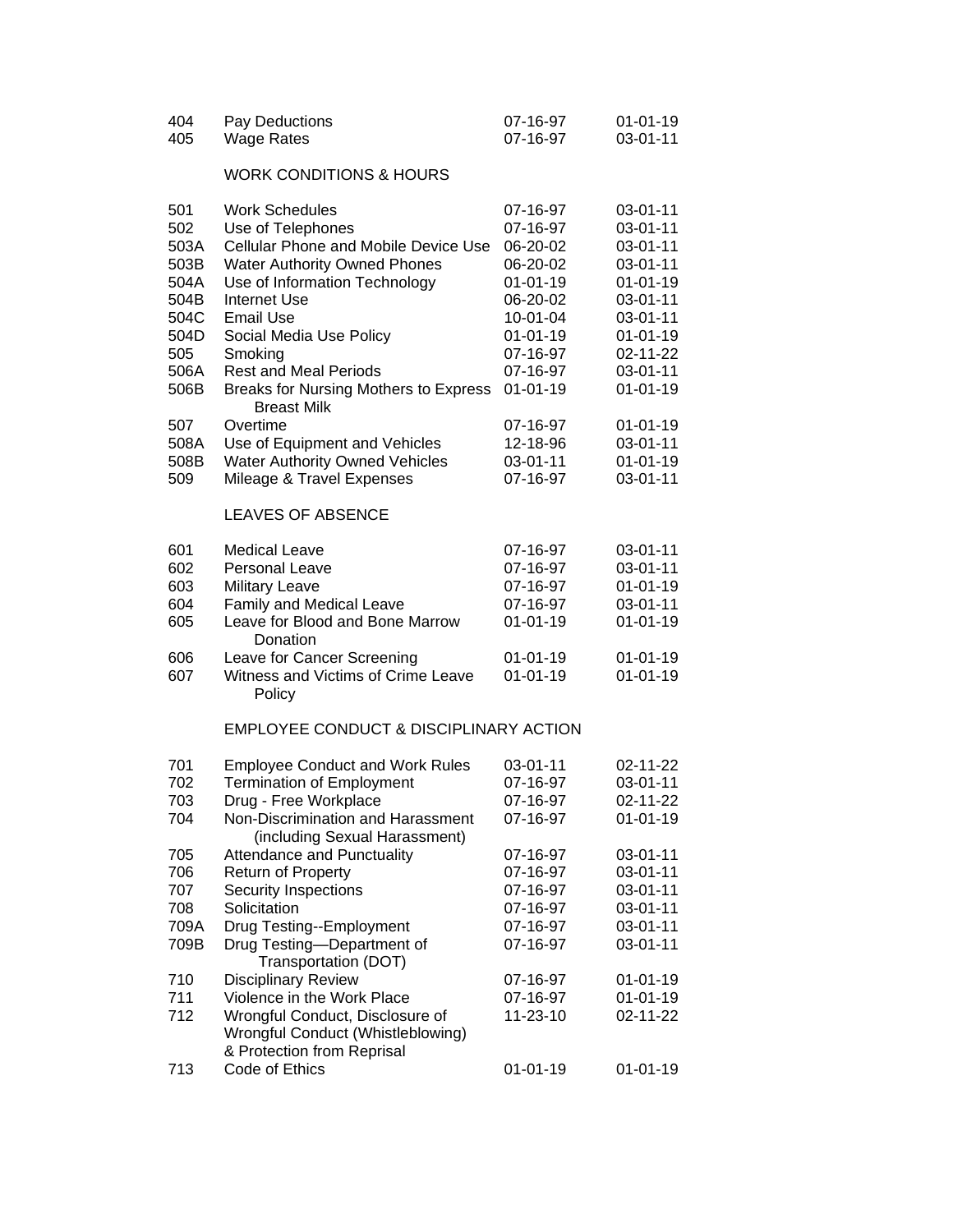Page 1 of 1

Effective Date: 07-16-97

Revision Date: 03-01-11

#### **020 EMPLOYEE WELCOME MESSAGE**

On behalf of your colleagues, the WCWSA Board welcomes you to the WCWSA and wishes you every success here.

We believe that each employee contributes directly to the growth, success, and mission of the WCWSA, and we hope you will take pride in being a member of our team.

This handbook was developed to describe what the Authority expects from our employees and to outline the policies, programs, and benefits available to eligible employees. Employees should familiarize themselves with the contents of the employee handbook as soon as possible, for it will answer many questions about employment with the WCWSA.

We hope that your experience here will be challenging, enjoyable, and rewarding. Again, welcome!

Sincerely,

WCWSA Board Members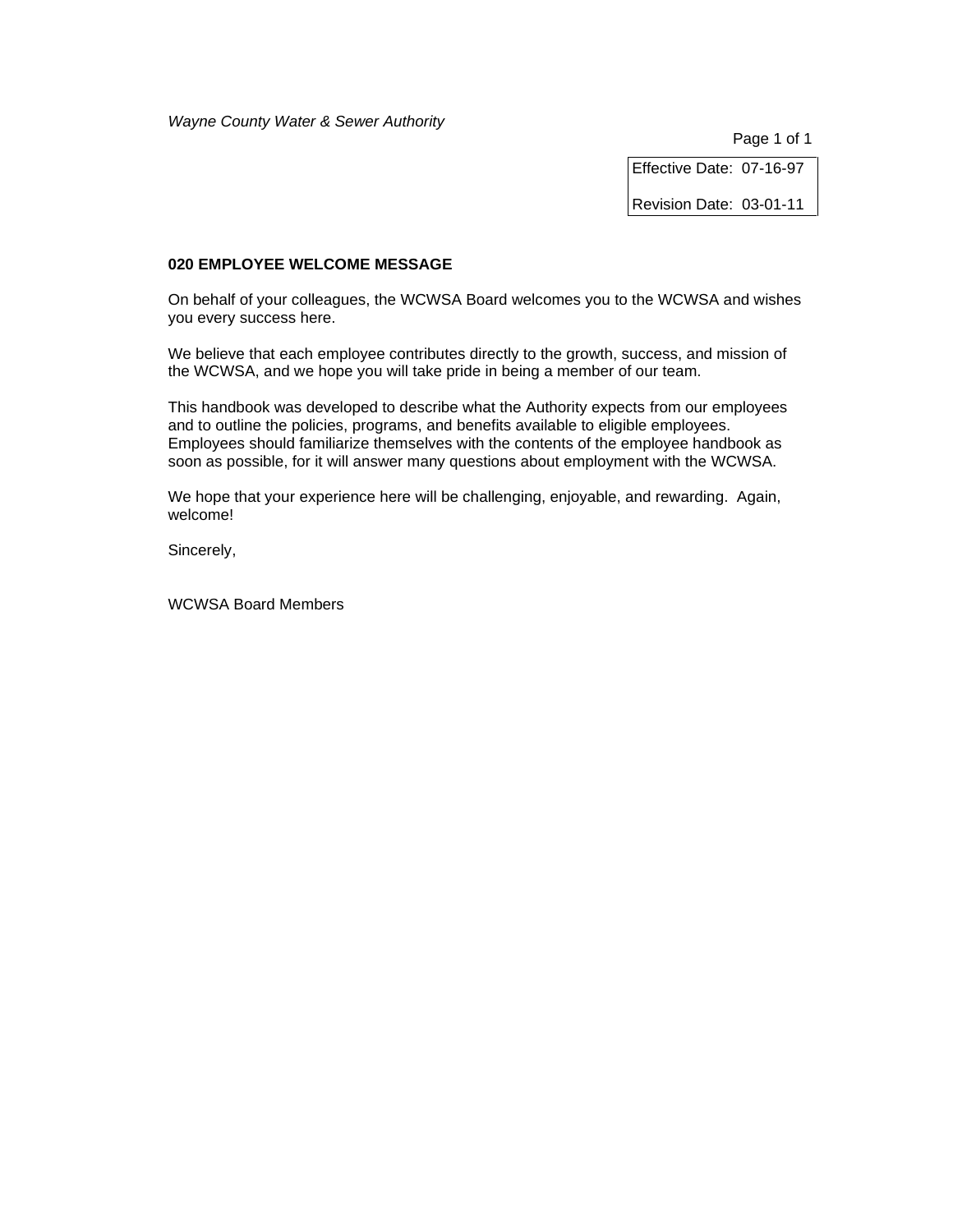Effective Date: 07-16-97

Revision Date: 03-01-11

### **030 INTRODUCTORY STATEMENT**

This handbook is designed to acquaint you with the WCWSA and provide you with information about working conditions, employee benefits, and some of the policies affecting your employment. You should read, understand, and comply with all provisions of the handbook. It describes many of your responsibilities as an employee and outlines the programs developed by the WCWSA to benefit employees. One of our objectives is to provide a work environment that is conducive to both personal and professional growth.

This handbook, however, cannot anticipate every situation or answer every question about employment. In the event any provisions of this handbook conflict with the Civil Service Law of the State of New York, the Civil Service Law shall prevail and take precedence over the conflicting provisions set forth in this handbook. This handbook is not intended to create contractual relations of any kind. No employee handbook can anticipate every circumstance or question about policy. As the WCWSA continues to grow, the need may arise to change policies described in the handbook.

The WCWSA therefore reserves the right to revise, supplement, or rescind any policies or portion of the handbook from time to time as it deems appropriate, in its sole and absolute discretion, with or without notice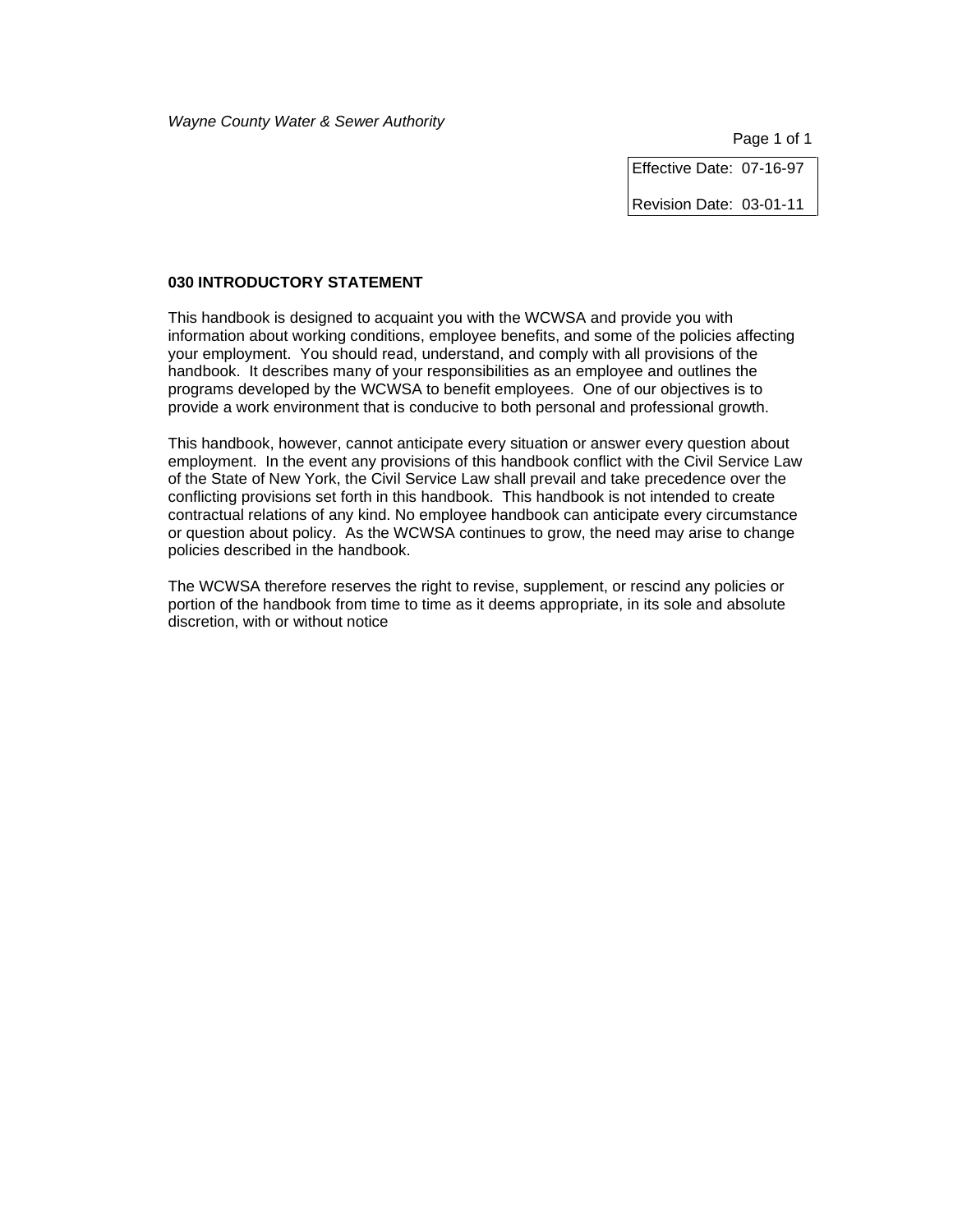Page 1 of 1

Effective Date: 07-16-97

Revision Date: 03-01-11

### **040 EMPLOYEE ACKNOWLEDGMENT FORM**

The employee handbook describes important information about the WCWSA, and I understand that I should consult the Executive Director regarding any questions not answered in the handbook.

Since the information, policies, and benefits described here are necessarily subject to change, I acknowledge that revisions to the handbook may occur. All such changes will be communicated through official notices, and I understand that revised information may supersede, modify, or eliminate existing policies. Only the WCWSA Board has the ability to adopt any revisions to the policies in this handbook.

The descriptions of the various benefit plans are intended as brief introductions. A more thorough explanation of the plans can be obtained from the Accounting Manager.

I have entered into my employment relationship with the WCWSA voluntarily and acknowledge that there is no specified length of employment. In the event any provisions of this handbook conflict with the Civil Service Law of the State of New York, the Civil Service Law shall prevail and take precedent over the conflicting provisions set forth in the handbook. Furthermore, I acknowledge that this handbook does not create an express or implied contract of employment. I have received the handbook, and I understand that it is my responsibility to read and comply with the policies contained in this handbook and any revisions made to it, and a copy of this acknowledgment will be placed in my personnel file.

\_\_\_\_\_\_\_\_\_\_\_\_\_\_\_\_\_\_\_\_\_\_\_\_\_\_\_\_\_\_\_\_\_\_\_\_\_\_\_\_\_\_\_\_ \_\_\_\_\_\_\_\_\_\_\_\_\_\_ EMPLOYEE'S SIGNATURE DATE

\_\_\_\_\_\_\_\_\_\_\_\_\_\_\_\_\_\_\_\_\_\_\_\_\_\_\_\_\_\_\_\_\_\_\_\_\_\_ EMPLOYEE'S NAME (TYPED OR PRINTED)

\_\_\_\_\_\_\_\_\_\_\_\_\_\_\_\_\_\_\_\_\_\_\_\_\_\_\_\_\_\_\_\_\_\_\_\_\_\_\_\_\_\_\_\_\_\_\_\_\_\_ \_\_\_\_\_\_\_\_\_\_\_\_\_\_ FOR WCWSA, SIGNATURE, TITLE DATE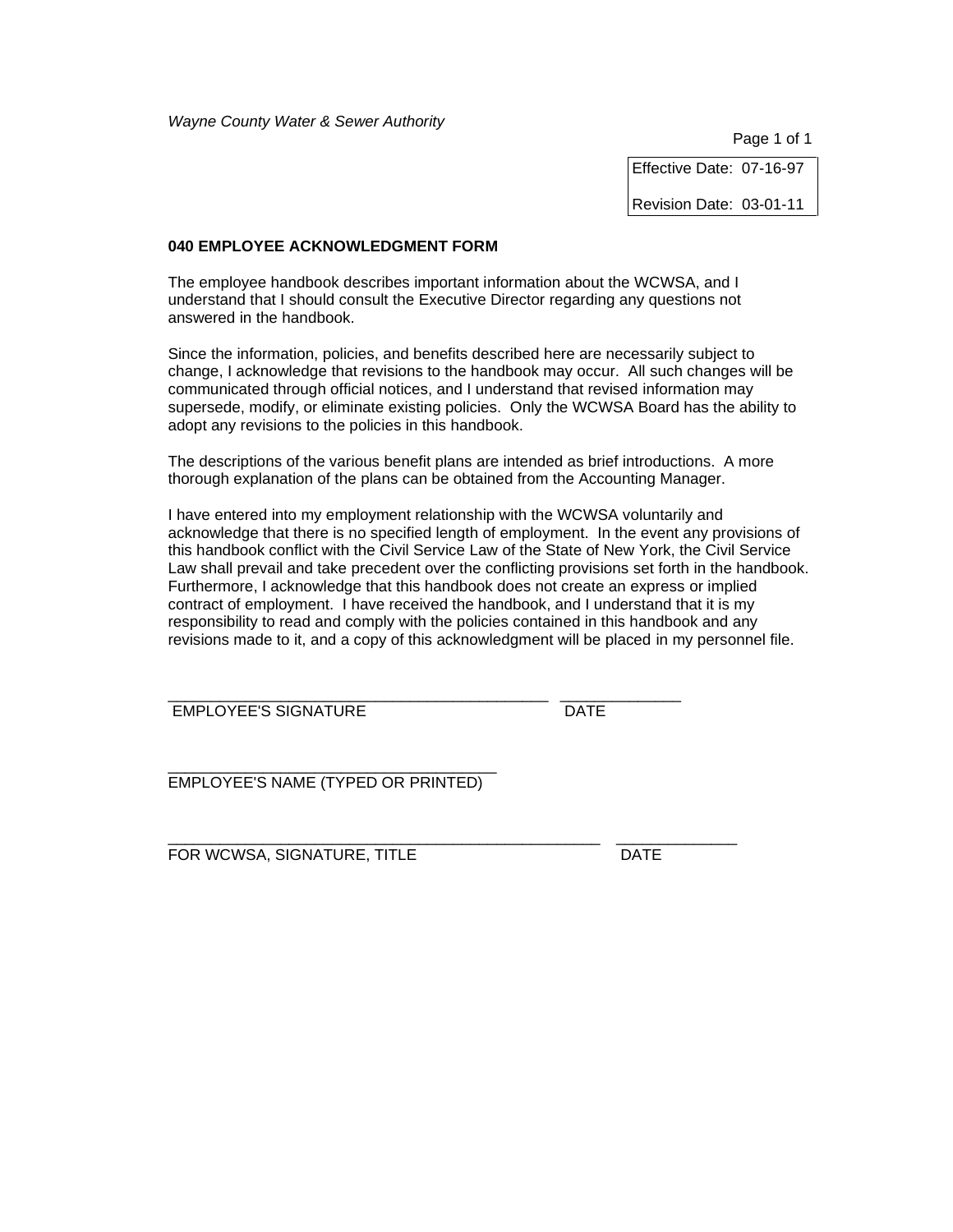Effective Date: 07-16-97

Revision Date: 01-01-19

# **050 DEFINITIONS**

| WCWSA:                   | Wayne County Water and Sewer Authority                                                                                                                                                                                                                                                                                                                                                                                                   |
|--------------------------|------------------------------------------------------------------------------------------------------------------------------------------------------------------------------------------------------------------------------------------------------------------------------------------------------------------------------------------------------------------------------------------------------------------------------------------|
| May:                     | permissive.                                                                                                                                                                                                                                                                                                                                                                                                                              |
| Shall:                   | mandatory.                                                                                                                                                                                                                                                                                                                                                                                                                               |
| <b>Anniversary Date:</b> | annual anniversary of the calendar date of hire (ex. if hired<br>on May 1, 1997, the first anniversary is May 1, 1998).                                                                                                                                                                                                                                                                                                                  |
| Scheduled Workdays:      | Monday through Friday, inclusive, except where there is a<br>paid holiday as hereinafter provided.                                                                                                                                                                                                                                                                                                                                       |
| Work week:               | consists of 5 workdays exclusive of paid holidays.                                                                                                                                                                                                                                                                                                                                                                                       |
| Exempt Employee:         | an employee who is exempt from the provisions of the Fair<br>Labor Standards Act.                                                                                                                                                                                                                                                                                                                                                        |
| Non-Exempt Employee:     | an employee who is covered by the overtime provisions of<br>the Fair Labor Standards Act.                                                                                                                                                                                                                                                                                                                                                |
| Full Time:               | employees who have successfully completed their<br>introductory period and are regularly scheduled to work their<br>department's full time schedule, 40 hours per week.<br>Generally, they are eligible for the WCWSA's benefit<br>package subject to the terms, conditions, and limitations of<br>each benefit program.                                                                                                                 |
| Part Time:               | employees who work less than fifty percent of the time<br>defined as a work week. While they do receive all legally<br>mandated benefits (such as Social Security and                                                                                                                                                                                                                                                                    |
| workers'<br>most of the  | compensation insurance), they are ineligible for<br>WCWSA's other benefit programs.                                                                                                                                                                                                                                                                                                                                                      |
| Temporary:               | employees who have successfully completed their<br>introductory period and are appointed for a short time or a<br>specific job which, at the time of appointment, will<br>foreseeably be terminated in less than 1,000 hours of work.<br>While they do receive all legally mandated benefits (such as<br>Social Security and workers' compensation insurance), they<br>are ineligible for most of the WCWSA's other benefit<br>programs. |
| New employee:            | employees whose performance is being evaluated during<br>their introductory period (usually six months) to determine<br>whether further employment in a specific position or with the<br>WCWSA is appropriate. Employees who satisfactorily                                                                                                                                                                                              |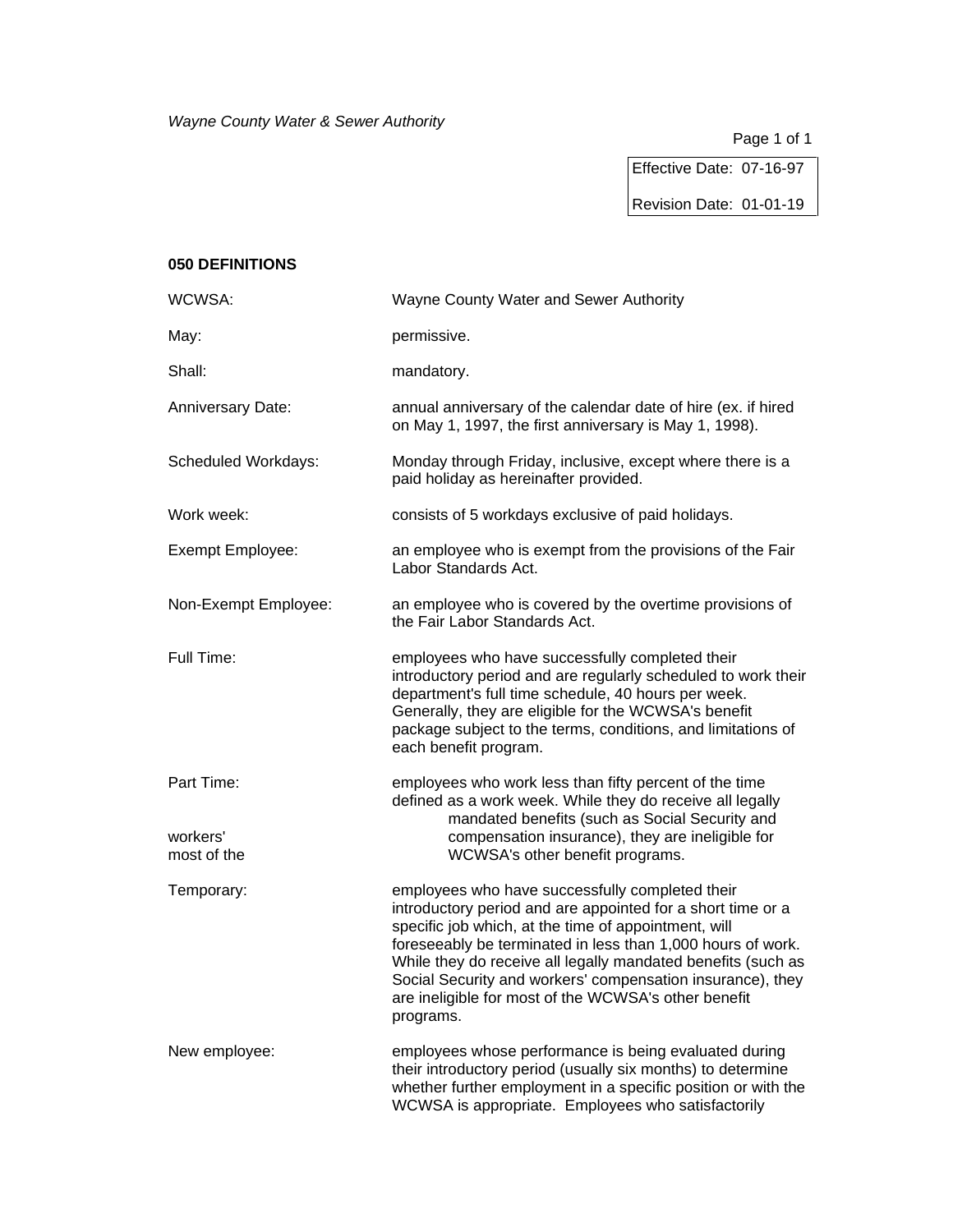|                           | complete their introductory period will be notified of their new<br>employment classification.                                                                                                   |
|---------------------------|--------------------------------------------------------------------------------------------------------------------------------------------------------------------------------------------------|
| Eligible employee:        | an employee who is eligible to receive benefits as<br>specifically enumerated in specific articles of this handbook.                                                                             |
| Civil Service Law         | for the purpose of this handbook, the Civil Service Law<br>should refer to the New York State Civil Service Law to the<br>extent that it applies to the WCWSA under its enabling<br>legislation. |
| <b>Executive Director</b> | principal executive of WCWSA                                                                                                                                                                     |
| <b>WCWSA Board</b>        | for purpose of this handbook, "board" will mean and refer to<br>the Board of the Wayne County Water and Sewer Authority.                                                                         |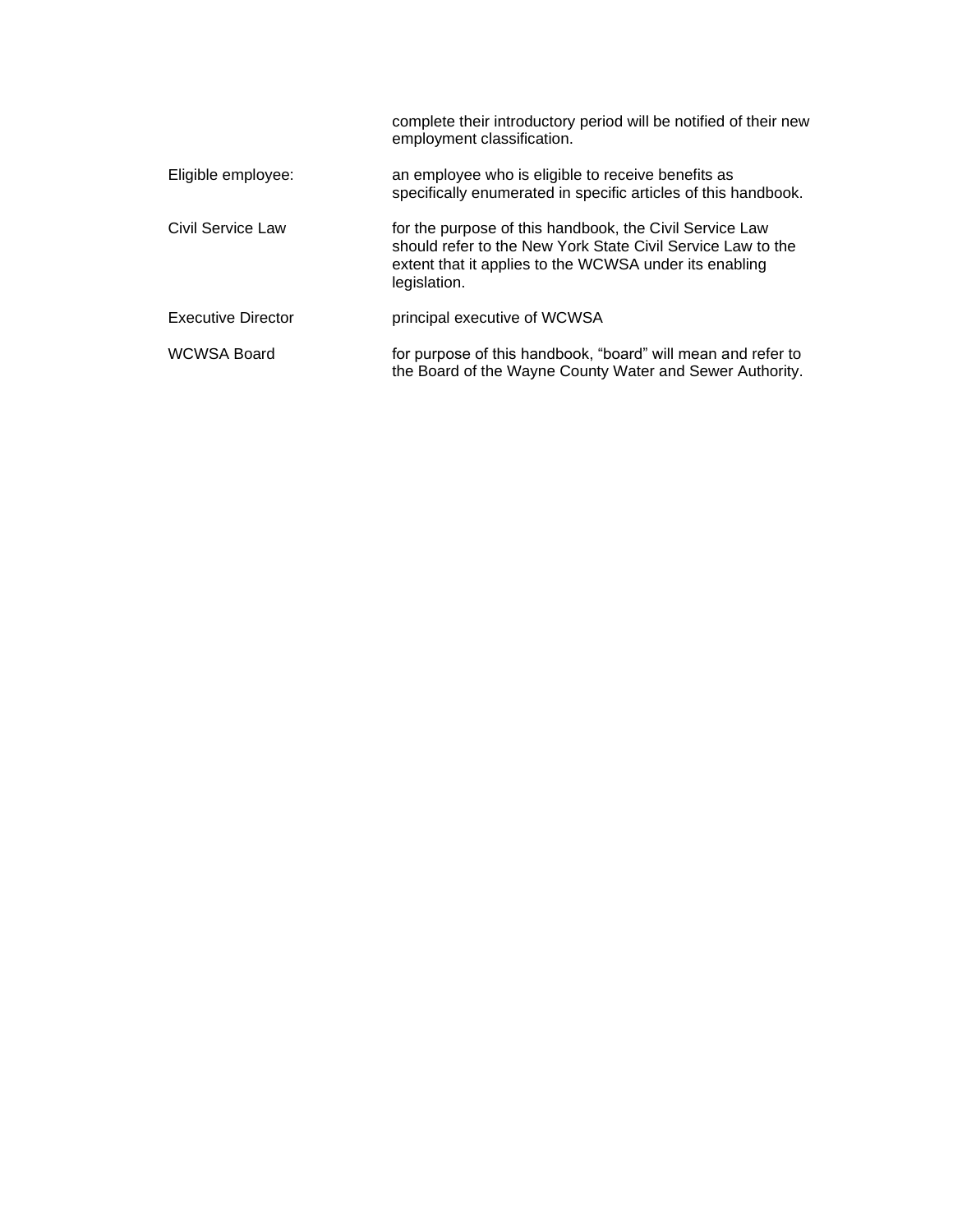Effective Date: 07-16-97

Revision Date: 03-01-11

### **101 NATURE OF EMPLOYMENT**

This handbook is intended to provide employees with a general understanding of our personnel policies. Employees are encouraged to familiarize themselves with the contents of this handbook, for it will answer many common questions concerning employment with the WCWSA.

This handbook, however, cannot anticipate every situation or answer every question about employment. Any question regarding this handbook, or your employment, should be addressed to the Executive Director. It is not an employment contract and is not intended to create contractual obligations of any kind. In the event any provision of this handbook conflicts with the Civil Service Law of the State of New York, the Civil Service Law shall prevail and take precedent over the conflicting provisions set forth in this handbook.

In order to retain necessary flexibility in the administration of policies and procedures, the WCWSA reserves the right to change, revise or eliminate any of the policies and/or benefits described in this handbook. The only recognized deviations from the stated policies are those authorized and signed by the WCWSA Board.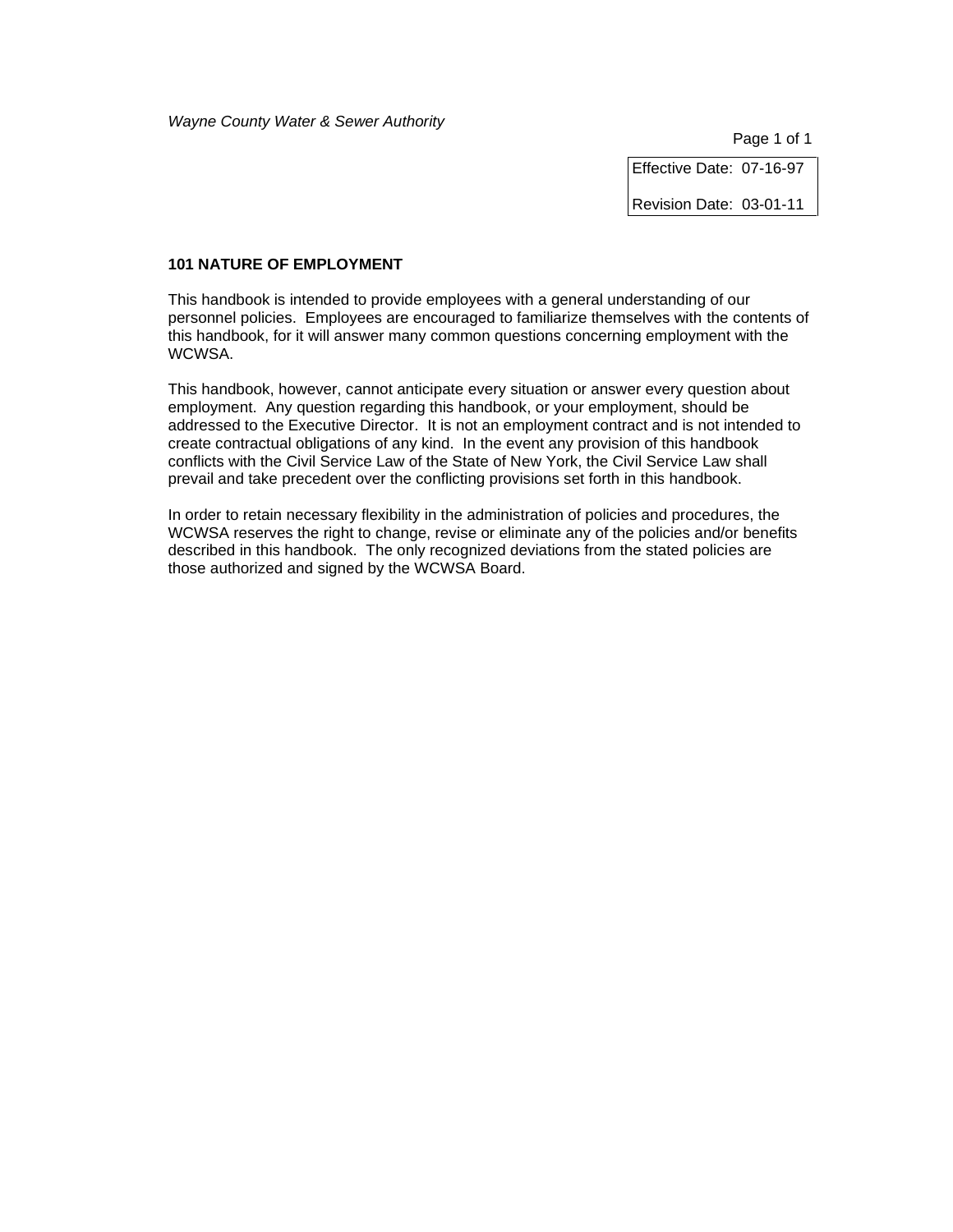Page 1 of 1

Effective Date: 07-16-97

Revision Date: 03-01-11

### **102 EMPLOYEE RELATIONS**

If employees have concerns about work conditions or compensation, they are strongly encouraged to voice these concerns openly and directly to the Executive Director.

Our experience has shown that when employees deal openly and directly with supervisors, the work environment can be excellent, communications can be clear, and attitudes can be positive. The WCWSA Board believes that the WCWSA amply demonstrates its commitment to employees by responding effectively to employee concerns.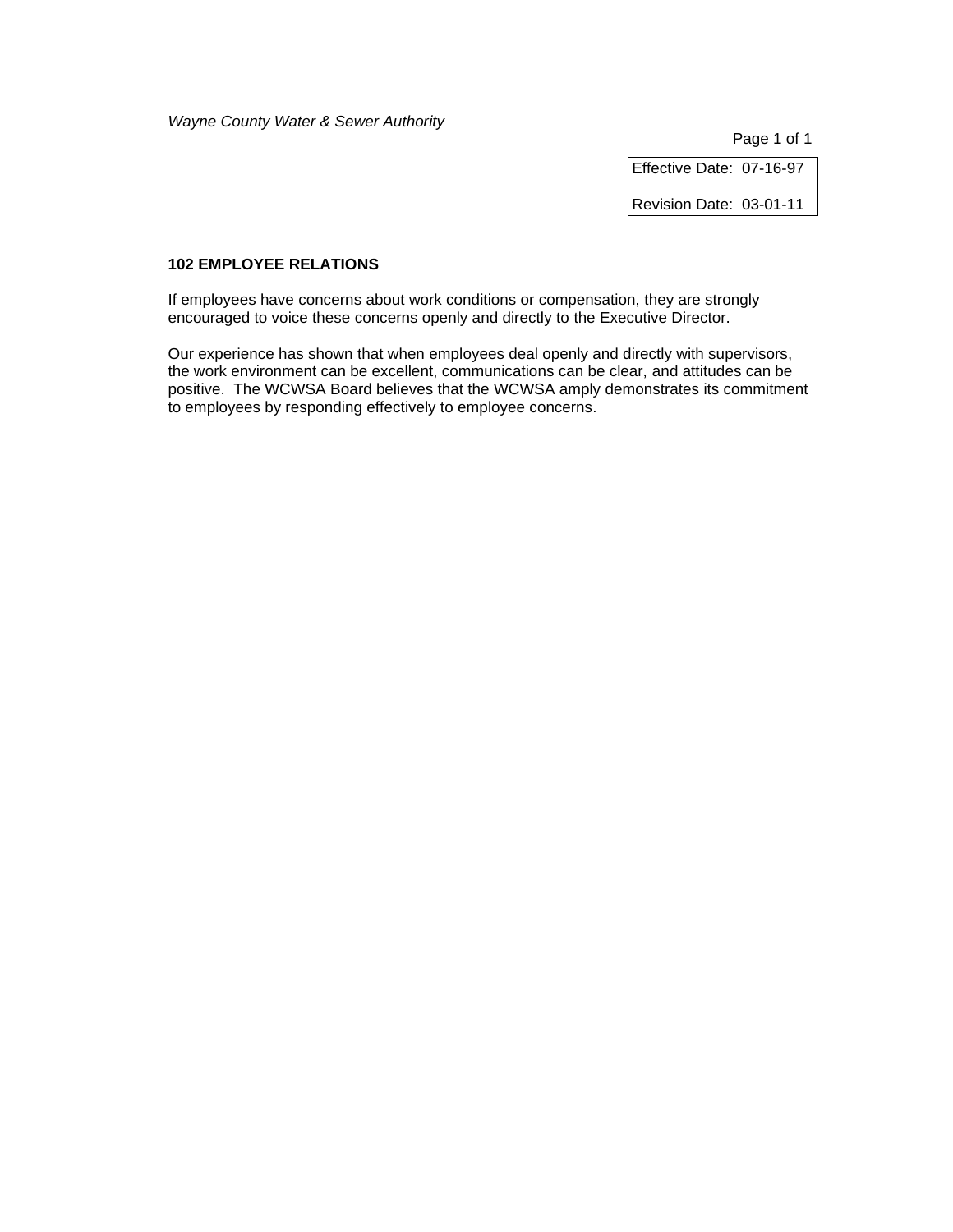Page 1 of 1

Effective Date: 07-16-97

Revision Date: 01-01-19

### **103 EQUAL EMPLOYMENT OPPORTUNITY**

In order to provide equal employment and advancement opportunities to all individuals, employment decisions by the Wayne County Water & Sewer Authority will be based on merit, qualifications, abilities and business needs. Except where required or permitted by law, employment practices will not be influenced or affected by an applicant's or employee's race, color, creed, religion, sex (including pregnancy, childbirth and related conditions), national origin or ancestry, citizenship status, military status or veteran status, age, mental or physical disability, marital status, sexual orientation, gender, gender identity or expression, genetic information or predisposing genetic characteristics, political affiliation, prior arrest, conviction records, being a victim of domestic violence, stalking or sex offenses, or an individual's membership in any other class or category protected by applicable federal, state or local law.

Any employees with questions or concerns about any type of discrimination in the workplace are encouraged to bring these issues to the attention of the Executive Director. Employees can raise concerns and make good faith reports without fear of reprisal. Anyone found to be engaging in any type of unlawful discrimination will be subject to disciplinary action, up to and including termination of employment.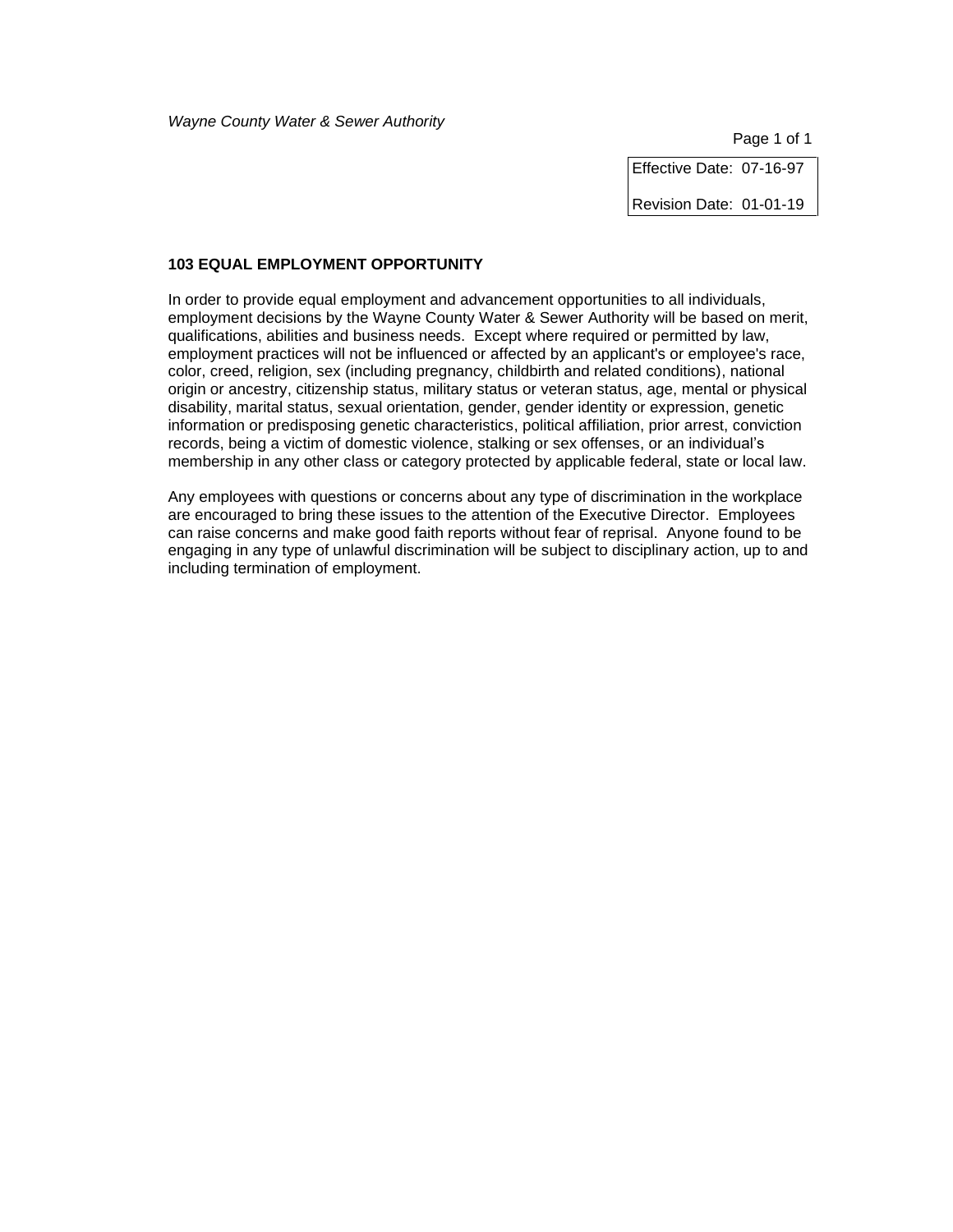Effective Date: 07-16-97

Revision Date: 01-01-19

#### **104 NYS HUMAN RIGHTS LAW & AMERICANS WITH DISABILITIES ACT**

It is the policy of WCWSA to comply with all the relevant and applicable provisions of the New York State Human Rights Law and the Americans with Disabilities Act. WCWSA will not discriminate against any qualified employee or job applicant with respect to any terms, privileges, or conditions of employment because of a person's physical or mental disability. WCWSA will also make reasonable accommodation wherever necessary for all employees or applicants with disabilities, provided that the individual is otherwise qualified to safely perform the essential duties and assignments connected with the job and further provided that any accommodations made do not impose an undue hardship on WCWSA.

Qualified individuals with disabilities are defined as individuals with disabilities who can perform the essential functions of the job with or without reasonable accommodation.

Reasonable accommodation is defined as any change or adjustment to a job, or the work environment, that enables a qualified individual with a disability to enjoy an equal employment opportunity, and does not pose an undue hardship on WCWSA.

The employee or applicant should make WCWSA aware of the employee's need for an accommodation by notifying the employee's supervisor or the Executive Director of the desired accommodation. WCWSA will work with each individual to determine whether the employee is a qualified individual with a disability and, if so, define the individual's job-related needs and to try to accommodate those needs. Employees may not refuse to work alongside co-workers who have disabilities.

Frequently, when a qualified individual with a disability requests a reasonable accommodation, the appropriate accommodation is easily agreed upon. The individual may recommend an accommodation based on his/her life or work experience. When the appropriate accommodation is not obvious, WCWSA may require additional documentation that describes the individual's disability, evaluating possible accommodations, searching for solutions, and consulting with outside resources. The employee or applicant may also be required to provide medical documentation of his or her disability and of the effectiveness of the accommodation sought. WCWSA may also require a medical examination to assist in assessing the existence of a disability and the effectiveness of certain accommodations. The ultimate decision as to whether a particular accommodation will be made rests with WCWSA. When the appropriate accommodation is not obvious, WCWSA will engage with the employee in an interactive process to identify one.

Requests for a reasonable accommodation for a medical condition and any supporting documentation, will be treated as confidential, maintained in a file separate from an employee's other personnel documents and disclosed only as permitted by applicable law.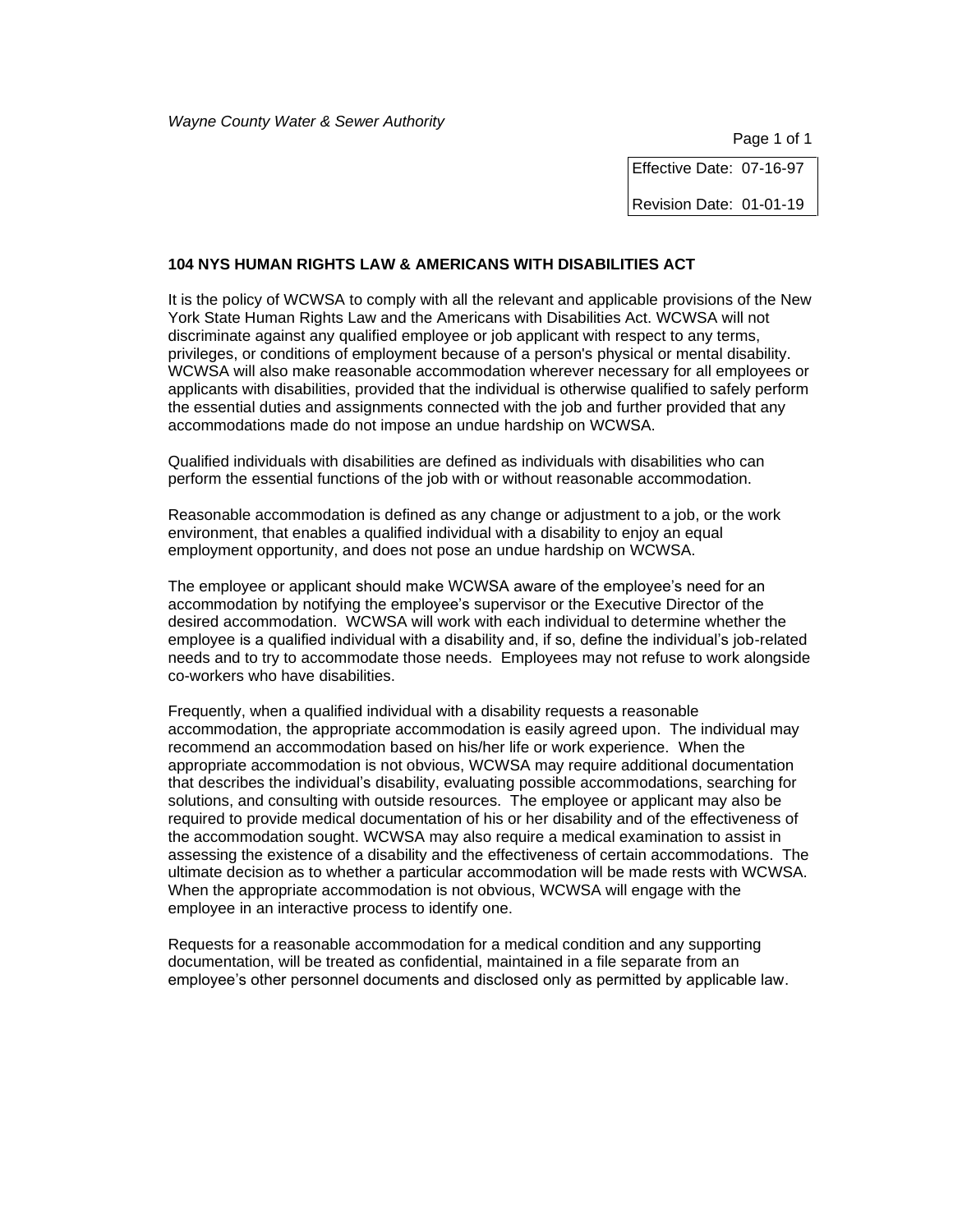Page 1 of 1

Effective Date: 07-16-97

Revision Date: 01-01-19

### **201 EMPLOYMENT CATEGORIES**

It is the intent of the WCWSA to clarify the definitions of employment classifications so that employees understand their employment status and benefit eligibility.

Each employee is designated as either NON EXEMPT or EXEMPT from certain provisions of the federal and state wage and hour laws. NON EXEMPT employees are entitled to overtime pay under the specific provisions of federal and state laws. EXEMPT employees are not entitled to overtime pay under the specific provisions of federal and state laws.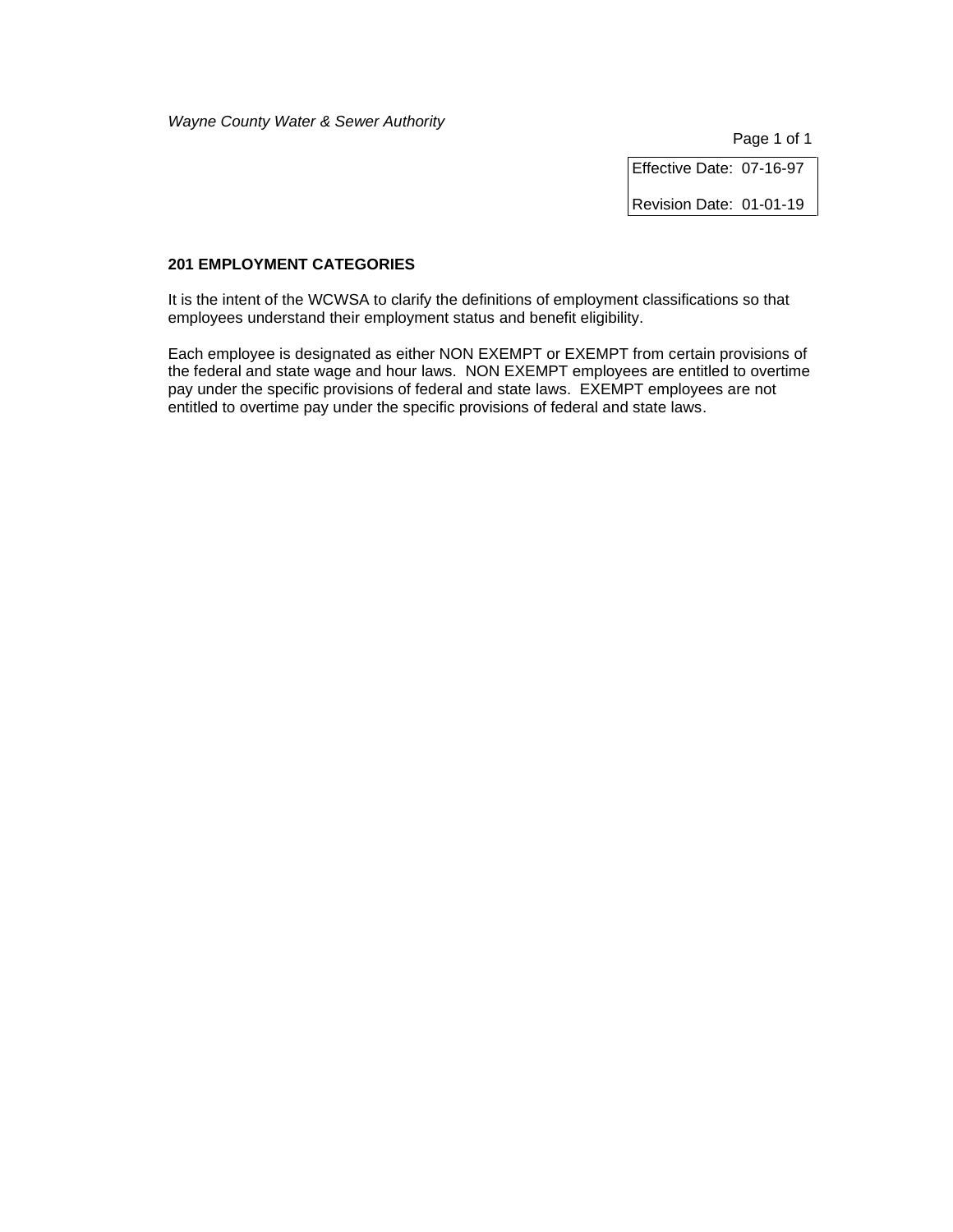Effective Date: 07-16-97

Revision Date: 03-01-11

#### **202 PERSONNEL FILES**

The WCWSA relies upon the accuracy of information contained in the employment application, as well as the accuracy of other data presented throughout the hiring process and employment. Any misrepresentations, falsifications, or material omissions in any of this information or data may result in the WCWSA's exclusion of the individual from further consideration for employment or, if the person has been hired, termination of employment.

The WCWSA maintains a personnel file on each employee. The personnel file includes such information as the employee's job application, resume, records of training, documentation of performance evaluations and salary increases, disciplinary warnings, attendance records and other employment records.

It is the responsibility of each employee to promptly notify the WCWSA of any changes in personnel data including tax withholding. Personal mailing addresses, telephone numbers, number and names of dependents, individuals to be contacted in the event of an emergency, educational accomplishments, and other such status reports should be accurate and current at all times.

Personnel files are the property of the WCWSA, and access to the information they contain is restricted. Generally, only supervisors and management and human resources personnel of the WCWSA who have a legitimate reason to review information in a file are allowed to do so.

With reasonable advance notice, employees may review their own personnel files in the WCWSA's offices and in the presence of an individual appointed by the WCWSA to maintain the files.

Personnel files do not contain health information. Such information on individual employees is treated confidentially. The WCWSA will take reasonable precautions to protect such information from inappropriate disclosure. Managers and other employees have a responsibility to respect and maintain the confidentiality of employee medical information. Anyone inappropriately disclosing such information is subject to disciplinary action, up to and including termination of employment.

Personnel files do not contain I-9 Forms. They are also kept in a separate file.

Employees with questions or concerns about life-threatening illnesses are encouraged to contact the Executive Director for information and referral to appropriate services and resources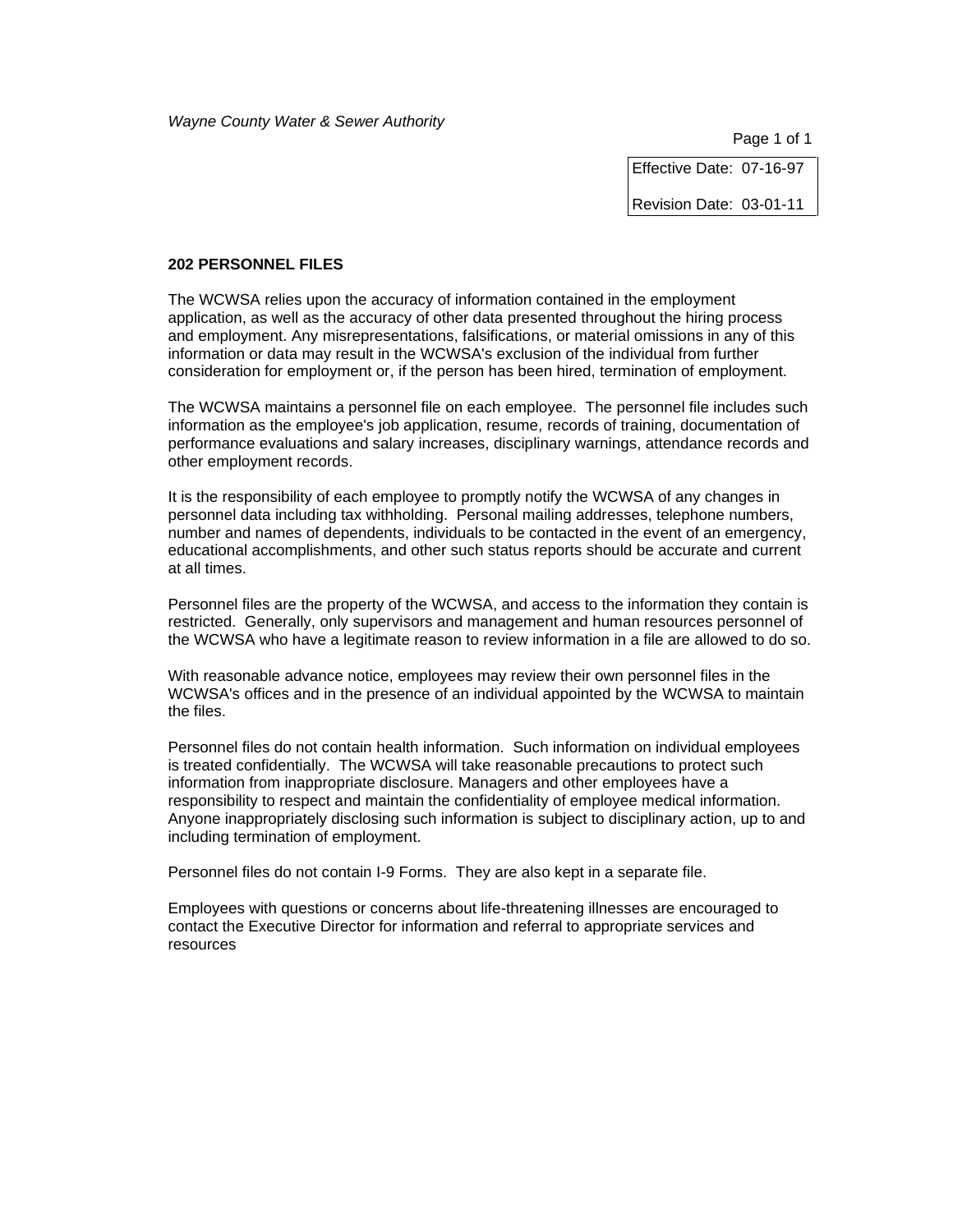Effective Date: 07-16-97

Revision Date: 01-01-19

#### **203 INTRODUCTORY PERIOD**

The introductory period is intended to give new employees the opportunity to demonstrate their ability to achieve a satisfactory level of performance and to determine whether the new position meets their expectations. The WCWSA uses this period to evaluate employee capabilities, work habits, and overall performance. Notwithstanding this introductory period, either the employee or the WCWSA may end the employment relationship at will at any time during or after the introductory period, with or without cause or advance notice. New York State is an "employment-at-will" state. The WCWSA has the right to discharge an employee at any time for any reason before or after completion of the introductory period. This also protects the employee's right to resign. An employer may fire an employee for "no reason" or even for a reason that might seem arbitrary and unfair - and the employee is equally free to quit at any time without being required to explain or defend that decision. No Department Head, supervisor, or employee of WCWSA has any authority to enter into an agreement for any employment other than at will. Only the Executive Director has the authority to make any such agreement and then only if it is reduced to writing.

All new and rehired employees work on an introductory basis for the first six months after their date of hire. If the WCWSA determines that the designated introductory period does not allow sufficient time to thoroughly evaluate the employee's performance, the introductory period may be extended for a specified period.

During the introductory period, new employees are eligible for those benefits that are required by law, such as workers' compensation insurance and Social Security. They may also be eligible for other WCWSA provided benefits, subject to the terms and conditions of each benefits program. Employees should read the information for each specific benefits program for the details on eligibility requirements.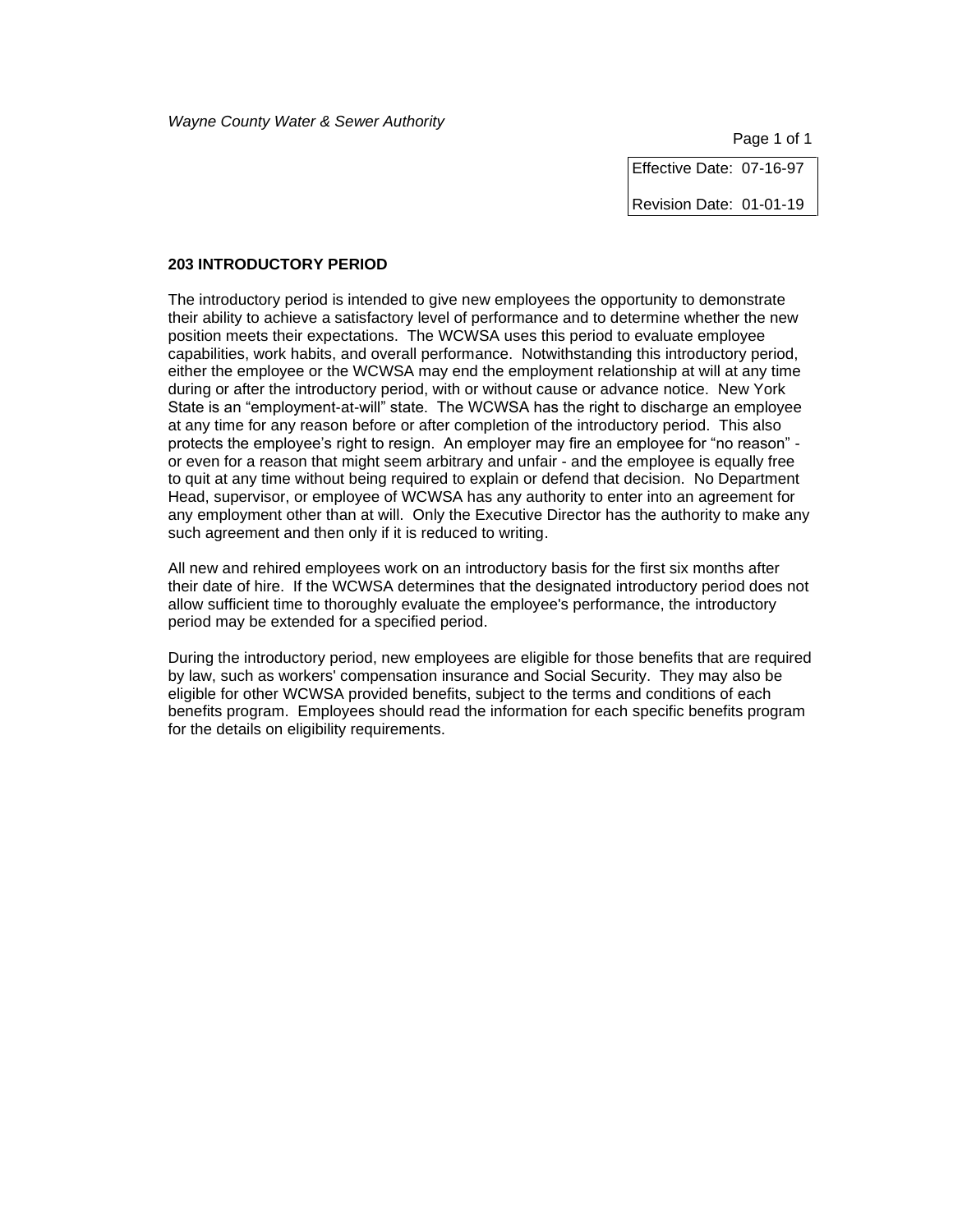Page 1 of 1

Effective Date: 07-16-97

Revision Date: 03-01-11

### **204 PERFORMANCE EVALUATION**

Employees are strongly encouraged to discuss job performance and goals on an informal, day-to-day basis with either the Director of Operations or Executive Director. An informal performance evaluation will be conducted at the end of an employee's initial period of hire, known as the introductory period.

Additional formal performance reviews are to be conducted to provide both supervisors and employees the opportunity to discuss job tasks, identify and correct weaknesses, encourage and recognize strengths, and discuss positive, purposeful approaches for meeting goals.

A formal written evaluation of each employee may be prepared and reviewed periodically as determined by the Executive Director. The Executive Director and/or designated Department Head is responsible for preparing any such evaluation. The Executive Director shall be responsible for preparing the evaluation of the Department Heads. The WCWSA Governance Committee shall be responsible for evaluating the Executive Director.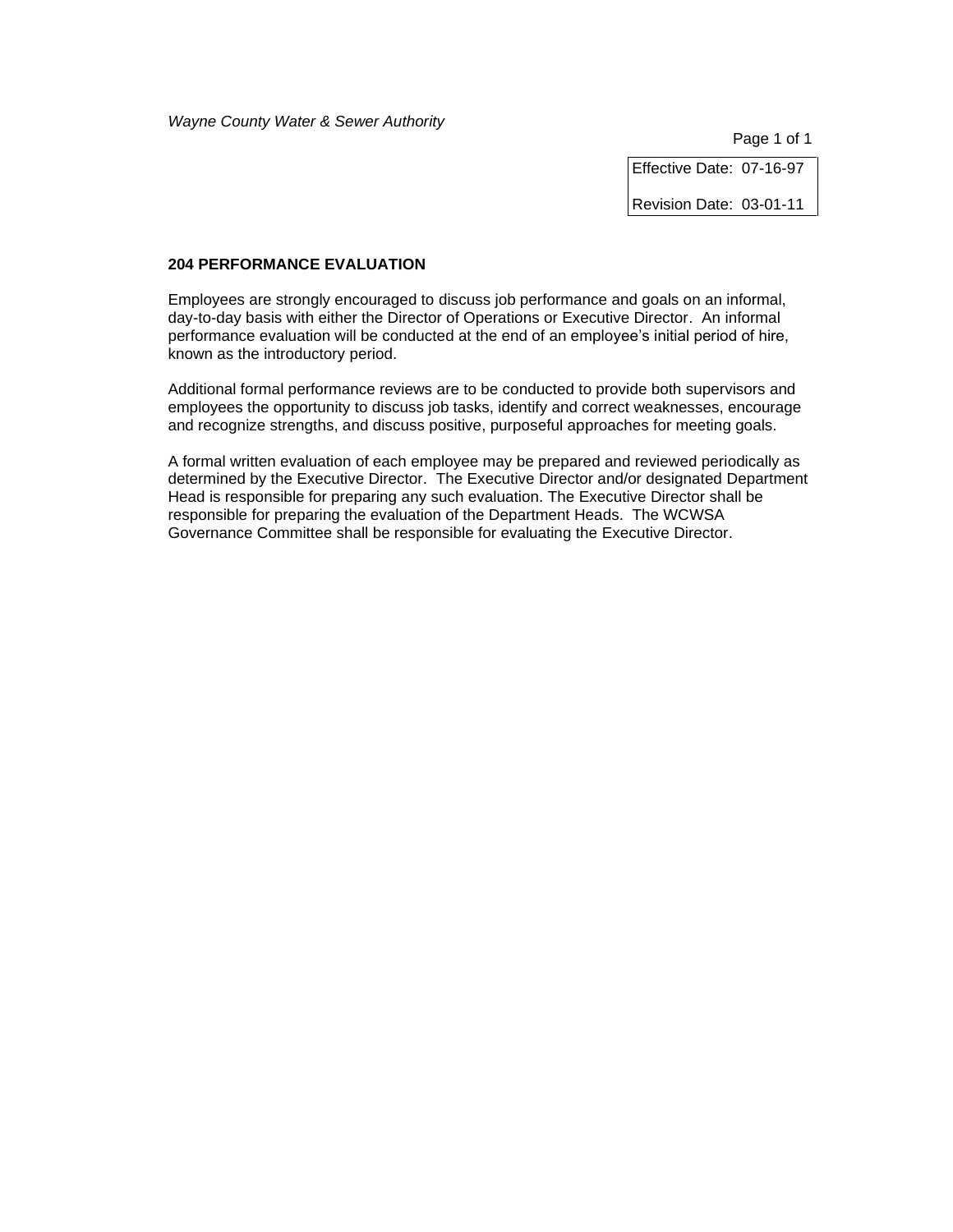Effective Date: 07-16-97

Revision Date: 01-01-19

### **301 EMPLOYEE BENEFITS**

Eligible employees of the WCWSA are provided a wide range of benefits. A number of the programs (such as Social Security, workers' compensation, state disability, and unemployment insurance) cover all eligible employees in the manner prescribed by law.

Benefits eligibility is dependent upon a variety of factors, including employee classification and length of service, and your supervisor can identify the programs for which you are eligible. Details of many of these programs can be found elsewhere in the employee handbook

The following benefit programs are available to eligible employees:

 Bereavement Leave **Holidavs**  Medical Insurance Mileage Reimbursement Military Leave NYS Retirement Personal Leave Sick Leave Benefits (Short-Term Disability, New York State Section 41j) Vacation Benefits Volunteer Participation Life Insurance Deferred Compensation Section 125 Plan

Some benefit programs require contributions from employees. The benefit package for regular full-time employees represents a significant cost to the WCWSA.

The benefit descriptions contained herein are intended as a brief introduction. A more thorough explanation of various benefits is contained in the actual plan documents, summary plan descriptions and insurance policies available from the Executive Director. In all circumstances, the actual plan documents or insurance policies are controlling and take precedence over any statements contained herein.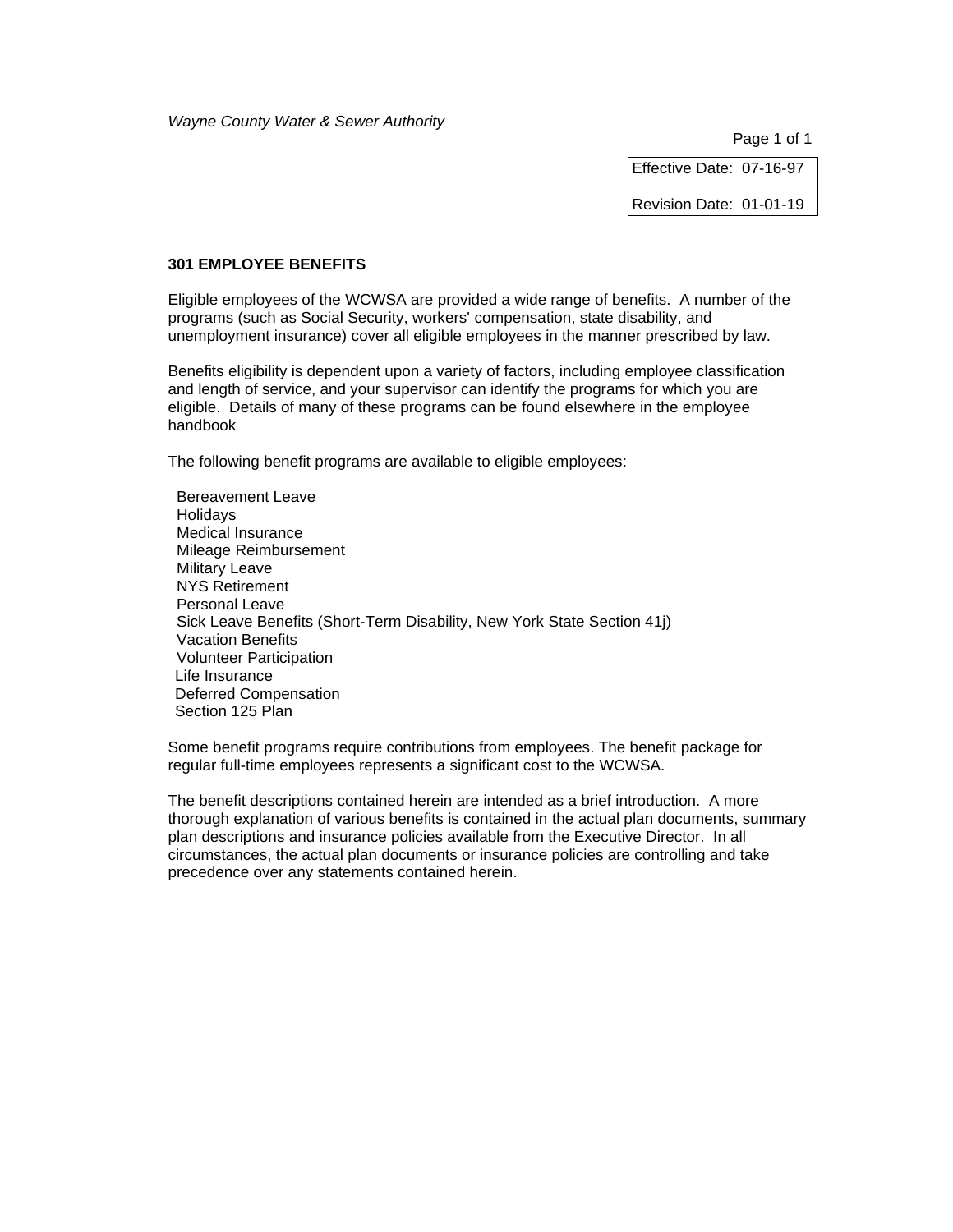Effective Date: 07-16-97

Revision Date: 03-01-11

#### **302 VACATION BENEFITS**

Vacation time off with pay is available to eligible employees to provide opportunities for rest, relaxation, and personal pursuits. Employees in the following employment classification(s) are eligible to earn and use vacation time as described in this policy:

Full-time employees

Full-time employees during introductory period

The amount of paid vacation time employees receive each year increases with the length of their employment as shown in the following schedule.

### VACATION EARNING SCHEDULE

\_\_\_\_\_\_\_\_\_\_\_\_\_\_\_\_\_\_\_\_\_\_\_\_\_\_\_\_\_\_\_\_\_\_\_\_\_\_\_\_\_\_\_\_\_

| First year:<br>After 1 year:<br>After 2 years:<br>After 4 years:<br>After 5 years:<br>After 6 years:<br>After 7 years:<br>After 8 years: | 1/2 day per month, from date of hire to end of calendar year.<br>6 days, earned at 0.5 days per month<br>10 days, earned at 0.83 days per month<br>11 days, earned at 0.92 days per month<br>12 days, earned at 1.0 days per month<br>13 days, earned at 1.08 days per month<br>14 days, earned at 1.17 days per month<br>15 days, earned at 1.25 days per month<br>After 10 years: 16 days, earned at 1.33 days per month<br>After 12 years: 17 days, earned at 1.42 days per month<br>After 14 years: 18 days, earned at 1.5 days per month<br>After 16 years: 19 days, earned at 1.58 days per month<br>After 18 years: 20 days, earned at 1.67 days per month<br>After 29 years: 25 days, earned at 2.08 days per month |
|------------------------------------------------------------------------------------------------------------------------------------------|-----------------------------------------------------------------------------------------------------------------------------------------------------------------------------------------------------------------------------------------------------------------------------------------------------------------------------------------------------------------------------------------------------------------------------------------------------------------------------------------------------------------------------------------------------------------------------------------------------------------------------------------------------------------------------------------------------------------------------|
|------------------------------------------------------------------------------------------------------------------------------------------|-----------------------------------------------------------------------------------------------------------------------------------------------------------------------------------------------------------------------------------------------------------------------------------------------------------------------------------------------------------------------------------------------------------------------------------------------------------------------------------------------------------------------------------------------------------------------------------------------------------------------------------------------------------------------------------------------------------------------------|

(See individual leave of absence policies for more information.)

\_\_\_\_\_\_\_\_\_\_\_\_\_\_\_\_\_\_\_\_\_\_\_\_\_\_\_\_\_\_\_\_\_\_\_\_\_\_\_\_\_\_\_\_\_

Once employees enter an eligible employment classification, they begin to earn paid vacation time according to the schedule. They can request use of vacation time after it is earned.

Vacation is made available to each employee on January 1, based on the schedule above. The first year's vacation will be prorated based on date of hire.

The length of eligible service is calculated on the basis of continuous service. This period begins with the employee's hire date. An employee's benefit year may be extended for any significant leave of absence except military leave of absence. Military leave has no effect on this calculation.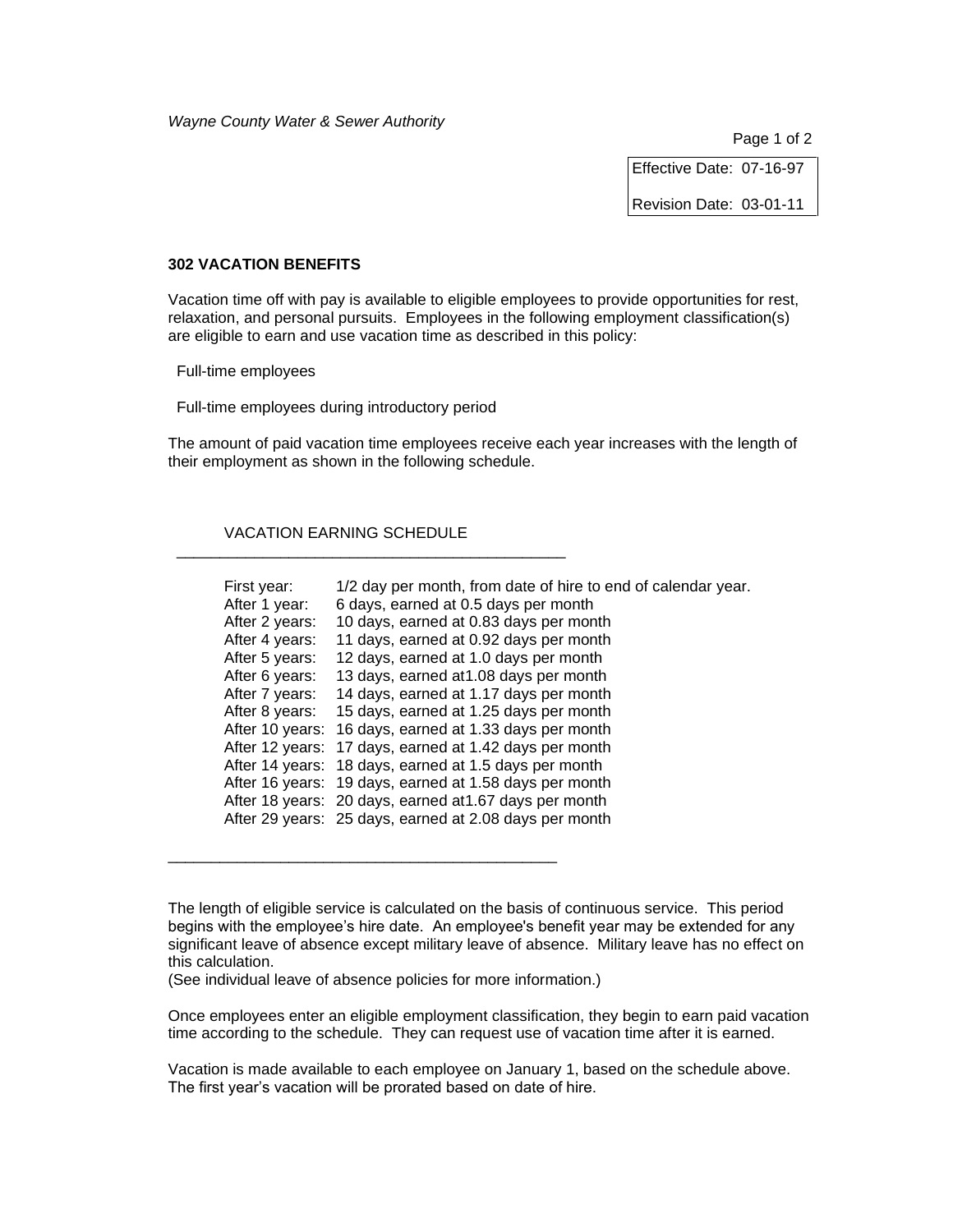Paid vacation time can be used in minimum increments of one- half day. To take vacation, employees should request advance (at least 48 hours) approval from their Department Head. Requests will be reviewed based on a number of factors, including WCWSA needs and staffing requirements. The Department Head may establish periods during the calendar year when the employee may exercise or use earned vacation.

Vacation time off is paid at the employee's base pay rate at the time of vacation. It does not include overtime or any other special forms of compensation.

As stated above, employees are encouraged to use available paid vacation time for rest, relaxation, and personal pursuits. Employees may carry over up to forty (40) hours of vacation time to the following year upon approval of the Executive Director. In the event that available vacation is not used by the end of the calendar year, employees will forfeit the unused time unless carry over vacation time up to forty (40) hours is approved by the Executive Director. Carry over vacation time is not cumulative, so any balance of carry over vacation time in excess of forty (40) hours shall be forfeited.

With the permission of the Executive Director, employees may be permitted to take vacation time that has not accrued. The employee will be required to sign a Vacation Repayment Agreement which provides that if the employee has taken more vacation time than has accrued as of the employee's termination date, the employee will be required to repay the WCWSA for the used but not accrued vacation time.

Only employees (1) who provided at least two weeks advance notice of the employee's termination of employment, and (2) who have not been terminated by the WCWSA prior to the date specified in the employee's notice of termination, will be paid for earned but unused vacation time within 30 days of termination.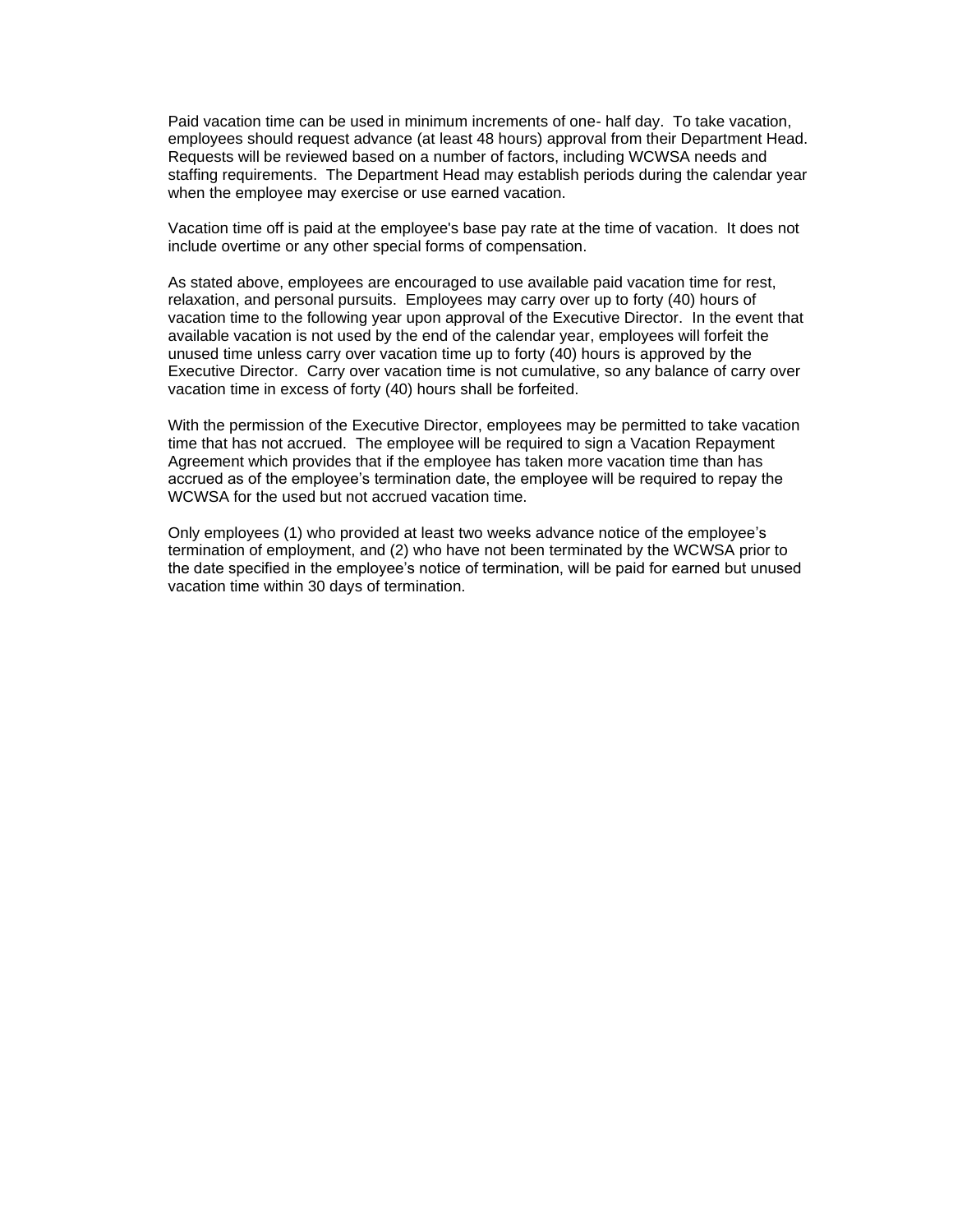Page 1 of 1

Effective Date: 07-16-97

Revision Date: 03-01-11

### **303 HOLIDAYS**

The WCWSA will grant 12 days holiday time off to all employees annually. The actual holidays will be determined by the Executive Director prior to the beginning of the year.

According to applicable restrictions, the WCWSA will grant paid holiday time off to all eligible non exempt employees immediately upon assignment to an eligible employment classification. Holiday pay will be calculated based on the employee's straight time pay rate (as of the date of the holiday) times the number of hours the employee would otherwise have worked on that day. Eligible employee classifications:

Full-time employees

Full-time employees during introductory period

If a recognized holiday falls during an eligible non exempt employee's scheduled paid absence (e.g., vacation, sick leave), holiday pay will be provided instead of the paid time off benefit that would otherwise have applied.

If an eligible non exempt employee works on an approved holiday, they will receive holiday pay plus wages at one and one-half times their straight time rate for the hours worked on the holiday.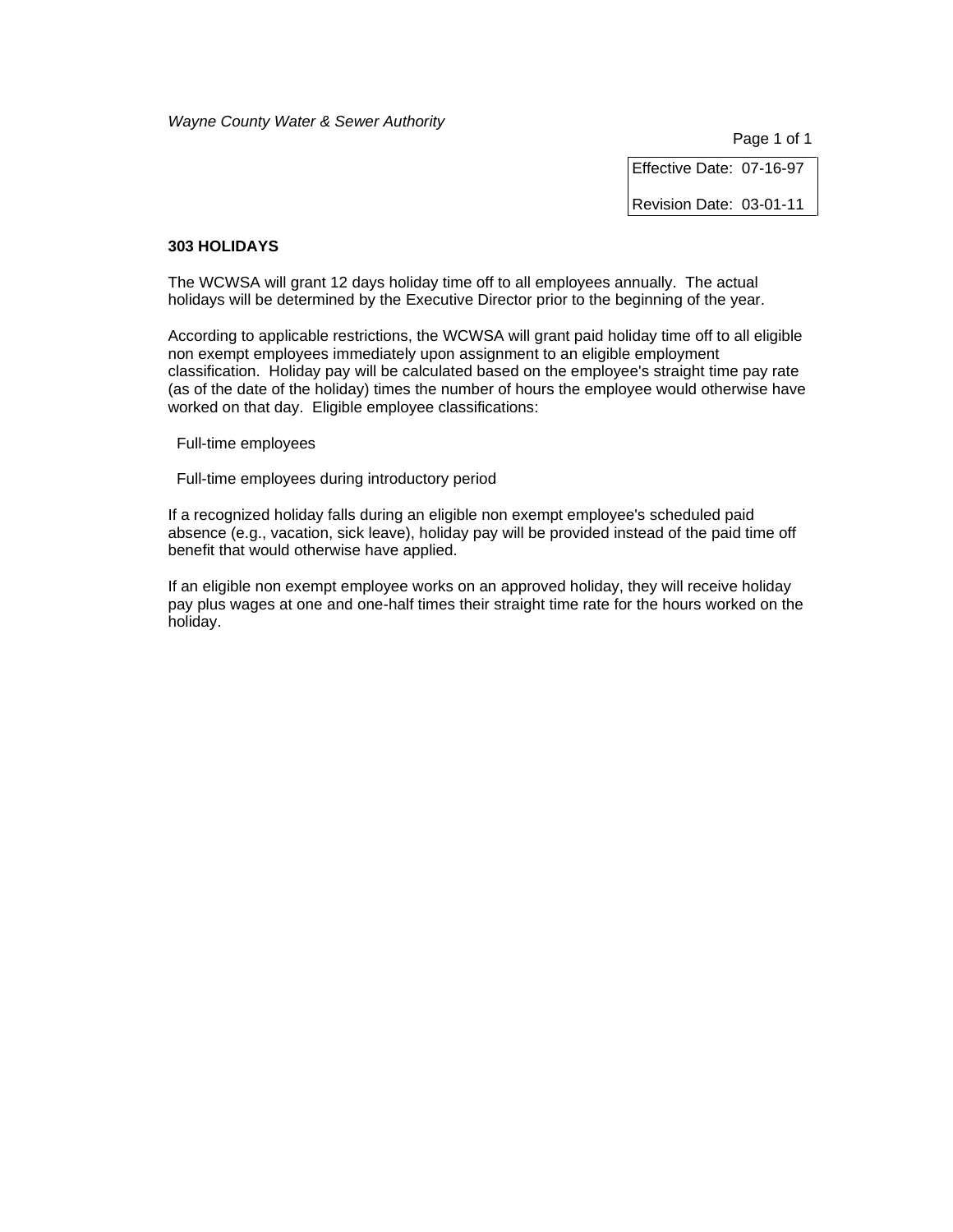Effective Date: 07-16-97

Revision Date: 01-01-19

### **304 WORKERS' COMPENSATION INSURANCE**

The WCWSA provides a comprehensive workers' compensation insurance program at no cost to employees. This program covers any injury or illness arising out of and in the course of employment as (as may be defined by law) that requires medical, surgical, or hospital treatment. Subject to applicable legal requirements, workers' compensation insurance provides benefits within 18 days after first day of disability, or 10 days after the employer first has knowledge of the alleged incident (whichever is greater) if lost time exceeds seven days. Employees who sustain work-related injuries or illnesses arising out of and in the course of employment (as may be defined by law) must inform their supervisor or Department Head immediately. A written report must be made by the Department Head. No matter how minor an on the job injury may appear, it is important that it be reported immediately. This will enable an eligible employee to qualify for coverage as quickly as possible.

Where an injury has resulted in less than 7 days of lost time from work, no lost wage benefits is payable. This is because there is a 7-day waiting period mandated by the New York State Workers' Compensation Law. However, if the injury results in a disability lasting 15 days or more, than the insurance carrier is liable to go back to day one and pay the entire period of disability. Worker's Compensation is non-taxable.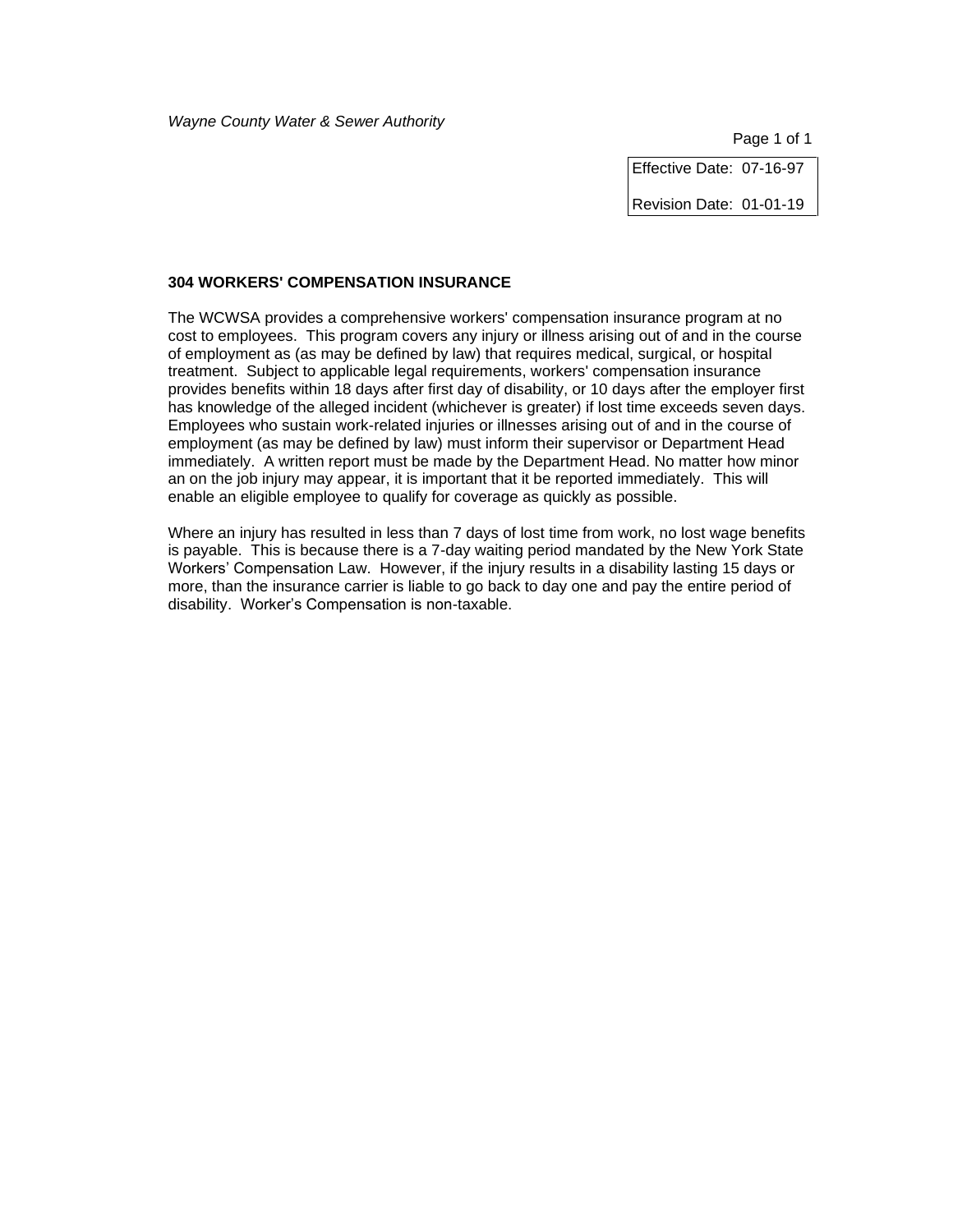Effective Date: 07-16-97

Revision Date: 03-01-11

#### **305 SICK LEAVE BENEFITS**

The WCWSA provides paid sick leave benefits to all eligible employees for periods of temporary absence due to illnesses or injuries. Eligible employee classifications:

Full-time employees

Full-time employees during introductory period

Eligible employees will be given sick leave benefits at the rate of 8 days per year. Sick leave benefits are calculated on a calendar year basis with the first year pro-rated based on the date of hire.

Eligible employees may use sick leave benefits for an absence due to their own illness or injury or that of a family member who resides in the employee's household. Eligible employees may use up to five days of accrued sick leave benefits for paternity leave or adoption leave for the birth or adoption of the employee's child. Note that the employee may use additional sick leave benefits based upon the family member's health condition.

If an employee is absent for three or more consecutive days due to illness or injury or for any absence on a work day before or after a paid holiday; a physician's statement must be provided verifying the illness and/or verifying that the employee may safely return to work, with or without restrictions. If there are restrictions, this must be clearly stated on the medical release. Where the illness is of a long duration, the department head may request an examination by a physician or require other evidence that the illness is bona fide. In the case of a department head, such proof may be required by the Executive Director.

Sick leave benefits will be calculated based on the employee's base pay rate at the time of absence.

An employee on an extended absence must apply for any other available compensation and benefits, such as worker's compensation or short term disability. Sick leave benefits will be used to supplement any compensation or WCWSA provided disability insurance programs. The combination of any such disability payments and sick leave benefits shall not exceed the employee's normal weekly earnings. Upon returning to work, a medical "Return to work" release is required.

In no event shall an employee be allowed to accumulate more than 165 days worth of sick leave benefits. If the employee's benefits reach this maximum, further accrual of sick leave benefits will be suspended until the employee has reduced the balance below the limit.

Sick leave benefits are intended solely to provide income protection in the event of illness or injury, or birth or adoption, and may not be used for any other absence. Unused sick leave benefits will not be paid upon termination.

Under Section 41 (j) of the Retirement and Social Security Law, the Wayne County Water and Sewer Authority provides additional service credit toward retirement for its employees who are entitled to accumulated sick leave. This membership applies to all tiers of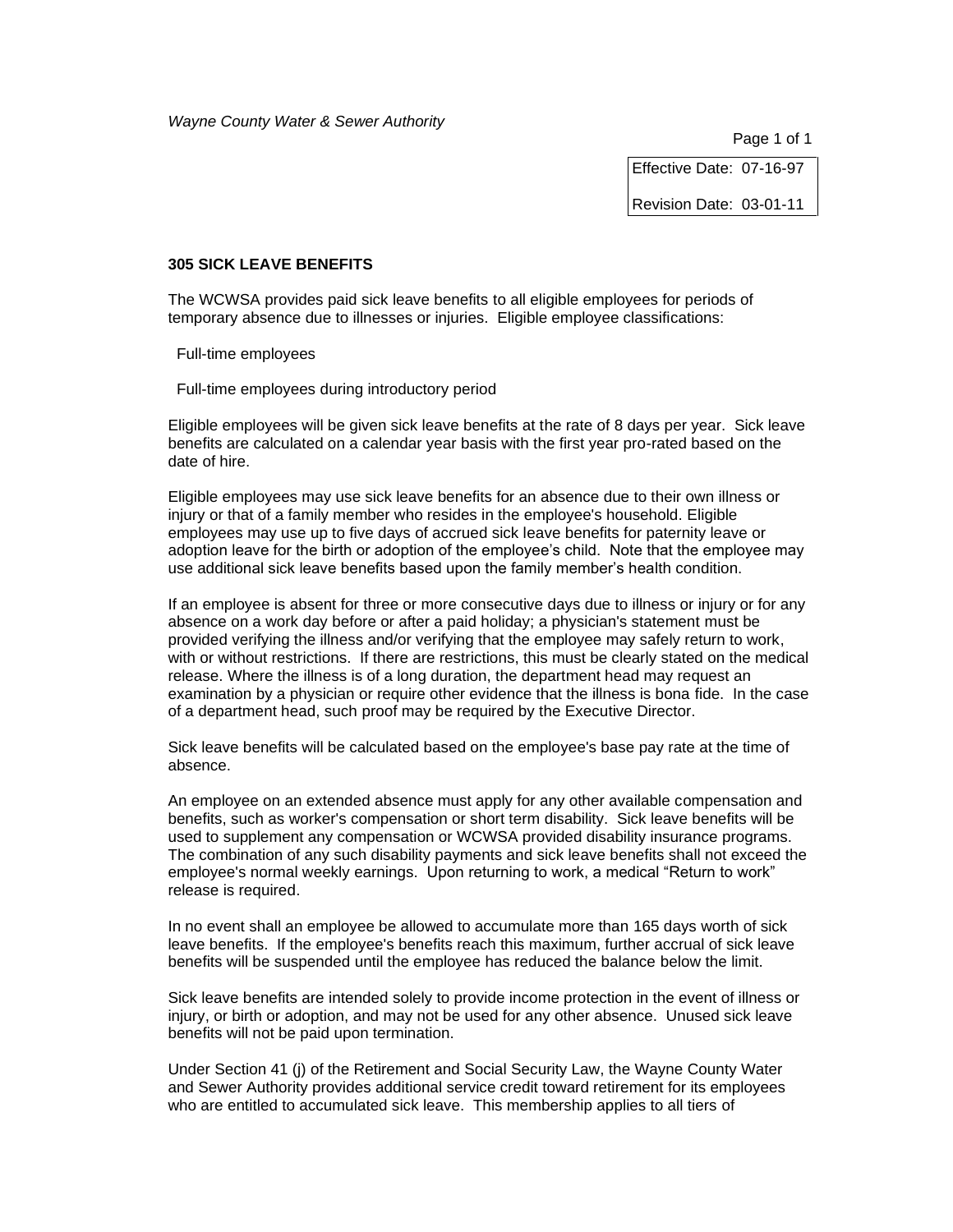membership. The maximum additional service credit allowed under subdivision (j) is 165 days. The additional service credit is applied on a calendar day basis (30 days = 1 month). Members who receive a cash payment based on their accumulated sick leave at retirement are not eligible for the additional service credit. Payments for unused sick leave cannot be considered in the calculation of a member's final average salary.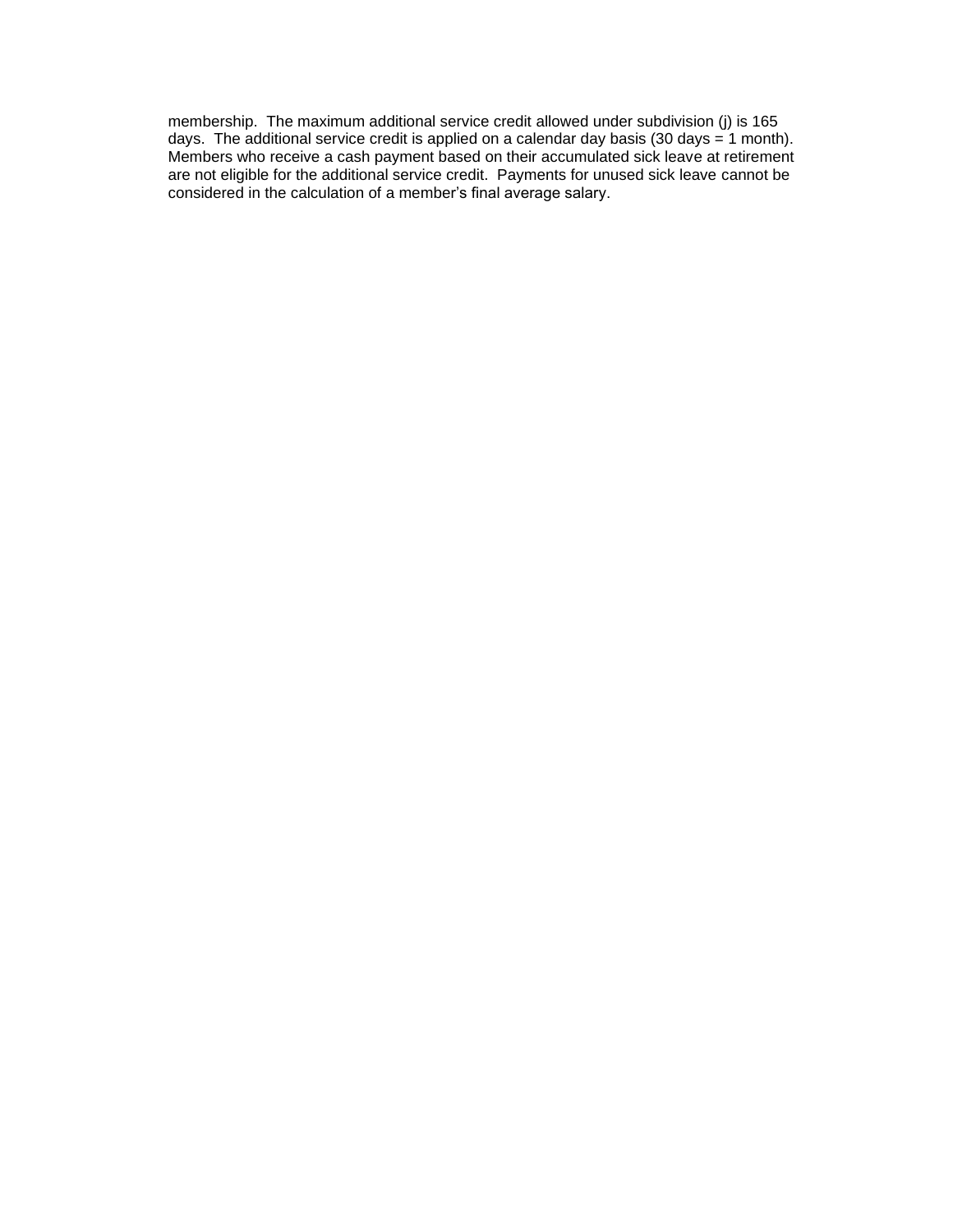Page 1 of 1

Effective Date: 07-16-97

Revision Date: 01-01-19

### **306 TIME OFF TO VOTE**

The WCWSA encourages employees to fulfill their civic responsibilities by participating in elections. Generally, employees are able to find time to vote either before or after their regular work schedule. Employees who do not have at least four consecutive non-working hours between polls opening and closing, and who do not have sufficient non-working time to vote, are entitled to up to 2 hours paid leave to vote.

Employees must return to work immediately after voting if their shift has not ended.

Employees must request time off to vote in writing at least two work days in advance. Requests for time off to vote should be given to Department Heads or the Executive Director.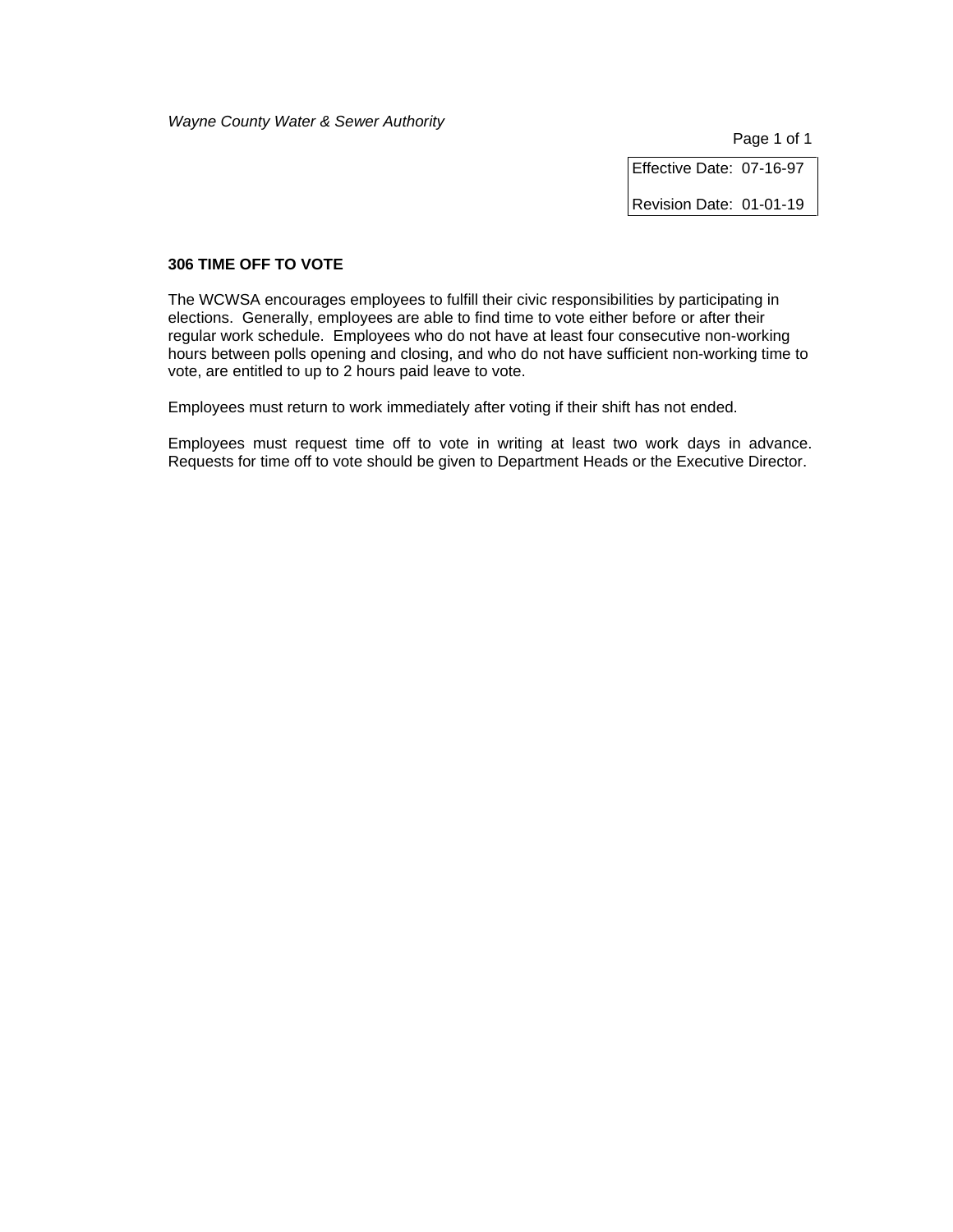Page 1 of 1

Effective Date: 07-16-97

Revision Date: 01-01-19

### **307 BEREAVEMENT LEAVE**

If an employee wishes to take time off due to the death of an immediate family member or other close relative, the employee should notify his or her supervisor immediately.

In the event of the death of an immediate family member (spouse or same-sex committed partner, child, parent or sibling) up to three consecutive days of paid bereavement leave will be provided to eligible employees in the following classifications:

Full-time employees

Full-time employees during introductory period

In the event of the death of a close relative (grandparent, grandchild, mother-in-law, fatherin-law, brother-in-law, sister-in-law, son-in-law, daughter-in-law, step-brother, step-sister, step-parent, and child or parent of a same-sex committed partner), up to one day of paid bereavement leave will be provided to eligible employees in the following classifications:

Full-time employees

Full-time employees during introductory period

Bereavement pay is calculated based on the base pay rate at the time of absence. Bereavement pay is approved only for scheduled work days.

Any employee may, with the approval of both their department head and the Executive Director, take additional time off without pay as necessary.

The policies outlined above apply to part-time employees except that they will not receive bereavement pay.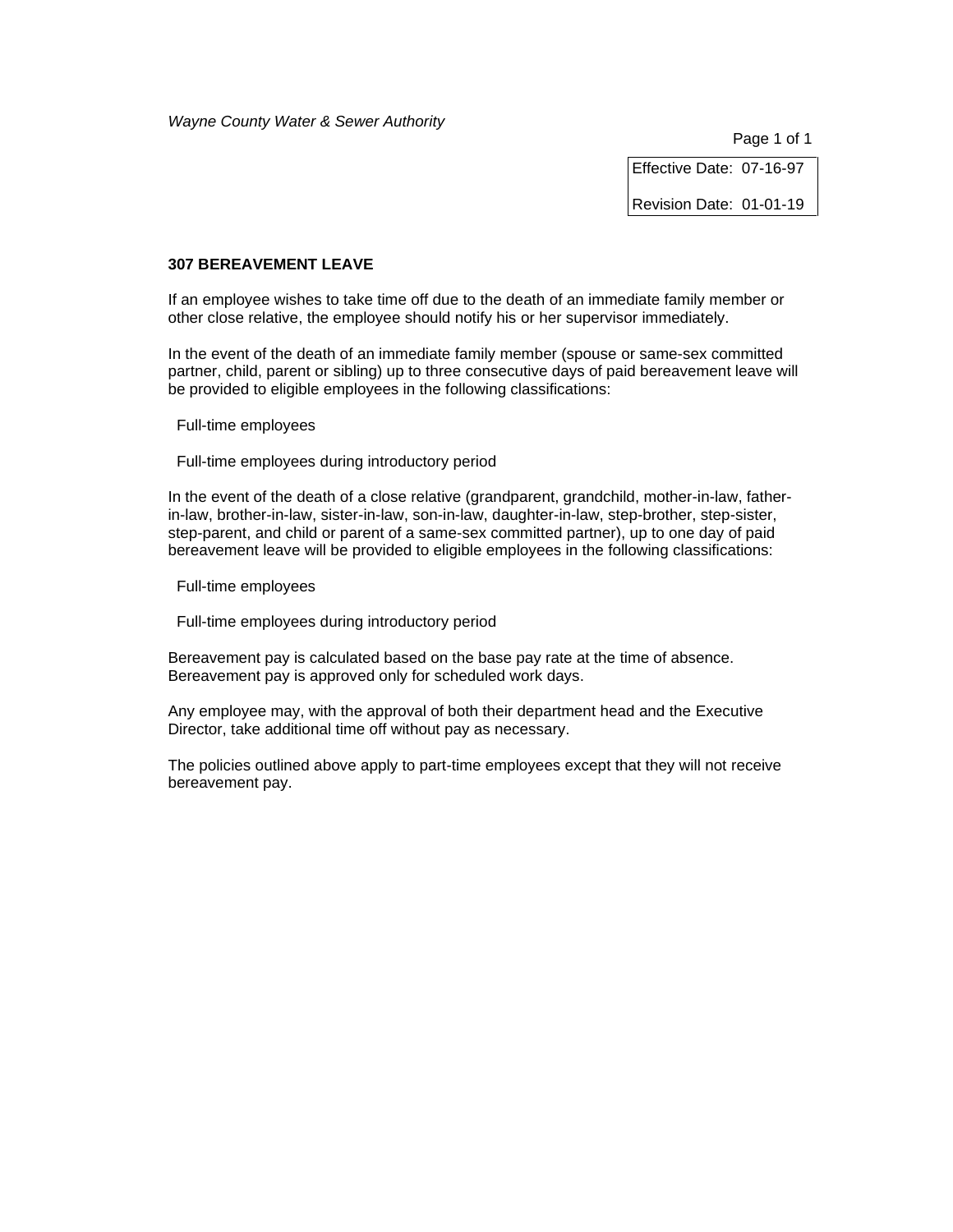Page 1 of 1

Effective Date: 07-16-97

Revision Date: 03-01-11

#### **308 JURY DUTY**

The WCWSA encourages employees to fulfill their civic responsibilities by serving jury duty when required. Any person who is summoned to serve as a juror and who notifies WCWSA prior to the commencement of jury duty shall not, on account of absence from employment by reason of such jury service, be subject to discharge or penalty.

Full-time employees shall be entitled to be paid for up to one week of jury duty. Other employees shall receive jury duty pay as mandated by law. Jury duty pay will be calculated on the employee's base pay rate times the number of hours the employee would otherwise have worked on the day of absence less the amount the employee receives as jury duty compensation. Additional jury duty pay may be granted at the discretion of the Executive Director. Employee classifications that qualify for paid jury duty leave are:

Full-time employees

Full-time employees during introductory period

Employees must show the jury duty summons to their supervisor as soon as possible so that the supervisor may make arrangements to accommodate their absence. Of course, employees are expected to report for work whenever the court schedule permits.

Either the WCWSA or the employee may request an excuse from jury duty if, in WCWSA's judgment, the employee's absence would create serious operational difficulties.

The WCWSA will continue to provide health insurance benefits for the full term of the jury duty absence.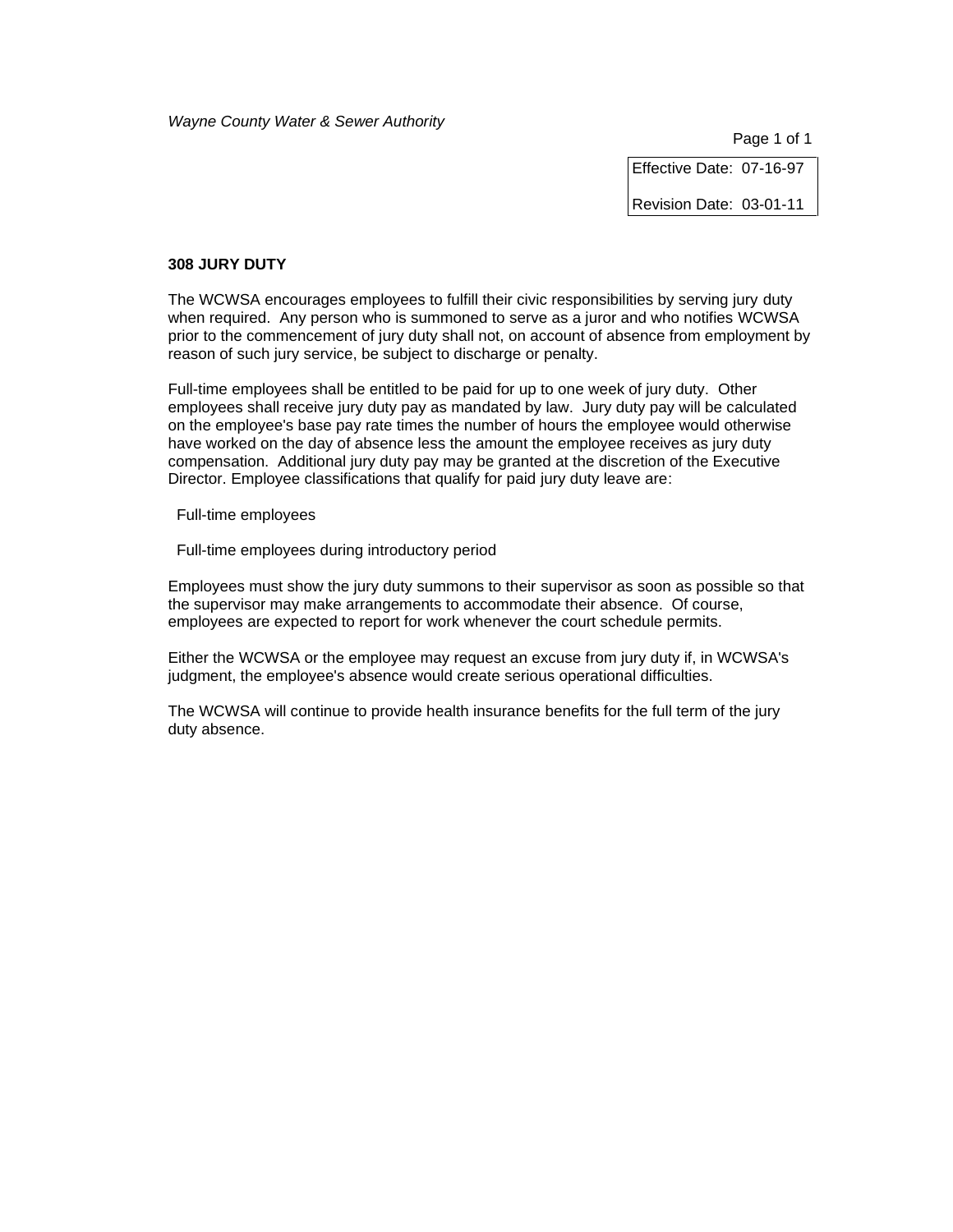Effective Date: 07-16-97

Revision Date: 03-01-11

### **309 MEDICAL/HOSPITALIZATION/DENTAL INSURANCE**

A. Full time Employees

For all full-time employees, the WCWSA will contribute an amount, as determined from time to time by the board, of the total family premium monthly towards the medical, health and dental insurance premium for themselves and their families. For the purposes of this policy, a family includes all children up to the age allowed by the carrier.

The employee's premium responsibility will be the balance remaining after the Authority's contribution. NOTE: Plans which cost less than the Authority's contribution will be covered in full by the Wayne County Water and Sewer Authority, but the employee will not be entitled to the balance of the Authority's contribution.

The extent of coverage will be as determined by the WCWSA Board.

Each full-time employee may be covered with medical, health and dental insurance upon hire.

Retirees: See Section 312 for health insurance benefits for certain employees who retire form the Authority.

### B. Part Time Employees

The WCWSA will not contribute to the health insurance, medical, or hospital insurance premiums for part-time employees.

Part time employees may join the WCWSA's group plan, at their expense, to provide coverage for the employee, spouse and family. This coverage will remain in effect provided that the employee's premium payment is received by the Accounting Manager at least 10 days before coming due.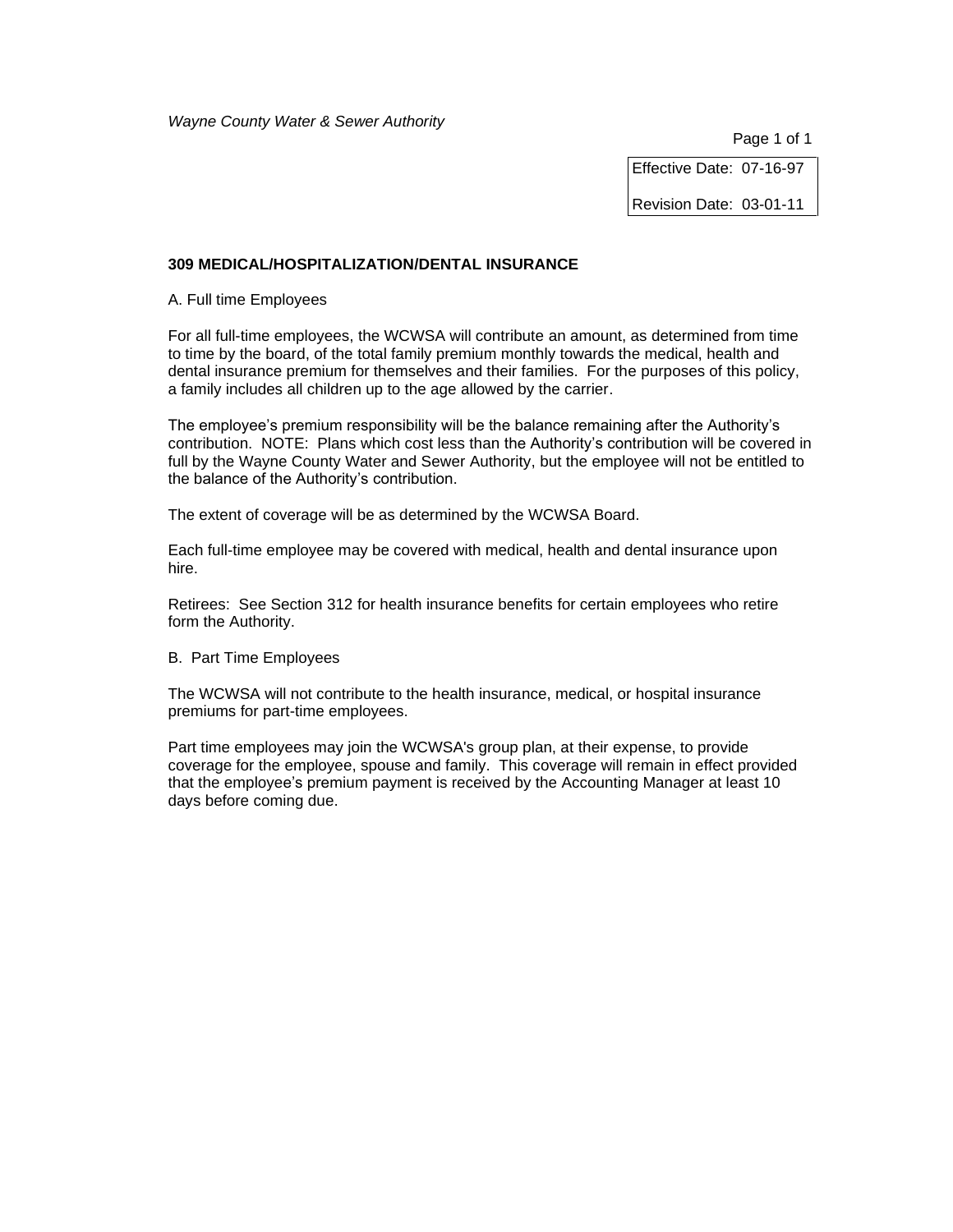Effective Date: 07-16-97

Revision Date: 01-01-19

### **310 VOLUNTEER PARTICIPATION**

The WCWSA encourages its employees to participate in the Volunteer Fire Service or Ambulance Service.

Full-time employees serving as volunteers for any Volunteer Fire Departments or Ambulance may respond as necessary to emergency calls during working hours and receive regular base rate pay. A certificate of participation signed by an appropriate Fire or Ambulance Line Officer may be required by the Department Head. If an employee is on a paid leave from the WCWSA (i.e., vacation, holiday, sick, personal, etc.) and the employee responds to a call, the employee will not receive additional compensation from the WCWSA and the employee's appropriate leave time will still be charged. Abuse of this privilege may be noted in the employee's performance evaluation.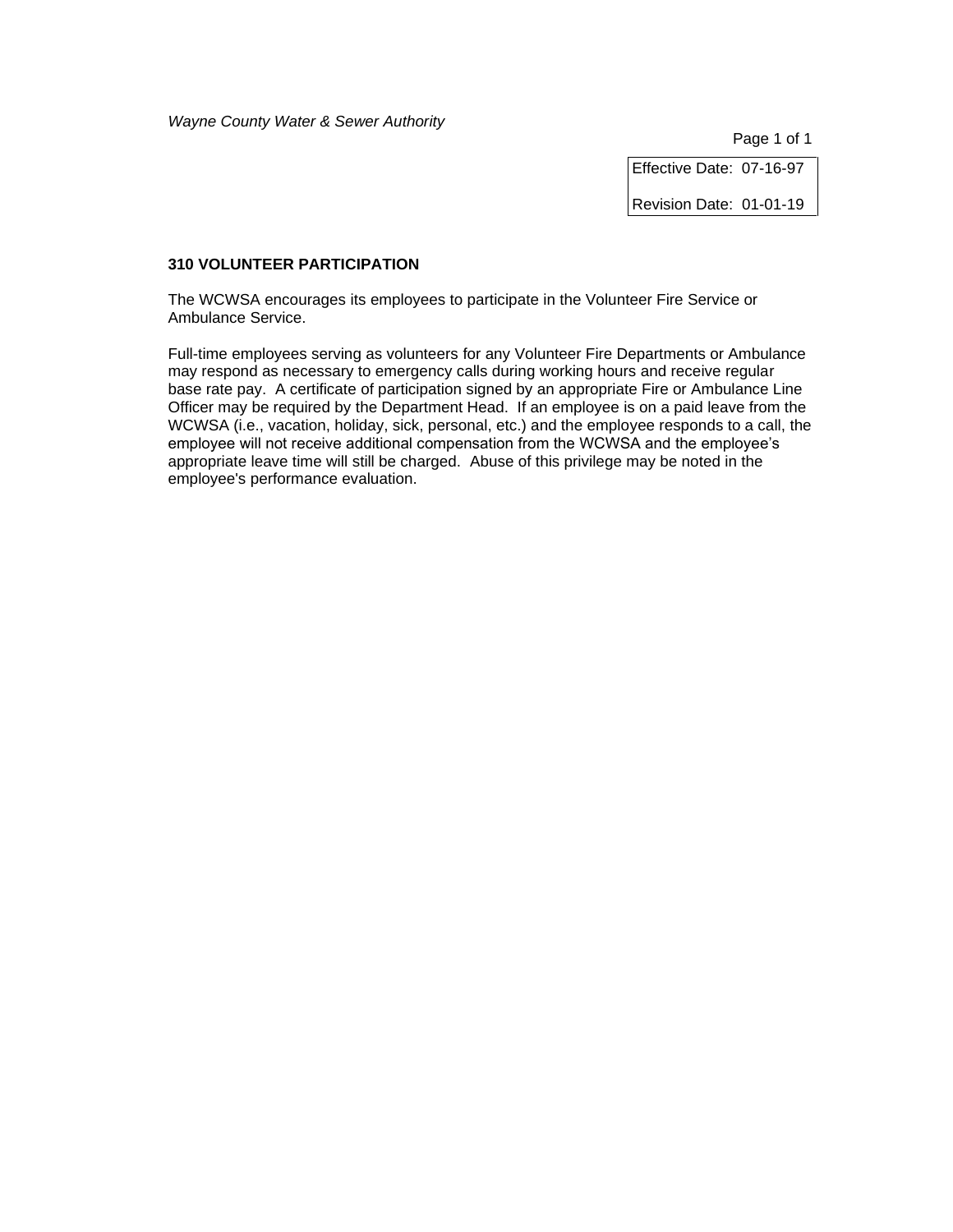Effective Date: 07-16-97

Revision Date: 01-01-19

### **311 NEW YORK STATE RETIREMENT**

The WCWSA will make available the New York State Employees' Retirement System pension plan to each eligible employee. An employee is eligible for service retirement benefits after five years of creditable public sector service. In the event an employee leaves after five years of service but prior to retirement age, such employee may receive a benefit at retirement age related to those years as a public sector employee.

A full-time employee who began employment with the State of New York or with a participating employer, on or after July 27, 1976, must join the retirement system. Employment is considered full-time unless:

- The employee works less than thirty hours per week; or
- The annual compensation for the position is less than the State's minimum wage multiplied by 2,000 hours; or
- Duration of employment for less than one year or employment on less than a 12 month per year basis; or
- The employee is already retired from the system and meets income guidelines.

An employee who is not mandated to join may join the retirement system. Such employee will be informed, in writing, that the employee may join the Retirement System and will acknowledge receipt of such notice by signing a copy thereof and returning it to the Accounting Manager's Office. If the employee elects to join the retirement System, the employee must complete the application form and return it to the Accounting Manager.

An employee who is not mandated to join the retirement system, and who chooses not to join, must complete a waiver of enrollment form.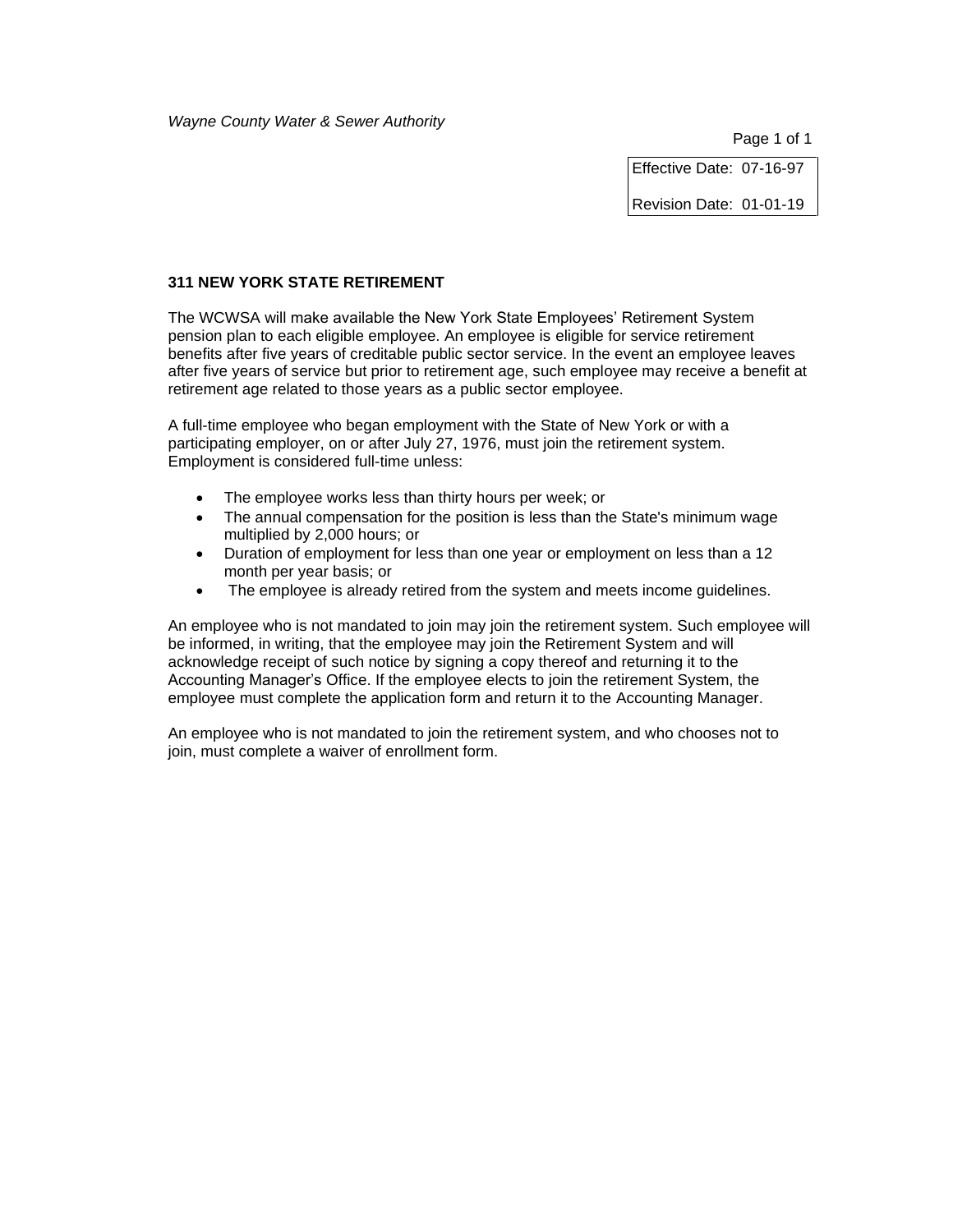Effective Date: 10-01-04

Revision Date: 05-01-20

#### **312 MEDICAL INSURANCE FOR RETIREES**

Full time employees who have reached the age of 59½ and retire from the Authority after 25 or more years of continuous service with the Authority or after 25 or more years of combined continuous service with the Authority and a municipality that joins the Authority (with at least the last 5 years of those combined years spent working for the Authority), and who are retiring in accordance with the NYS Retirement System eligibility requirements, may elect to continue to be covered by the health insurance plan(s) offered to current employees.

If the retiring employee elects to continue coverage under the Authority's plan, the Authority will pay up to a maximum of \$250.00 per month toward the premium for the former employee and spouse who is covered by an Authority plan at the time of the employee retirement, provided that the retired employee pays the balance of the premium due by the first day of the month of coverage. If the former employee fails to pay his or her share of the premium when due, the Authority reserves the right to cancel the coverage without notice. Once the retired employee is no longer covered by the Authority's health insurance plan, whether because the retired employee does not elect to maintain coverage, or the retired employee does not pay his or her share of the premium when due, then the retired employee's right to this benefit shall terminate and may only be reinstated by the action of the Board of the Authority, in its sole discretion. This benefit shall also terminate upon the death of the retired employee, when the retired employee is no longer eligible for coverage under the terms of the Authority's health insurance plan, or when the retired employee becomes eligible for other coverage (excluding Medicare).

Provided that the retired employee is then covered by the Authority plan, at age 65, the retired employee may continue the benefit, but must switch from regular coverage to Medicare Supplement coverage. Several different Medicare Supplement policies are available. It is the retired employee's responsibility to apply for Medicare Parts A and B, so he or she is eligible for a Medicare Supplement policy. After the retired employee has applied for such coverage, the Authority will continue to pay up to a maximum of \$250.00 per month toward the cost of any approved supplemental insurance policy which covers the former employee and any spouse who is covered by an Authority plan at the time of the employee retirement from the Authority.

This contribution toward supplemental Medicare coverage shall continue until the death of the former employee and shall at that point cease in its entirety.

Proof of approved ongoing supplemental insurance coverage and the actual cost thereof shall be provided in written form to the Authority on a semi-annual basis, or as otherwise required by the Authority to verify continuing coverage.

The Authority reserves the right to modify or terminate any or all of these retirement benefits at any time with or without notice.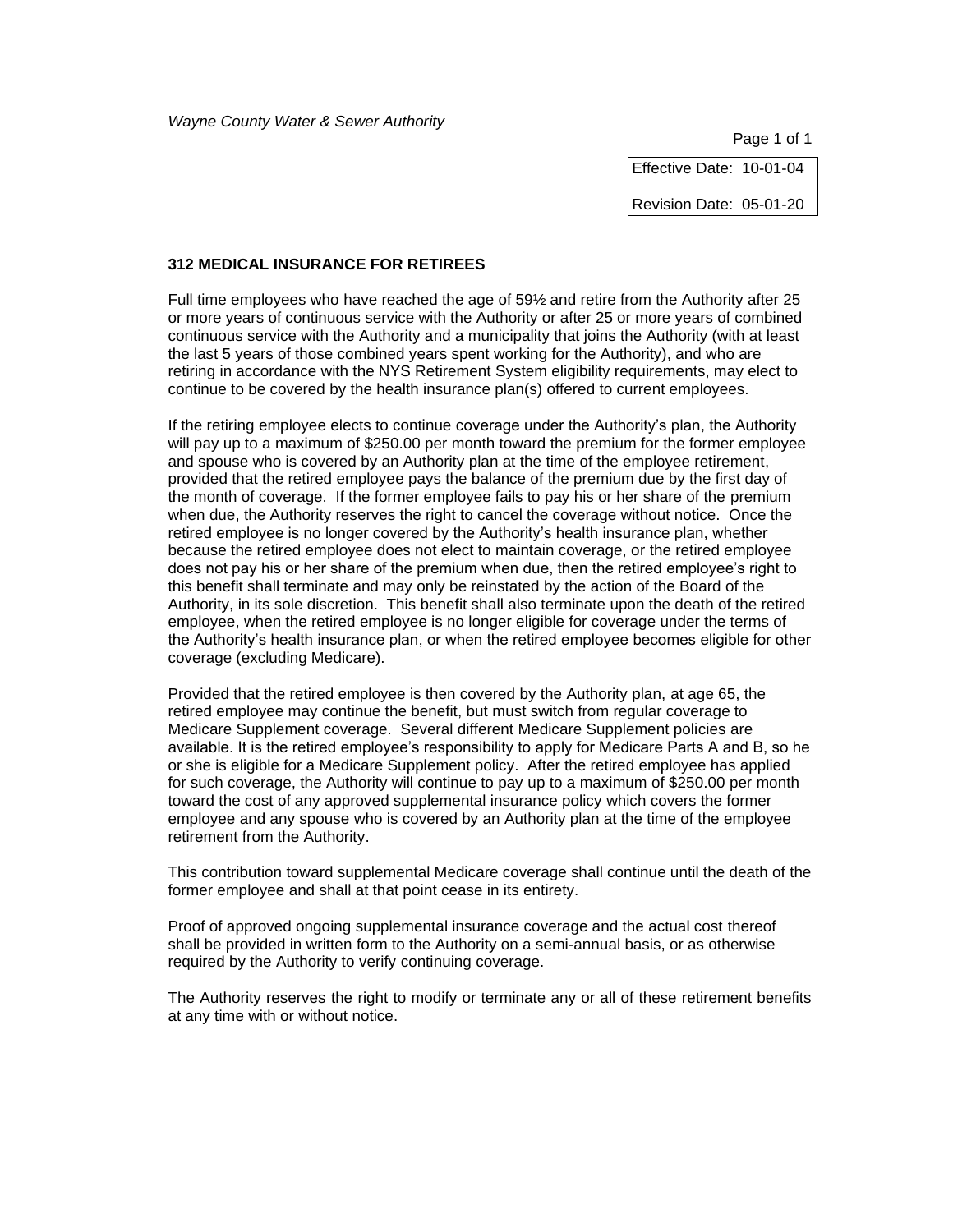Effective Date: 10-01-04

Revision Date: 03-01-11

### **313 COBRA**

The WCWSA complies with the New York State Benefits Continuation Law and the Consolidated Omnibus Reconciliation Act (COBRA) which provides a continuation of employer group insurance benefits at the group rate for employees and their dependents after certain qualifying events occur for specified lengths of time. Please notify the Accounting Manager of a "qualifying event" within 14 days of the occurrence (ex. – birth, death, divorce, marriage). More information on COBRA in the event of employment termination is available from the Executive Director.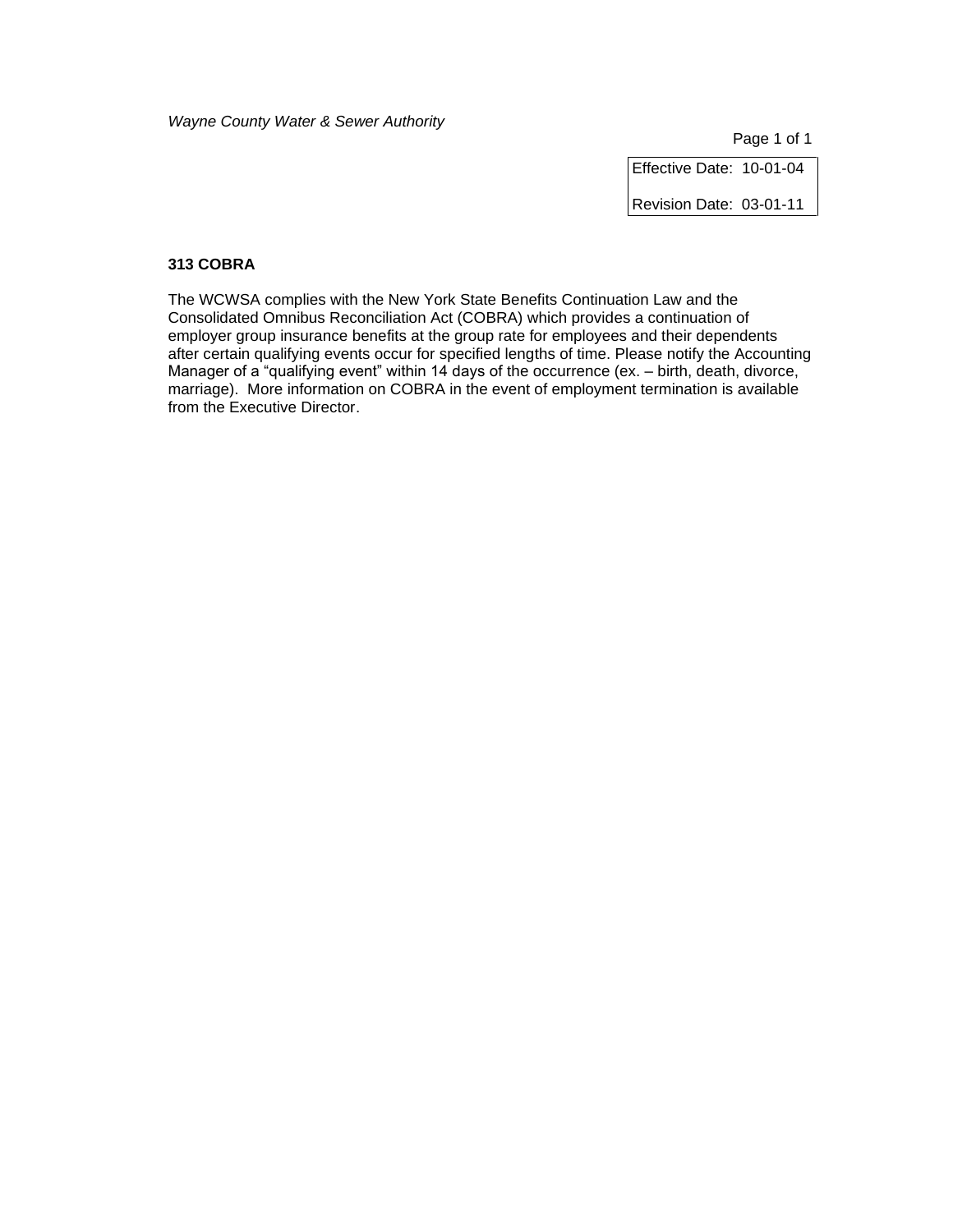### **General Notice of COBRA Continuation Coverage Rights (For use by single-employer group health plans)**

**\*\* Continuation Coverage Rights Under COBRA\*\***

## **Introduction**

You are receiving this notice because you have recently become covered under a group health plan (the Plan). This notice contains important information about your right to COBRA continuation coverage, which is a temporary extension of coverage under the Plan. **This notice generally explains COBRA continuation coverage, when it may become available to you and your family, and what you need to do to protect the right to receive it.**

The right to COBRA continuation coverage was created by a federal law, the Consolidated Omnibus Budget Reconciliation Act of 1985 (COBRA). COBRA continuation coverage can become available to you when you would otherwise lose your group health coverage. It can also become available to other members of your family who are covered under the Plan when they would otherwise lose their group health coverage. For additional information about your rights and obligations under the Plan and under federal law, you should review the Plan's Summary Plan Description or contact the Plan Administrator.

## **What is COBRA Continuation Coverage?**

COBRA continuation coverage is a continuation of Plan coverage when coverage would otherwise end because of a life event known as a "qualifying event." Specific qualifying events are listed later in this notice. After a qualifying event, COBRA continuation coverage must be offered to each person who is a "qualified beneficiary." You, your spouse, and your dependent children could become qualified beneficiaries if coverage under the Plan is lost because of the qualifying event. Under the Plan, qualified beneficiaries who elect COBRA continuation coverage must pay for COBRA continuation coverage.

If you are an employee, you will become a qualified beneficiary if you lose your coverage under the Plan because either one of the following qualifying events happens:

- Your hours of employment are reduced, or
- Your employment ends for any reason other than your gross misconduct.

If you are the spouse of an employee, you will become a qualified beneficiary if you lose your coverage under the Plan because any of the following qualifying events happens:

- Your spouse dies;
- Your spouse's hours of employment are reduced;
- Your spouse's employment ends for any reason other than his or her gross misconduct;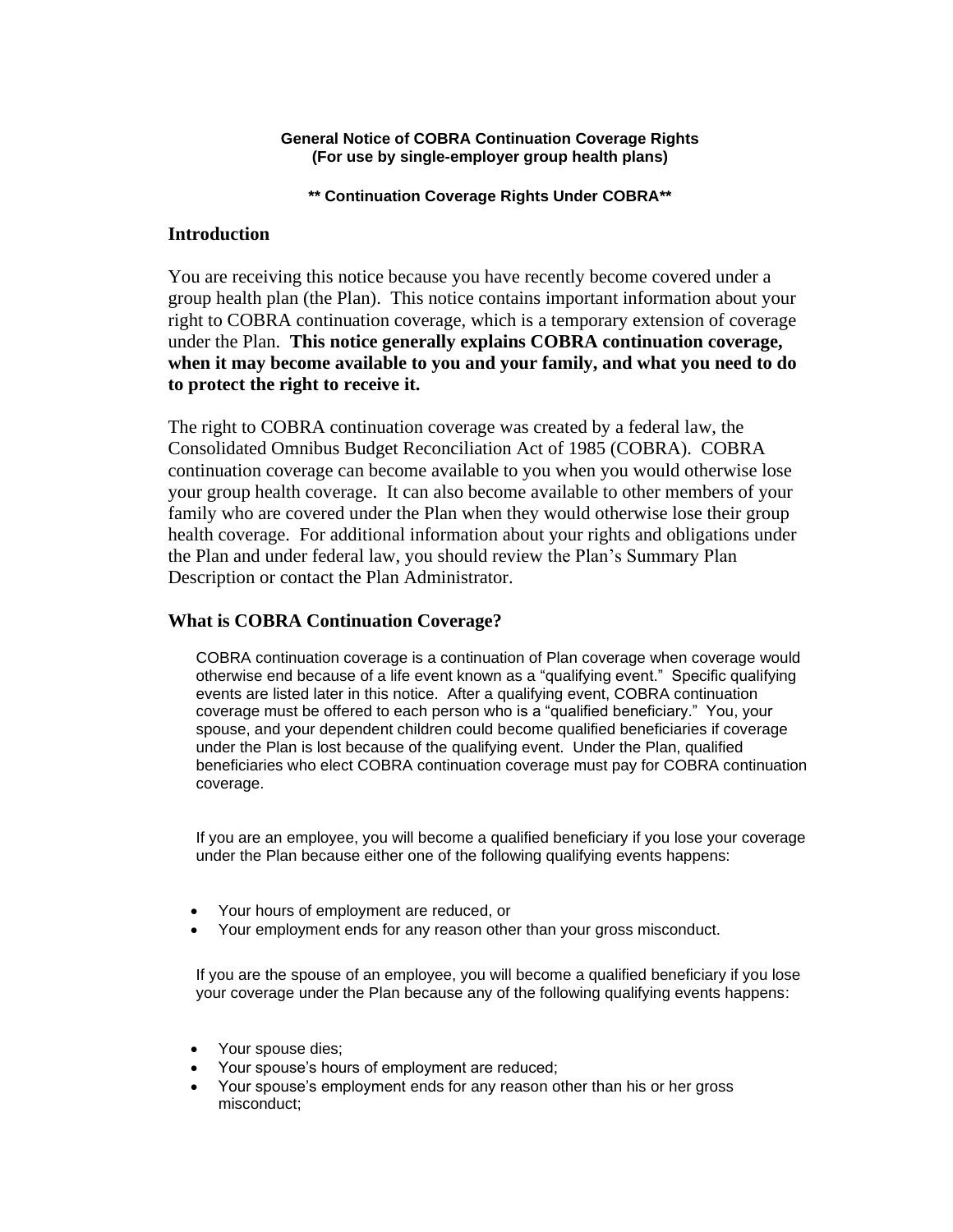- Your spouse becomes entitled to Medicare benefits (under Part A, Part B, or both); or
- You become divorced or legally separated from your spouse.

Your dependent children will become qualified beneficiaries if they lose coverage under the Plan because any of the following qualifying events happens:

- The parent-employee dies;
- The parent-employee's hours of employment are reduced;
- The parent-employee's employment ends for any reason other than his or her gross misconduct;
- The parent-employee becomes entitled to Medicare benefits (Part A, Part B, or both);
- The parents become divorced or legally separated; or
- The child stops being eligible for coverage under the plan as a "dependent child."

Sometimes, filing a proceeding in bankruptcy under title 11 of the United States Code can be a qualifying event. If a proceeding in bankruptcy is filed with respect to the Wayne County Water & Sewer Authority, and that bankruptcy results in the loss of coverage of any retired employee covered under the Plan, the retired employee will become a qualified beneficiary with respect to the bankruptcy. The retired employee's spouse, surviving spouse, and dependent children will also become qualified beneficiaries if bankruptcy results in the loss of their coverage under the Plan.

### **When is COBRA Coverage Available?**

The Plan will offer COBRA continuation coverage to qualified beneficiaries only after the Plan Administrator has been notified that a qualifying event has occurred. When the qualifying event is the end of employment or reduction of hours of employment, death of the employee, commencement of a proceeding in bankruptcy with respect to the employer, or the employee's becoming entitled to Medicare benefits (under Part A, Part B, or both), the employer must notify the Plan Administrator of the qualifying event.

#### **You Must Give Notice of Some Qualifying Events**

**For the other qualifying events (divorce or legal separation of the employee and spouse or a dependent child's losing eligibility for coverage as a dependent child), you must notify the Plan Administrator within 60 days after the qualifying event occurs. You must provide this notice to the Accounting Manager.**

#### **How is COBRA Coverage Provided?**

Once the Plan Administrator receives notice that a qualifying event has occurred, COBRA continuation coverage will be offered to each of the qualified beneficiaries. Each qualified beneficiary will have an independent right to elect COBRA continuation coverage. Covered employees may elect COBRA continuation coverage on behalf of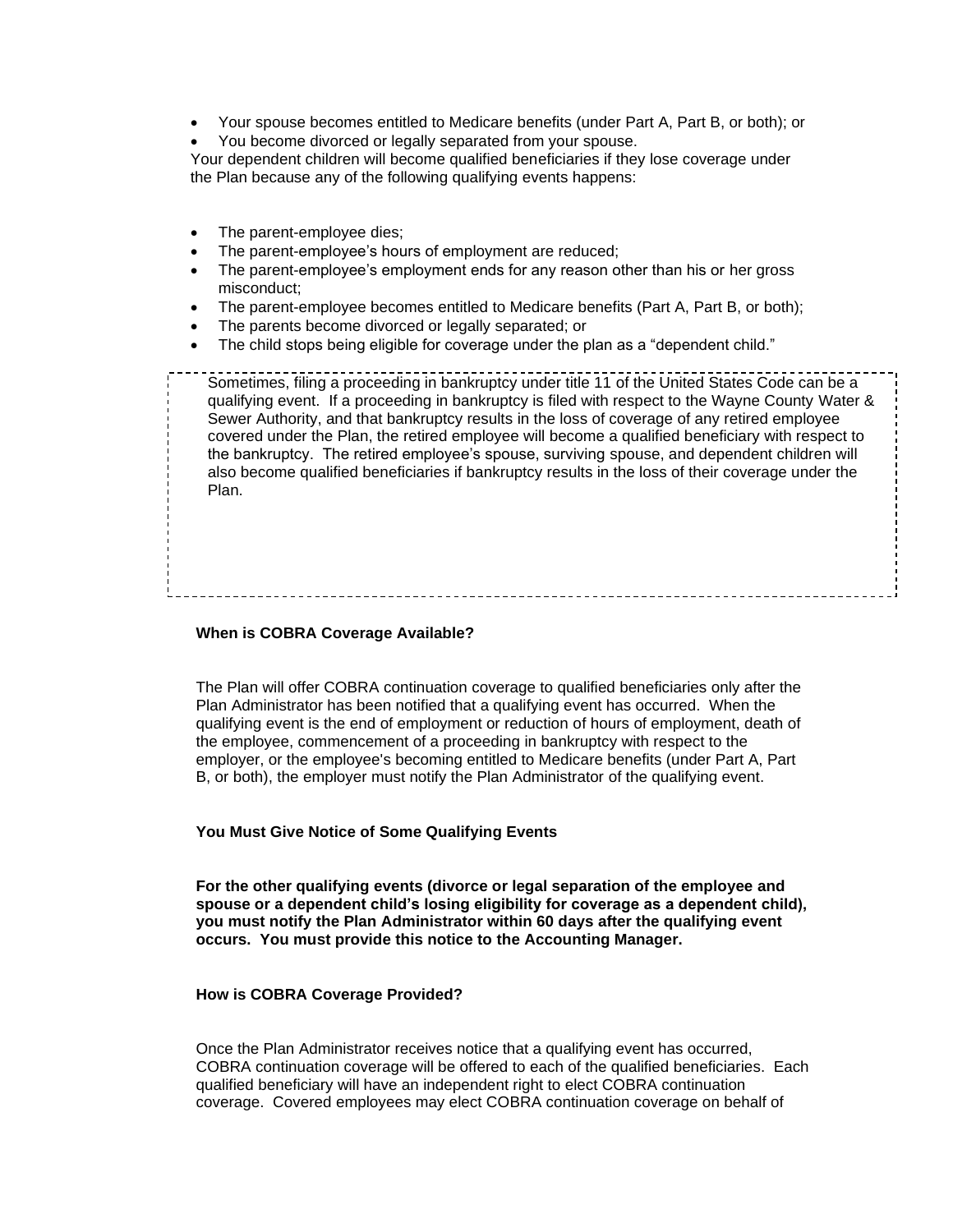their spouses, and parents may elect COBRA continuation coverage on behalf of their children.

COBRA continuation coverage is a temporary continuation of coverage. When the qualifying event is the death of the employee, the employee's becoming entitled to Medicare benefits (under Part A, Part B, or both), your divorce or legal separation, or a dependent child's losing eligibility as a dependent child, COBRA continuation coverage lasts for up to a total of 36 months. When the qualifying event is the end of employment or reduction of the employee's hours of employment, and the employee became entitled to Medicare benefits less than 18 months before the qualifying event, COBRA continuation coverage for qualified beneficiaries other than the employee lasts until 36 months after the date of Medicare entitlement. For example, if a covered employee becomes entitled to Medicare 8 months before the date on which his employment terminates, COBRA continuation coverage for his spouse and children can last up to 36 months after the date of Medicare entitlement, which is equal to 28 months after the date of the qualifying event (36 months minus 8 months). Otherwise, when the qualifying event is the end of employment or reduction of the employee's hours of employment, COBRA continuation coverage generally lasts for only up to a total of 18 months. There are two ways in which this 18-month period of COBRA continuation coverage can be extended.

### *Disability extension of 18-month period of continuation coverage*

If you or anyone in your family covered under the Plan is determined by the Social Security Administration to be disabled and you notify the Plan Administrator in a timely fashion, you and your entire family may be entitled to receive up to an additional 11 months of COBRA continuation coverage, for a total maximum of 29 months. The disability would have to have started at some time before the 60th day of COBRA continuation coverage and must last at least until the end of the 18-month period of continuation coverage. Please provide proof of disability to the Accounting Manager within 30 days of the Social Security Administration documenting your disability.

#### *Second qualifying event extension of 18-month period of continuation coverage*

If your family experiences another qualifying event while receiving 18 months of COBRA continuation coverage, the spouse and dependent children in your family can get up to 18 additional months of COBRA continuation coverage, for a maximum of 36 months, if notice of the second qualifying event is properly given to the Plan. This extension may be available to the spouse and any dependent children receiving continuation coverage if the employee or former employee dies, becomes entitled to Medicare benefits (under Part A, Part B, or both), or gets divorced or legally separated, or if the dependent child stops being eligible under the Plan as a dependent child, but only if the event would have caused the spouse or dependent child to lose coverage under the Plan had the first qualifying event not occurred.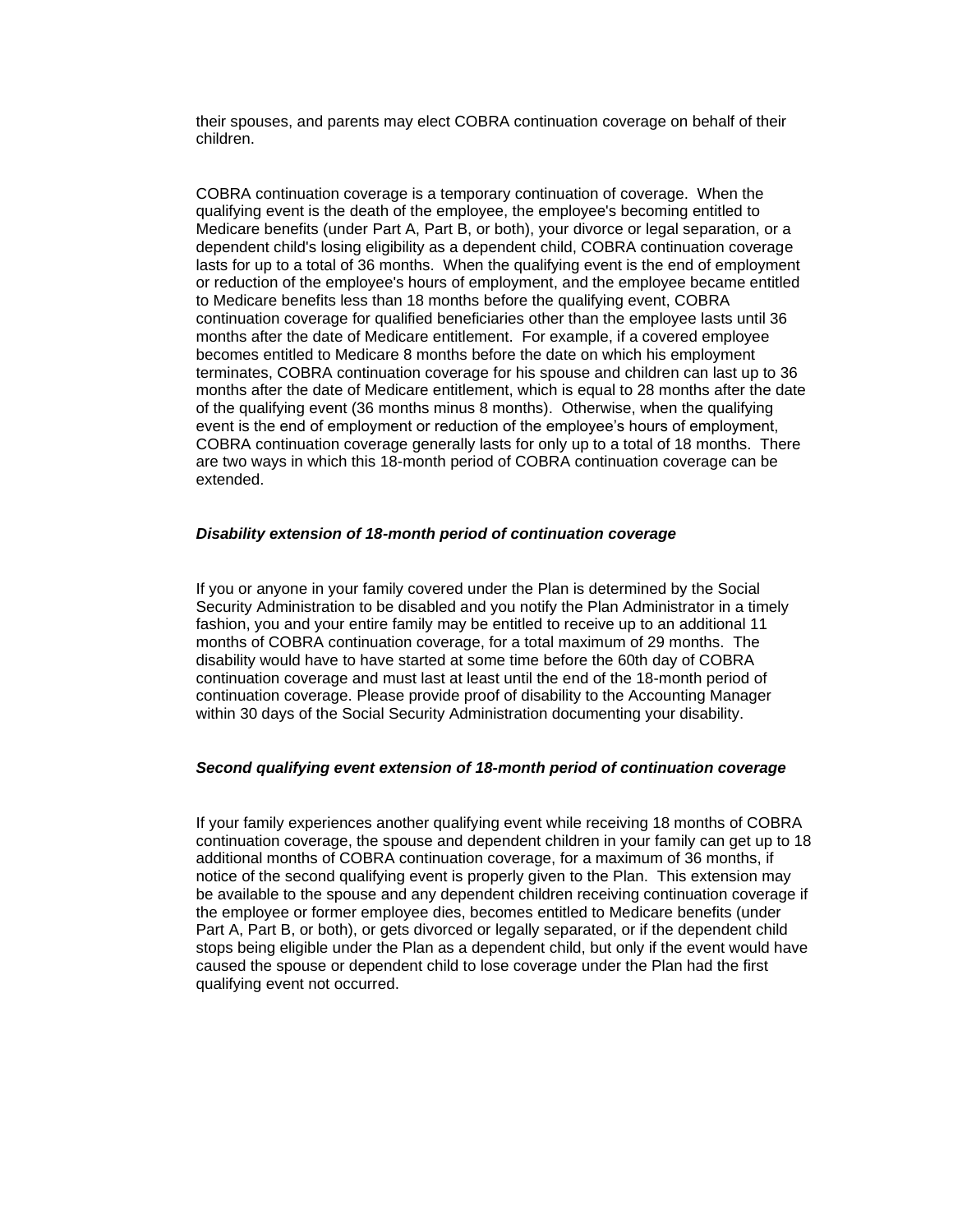## **If You Have Questions**

Questions concerning your Plan or your COBRA continuation coverage rights should be addressed to the contact or contacts identified below. For more information about your rights under ERISA, including COBRA, the Health Insurance Portability and Accountability Act (HIPAA), and other laws affecting group health plans, contact the nearest Regional or District Office of the U.S. Department of Labor's Employee Benefits Security Administration (EBSA) in your area or visit the EBSA website at www.dol.gov/ebsa. (Addresses and phone numbers of Regional and District EBSA Offices are available through EBSA's website.)

### **Keep Your Plan Informed of Address Changes**

In order to protect your family's rights, you should keep the Plan Administrator informed of any changes in the addresses of family members.You should also keep a copy, for your records, of any notices you send to the Plan Administrator.

### **Plan Contact Information**

26 Church Street 20 26 Church Street 23377 Daansen Road<br>
2377 Daansen Road<br>
22 Walworth NY 14568 315-946-7483 315-986-1929

Wayne County Health Care Trust Wayne County Water & Sewer Auth Walworth NY 14568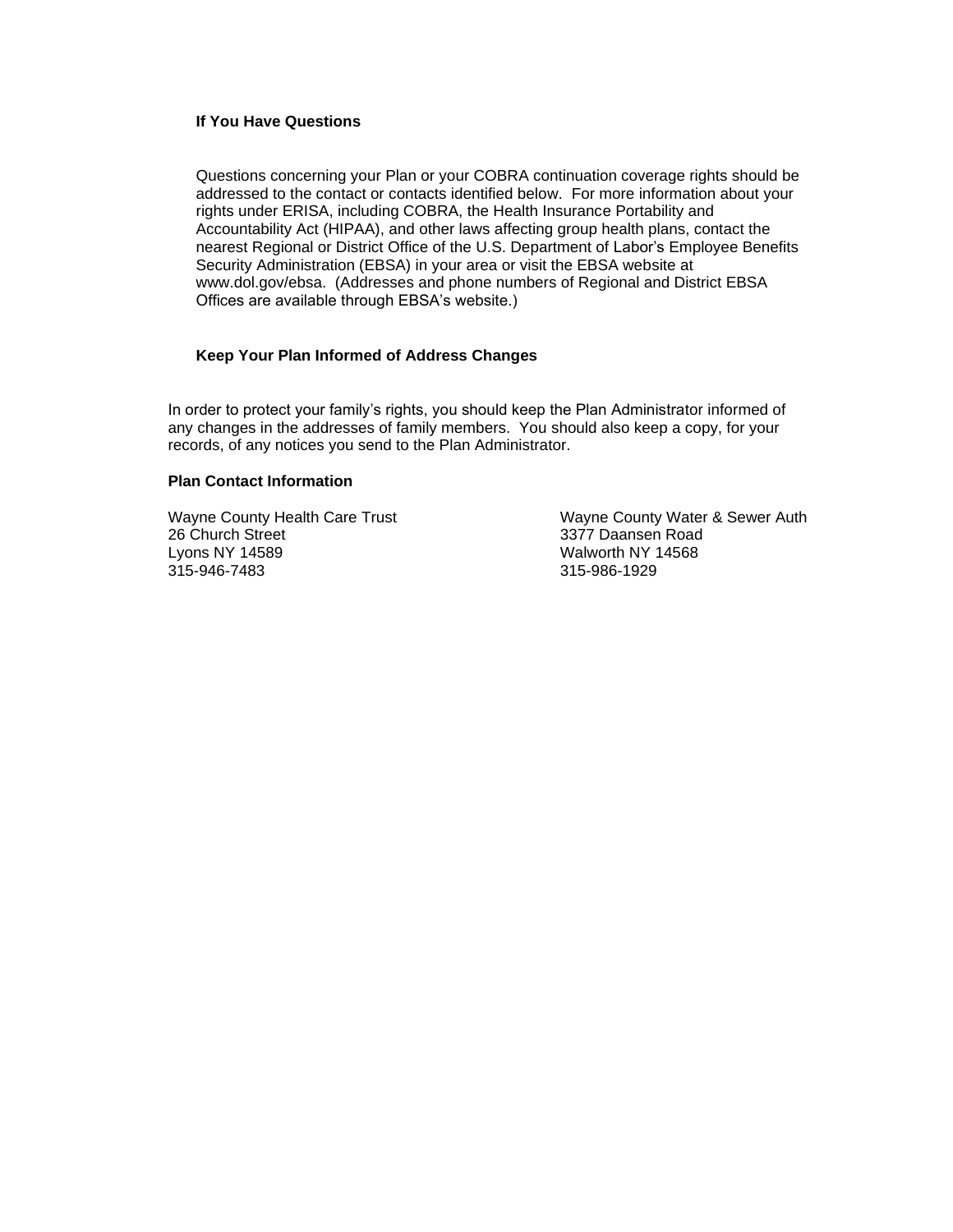Page 1 of 1

Effective Date: 10-01-04

Revision Date: 03-01-11

### **314 SHORT TERM DISABILITY**

The Wayne County Water Authority is required by law to provide short term disability. In the situation where an employee has to be out of work for more than one week, for an injury sustained outside of the workplace, medical procedure, or for a pregnancy, New York State Short Term Disability will provide coverage. Please see the Accounting Manager for more details.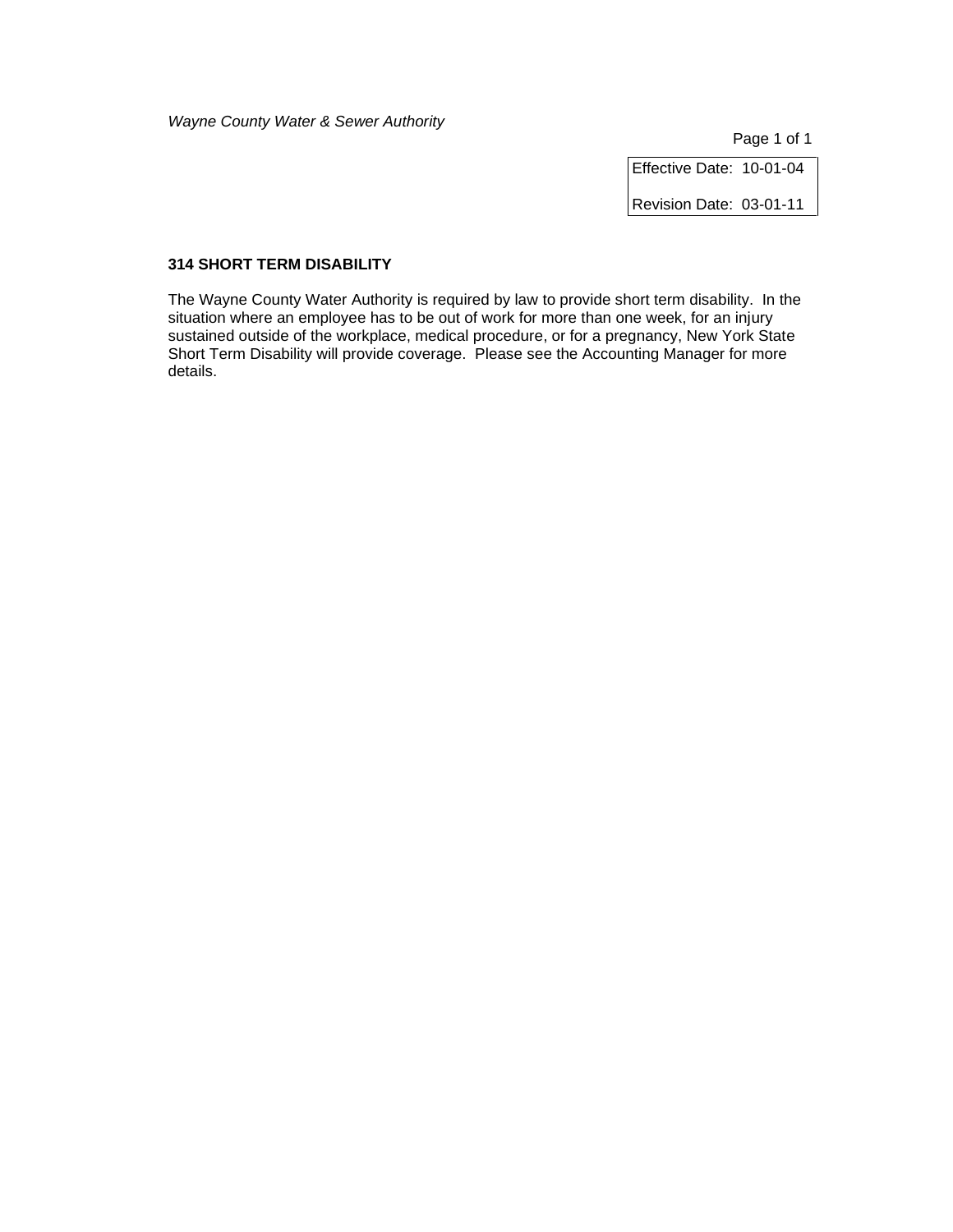Effective Date: 03-01-11

Revision Date: 03-01-11

### **315 MEAL REIMBURSEMENT**

The WCWSA recognizes that it is necessary on occasion for certain WCWSA employees to attend meetings, conferences, or seminars. It is the WCWSA's position that if a meal is not included in the cost (if any) of the meeting, conference or seminar, the WCWSA will reimburse the WCWSA employee a reasonable amount for meal expenses provided the original receipt is submitted within a reasonable time upon return from such meeting, conference or seminar. The receipt should show the amount of the expense, the date of the expense, the time of the expense, the location of the expense, and the business reason for the expense. The employee will not be reimbursed for lavish or extravagant expenses. An expense is not considered lavish or extravagant if it is reasonable based on the facts and circumstances. Under no circumstances will the cost of alcohol purchased be reimbursed to the Authority employee. It is recommended that prior approval for such meetings, conferences or seminars be obtained from the Board of Directors for the Executive Director and by the Executive Director as to any other WCWSA employees.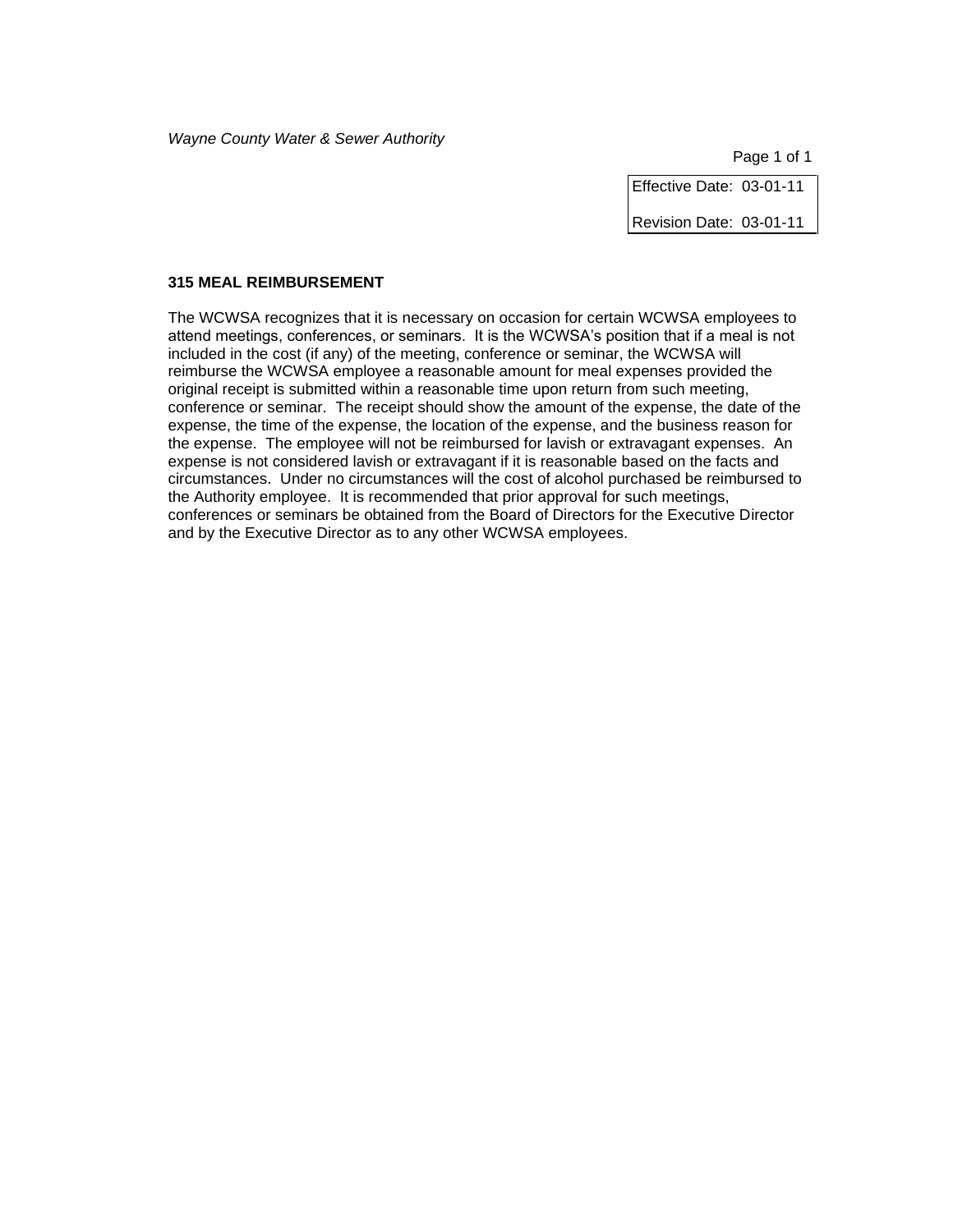Effective Date: 03-01-11

Revision Date: 01-01-19

#### **316 UNIFORMS & WORK CLOTHING**

The WCWSA recognizes that it is necessary for certain WCWSA employees to be provided with work clothing necessary for personal safety, customer identification purposes, and other safety sensitive situations. It is the WCWSA's position that all employees in certain positions will be expected to be dressed with WCWSA provided steel toed work boots, and WCWSA issued t-shirts, sweatshirts, jacket and/or high visibility vests. The WCWSA may provide additional clothing as necessary for safety sensitive requirements per Board approval. Employees may be provided with WCWSA issued and logoed apparel to be worn for essential identification, emergency response and safety situations. Uniforms and clothing provided by the WCWSA remain the property of the WCWSA and shall be returned upon termination of employment.

Notwithstanding the foregoing, WCWSA will make accommodations to this policy for certain religious and disability reasons and when necessary to comply with state and/or federal law, unless the accommodations pose a safety hazard or create more than a minimal burden on the operations of WCWSA. Employees should consult with their Department Head regarding the appropriate clothing for the area in which they work or for any questions or requests for accommodations to this policy.

A uniform allowance may be provided to WCWSA employees only one time per year at a date to be determined by the Executive Director. Any such allowance will qualify as personal clothing which would be subject to personal income tax withholding. Any such allowance will be reviewed and determined annually by the Executive Director and/or Board of Directors as part of the annual budget and will be implemented by the Executive Director. The following employees may be provided with uniforms and/or a uniform allowance annually to obtain work related clothing only:

Executive Director Director of Operations Meter Foreman Construction Foreman Waste Water Treatment Operators **Laborers** Administrative Staff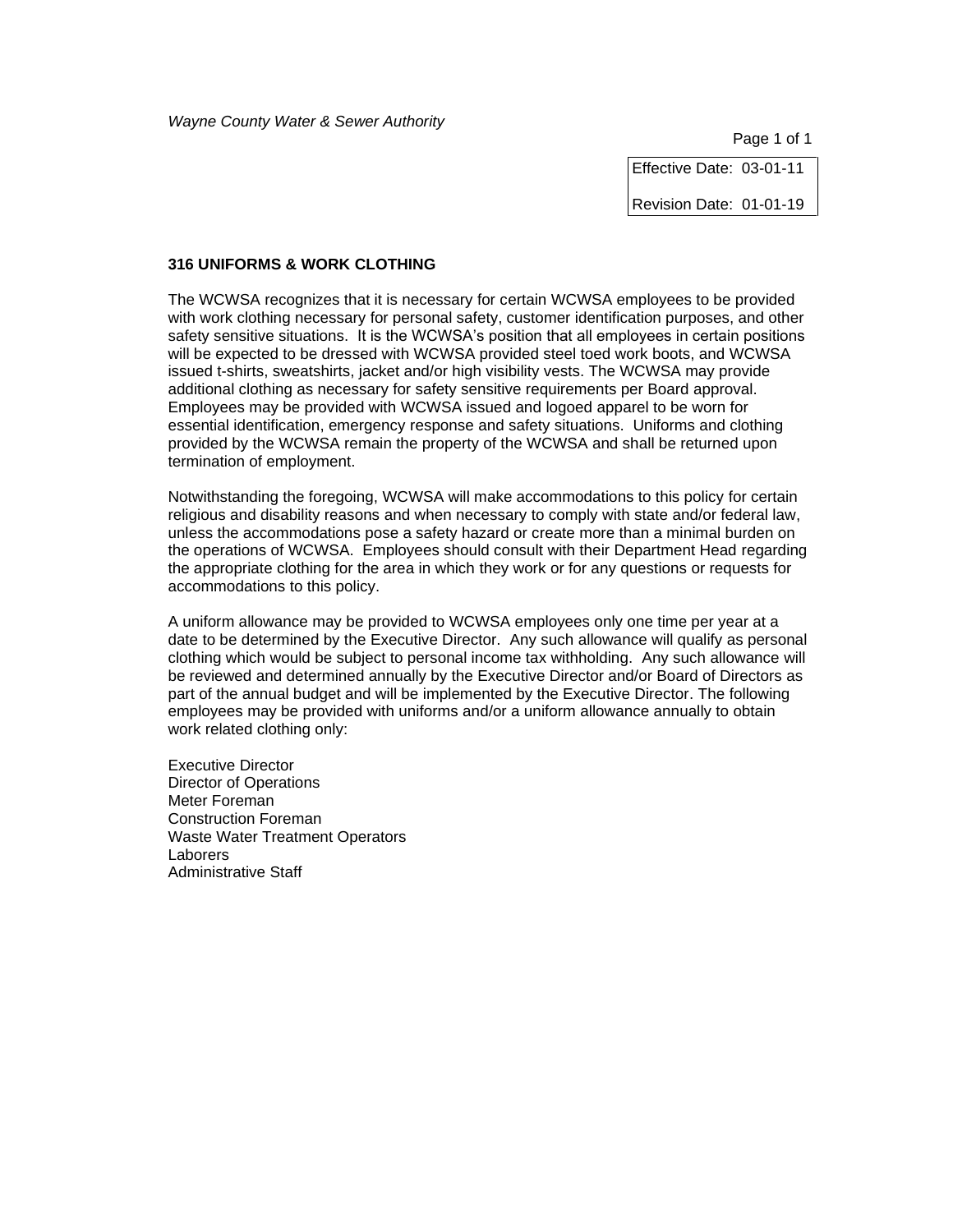Page 1 of 1

Effective Date: 01-01-19

Revision Date: 01-01-19

# **317 DEFERRED COMPENSATION PLAN**

WCWSA employees are eligible to participate in the New York State Deferred Compensation Plan whereby a portion of an employee's salary may be voluntarily withheld and invested. The money saved is paid out to the employee at a later date, generally during retirement years.

Neither the deferred amount nor earnings on investments are subject to current Federal and State Income Taxes. Taxes become payable when the deferred income plus earnings are distributed to the employee, presumably at retirement when the tax bracket may be lower.

A description of the plan may be obtained from the Accounting Manager's Office.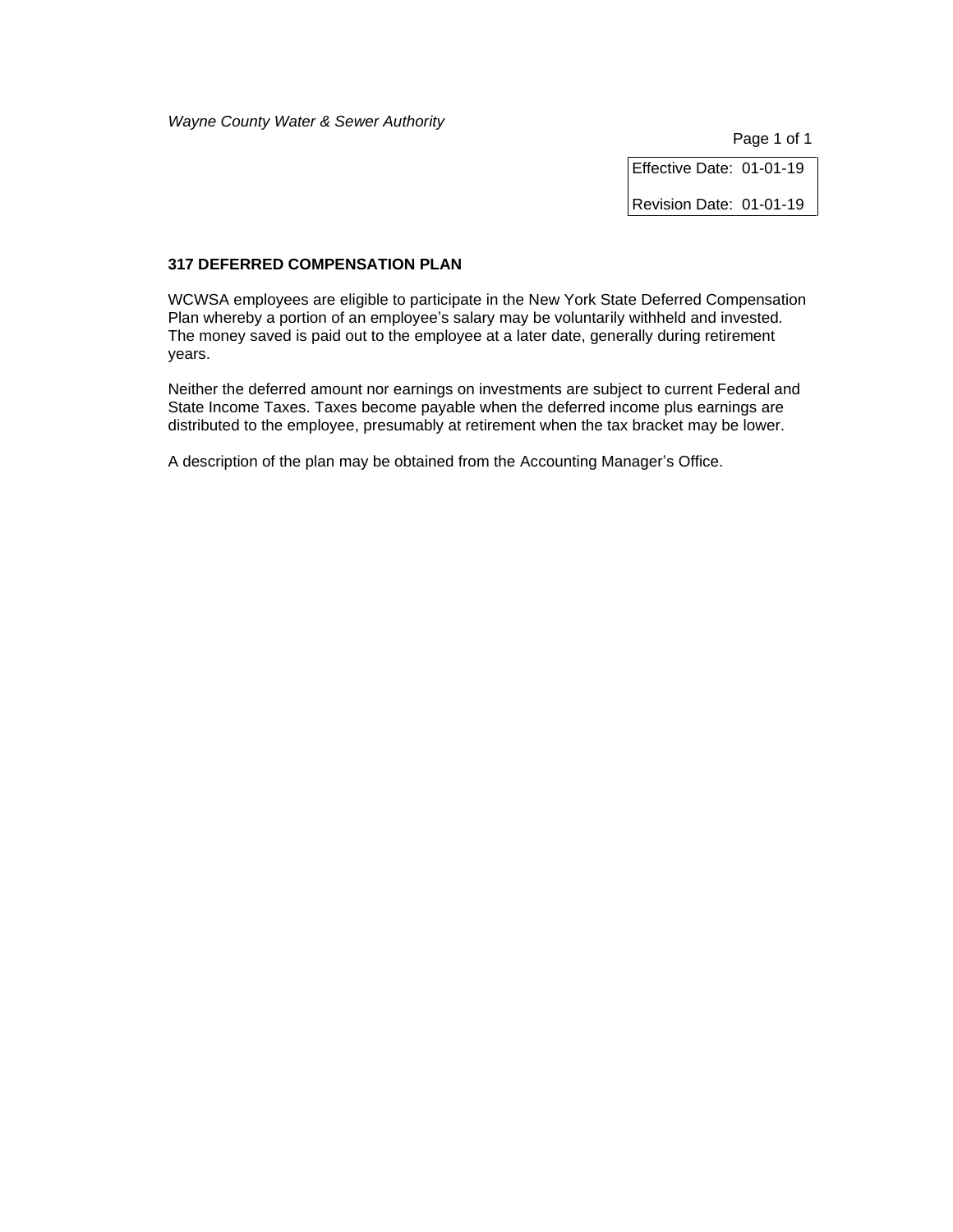Page 1 of 1

Effective Date: 01-01-19

Revision Date: 01-01-19

### **318 SECTION 125 PLAN**

The WCWSA offers a pre-tax contribution option for employees. This employee benefit is known as a Section 125 plan.

A Section 125 plan is a benefit plan that allows employees to make contributions toward premiums for medical insurance and out-of-pocket medical expenses or dependent care expenses on a "before tax" rather than an "after tax" basis. This means qualified expenses are deducted from gross pay before income taxes and Social Security are calculated.

If you wish to participate in this plan will need to complete an election form and return it to the Accounting Manager. Your gross pay is reduced by an amount equal to your contributions for medical insurance and out-of-pocket medical expenses or dependent care expenses.

You cannot make any changes to your pre-tax contributions until the next open enrollment period, unless your family status changes or you become eligible for a special enrollment period due to a loss of coverage. Family status changes include marriage, divorce, death of a spouse or child, birth or adoption of a child or termination of employment of your spouse. A change in election due to a change in family status is effective the next pay period.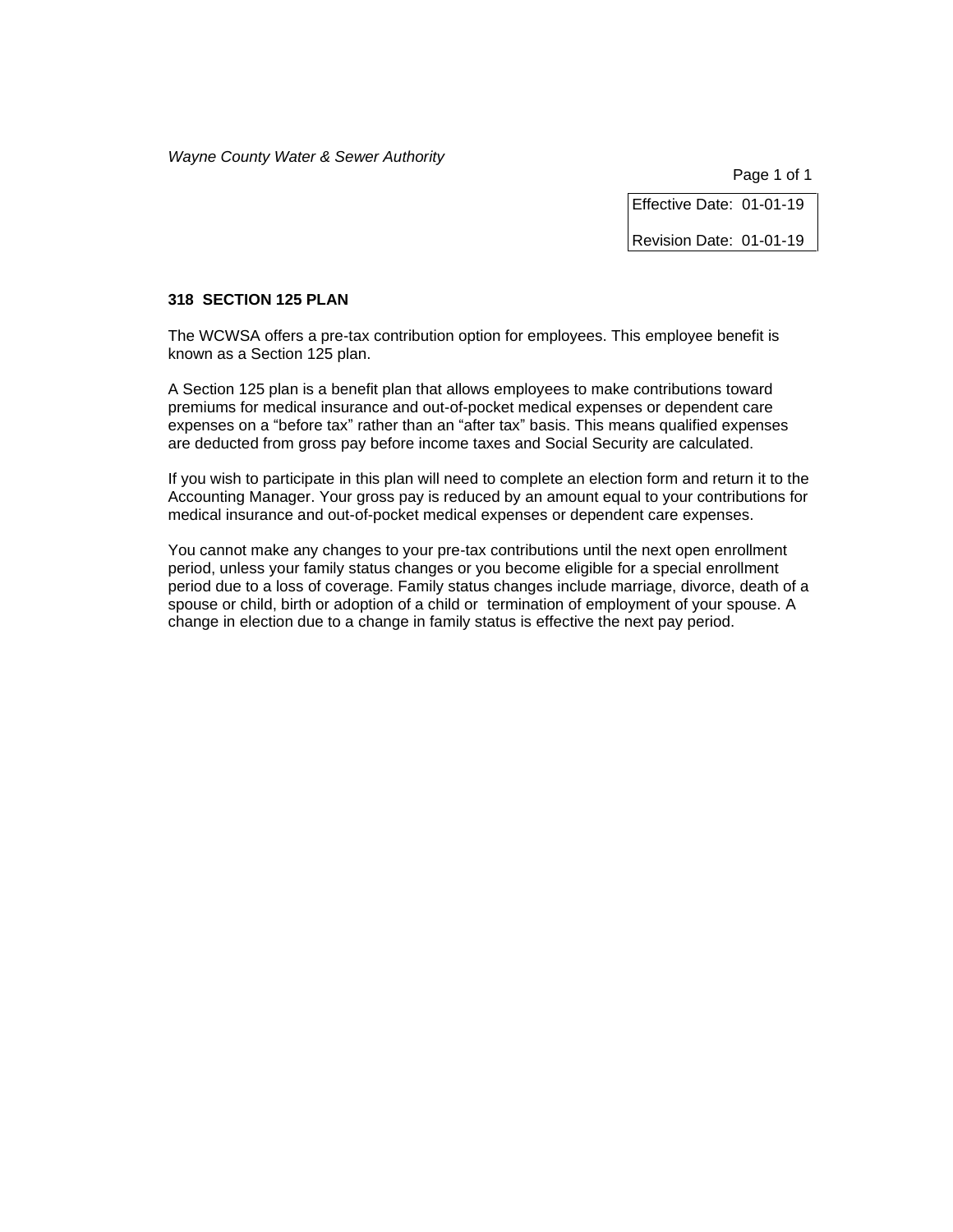Page 1 of 1

Effective Date: 01-01-19

Revision Date: 01-01-19

# **319 LIFE INSURANCE**

Life Insurance is available under the New York State Employee's Retirement System.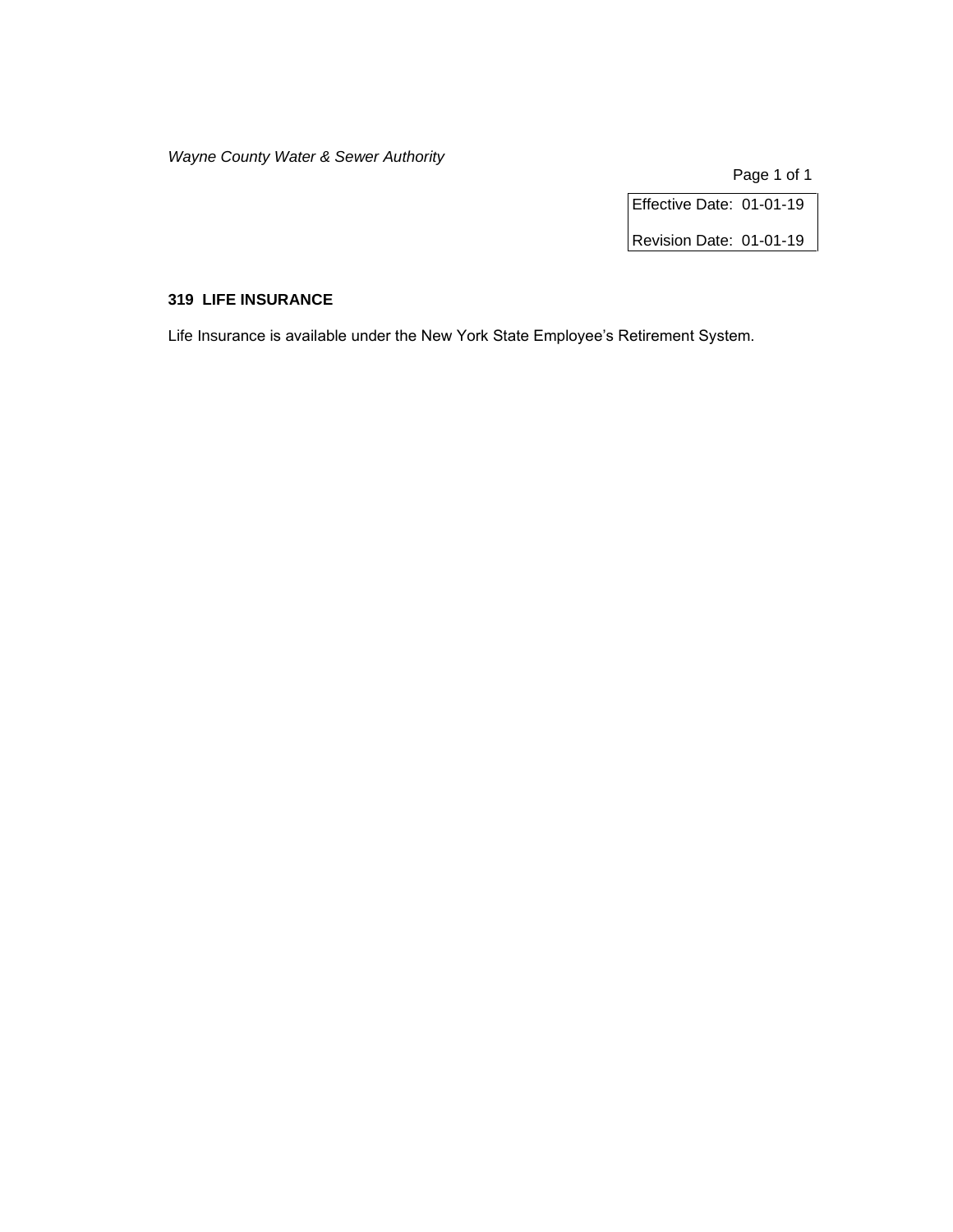Page 1 of 1

Effective Date: 07-16-97

Revision Date: 03-01-11

## **401 TIME KEEPING**

Accurately recording time worked is the responsibility of every non exempt employee. Federal and state laws require the WCWSA to keep an accurate record of time worked in order to calculate employee pay and benefits. Time worked is all the time actually spent on the job performing assigned duties.

Non exempt employees should accurately record the time they work. They should also record the beginning and ending time of any split shift or departure from work for personal reasons. Overtime work must always be approved before it is performed.

Altering, falsifying, tampering with time records, or recording time on another employee's time record may result in disciplinary action, up to and including termination of employment.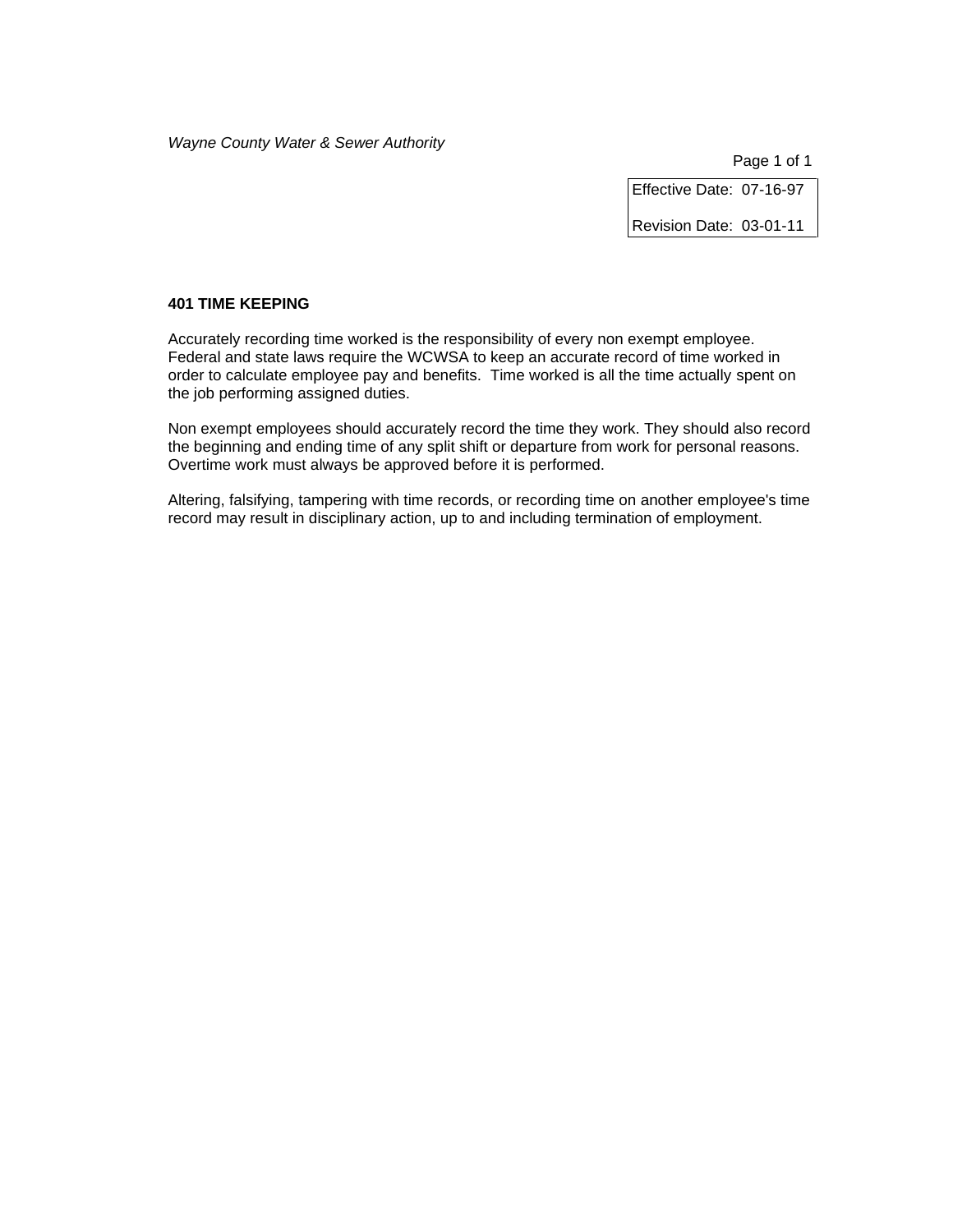Page 1 of 1

Effective Date: 07-16-97

Revision Date: 03-01-11

### **402 PAYROLL**

Employees are paid biweekly, on alternate Fridays. Each paycheck will include earnings for all work performed through the end of the previous payroll period. The pay week runs from Monday to Sunday.

In the event that a regularly scheduled payday falls on a day off (e.g., a weekend or holiday), employees may pick up their check on the day before the holiday.

Checks can only be picked up by the employee unless express written permission is given to the Administration office allowing someone other than the employee to take possession of the payroll check.

Neither pay advances nor extensions of credit on unearned wages can be provided to employees.

The WCWSA takes all reasonable steps to assure that employees receive the correct amount of pay in each paycheck. In the unlikely event that there is an error in the amount of pay, the employee should promptly bring the discrepancy to the attention of the WCWSA so that corrections can be made as quickly as possible.

Once under payments are identified, they will be corrected in the next regular paycheck.

Overpayment will also be corrected in the next regular paycheck unless this presents a burden to the employee (where there is a substantial amount owed). In that case, the WCWSA shall attempt to arrange a schedule of repayments with the employee to minimize the inconvenience to all involved.

Employees may have pay directly deposited into their chosen financial institution account if they provide advance written authorization to the WCWSA. Employees will receive an itemized statement of wages when the WCWSA makes direct deposits.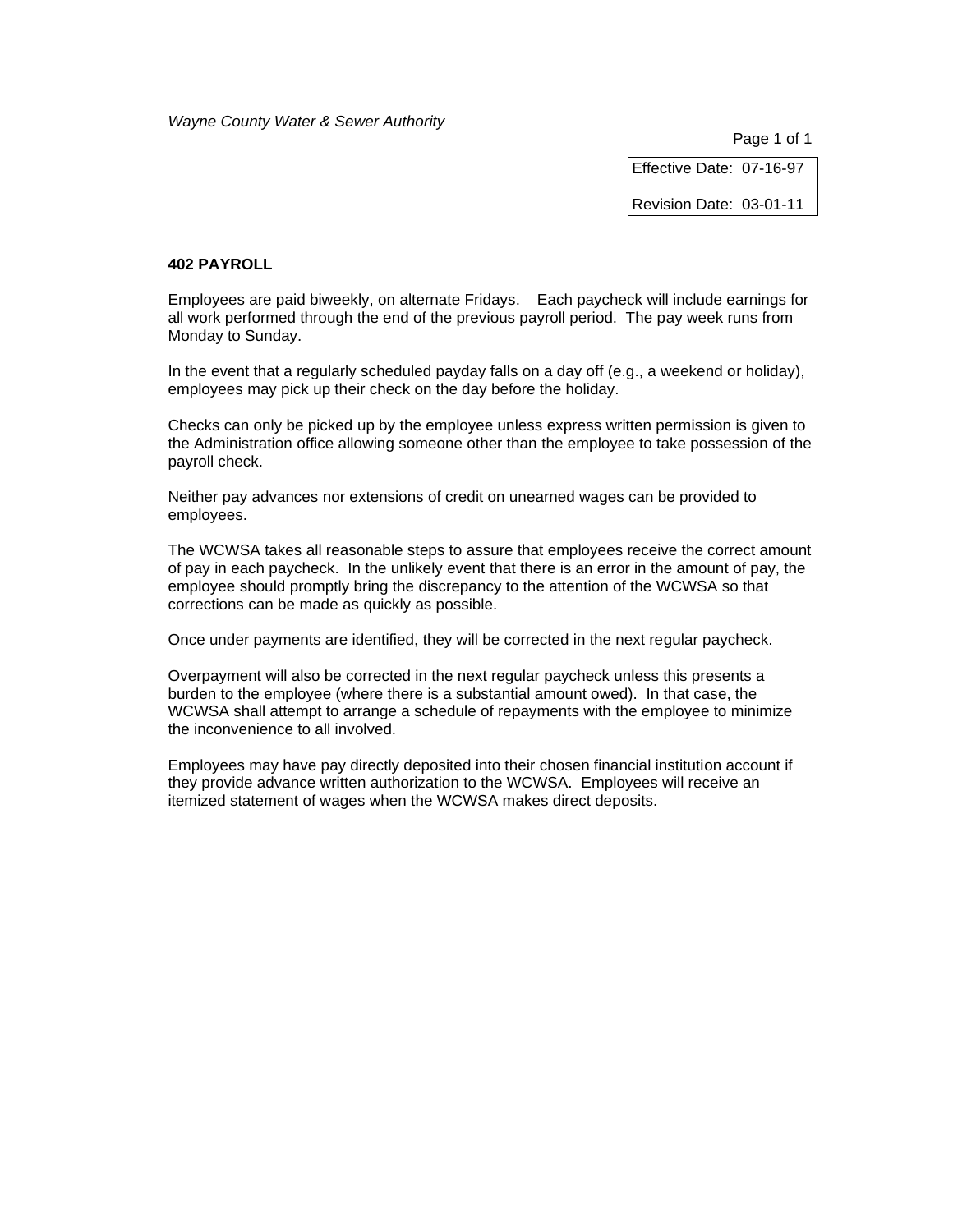Page 1 of 1

Effective Date: 07-16-97

Revision Date: 03-01-11

# **403 EMPLOYMENT TERMINATION**

Termination of employment is an inevitable part of personnel activity within any organization, and many of the reasons for termination are routine. Below are examples of some of the most common circumstances under which employment is terminated:

RESIGNATION - employment termination initiated by an employee who chooses to leave the organization voluntarily. (Two weeks notice is required to receive any due and payable benefits)

DISCHARGE - employment termination initiated by the WCWSA.

LAYOFF - involuntary employment termination initiated by the WCWSA for non disciplinary reasons.

RETIREMENT - voluntary retirement from active employment status initiated by the employee.

The WCWSA will generally schedule exit interviews at the time of employment termination. The exit interview will afford an opportunity to discuss such issues as employee benefits, conversion privileges, or return of WCWSA owned property. Suggestions, complaints, and questions can also be voiced.

Employee benefits will be affected by employment termination in the following manner. All accrued, vested benefits that are due and payable at termination will be paid in accordance with WCWSA policies provided proper notice is given. Some benefits may be continued at the employee's expense if the employee so chooses. The employee will be notified in writing of the benefits that may be continued and of the terms, conditions, and limitations of such continuance.

The WCWSA complies with the New York State Benefits Continuation Law and the Consolidated Omnibus Reconciliation Act (COBRA) which provides a continuation of employer group insurance benefits at the group rate for employees and their dependents after certain qualifying events occur for specified lengths of time. Please notify the Accounting Manager of a "qualifying event" within 14 days of the occurrence. (ex. – birth, death, divorce, marriage) More information on COBRA in the event of employment termination is available from the Executive Director.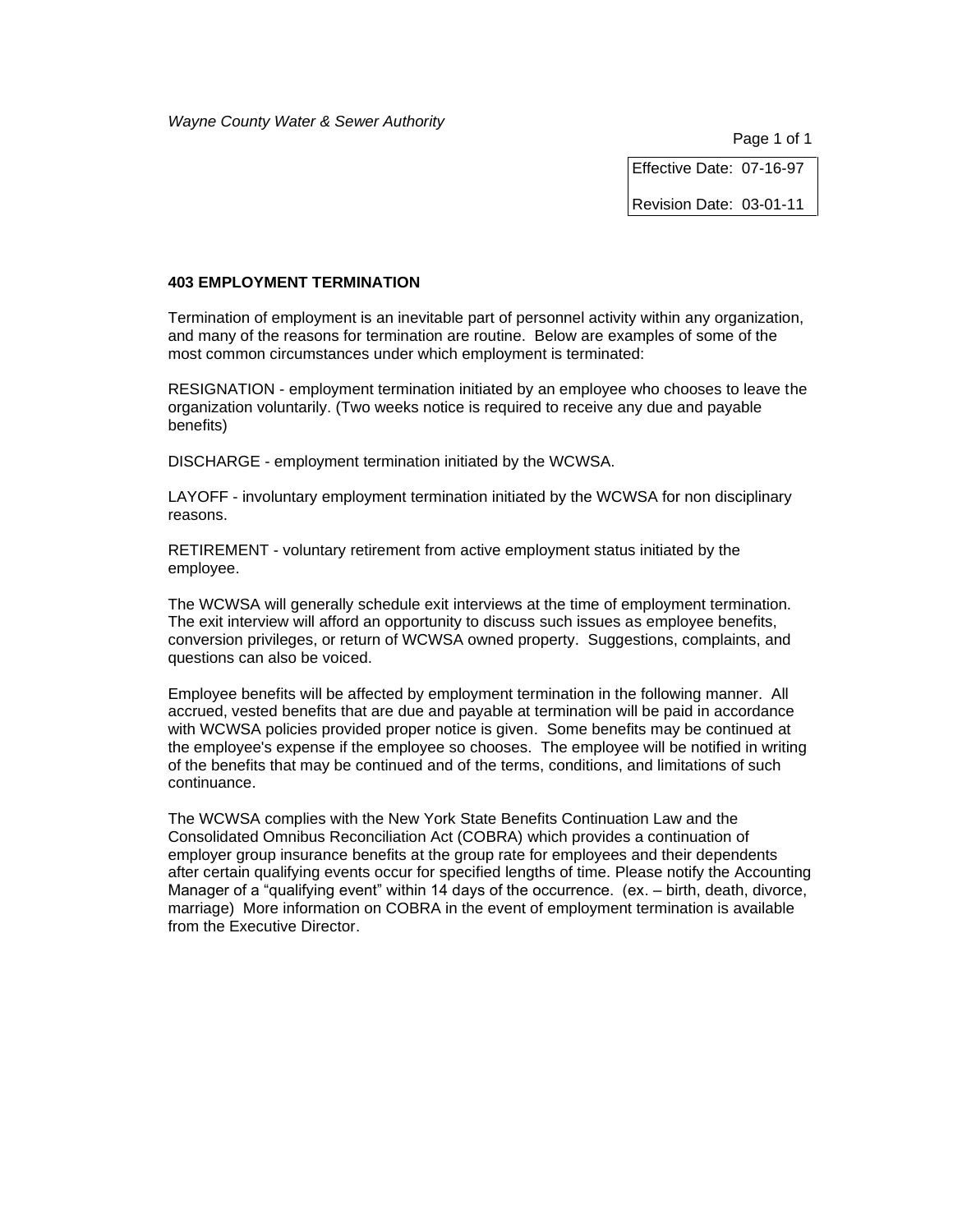Effective Date: 07-16-97

Revision Date: 01-01-19

#### **404 PAY DEDUCTIONS**

The law requires that the WCWSA make certain deductions from every employee's compensation. Among these are applicable federal, state, and local income taxes. The WCWSA also must deduct Social Security and Medicare taxes on each employee's earnings up to a specified limit that is called the Social Security or Medicare "wage base." The WCWSA contributes an additional amount of Social Security and Medicare taxes as required by law.

The WCWSA is also required to make a deduction for the New York State Retirement Program, at a rate predetermined by the NYS Retirement System for all full time employees, and those part-time employees that elect to participate.

The WCWSA offers programs and benefits beyond those required by law. Eligible employees may voluntarily authorize deductions from their pay checks to cover the costs of participation in these programs.

If you have questions concerning why deductions were made from your pay check or how they were calculated, your department head can assist in having your questions answered.

Employees should report improper deductions immediately to their Department Head or the Accounting Manager. Employees will not be retaliated against for making any such complaints. Reports of improper deductions will be promptly investigated. If it is determined that an improper deduction has occurred, the employee will be promptly reimbursed for any improper deduction made.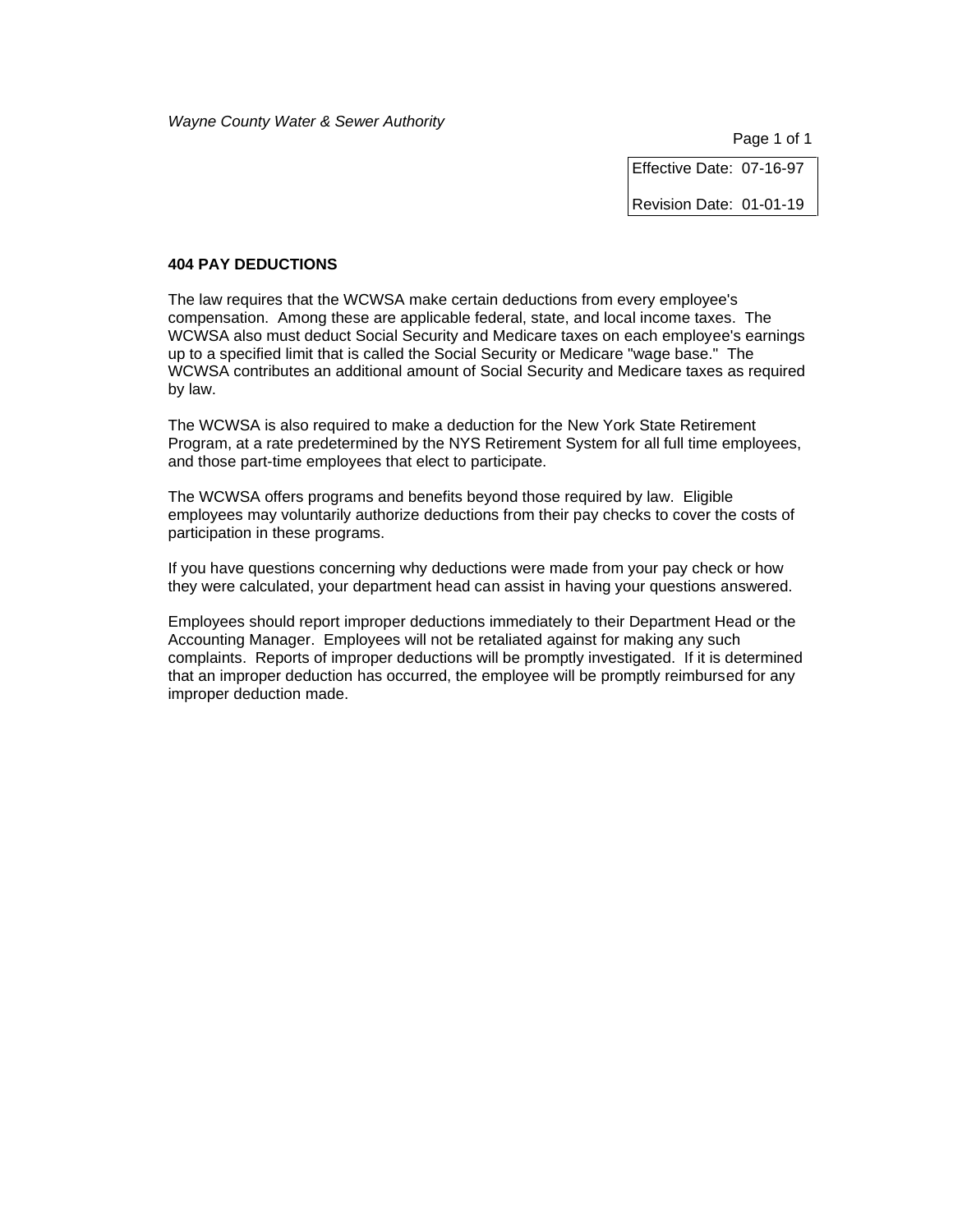Page 1 of 1

Effective Date: 07-16-97

Revision Date: 03-01-11

# **405 WAGE RATES**

Rates of pay will be established each year by the WCWSA Board.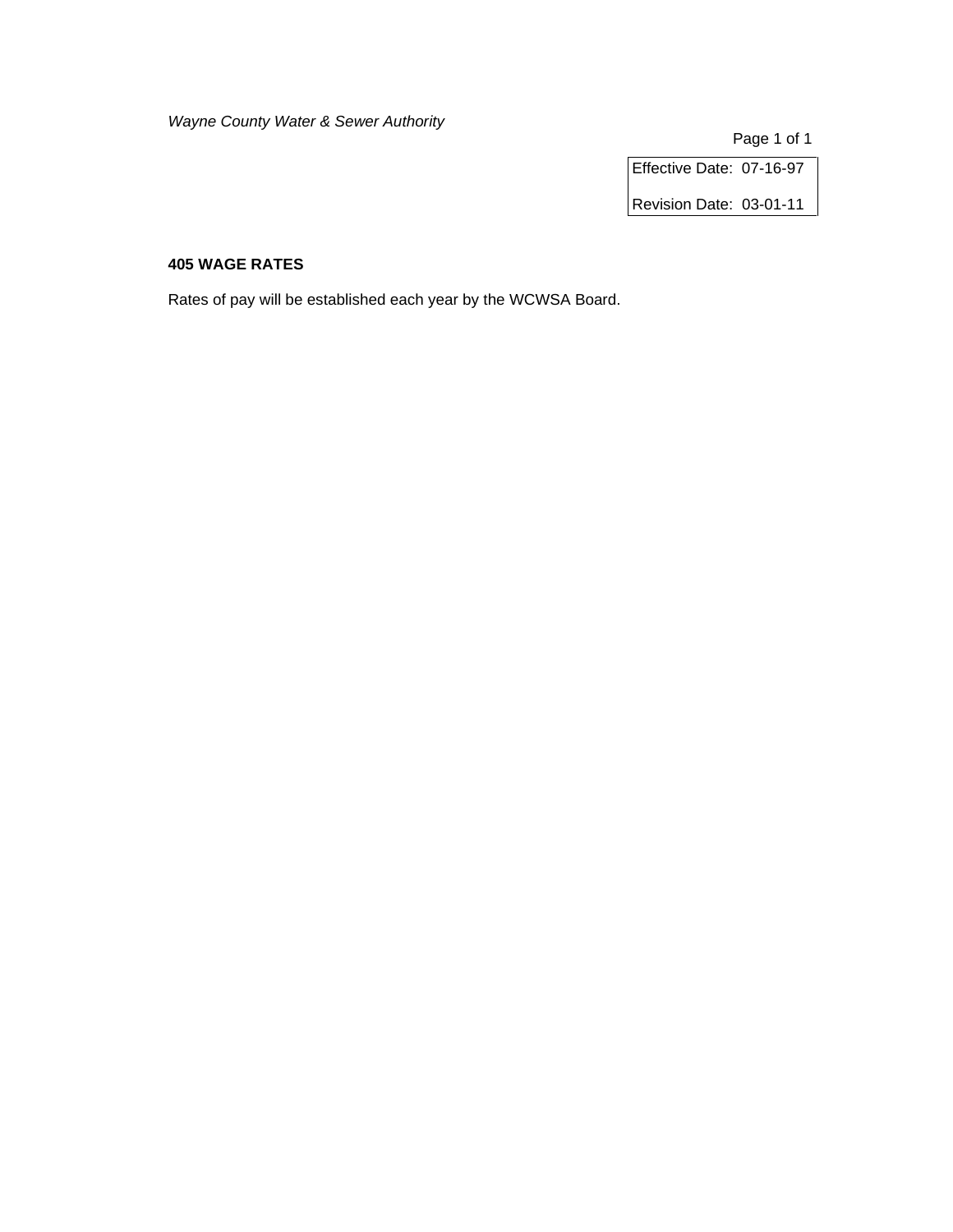Page 1 of 1

Effective Date: 07-16-97

Revision Date: 03-01-11

# **501 WORK SCHEDULES**

The normal work schedule for all Full-time employees is 40 hours per week, 8 hours per day.

The normal work schedule for all part time employees is at the discretion of their department head.

Department heads will advise employees of the times their schedules will normally begin and end. Staffing needs and operational demands may necessitate variations in starting and ending times, as well as variations in the total hours that may be scheduled each day and week.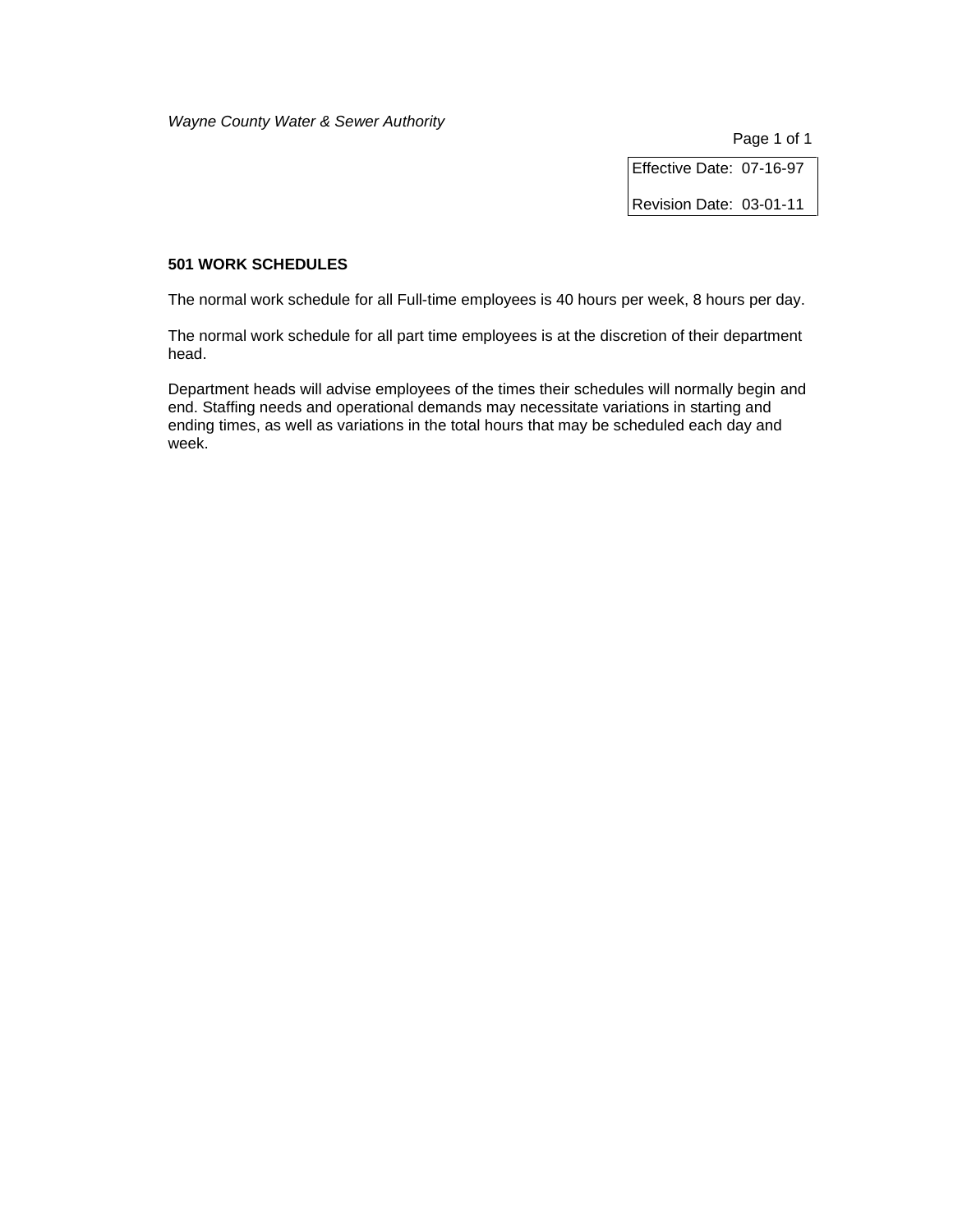Page 1 of 1

Effective Date: 07-16-97

Revision Date: 03-01-11

# **502 USE OF TELEPHONES**

Reasonable use of WCWSA telephones is permitted for personal communication. Excessive or inappropriate use of WCWSA telephones for personal use is an abuse of the privilege and will result in corrective action, up to and including termination.

Employees may be required to reimburse the WCWSA for any charges resulting from their personal use of the telephone.

To assure effective telephone communications, employees should always use the approved greeting and speak in a courteous and professional manner. Please confirm information received from the caller, and hang up only after the caller has done so.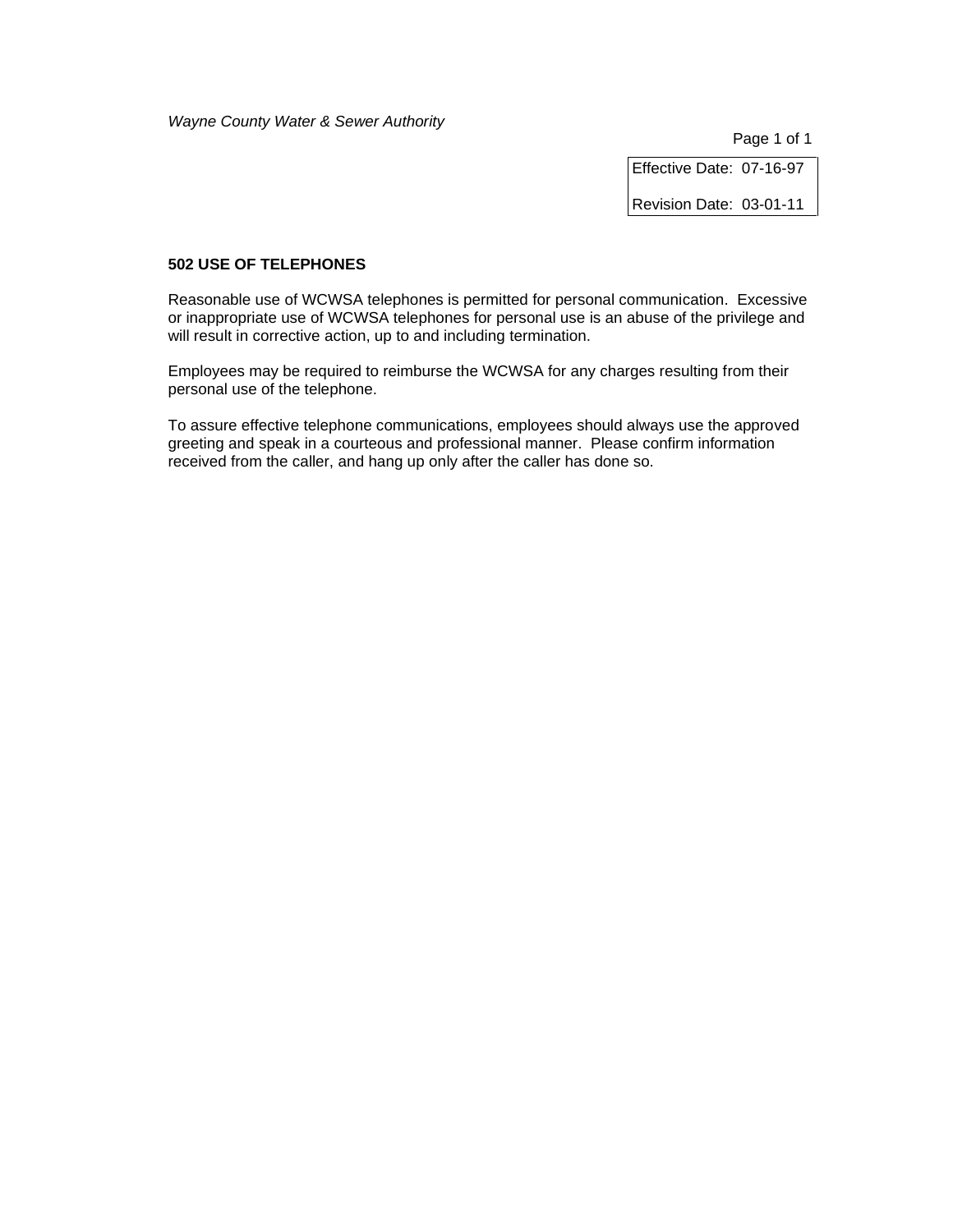Effective Date: 06-20-02

Revision Date: 03-01-11

### **503A CELLULAR PHONE AND MOBILE DEVICE USE**

All WCWSA employees may use cellular phones or mobile devices while driving a vehicle for business use only under the following terms and conditions:

1. If the vehicle is properly equipped with an approved hands-free device and the employee utilizes such equipment in accordance with all applicable laws, regulations and equipment manufacturers' recommendations; or

2. If the vehicle has been parked in an approved parking area prior to placing, or accepting a call, text or message, and the vehicle remains in said approved parking area until the call, text or message is completed and the phone or mobile device is properly and legally secured for continuation of travel. In the event the employee is driving the vehicle and needs to place or receive a cellular or digital communication, the employee must proceed safely to an approved parking area; or

3. If there is an emergency situation requiring the use of cellular or digital communications, an employee should, if safely possible, proceed to an approved parking area to place or receive the communication. If it is not safe to proceed to an area designated for vehicle parking to place or receive a cellular phone call, an employee may place or receive a cellular phone call for the emergency situation in the safest manner available to the employee. Texting or emailing while driving is strictly prohibited.

This policy shall apply to all cellular, mobile or digital phones and devices, whether WCWSA owned or personally owned, if being used while in a WCWSA vehicle or while engaged in any type of WCWSA business. This policy shall also apply when a personal vehicle is being used for WCWSA business, or any time that a WCWSA owned phone is used in a private vehicle for any reason.

Employees shall be responsible for complying with all federal, state and local laws regarding use of cellular phones and mobile devices while driving a vehicle, and shall be responsible for any violations, fines or penalties incurred by the employee.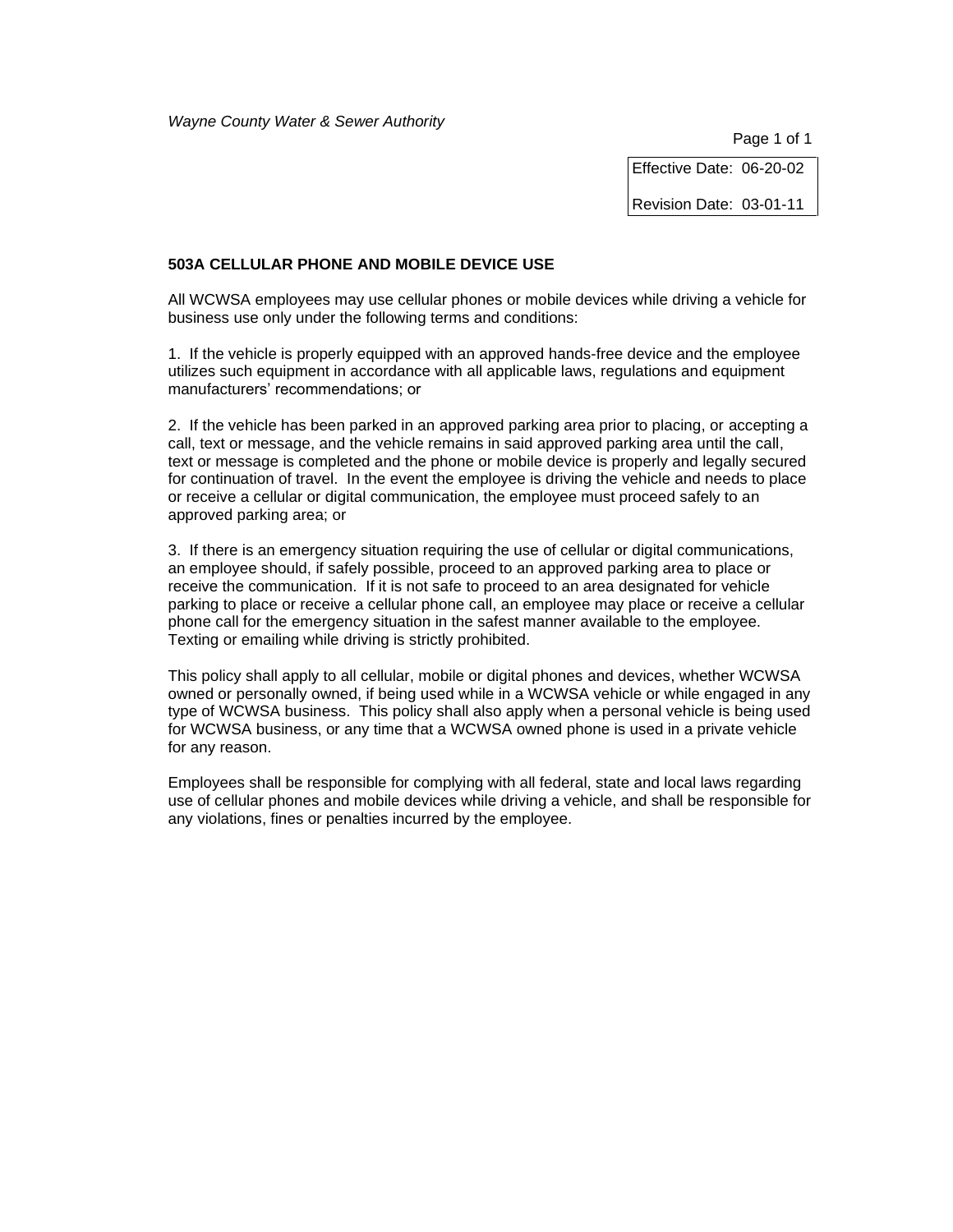Page 1 of 1

Effective Date: 06-20-02

Revision Date: 03-01-11

### **503B WATER AUTHORITY OWNED PHONES**

The WCWSA recognizes that certain WCWSA employees and the Chairman of the Board of Directors will be assigned WCWSA owned cell phones in order to meet their job responsibilities. The WCWSA further recognizes that certain employees will use a Smartphone device with the capacity for voice, text and data transmissions as a necessary business communication tool in carrying out their job responsibilities.

The Executive Director/Board of Directors must approve all cell phone/smartphone users. Criteria that will be considered in assigning a cell phone/smartphone device include overall supervisory responsibilities, and health and safety responsibilities. Job titles that will be assigned WCWSA owned cell phones/smartphone's will be maintained in the Accounting Manager's office and will be reported to the Board of Director's annually. The WCWSA recognizes that due to changing WCWSA needs and personnel, the job titles on the list may be modified throughout the year in accordance with the criteria set forth above.

As with any WCWSA owned equipment, employees must take proper care of cell phones and take all reasonable precautions against damage, loss or theft. Any damage, loss or theft must be reported immediately to the WCWSA. If appropriate, the WCWSA may seek reimbursement from the employee for damage or loss.

WCWSA owned cell phones/smartphone devices are primarily for business purposes. Employees utilizing smartphone devices that include internet access must abide by the WCWSA's Internet Use Policy with respect to the use of the internet on the smartphone. The WCWSA recognizes that incidental personal use of cell phones/smartphone devices may occur. However, the employee shall be responsible for any personal use of the cell phone/smartphone that results in an additional cost to the WCWSA beyond the cost of the plan in place for the employee. The WCWSA shall determine, to the extent possible, such charges and obtain reimbursement from employees. Authorization to use a WCWSA owned cell phone/smartphone device maybe be restricted if an employee is delinquent in reimbursing the WCWSA for such charges.

The Accounting Manager shall review the WCWSA's cell phone/smartphone plans and employee usage on an annual basis and shall recommend appropriate modifications thereto, if any.

Cell phones/smartphone devices and any applicable accessories provided by the WCWSA remain the property of the WCWSA and shall be returned to the Executive Director upon termination of employment.

#### **WCWSA issued cell phones/smartphone devices:**

Executive Director Director of Operations WCWSA Board Chairman Water/Meter (Laborer) Employees Wastewater Employees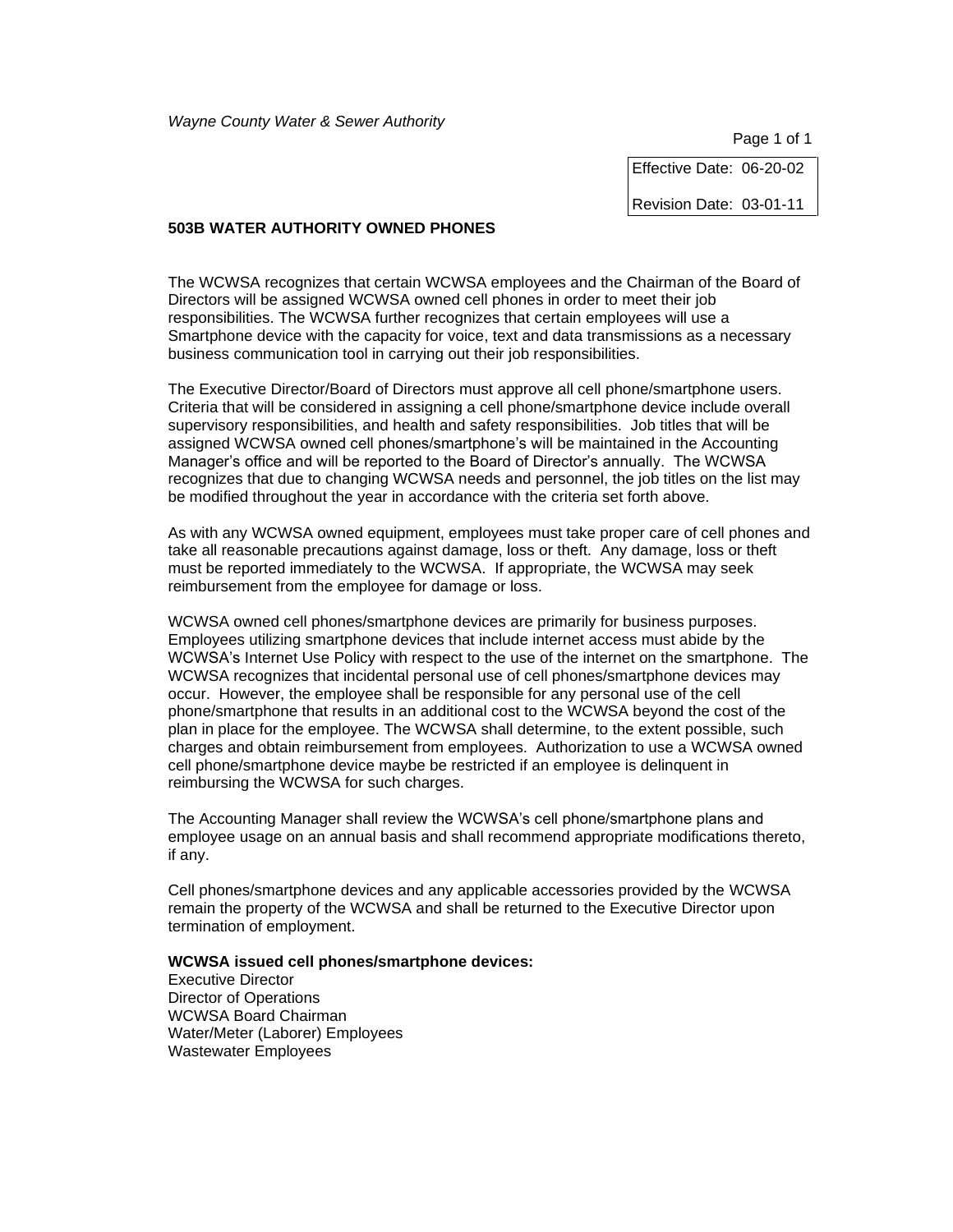Effective Date: 01-01-19

Revision Date: 01-01-19

# **504A USE OF INFORMATION TECHNOLOGY**

The WCWSA provides many of its employees with a variety of information technology resources and systems ("IT"). These IT systems include computers, computer programs, printers, fax machines, telephones, voice mail, and on-line capabilities such as e-mail and the Internet. The WCWSA provides these IT systems in order to permit the delivery of better and more efficient services to the general public. These resources should be used for appropriate business purposes only. This policy applies to all users of the WCWSA's IT systems. It is intended to prevent the illegal and/or improper use or abuse of the WCWSA's IT systems. No contractual rights are created by the existence of this policy. Use of any of the WCWSA's IT systems by any employee shall constitute acceptance of the terms of this policy and of any future amendments.

**Employee Responsibilities**. It is the responsibility of all employees to read, understand and follow the terms of this policy. Employees are expected to exercise reasonable judgment in interpreting this policy and in making decisions about the use of the WCWSA's IT systems. Any employee with questions about the application or interpretation of this policy should seek clarification from his or her Department Head or the Executive Director.

**Acceptable Uses**. Any use that is related to an employee's duties and responsibilities or which furthers a particular WCWSA goal in providing the public with better and more efficient services. Department heads are responsible for determining which personnel are authorized to use each IT system under the Department Heads purview.

# **Prohibited Uses**.

- 1. Sending, receiving, downloading, displaying, forwarding, printing or otherwise disseminating material that is profane, obscene, harassing, fraudulent, offensive or defamatory.
- 2. Disseminating or storing destructive programs (viruses or self-replicating codes) or other unauthorized material.
- 3. Wasteful use of the WCWSA's IT systems by among other things, sending mass mailings or chain letters, spending excessive amounts of time on the Internet, printing multiple copies of documents or otherwise creating unnecessary network traffic.
- 4. Using or copying software in violation of a license agreement or copyright.
- 5. Intercepting communications intended for other persons, except for any limited purposes set forth herein.
- 6. Gaining or attempting to gain unauthorized access to any computer or network.
- 7. Violating any international, federal, state or local law.
- 8. Conducting a private business.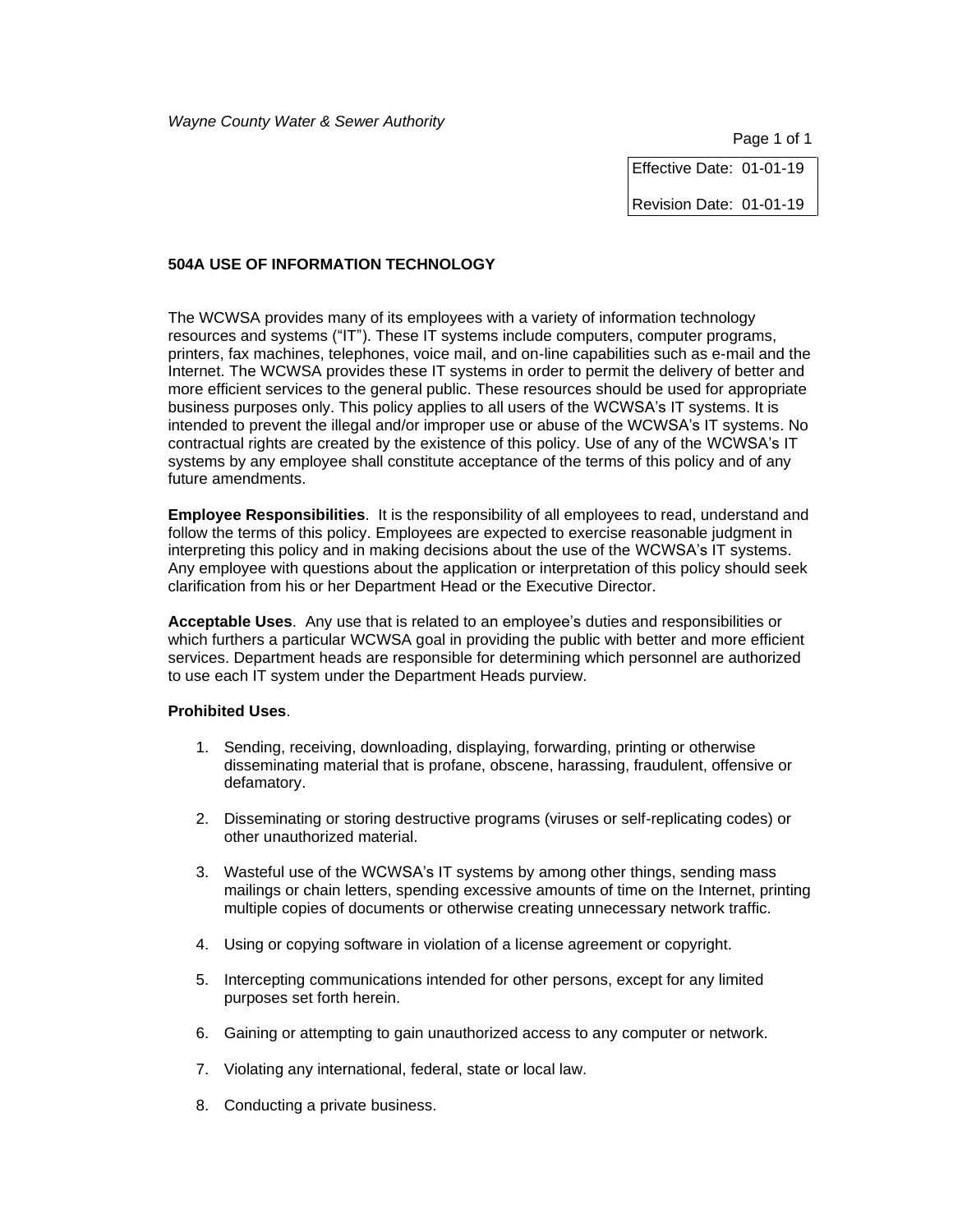- 9. Transmission of materials used for commercial promotion, product endorsement or political lobbying.
- 10. Using or attempting to use a username or password assigned to another person, or pose as another user without express authorization for business purposes.

**Data Confidentiality.** As is more fully discussed below, email messages dealing with official WCWSA business are generally considered to be public record information. Email messages can be stored, copied, printed or forwarded by any intended or unintended recipient; therefore employees should not expect their e-mail messages to be either private or confidential. Some employees may, as part of their job, have access to confidential or proprietary information such as personal data about identifiable individuals or commercial information about business organizations. Employees are strictly prohibited from acquiring access to and /or disseminating such confidential information unless access to and/or dissemination of such information is authorized and required by their jobs.

**E-Mail and Public Record Law**. E-mail messages concerning official WCWSA business are generally considered public record information that is subject to disclosure under the New York public records law. All employees shall retain either a printed or digital record of official WCWSA e-mails sent or received by the WCWSA's systems, in the same manner that other paper records are kept by their department, and in accordance with any record retention schedule requirements.

**E-Mail Etiquette**. Employees are expected to use their access to electronic mail in a responsible, informed, professional manner. Unsolicited email should never be opened. The user should delete the message immediately. Never open an attachment, especially if you do not know the source. Confidential information should never be sent via e-mail.

**Security**. All usernames and passwords are for the exclusive use of the individual to whom they are assigned. The user is personally responsible and accountable for all activities carried out under his/her username, and should take all reasonable precautions to have passwords be kept confidential at all times. Employees should endeavor to create passwords that are unique and not easily discoverable. For security purposes, employees should either log off or revert back to a password screen saver when leaving their computer for an extended period of time.

**Privacy**. All IT systems are the property of the WCWSA and must be used in conformance with this policy. Since the WCWSA owns these resources, employees are advised that they should have no expectation or guarantee of privacy when using them, whether their use takes place during or outside of working hours. The WCWSA reserves the right to monitor the use of all telephone conversations or transmissions, electronic mail or transmissions, or internet access or usage by an employee of the WCWSA by any electronic device or system, including but not limited to the use of a computer, telephone, wire, radio or electromagnetic, photoelectronic or photo-optical systems, including video conference platforms (ex. Zoom or Teams) at any and all times by any lawful means, and for any purpose, including but not limited to, the need for supervision and/or proper operation of the workplace.

**Referral to Information Technology**. All matters relating to unusual computer or electronic occurrences must be reported immediately to the employee's Department Head or the Executive Director. Record information such as steps taken and warnings from the computer to aid in diagnosing the situation.

**Data Breach Response**. As soon as a theft, data breach or exposure containing protected data or sensitive data is identified, the process of removing all access to that resource will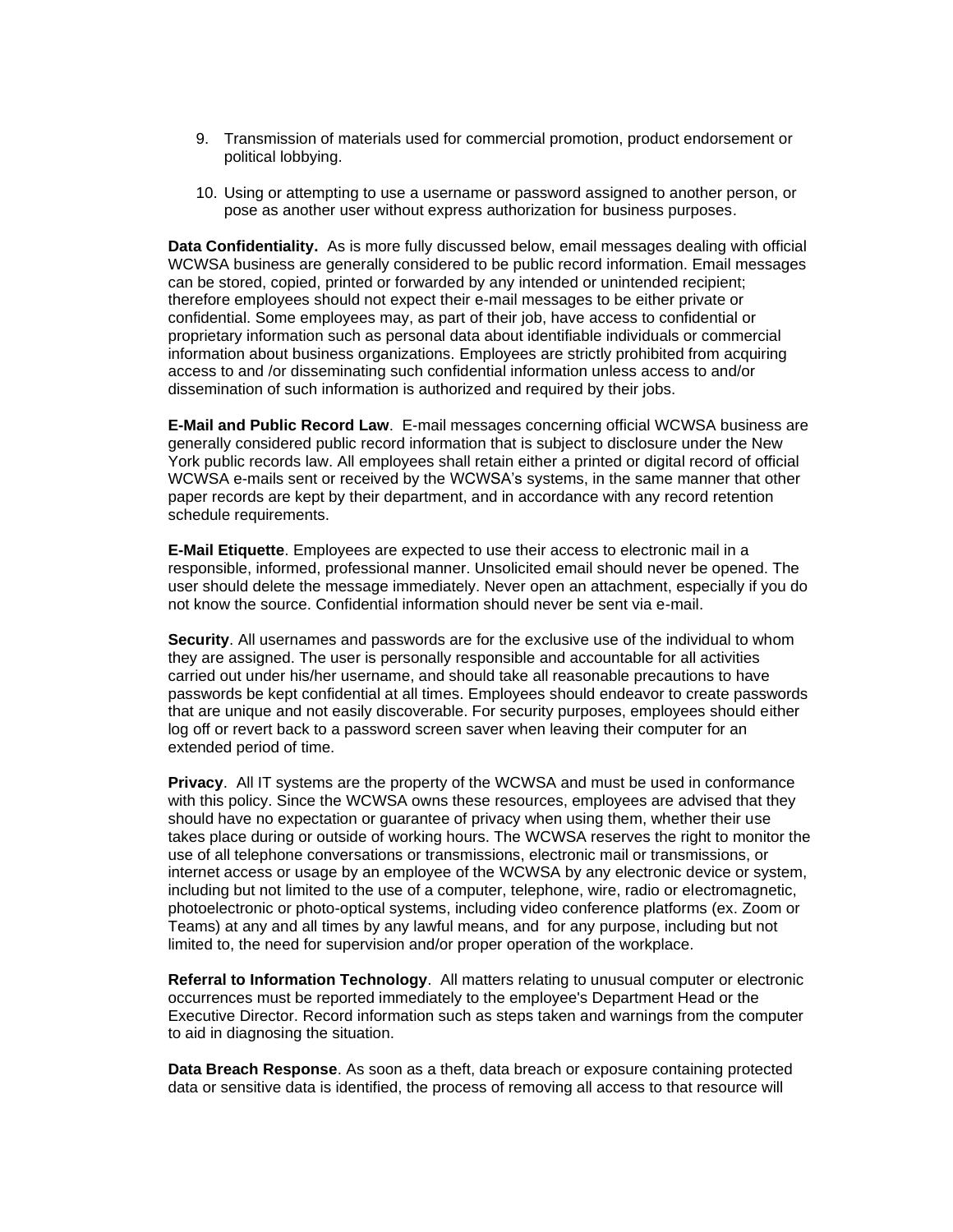begin. The Executive Director will decide how to communicate the breach to: a) internal employees, b) the public, and c) those directly affected.

**Other Policies**. Employees shall be responsible for complying with all other WCWSA policies and procedures concerning information technology and cyber security issues.

**Violations**. Any employee who violates this policy or uses the WCWSA's IT systems for inappropriate purposes shall be subject to disciplinary action, up to and including suspension and/or termination. Employees who discover a violation of the policy by another employee are obligated to report it to their supervisor or the Executive Director. Illegal use of the WCWSA's IT systems may result in referral to law enforcement authorities.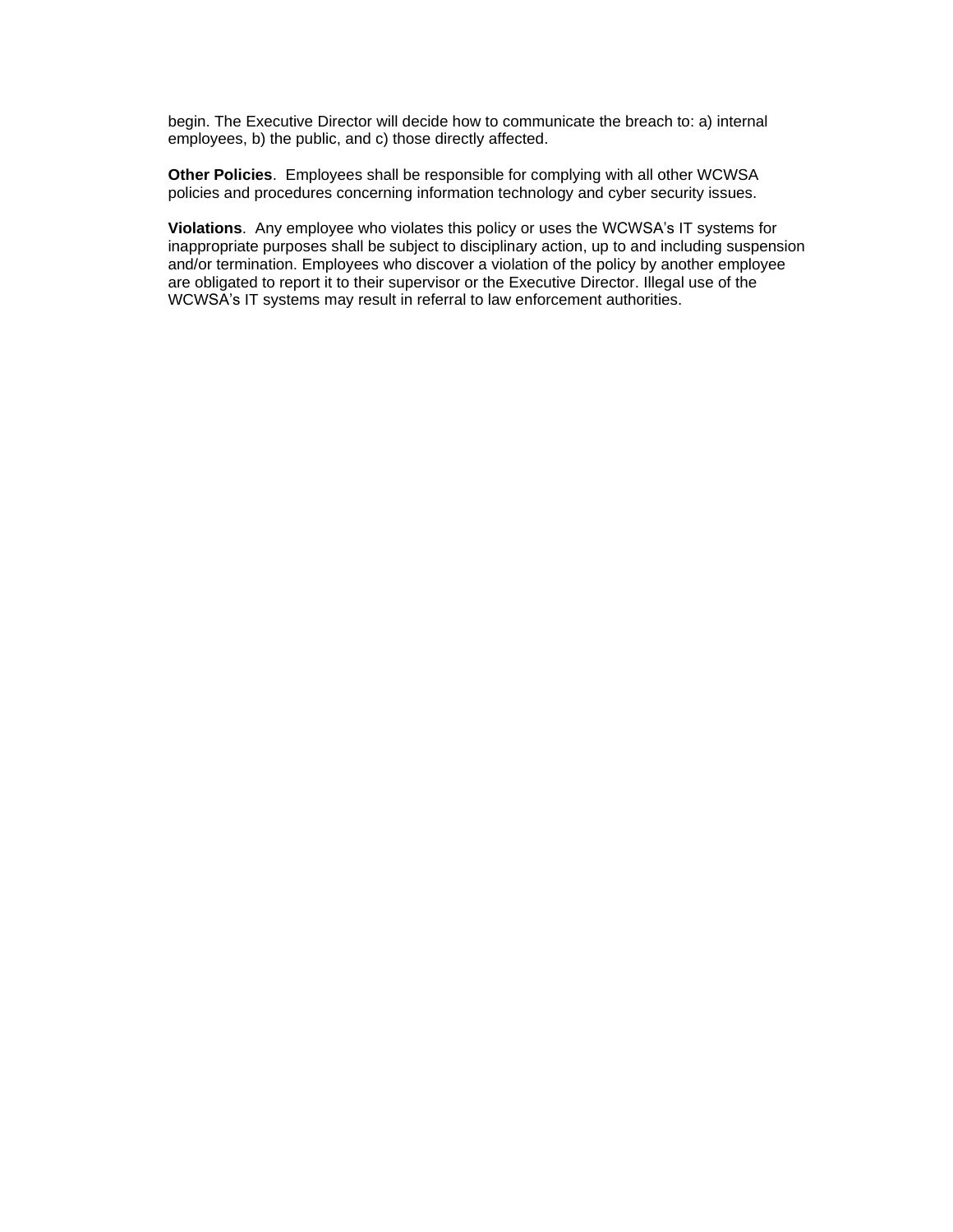Effective Date: 06-20-02

Revision Date: 03-01-11

#### **504B INTERNET USE**

Employees may be provided with access to the Internet to assist them in performing their jobs. The Internet can be a valuable source of information and research. In addition, e-mail can provide excellent means of communicating with other employees, our customers and clients, outside vendors, and other businesses. Use of the Internet, however, must be tempered with common sense and good judgment.

If you abuse your right to use the Internet, it may be taken away from you. In addition, you may be subject to disciplinary action, including possible termination, and civil and criminal liability.

**Applicability.** This policy applies to an Employee's use of the internet on WCWSA provided computers, smartphones and other internet-capable phones, devices, or equipment.

**No expectation of privacy.** The computers and computer accounts given to employees are to assist them in performance of their jobs. Employees should not have an expectation of privacy in anything they create, store, send, or receive on the computer system. The computer system belongs to the WCWSA and may only be used for business purposes.

**Monitoring computer usage.** The WCWSA has the right, but not the duty, to monitor any and all of the aspects of its computer system, including, but not limited to, monitoring sites visited by employees on the Internet, monitoring chat groups and news groups, reviewing material downloaded or uploaded by users to the Internet, and reviewing e-mail sent and received by users.

**Blocking of inappropriate content.** The WCWSA may use software to identify inappropriate or sexually explicit Internet sites. Such sites may be blocked from access by the WCWSA networks. In the event you nonetheless encounter inappropriate or sexually explicit material while browsing on the Internet, immediately disconnect from the site, regardless of whether the site was subject to company blocking software.

**Prohibited activities.** Material that is fraudulent, harassing, embarrassing, sexually explicit, profane, obscene, intimidating, defamatory, or otherwise unlawful, inappropriate, offensive (including offensive material concerning sex, race, color, national origin, religion, age, disability, or other characteristic protected by law), or in violation of the WCWSA's equal employment opportunity policy and its policies against sexual or other harassment may not be downloaded from the Internet or displayed or stored in the WCWSA's computers. Employees encountering or receiving this kind of material should immediately report the incident to the Executive Director. If you are unsure about whether certain material is prohibited, please contact your Department Head or the Executive Director.

**Games and entertainment software.** Employees may not use the WCWSA's Internet connection to download games or other entertainment software, including wallpaper and screen savers, or to play games over the Internet.

**Social Media Sites.** Employees may not use the WCWSA's Internet connection to post or visit social media websites unless necessary for business purposes.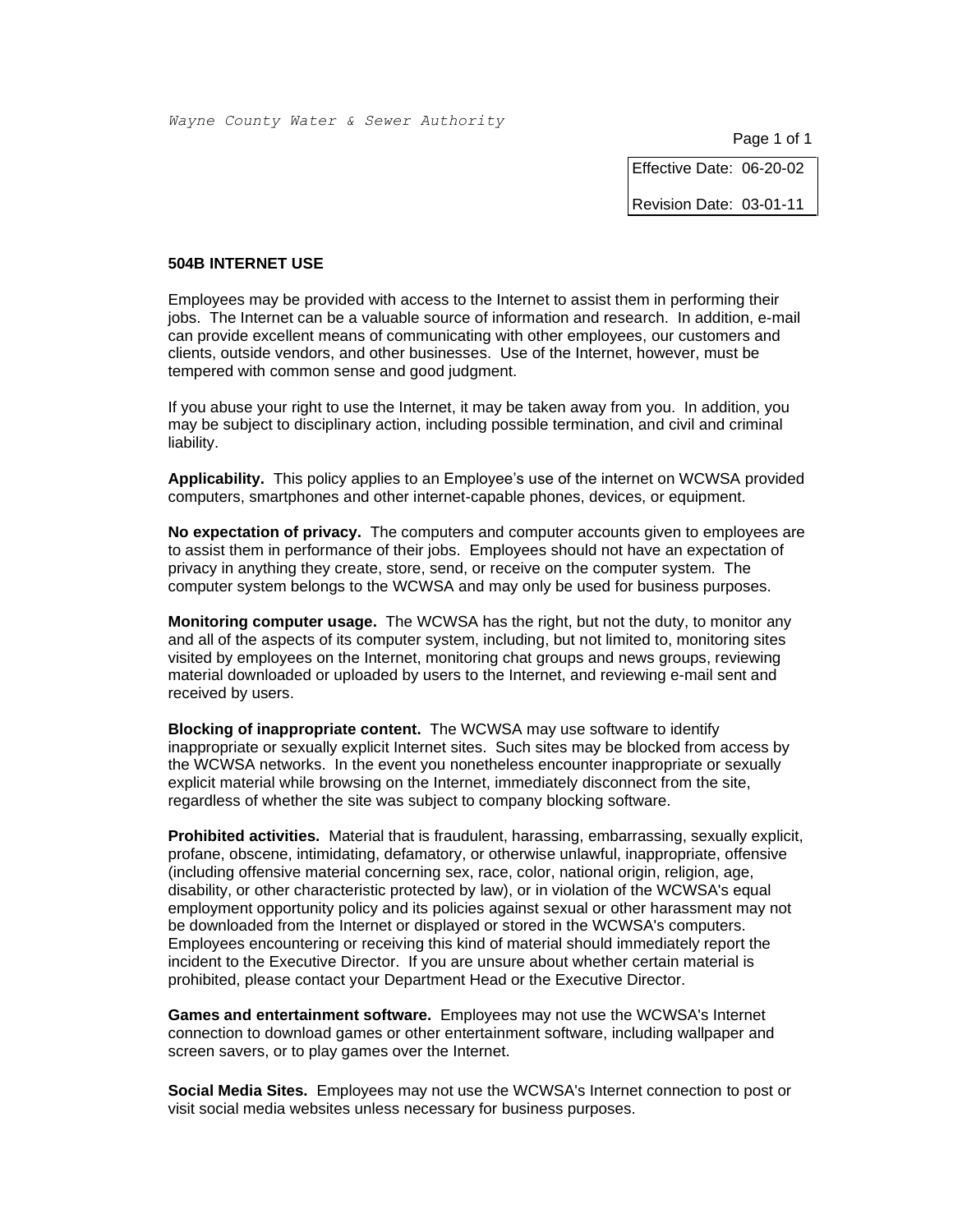Page 1 of 1

Effective Date: 10-01-04

Revision Date: 03-01-11

# **504C EMAIL USE**

All electronic communications and information composed, transmitted, received or archived in the WCWSA's computer network, including, but not limited to, WCWSA provided smartphones and other internet-capable phones or devices, are the property of the WCWSA. All electronic mail or transmissions or usage by an employee of the WCWSA of any electronic device or system, including but not limited to the use of a computer, telephone, wire, radio or electromagnetic, photoelectronic or photo-optical systems, including video conference platforms (ex. Zoom or Teams) may be subject to monitoring at any and all times by the WCWSA by any lawful means.

The use of e-mail through the WCWSA's computer network is primarily for business purposes. Incidental personal use of e-mail is permitted, provided that it does not interfere with an employee's job responsibilities and otherwise complies with this policy.

E-mail should be treated as a formal document with proper business standards being followed. Spelling, grammar and punctuation must be checked.

E-mail may not be used to compose, transmit or receive offensive or harassing messages. Among other things, e-mail may not be used to compose, transmit or receive messages regarding pornography, sexual materials, violence, racism or any illegal activity. E-mail may not be used to send or receive copyrighted materials, trade secrets, proprietary information, or similar materials without prior authorization.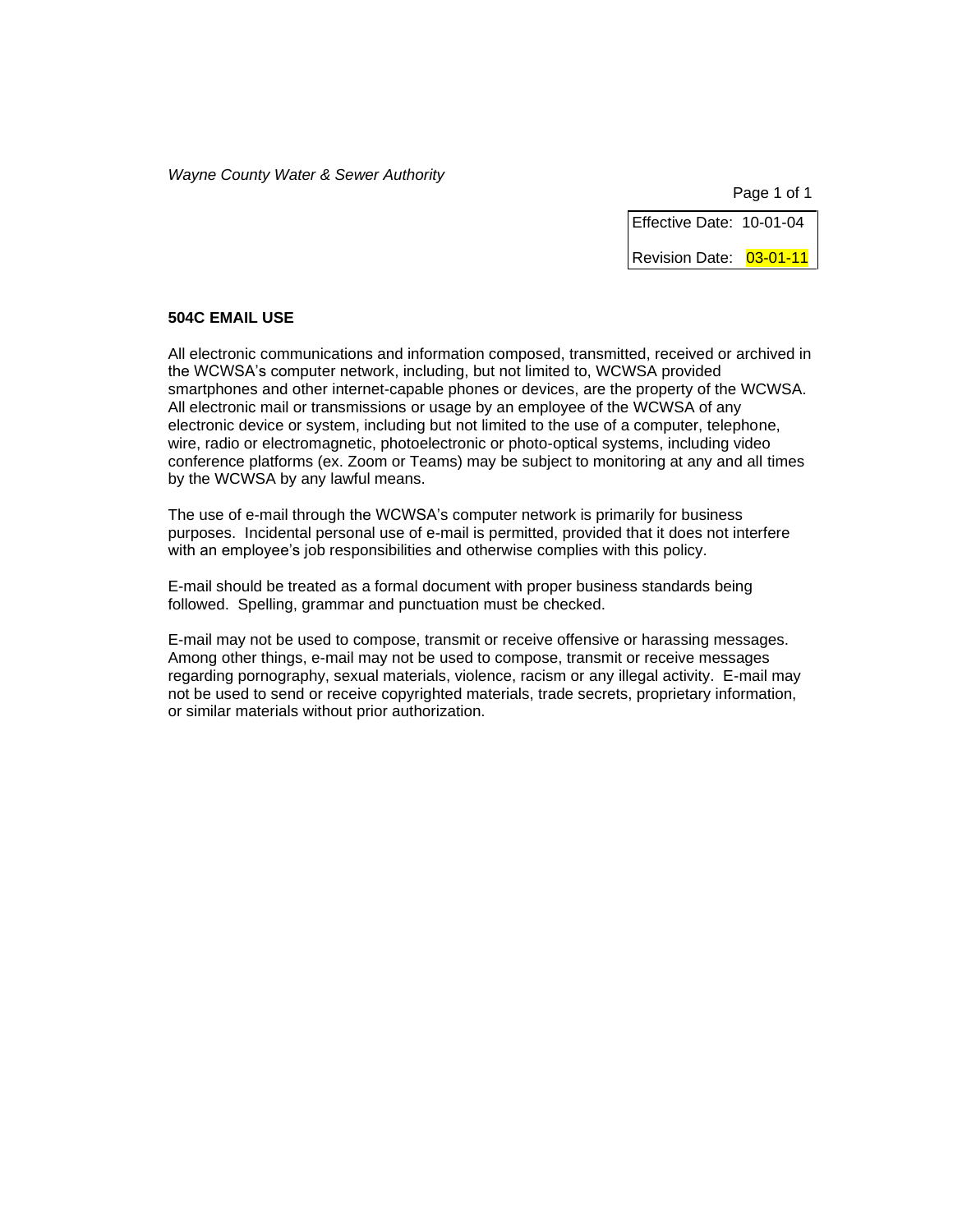Effective Date: 01-01-19

Revision Date: 01-01-19

# **504D SOCIAL MEDIA USE POLICY**

The purpose of the policy is to provide the framework for employee usage of Social Media, both inside and outside of the workplace. Social Media in general refers to internet-based applications that allow for the creation and exchange of user-generated content. Examples of Social Media include, but are not limited to: Facebook, Twitter, LinkedIn, Instagram, Flickr, Snapchat, YouTube, web blogs, and web-based wikis whereby users can add, modify, or delete their content via a web browser or mobile software application.

**Usage During Working Hours** – Unless the use of Social Media is pertinent to WCWSA business and authorized by a Department Head, employees are prohibited from using Social Media during working hours. This applies regardless of whether or not such usage occurs on WCWSA-owned computers or communication equipment or a device personally owned by the employee.

**Usage During Meal and Rest Breaks** – Employees are responsible for exercising good judgment when using WCWSA-owned computers or communication equipment to access Social Media sites while on a meal and rest break. The WCWSA's right to monitor communication systems and equipment also applies to the use of Social Media if employees are using WCWSA computers or communications systems.

**Posting Content on Social Media** (regardless of point of access) – The following uses of Social Media are prohibited. These terms pertain to content posted from computers or communication systems that are not WCWSA-owned, as well as those that are WCWSA property. This list is meant to be illustrative, and not exhaustive.

- Disclosing confidential or proprietary information pertaining to matters of the WCWSA that is not otherwise deemed accessible to the general public under the Freedom of Information Law.
- Matters which will imperil the public safety if disclosed.
- Promoting or endorsing any illegal activities.
- Threatening, promoting, or endorsing violence.
- Directing comments or sharing images that are discriminatory or insensitive to any individual or group based on race, religion, gender, disability, sexual orientation, national origin, or any other characteristic protected by law.
- Knowingly making false or misleading statements about the WCWSA or its employees or Board of Directors,
- Posting, uploading, or sharing images that have been taken while performing duties as an agent of the WCWSA, or while wearing WCWSA uniforms – the only exception to this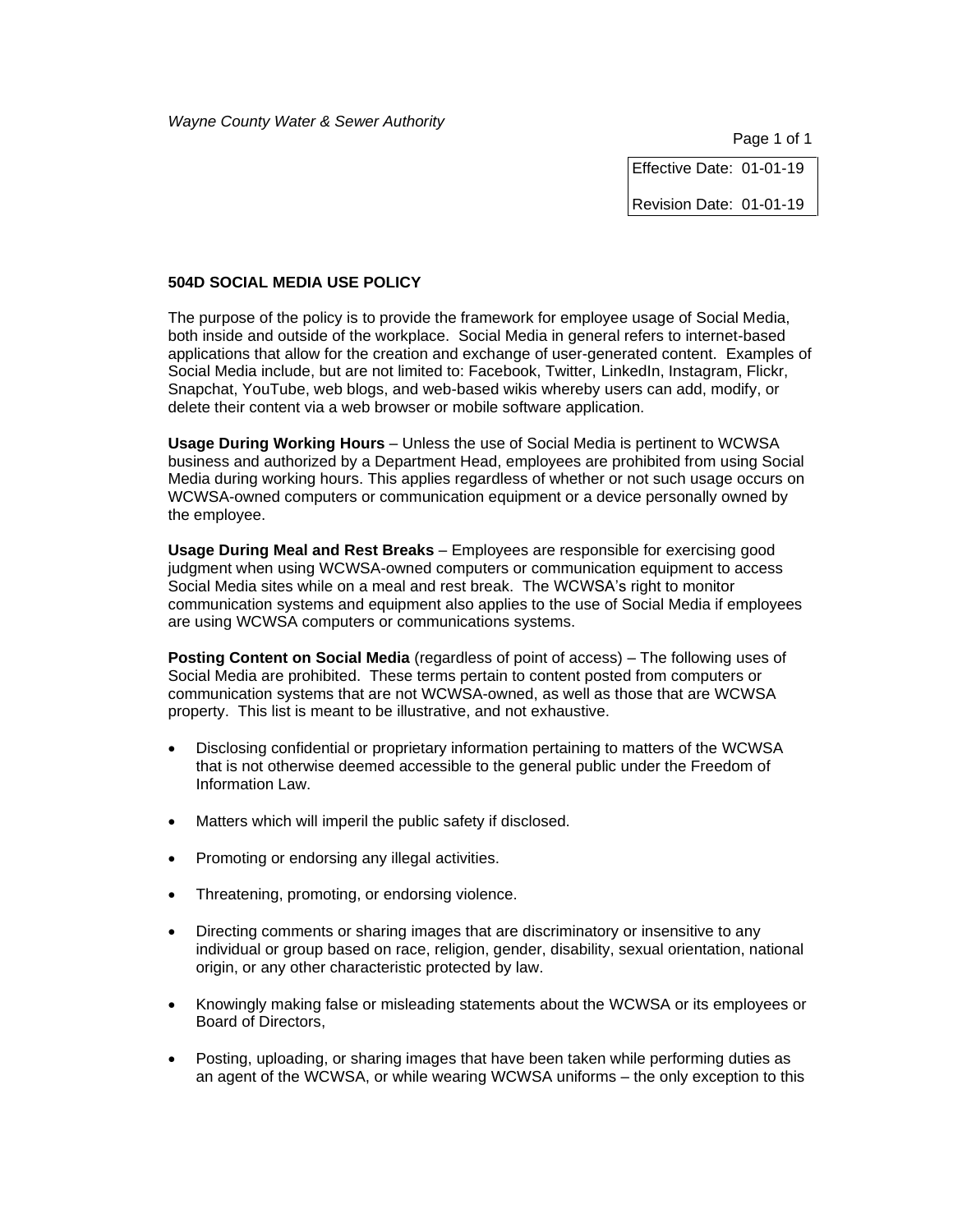rule is when it is directly pertinent to WCWSA business and such posting, uploading, or sharing of images is authorized in advance by the Executive Director.

- Representing that an opinion or statement is the policy or view of the WCWSA, or of any individual acting in his or her capacity as a WCWSA employee or official, or otherwise on behalf of the WCWSA, when that is not the case.
- Posting anything in the name of the WCWSA or in a manner that could reasonably be attributed to the WCWSA without prior written authorization from the Executive Director.
- Using the name of the WCWSA or a WCWSA e-mail address in conjunction with a personal blog or Social Media account.

An employee's Social Media usage must comply with WCWSA policies pertaining to, but not limited to, Non-Discrimination and Harassment, Confidentiality, Violence in the Workplace, and Substance Abuse. Any harassment, bullying, discrimination, or retaliation that would not be permissible in the workplace is not permissible between coworkers online, even if it is done after hours, outside of the workplace, using computers or communication systems that are not WCWSA-owned.

Notwithstanding the above, nothing in this policy is designed to interfere with, restrain, or prevent employee communications regarding wages, hours, or other terms and conditions of employment. Nor is it meant to imply any restriction or diminishment of an employee's right, if any, to appropriately engage in protected concerted activity under applicable law. WCWSA employees have the right to engage in or refrain from such activities as they choose.

**Reporting of Violations** – Anyone with information as to a violation of this policy is to report said information to the appropriate Department Head or the Executive Director. Once the Department Head or Executive Director is informed of the violation, a formal investigation, consistent with this Employee Handbook and/or applicable law, will begin.

**Disciplinary Action** – An employee who violates this policy will be subject to disciplinary action up to and including termination of employment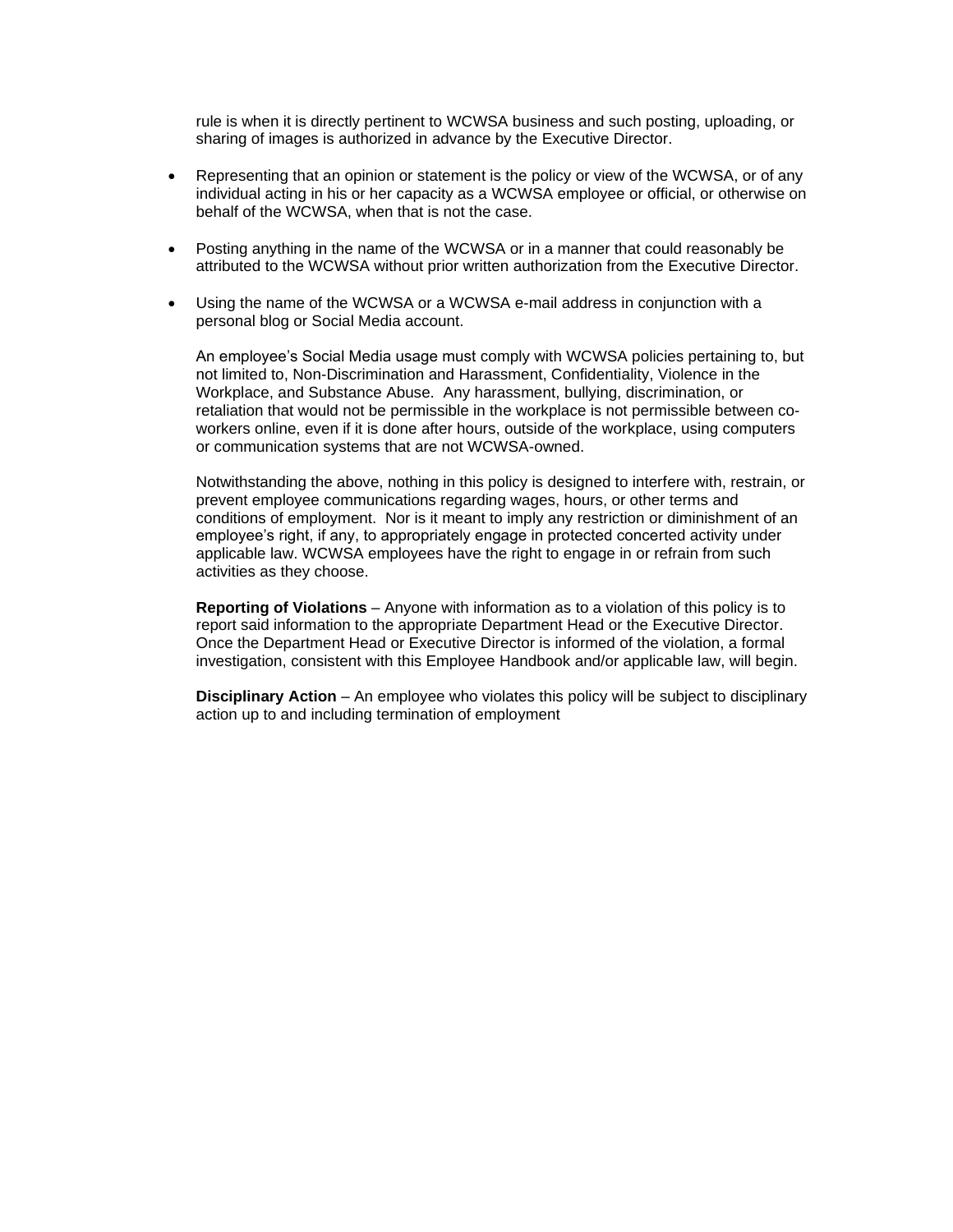Page 1 of 1

Effective Date: 07-16-97

Revision Date: 02-11-22

#### **505 SMOKING**

In accordance with Article 13-E of the New York Public Health Law, smoking shall not be permitted in any indoor areas of the WCWSA. This includes but is not limited to hallways, meeting rooms, cafeterias, private and non-private offices, company vehicles and other areas designated by the Authority. Smoking tobacco, including the use of smokeless tobacco products and "electronic cigarettes" or "e-cigarettes," is allowed only in designated areas outside the building. The smoking of cannabis by employees is prohibited on WCWSA grounds at all times.

"Smoking" signs, "No Smoking" signs, or the international "No Smoking" symbol, are prominently posted and properly maintained where smoking is regulated.

This policy applies to all employees, suppliers, visitors, and customers. Individuals violating this policy will be reminded of the law and asked politely to proceed to a designated outside area to smoke (except where smoking outside is prohibited). An employee may be subject to disciplinary action, up to and including termination, for violating this policy.

Violations of this policy should be reported to the Executive Director. Should you have any questions regarding this policy, please contact the Executive Director.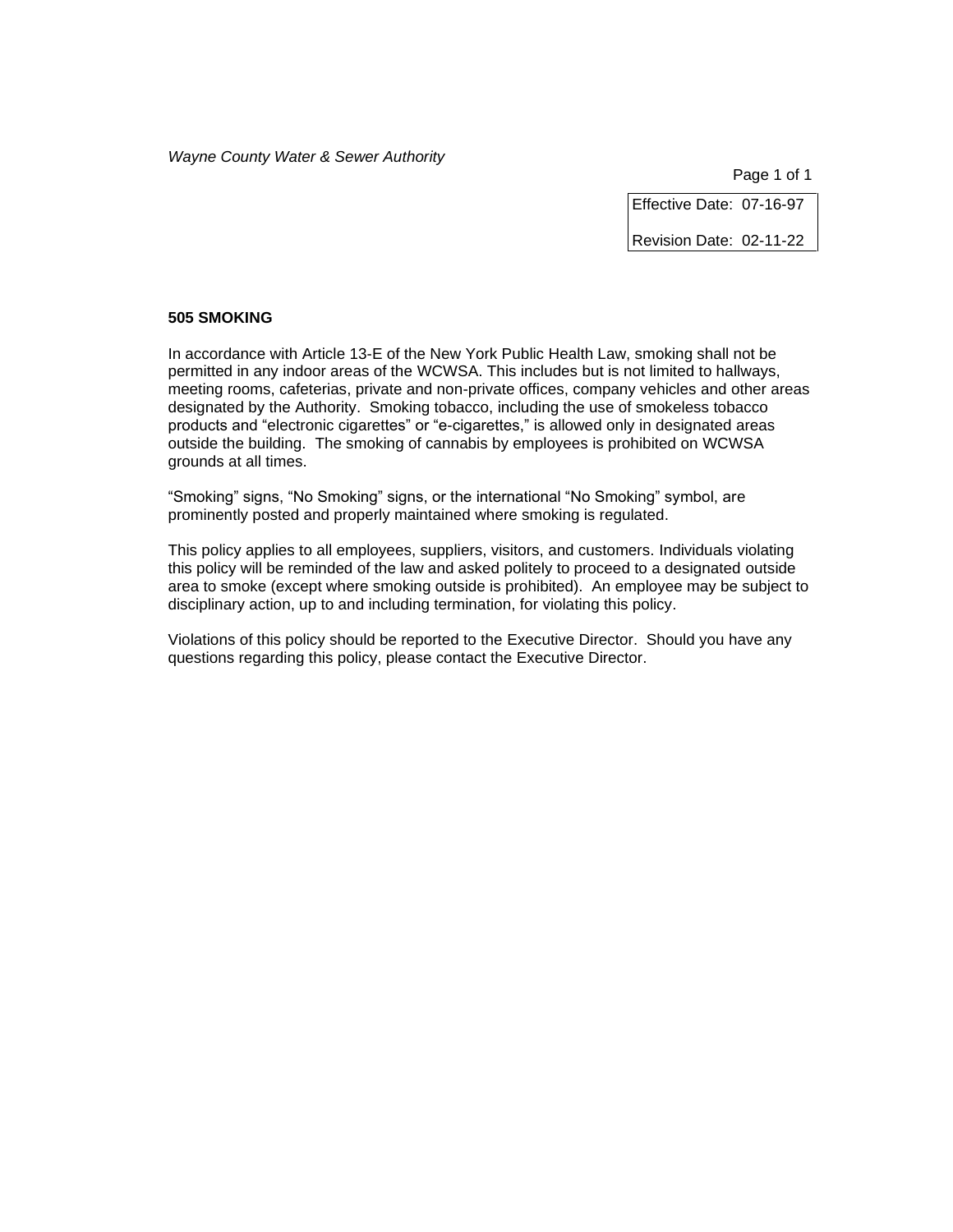Page 1 of 1

Effective Date: 07-16-97

Revision Date: 03-01-11

### **506A REST AND MEAL PERIODS**

Each workday, full-time non exempt employees are provided with two rest periods. Department Heads will advise employees of the regular rest period length and schedule. To the extent possible, rest periods will be provided in the middle of work periods. Since this time is counted and paid as time worked, employees must not be absent from their work stations beyond the allotted rest period time.

All full-time non exempt employees shall also be provided with one thirty minute meal period each workday between 11 a.m. and 2 p.m. In addition, if an employee starts a shift before 11 a.m. and continues after 7 p.m., the employee is allowed an additional twenty minute meal period between 5 p.m. and 7 p.m. Department heads will schedule meal periods to accommodate operating requirements. Since employees will not be compensated for meal periods, employees shall be completely relieved of all job duties and shall perform no work whatsoever during this time. Even minor work-related interruptions are not permitted. In the event a meal period is missed or if an employee has worked any amount of time during his/her meal period, the employee must immediately report the same to his/her supervisor or Department Head in order to ensure that the employee is properly compensated for any time worked.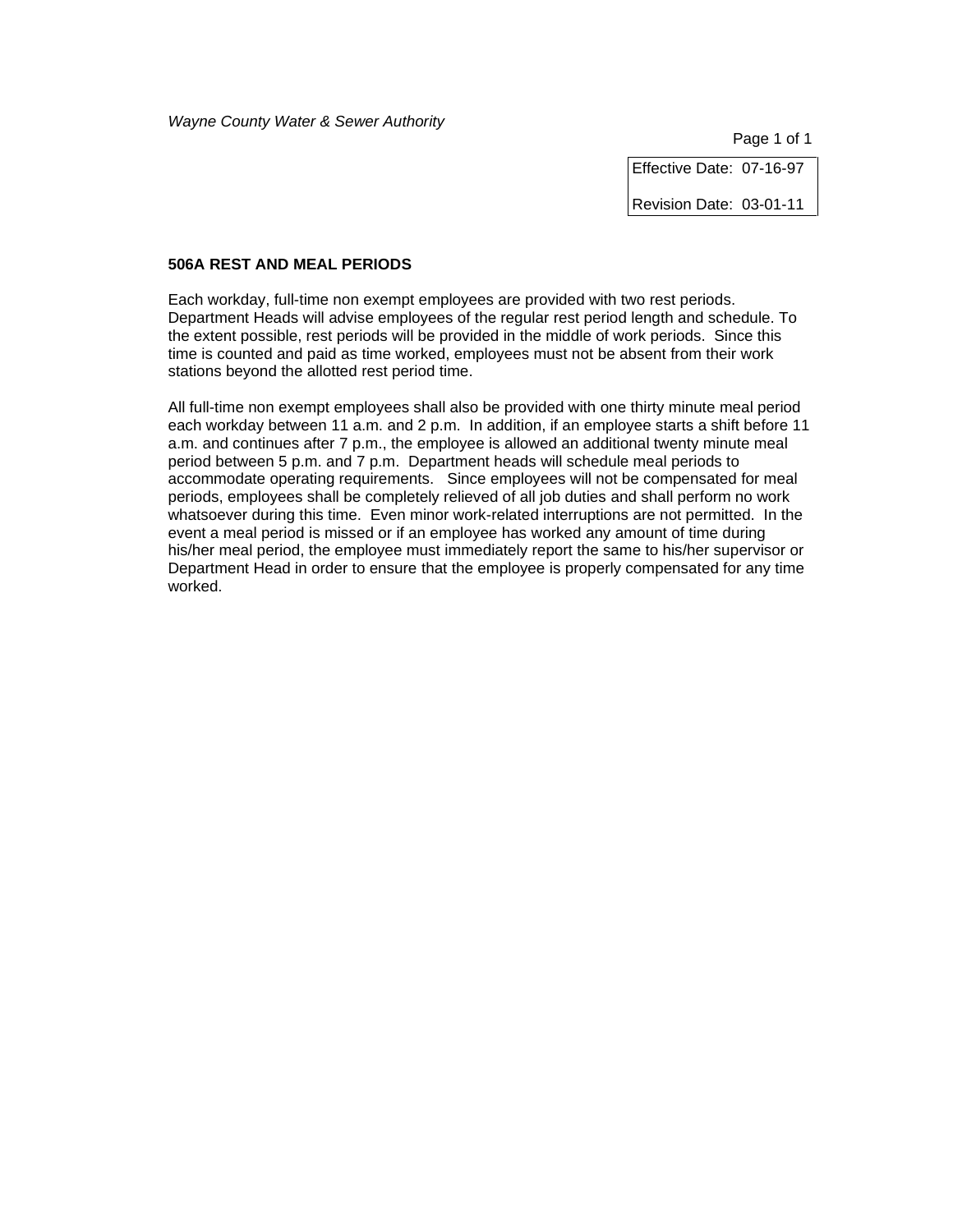Effective Date: 01-01-19 Revision Date: 01-01-19

#### **506B Breaks for Nursing Mothers to Express Breast Milk**

The WCWSA supports breastfeeding mothers by accommodating the mother who wishes to express breast milk during her workday when separated from her child. Employees returning to work following the birth of a child may take unpaid break time for the purpose of expressing breast milk for up to three years following the birth.Employees wishing to do so must provide advance written notice, preferably before returning to work, to their Department Head so that a break schedule can be established. In most circumstances, employees may take up to a twenty (20) minute leave once every three hours. Employees may take a shorter break period. An employee may be required to postpone a scheduled break for up to thirty (30) minutes if the employee cannot be spared from her duties until coverage is available. Employees may choose to express breast milk during paid break or meal periods in lieu of using unpaid break times.

Employees may also work before or after their normal shift to make up the amount of time used during unpaid breaks as long as the additional time falls within the WCWSA's normal work hours. The WCWSA will make reasonable efforts to provide an appropriate location for the expression of breast milk. Employees are required to store all expressed milk in closed containers and to bring it home each evening.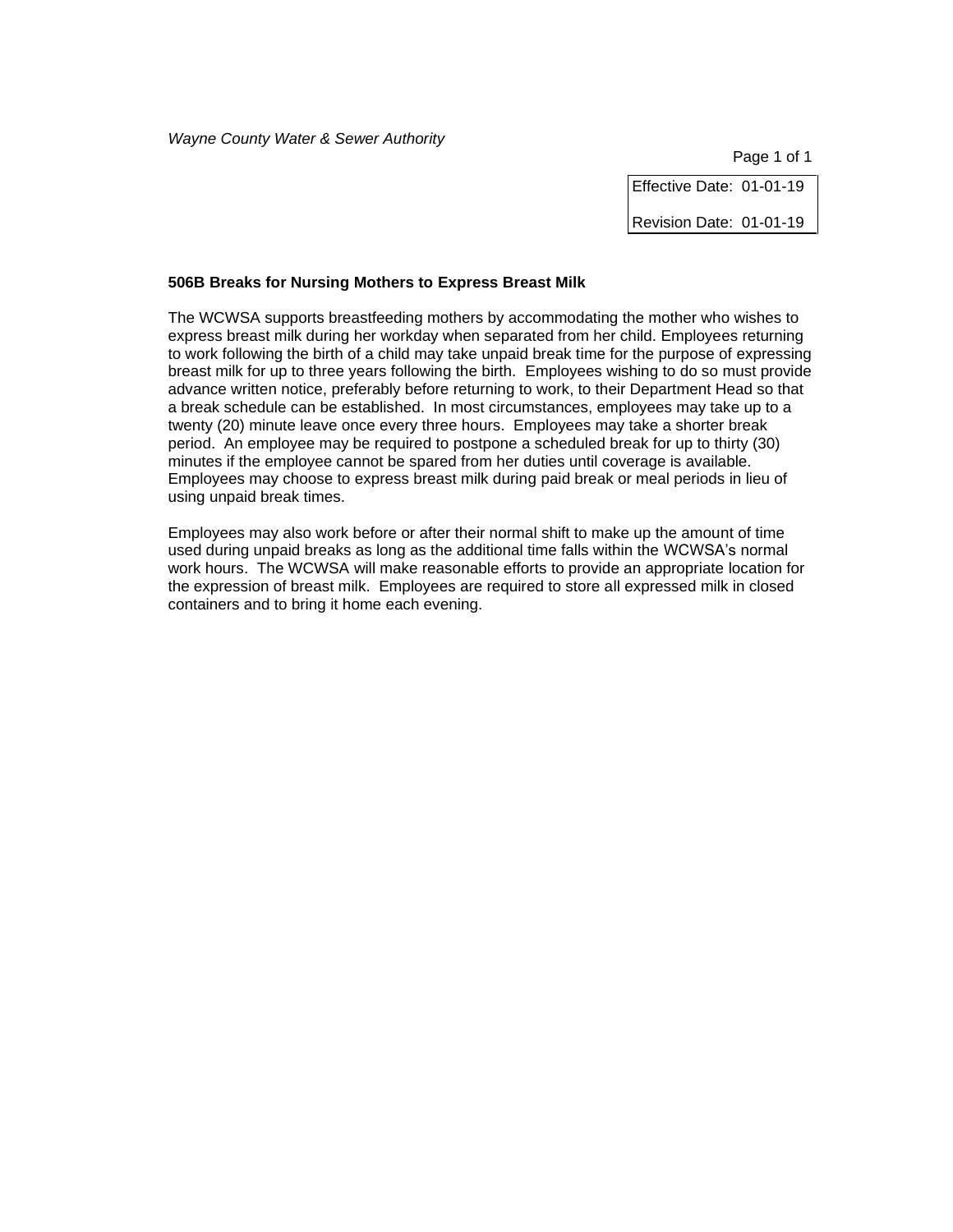Page 1 of 1

Effective Date: 07-16-97

Revision Date: 01-01-19

### **507 OVERTIME**

When operating requirements or other needs cannot be met during regular working hours, employees may be scheduled to work overtime hours. When possible, advance notification of these mandatory assignments will be provided. All overtime work must receive the department head's prior authorization.

Overtime assignments will be distributed as equitably as practical to all employees qualified to perform the required work.

Overtime compensation is paid to all non exempt employees in accordance with federal and state laws at the following rate:

One and one half times the regular rate of pay for all hours worked over 8 in a workday.

EXCEPTION: When summer hours or another pre-approved alternate work schedule is in effect, over time will be paid only when hours worked exceed the daily scheduled hours set by the Executive Director.

Regardless of hours worked per day, any hours worked over 40 in a work week are still entitled to overtime pay per New York State Labor Law.

When non exempt employees are called in to work other than regular working hours, they shall be paid a minimum of 1 hour call in time at the employee's time and half regular rate.

Designated non exempt employees will be assigned weekend and holiday on-call duty by the Director of Operations. They shall be paid two hours compensation per day for being on call at the employee's time and half regular rate. If they get called in, they will be paid time and a half their regular rate for all time actually worked.

\*\*NOTE: Paid absences, including holidays, vacation days and other paid days off shall be counted as hours worked when calculating overtime.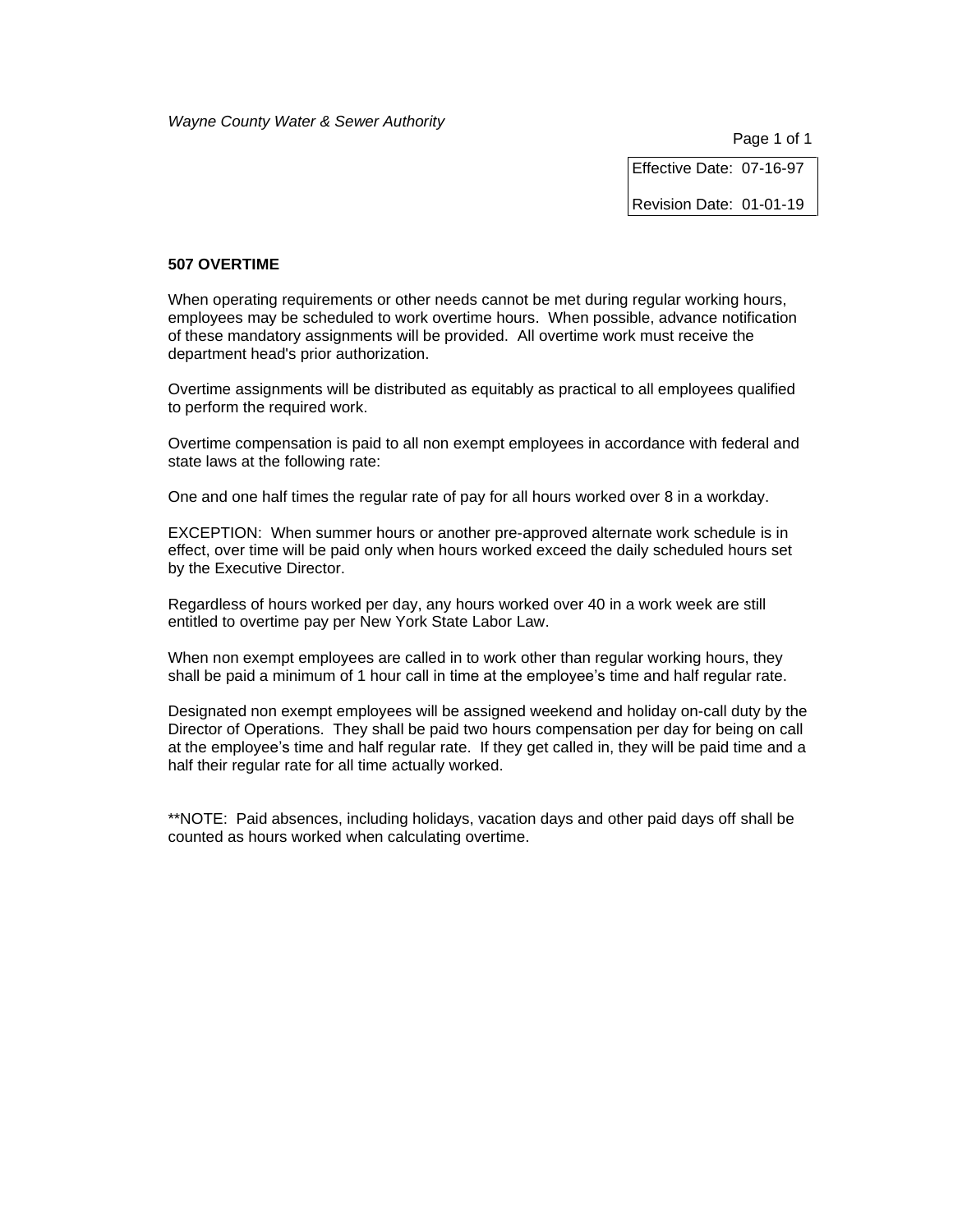Effective Date: 12-18-96

Revision Date: 03-01-11

# **508A USE OF EQUIPMENT AND VEHICLES**

It is the policy of WCWSA that WCWSA vehicles are to be used for WCWSA business only. WCWSA business includes but is not limited to: normal workday duties; on call duties outside of normal workday hours; WCWSA emergencies; WCWSA Board, planning and other WCWSA meetings. Employees operating WCWSA vehicles are required to provide the WCWSA with (1) proof of a valid driver's license and (2) immediate notice as to any changes regarding the employee's driving privileges.

No unauthorized personnel are allowed in WCWSA vehicles without prior approval by the appropriate department head.

The improper, careless, negligent, destructive, or unsafe use or operation of equipment or vehicles, as well as traffic and parking violations, can result in a disciplinary review action or termination of employment. Employees are solely responsible for all costs relating to traffic or parking violations due to the employee's negligence.

The WCWSA reserves the right to monitor employees' driving records using New York State's LENS (License Event Notification Service) or a similar system which monitors and reports the expiration, suspension or revocation of driver's license, traffic convictions, and reportable accidents.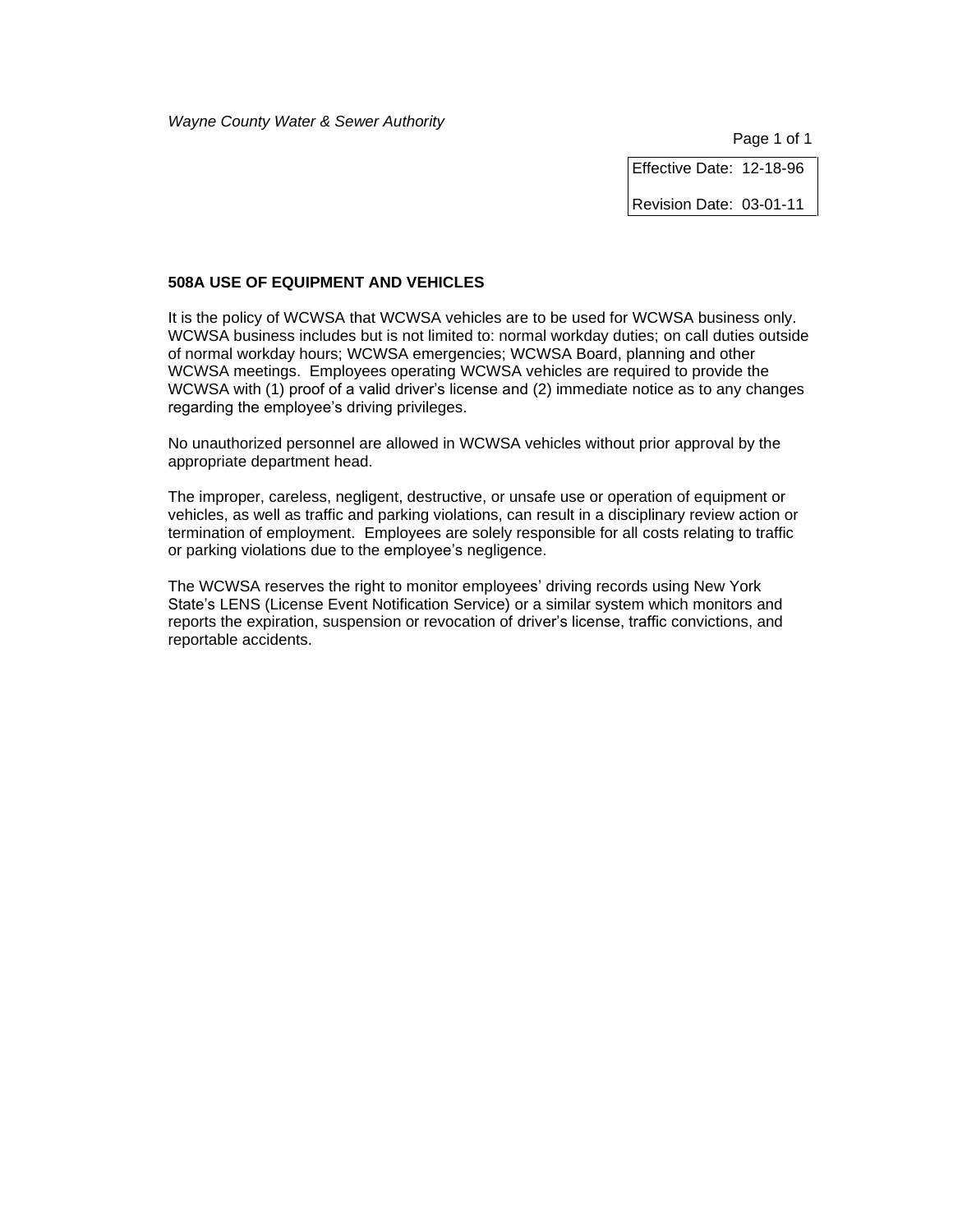Page 1 of 1

Effective Date: 03-01-11 Revision Date: 01-01-19

# **508B WATER AUTHORITY OWNED VEHICLES**

The WCWSA recognizes that certain WCWSA employees may be assigned WCWSA owned vehicles in order to meet their job responsibilities. These employees are on call on a roundthe clock basis and are authorized to drive these vehicles to their home residence.

The Executive Director and/or the Board of Directors must approve all "take home work vehicle" users either on an interim or full time basis. Criteria that will be considered in assigning a vehicle include: overall supervisory responsibilities, on call and emergency response duties, and health/safety responsibilities. Job titles that may be assigned WCWSA owned vehicles will be maintained in the Accounting Manager's office and will be reported to the Board of Director's annually. The WCWSA recognizes that due to changing WCWSA needs and personnel, the job titles on the list may be modified throughout the year in accordance with the criteria set forth above.

As with any WCWSA owned equipment, employees must take proper care of vehicles and take all reasonable precautions against damage, loss or theft. Any damage, loss or theft must be reported immediately to the WCWSA. If appropriate, the WCWSA may seek reimbursement from the employee for damage or loss.

WCWSA owned vehicles are for business purposes. The WCWSA does not allow the employee to use the vehicle for personal purposes other than for commuting or *de minimis* personal use (i.e., stopping for a personal errand on the way between a business location and the employee's home).

For those employees provided with a vehicle per employment contract, there is a value associated with using a WCWSA issued vehicle. Per IRS regulations, a commuting value of \$1.50 is associated with each one-way commute to work and home, and vice-versa. In the event that the IRS changes the commuting value, the WCWSA shall adopt the new IRS rate as of the effective date. This amount will be taxable and included in the employee's wages. For additional details regarding the commuting rule, refer to IRS Publication15-B, "Commuting Rule".

All operators of WCWSA owned vehicles shall operate the vehicle in a safe and lawful manner. These operators shall operate the vehicle in accordance with N.Y.S. traffic laws. All operators shall notify the Executive Director of any change in status of their driver's license.

#### **WCWSA employees issued WCWSA owned vehicles:**

Executive Director (1) Director of Operations (1) Meter Foreman (1) Chief Plant Operator (2) Regional Responders (4)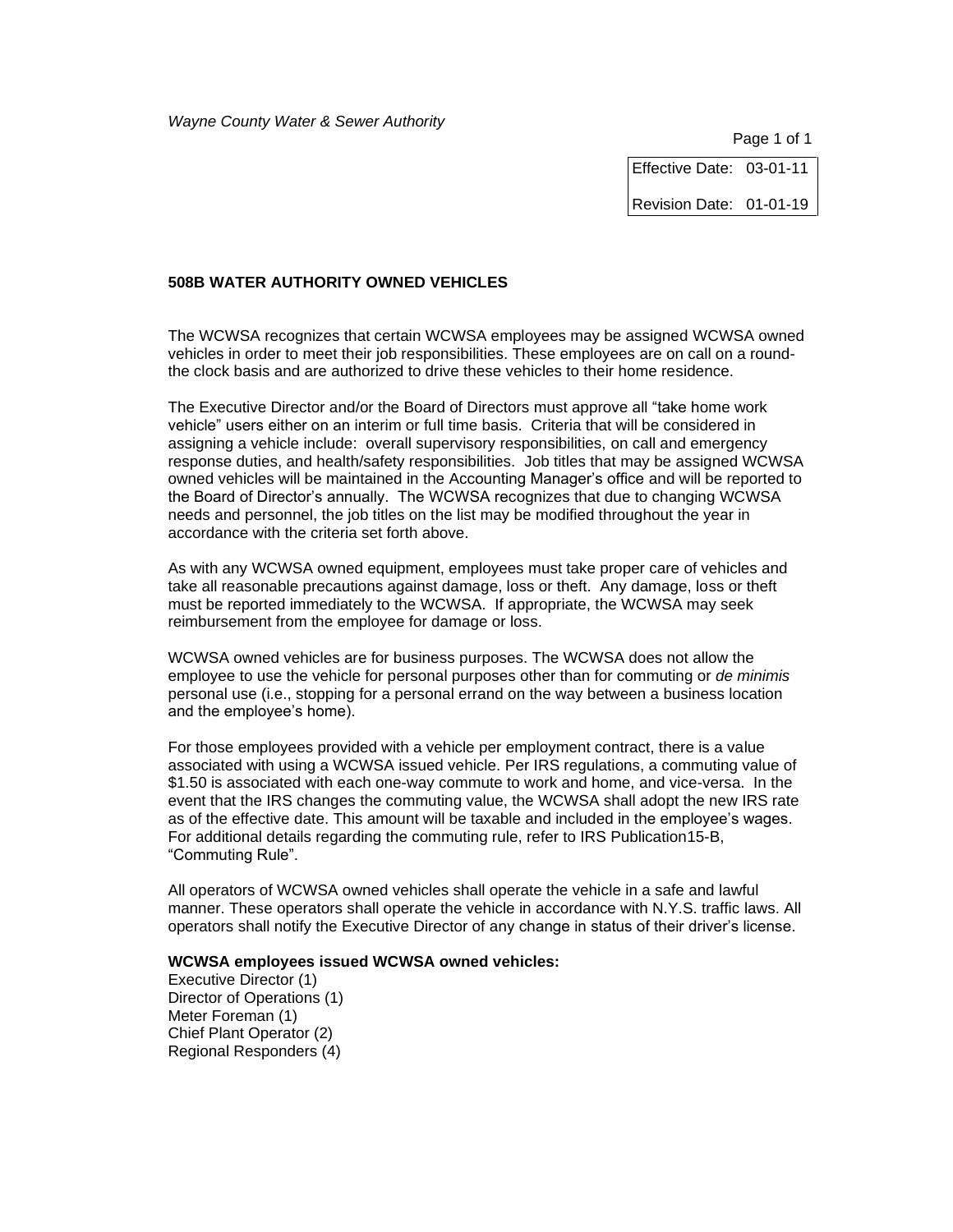Page 1 of 1

Effective Date: 07-16-97

Revision Date: 03-01-11

#### **509 MILEAGE & TRAVEL EXPENSES**

All WCWSA officials and employees may be authorized to be reimbursed for the use of personal vehicles while on WCWSA business. All travel shall have prior approval of the appropriate Department Head, or the Executive Director. The WCWSA Board shall authorize travel by the Supervisor and Board members.

The mileage allowance for the authorized use of a personal vehicle shall be at the same rate as the Internal Revenue Service (IRS) fixed mileage allowance. In the event that the IRS changes its current fixed mileage allowance, the WCWSA shall adopt the new IRS rate as of the effective date. The current mileage allowance rate may be obtained by contacting the Accounting Office.

Tolls and parking charges will be reimbursed in addition to the mileage allowance. Receipts will be required to reimburse these expenses.

Wherever practical, WCWSA vehicles will be used by officials and employees. By authorizing use of privately owned vehicles, Executive Director, Director of Operations or WCWSA Board Members are certifying that WCWSA transportation is not available.

Detailed record logs should be kept on each trip showing date, mileage, purpose of trip, and destination. This information should be attached to a properly completed and approved voucher to be submitted to the WCWSA Board for approval of payment.

The WCWSA will reimburse employees for reasonable actual business expenses incurred while on assignments away from the normal work locations. All business travel must be approved in advance by the WCWSA Board.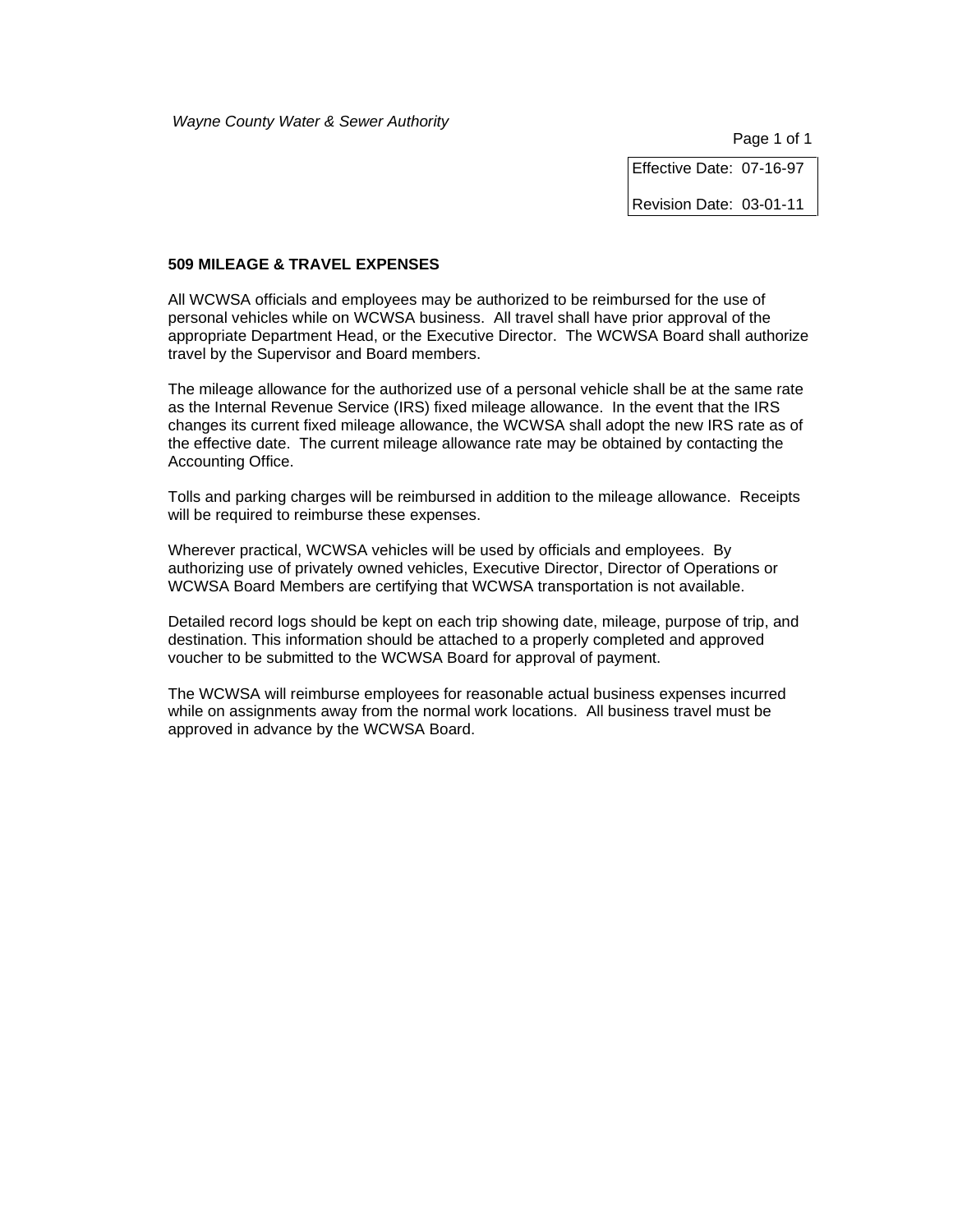Effective Date: 07-16-97

Revision Date: 03-01-11

#### **601 MEDICAL LEAVE**

The WCWSA provides medical leaves of absence without pay to eligible employees who are temporarily unable to work due to a medical disability. For purposes of this policy, medical disabilities include, but are not limited to, temporary disabilities associated with pregnancy, childbirth, disabilities related to long term illness, emotional disorders, or surgeries.

Employees in the following employment classification are eligible to request medical leave as described in this policy:

Full-time employees

As soon as eligible employees become aware of a need for a medical leave of absence, they should request a leave from their department head. A physician's statement must be provided verifying the medical disability and its beginning and expected ending dates. Any changes in this information should be promptly reported to the employer. Employees returning from medical leave must provide a physician's verification of their fitness to return to work.

Eligible employees are normally granted leave for the period of the disability, up to a maximum of 180 calendar days. With the department head's approval, employees may take any available paid sick leave or vacation leave as part of the approved period of leave.

Subject to the terms, conditions, and limitations of the applicable plans, The WCWSA will continue to provide its portion of health insurance benefits for the full period of the approved medical leave.

Employees who sustain work related injuries are eligible for a medical leave of absence for the period of disability in accordance with all applicable laws covering occupational disabilities.

Vacation, sick leave, and holiday benefits, will continue to accrue during the approved medical leave period, except if an employee is terminated as a result of the employee's inability to return to full time employment.

When a medical leave ends, every reasonable effort will be made to return the employee to the same position, if the employee's position is still available, or to a similar position for which the employee is qualified. However, the WCWSA cannot guarantee reinstatement if the employee's position has been filled during the medical leave period.

If an employee fails to report to work promptly at the end of the medical leave, the WCWSA will assume that the employee has resigned.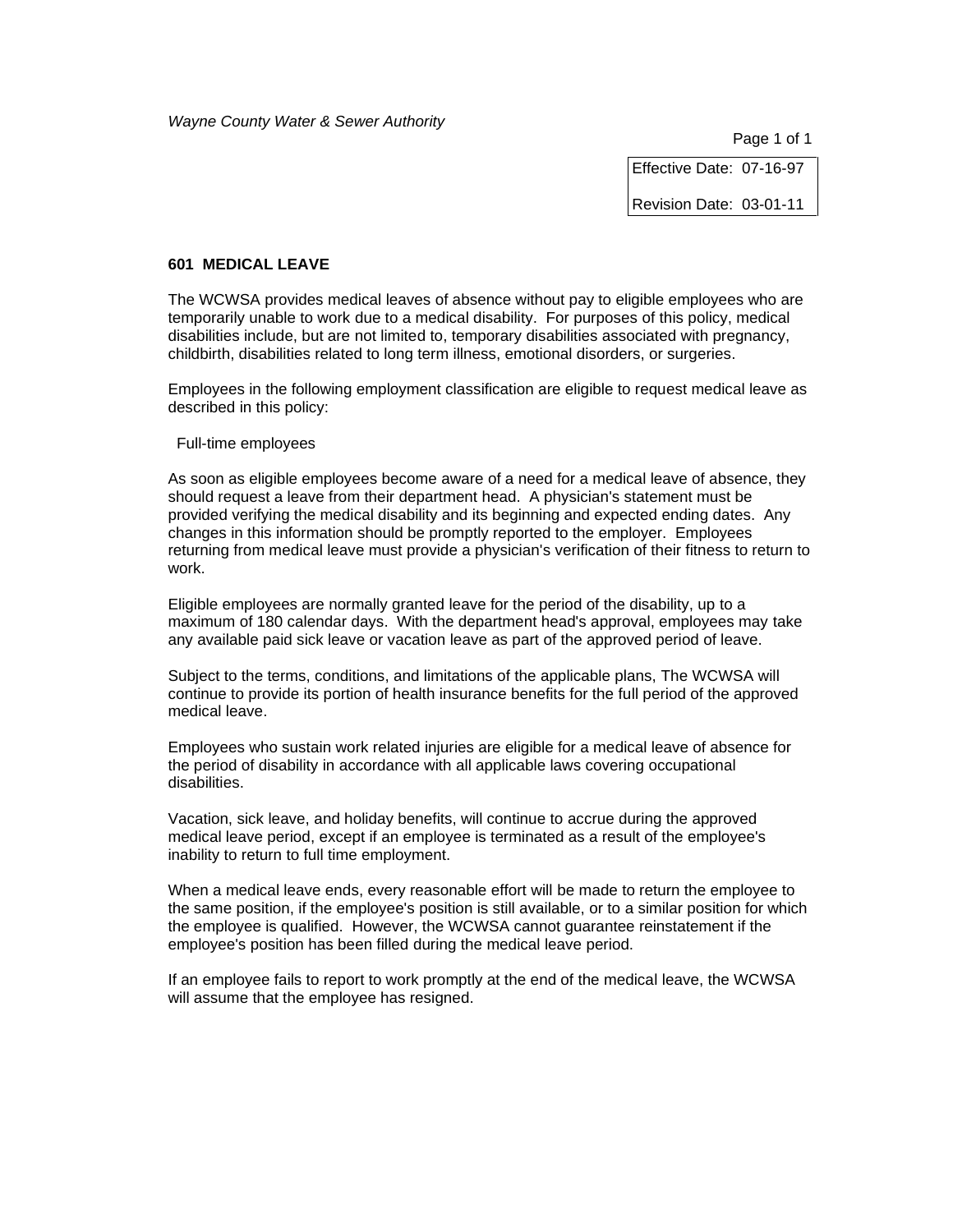Page 1 of 1

Effective Date: 07-16-97

Revision Date: 03-01-11

### **602 PERSONAL LEAVE**

Full time employees are given 2 days personal leave per year which may be used to attend to personal business. All personal leave taken shall have prior approval of the Department Head, or the Executive Director.

Requests for personal leave will be evaluated based on a number of factors, including anticipated work load requirements and staffing considerations during the proposed period of absence.

In the event that available personal leave is not used by the end of the benefit year, employees will forfeit the unused time.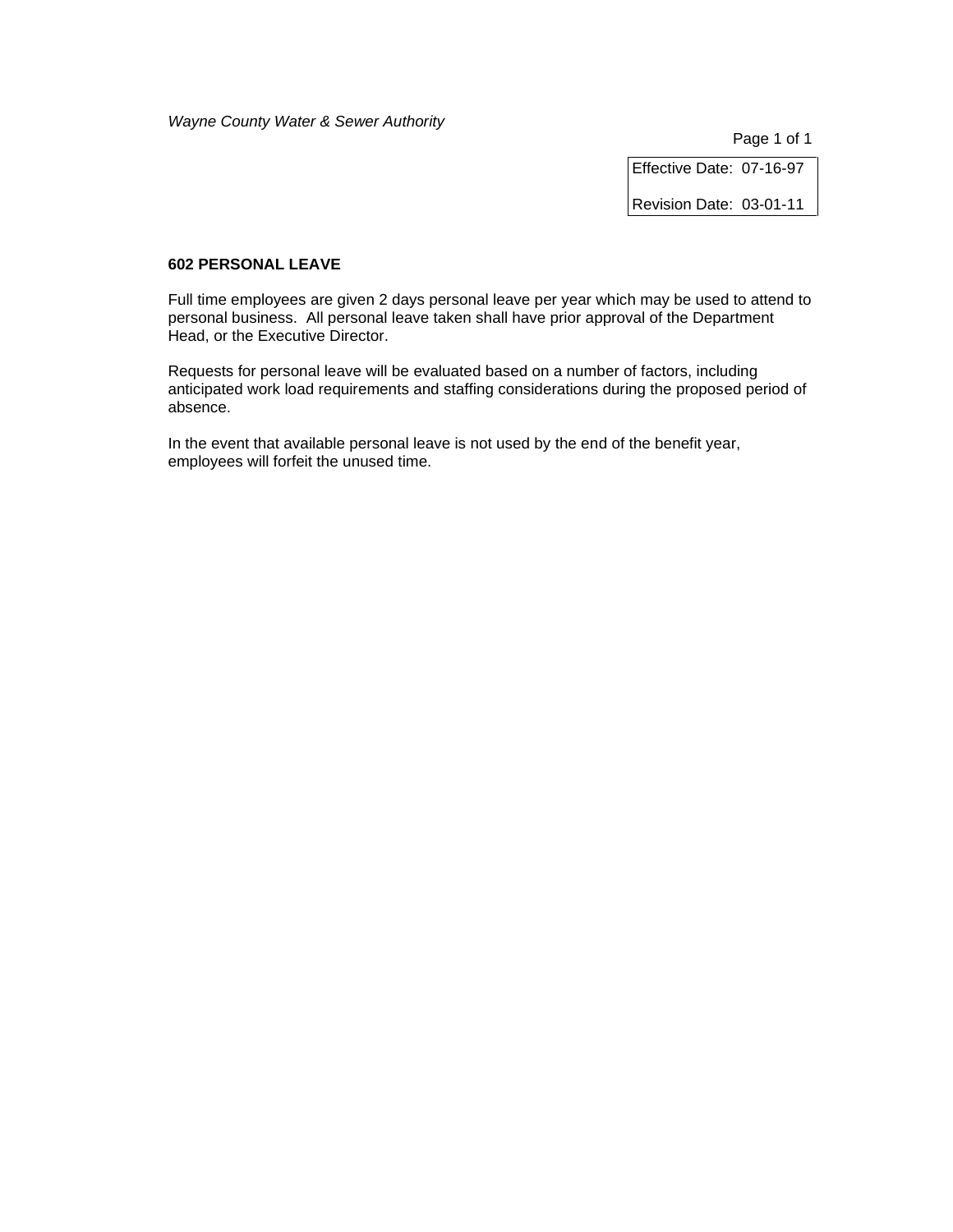Page 1 of 1

Effective Date: 07-16-97

Revision Date: 01-01-19

#### **603 MILITARY LEAVE**

A military leave of absence will be granted to employees to attend scheduled drills or training or if called to active duty with the U.S. Armed Services.

The leave will be unpaid. However, employees may use any available accrued paid time off for the absence.

Subject to the terms, conditions and limitations of applicable plans for which the employee is otherwise eligible, health insurance benefits will be provided by the WCWSA for the full term of the military leave of absence.

Vacation, sick leave, and holiday benefits will continue to accrue during a military leave of absence.

Employees on two week active duty training assignments or inactive duty training drills are required to return to work for the first regularly scheduled shift after the end of training, allowing reasonable travel time. Employees on longer military leave must apply for reemployment in accordance with all applicable state and federal laws.

Every reasonable effort will be made to return eligible employees to their previous position or a comparable one. They will be treated as though they were continuously employed for purposes of determining benefits based on length of service, such as the rate of vacation accrual and job seniority rights.

The WCWSA also provides up to ten days of unpaid leave to covered employees whose spouses are members of the United States armed forces, National Guard, or reserves who have been deployed during a period of military conflict, to a combat theater or combat zone of operations, when the military spouse is on leave from such deployment. Covered employees include all employees who work twenty or more hours per week. This does not preclude the employee's option to use available paid leave upon approval of the employee's Department Head or the Executive Director.

Employees are expected to inform their Department Head of their need for military or spousal leave as far in advance as possible. Employees also must submit a copy of the military orders.

For more information on the Military Leave policy, please see the Accounting Manager.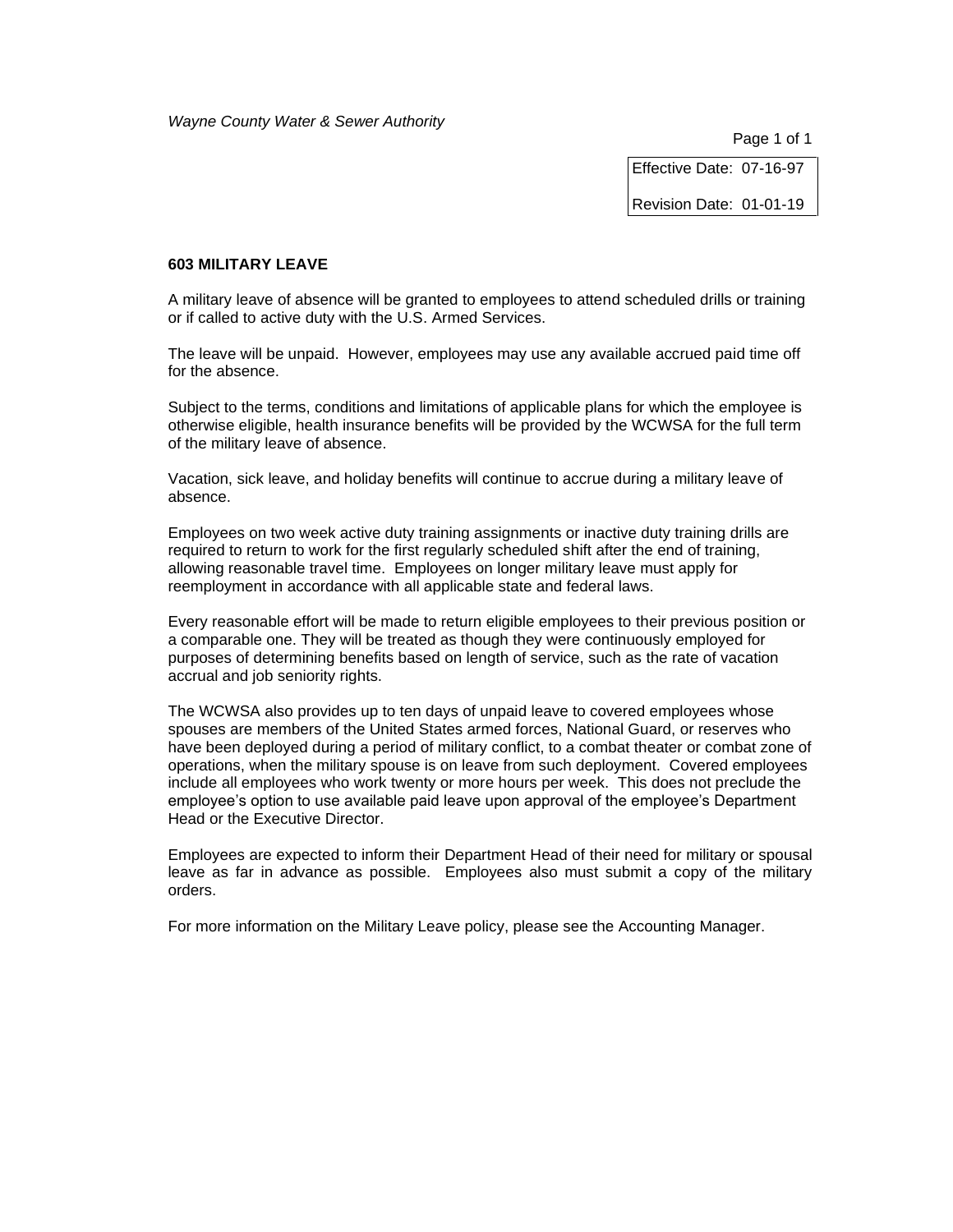Page 1 of 2

Effective Date: 07-16-97

Revision Date: 03-01-11

### **604 FAMILY AND MEDICAL LEAVE**

The Family and Medical Leave Act allows eligible employees to take up to a total of 12 work weeks of unpaid leave during a 12-month period for certain family or medical needs (referred to in this policy as "FMLA leave"). This policy describes your right to obtain FMLA leave and how this leave relates to the Authority's other benefits. Special rules may apply for key employees and married couples employed by the Authority.

Eligibility: You are eligible to take FMLA leave if, at the time your leave begins, you have been employed by the Authority for at least one year and you have worked at least 1,250 hours in the preceding 12-month period.

Reasons for Leave: You may take FMLA leave for any of the following purposes:

- the birth of your child or the placement of a child with you either through adoption or foster care;
- to care for your spouse, parent or child who has a serious health condition;
- to care for yourself because of a serious health condition.

Amount and Crediting of Leave: At the time you request FMLA leave you are entitled to take up to a maximum of 12 workweeks less the total of any FMLA leave you have already taken in the previous 12 month period. Leave for the birth or placement of a child must be taken all in one block and must be taken within one year of the birth or placement. Leaves for other purposes may be taken intermittently or on a reduced hour basis but only to the extent medically necessary.

If at the time you request leave you have unused vacation or leave time, you will be required to apply those days before you can take unpaid FMLA leave. Both paid and unpaid leave, like personal leave, will count toward your 12 work weeks leave allotment.

FMLA leave Due to a Call to Active Duty: Eligible employees may take 12 weeks of FMLA leave due to a spouse, son, daughter or parent being on active duty or having been notified of an impending call or order to active duty in the Armed Forces. Leave may be used for any "qualifying exigency" arising out of the service member's current tour of active duty or because the service member is notified of an impending call to duty in support of a contingency operation.

Caregiver Leave for an Injured Servicemember: Eligible employees may take up to 26 weeks of FMLA leave during a single 12-month period for a spouse, son, daughter, parent, or nearest blood relative caring for a recovering service member. A recovering service member is defined as a member of the Armed Forces who suffered an injury or illness while on activeduty that may render the person unable to perform the duties of the member's office, grade, rank or rating.

Maintenance of Group Health Benefits During Leave: While you are on leave you may continue in the Authority's group health plan in the same manner and under the same terms and conditions as active employees. Your normal share of the plan costs must be paid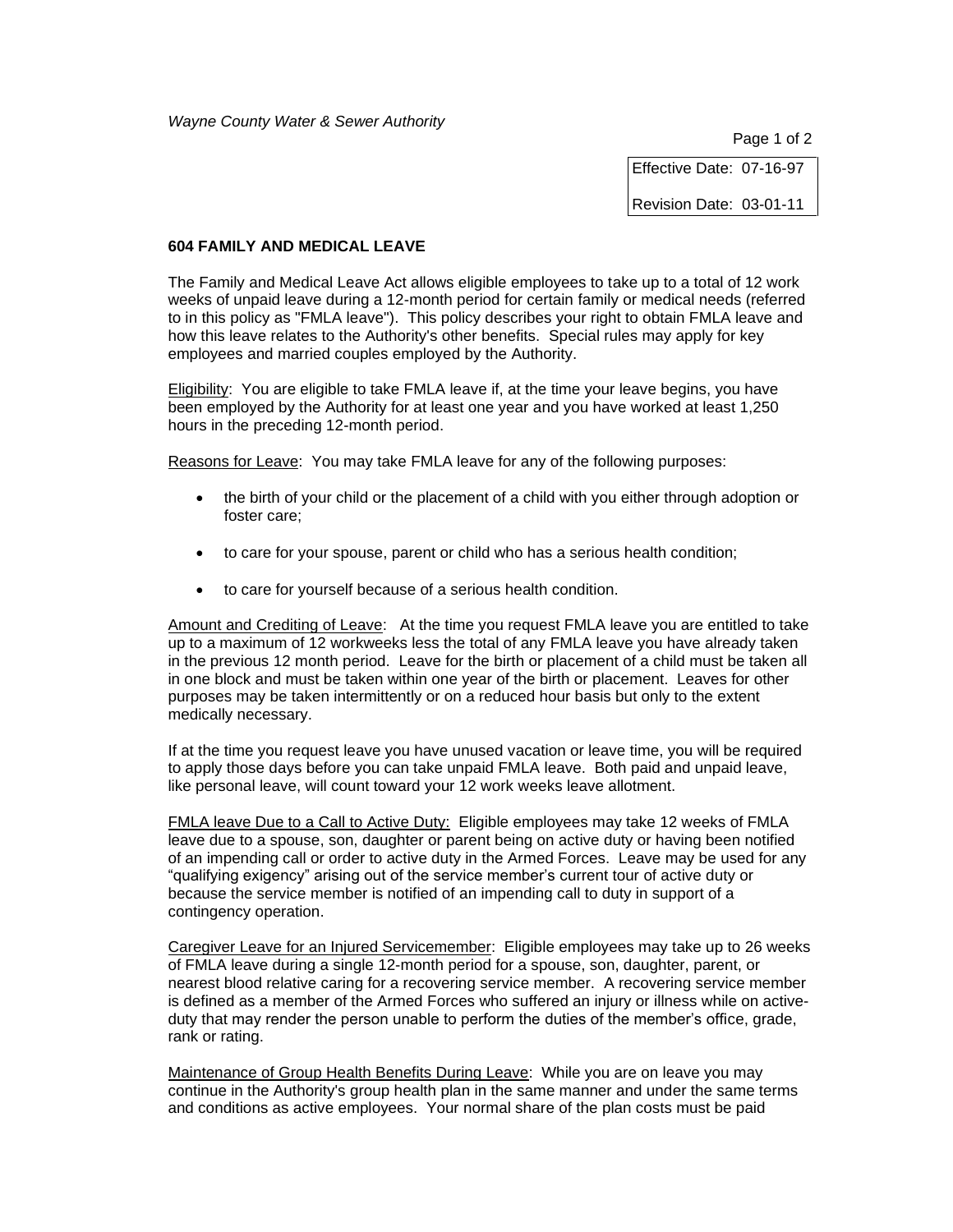during your leave. If you are receiving short term disability benefits, your premium deductions will be taken out of your benefit distribution; otherwise, you will be billed monthly for your portion of the benefit premiums. You may also pay for your anticipated health premiums on a pre-tax basis by accelerating your payments and taking them out of any paycheck you have earned prior to taking the leave.

Procedures: In general, you must notify the Executive Director 30 days before your FMLA leave is to begin. If this is not practicable, you must give as much advance notice as possible. You will be required to complete an Application for Family/Medical Leave and, if applicable, a Medical Certification and provide sufficient information to explain the reason for the needed leave.

For medical purposes only, you may request intermittent or reduced hours leave, as opposed to taking all your leave in one block. However, you must schedule the leave so as to minimize the disruption to your work schedules and assignments. The Authority may reassign you to another position having equivalent pay and benefits if it will better accommodate your recurring absences for intermittent or reduced hours leave.

If you are able to provide advance notice, you must follow the usual and customary call-in procedures for reporting an absence, absent unusual circumstances.

Medical Certification: All leave involving a serious health condition of the employee or a family member requires medical certification from a health care provider. In the event you use FMLA leave for your own care, your health care provider must also certify either that you cannot perform any job or that you cannot perform the essential functions of your own job. The Authority has the right to obtain a second opinion on the need for you to take FMLA leave. Medical certification forms are included in the application for leave and are available from your benefits representative. You may be required to provide periodic re-certifications at reasonable intervals, and you may be required to provide a new medical certification each leave year for conditions that last longer than a year.

Returning to Work: When you are able to return to work, the Authority will restore you to your same job or an equivalent position. Before you can return, the Authority may require you to submit a certificate of fitness from your health care provider to the effect that you are able to resume your former duties with the Authority. If you fail to return to work, and there are no extenuating circumstances, the Authority may require you to pay its share of the health care premium payments it paid on your behalf during the leave.

This policy is intended to implement and not supplement the Authority's obligations under the Family and Medical Leave Act. Nothing in this FMLA leave policy insulates you from the application of any other policies, e.g., while on FMLA leave you remain subject to all changes that may occur in the Authority's group health insurance and are subject to all other employment related policies of general applicability including reduction in the work force.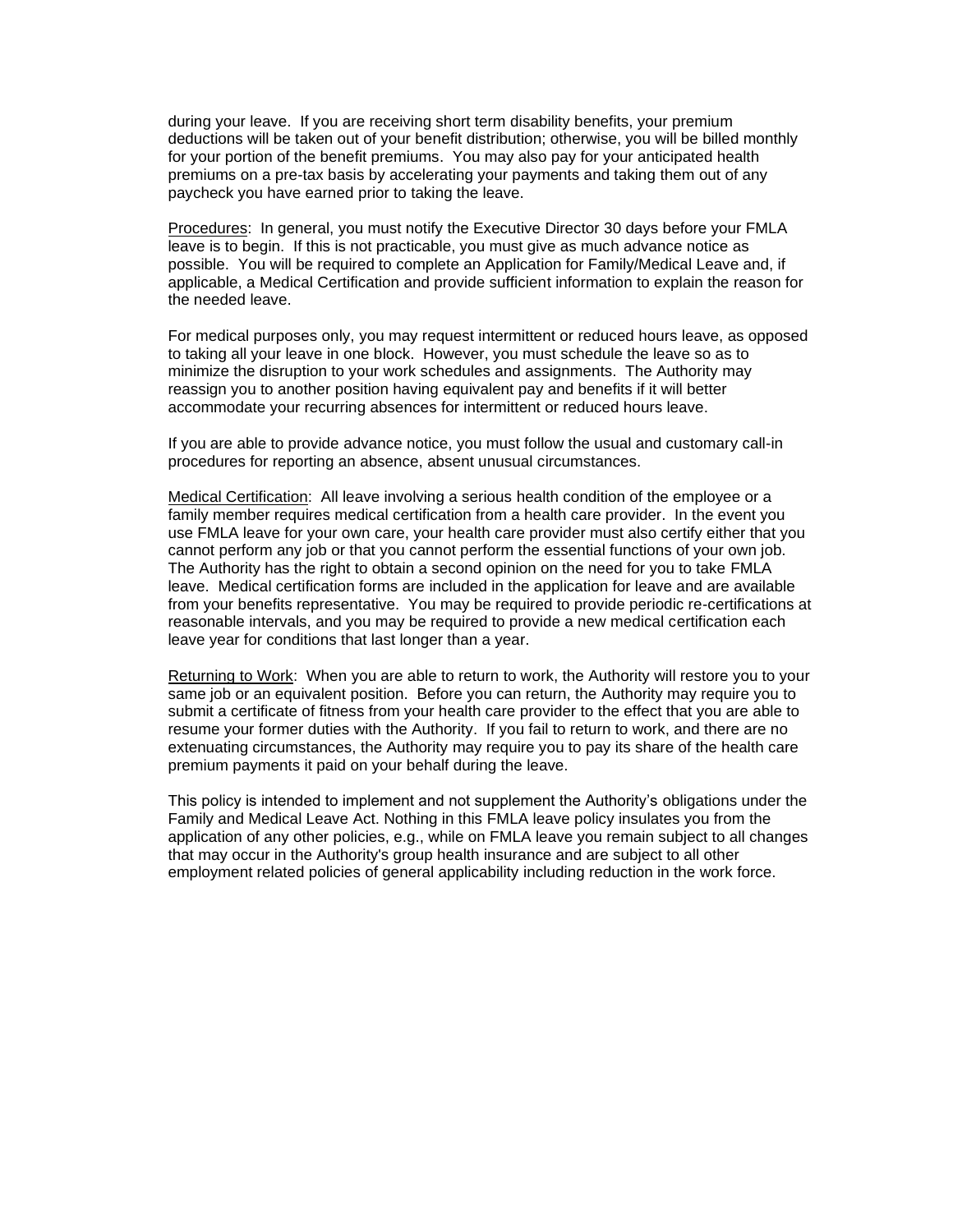Effective Date: 01-01-19

Revision Date: 01-01-19

#### **605 LEAVE FOR BLOOD AND BONE MARROW DONATION**

#### *Blood Donation*

In compliance with New York State law, WCWSA provides covered employees with three hours of unpaid leave in any twelve month period for the purpose of donating blood away from the workplace. Covered employees include all employees who work twenty or more hours per week.

Employees must notify their Department Head of their intent to take leave at least two working days prior to the day of leave. Employees taking blood donation leave must provide proof of their blood donation in the form of a notice of blood donation or a good faith effort at blood donation from the blood donation center or other sufficient proof. Employees may choose to use excused absence time or accrued paid vacation for all or part of the leave taken to donate blood.

#### *Bone Marrow*

In compliance with New York State law, WCWSA also provides covered employees up to twenty-four hours of total unpaid leave to undergo a medical procedure to donate bone marrow. Covered employees include all employees who work twenty or more hours per week.

Employees taking bone marrow donation leave must provide verification by a physician for the purpose and length of each leave requested by the employee to donate bone marrow.

Employees must notify their Department Head of their intent to take leave at least two working days prior to the day of leave in the event that the bone marrow donation is scheduled. All notices of intent to donate bone marrow must be in writing.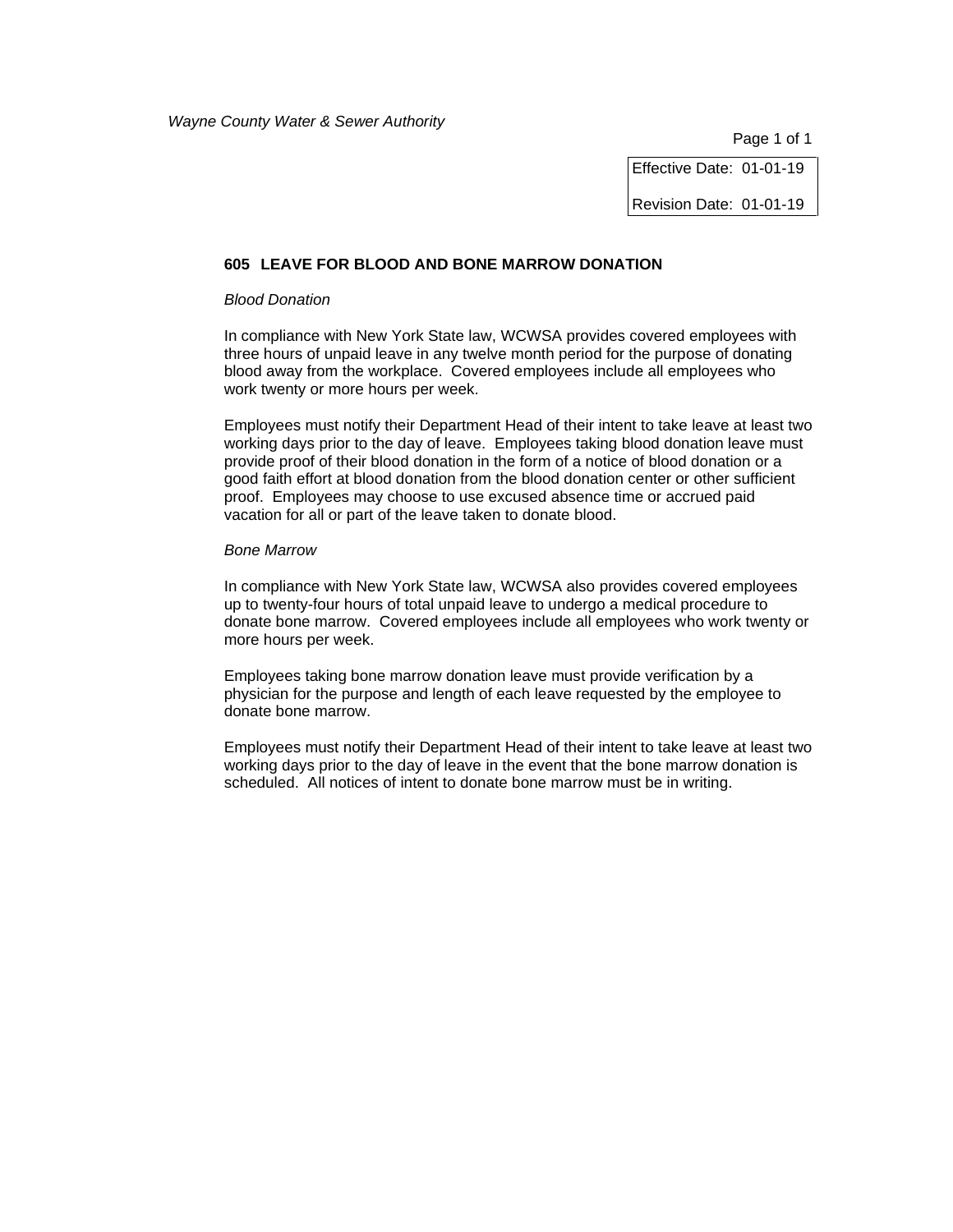Page 1 of 1

Effective Date: 01-01-19

Revision Date: 01-01-19

# **606 LEAVE FOR CANCER SCREENING**

The WCWSA complies with New York State law which entitles all employees to paid leave to undertake screening for cancer of any kind. This leave will not be charged against any available sick, vacation, personal, compensatory, or other leave accruals. This does not preclude an employee's option to use other available paid leave for this same purpose.

An employee will be allowed four hours of paid leave per year for the purpose of undergoing a screening for cancer. Such paid leave will be accrued as of January 1 each year. If the employee does not exercise his/her rights to the leave, those hours are not carried forward to the next year. The allowed leave time may include the travel time to and from the appointment and any subsequent follow-up consultation visits. In addition, the allowed leave may be staggered throughout the year until the maximum allowance has been reached.

An employee must receive prior approval from the employee's Department Head to take leave for this purpose. The request for leave should be submitted to the Department Head in writing a minimum of two days in advance. The Department Head will have total discretion in the approval of this leave, but will not unreasonably deny such request.

If an employee applies for paid leave for a cancer screening procedure under this policy, documentation must be provided to the Department Head from the health care provider verifying that the absence from the workplace was for cancer screening. If an employee uses any other available leave for a cancer screening procedure, the provisions of the applicable leave policy (e.g., sick, personal, vacation, etc.) will apply; there is no requirement in such a case to provide specific documentation regarding cancer screening.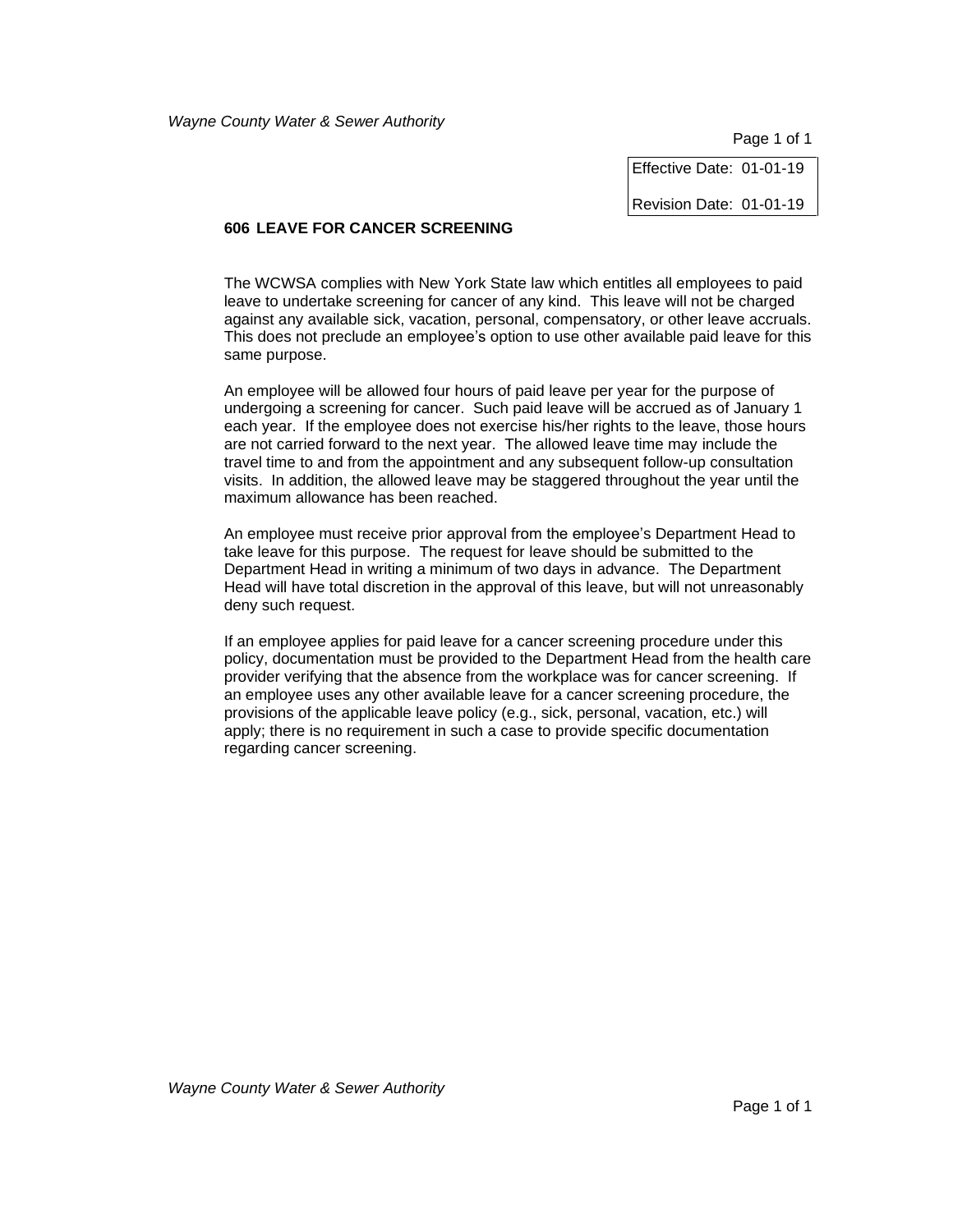Effective Date: 01-01-19 Revision Date: 01-01-19

# **607 WITNESS AND VICTIMS OF CRIME LEAVE POLICY**

WCWSA acknowledges that, on occasion, employees may have an obligation to participate in criminal legal proceedings either as a witness or because the employee was victimized by a criminal act. The WCWSA authorizes unpaid leave to attend those proceedings under circumstances described in this policy.

If you are required to attend a criminal proceeding either as a witness or as a crime victim, you must inform your Department Head as soon as possible and at least one day before taking leave to make arrangements for a leave of absence. WCWSA reserves the right to require employees to provide proof of the need to attend the criminal proceedings to the extent authorized by law.

You are expected to return to work if you are excused from the criminal proceedings during regular working hours or released from the criminal proceeding earlier than expected. This policy does not extend leave to employees seeking leave because they have committed or are alleged to have committed a criminal act.

Retaliation for an employee's taking leave permitted under this policy is strictly prohibited.

An employee who abuses this policy will be subject to disciplinary action, up to and including termination of employment.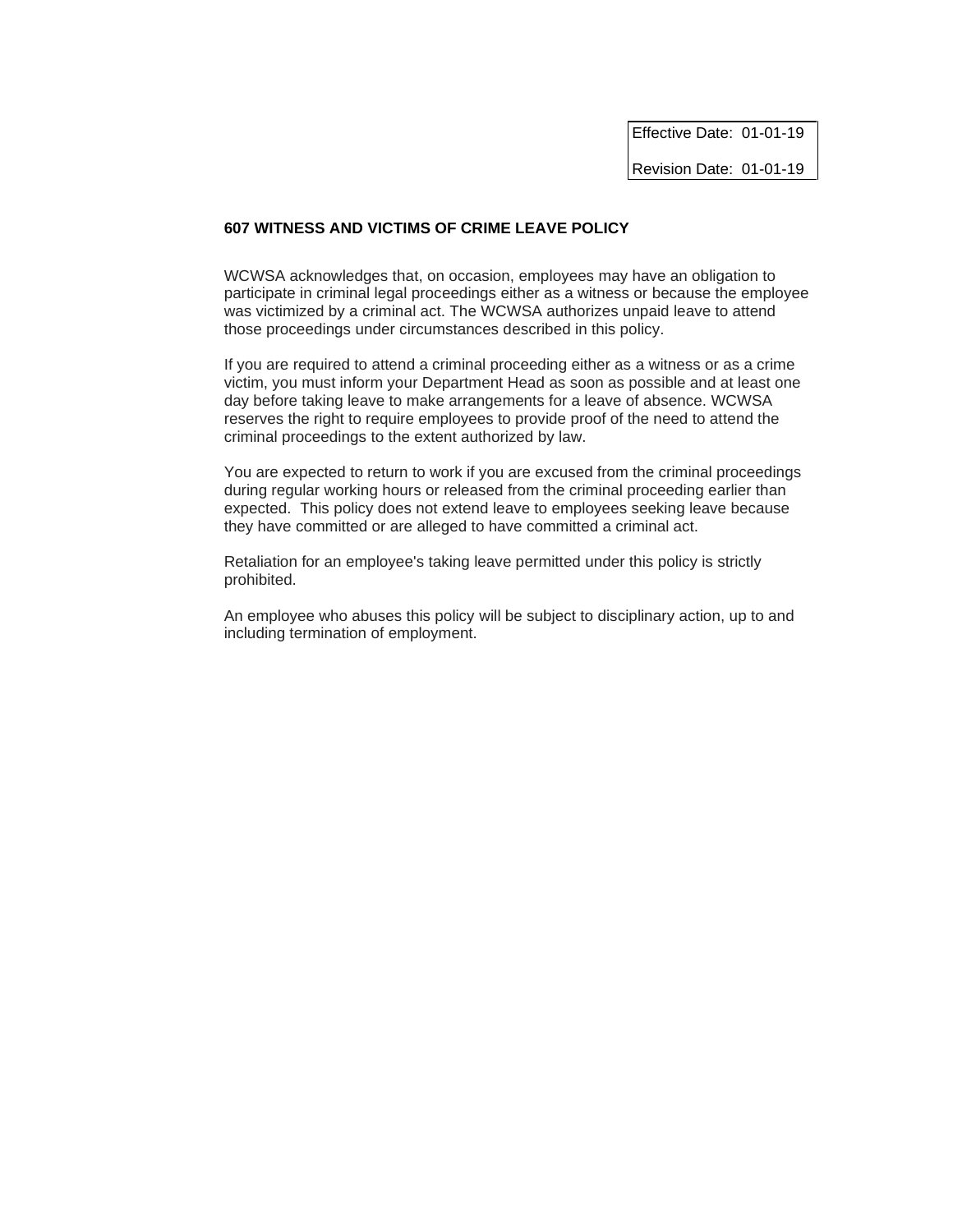Page 1 of 1

Effective Date: 03-01-11 Revision Date: 02-11-22

### **701 EMPLOYEE CONDUCT AND WORK RULES**

To assure orderly operations and provide the best possible work environment, the WCWSA expects employees to follow rules of conduct that will protect the interests and safety of all employees and the WCWSA.

It is not possible to list all the forms of behavior that are considered unacceptable in the work place. The following are some examples of infractions of rules of conduct that may result in discipline up to and including termination of employment. This list is not all inclusive, and management reserves the right to discipline or terminate employees for reasons not listed. Department heads may establish additional examples of infractions of rules of conduct for their areas.

- Theft or inappropriate removal or possession of property
- Falsification of time keeping records
- Working under the influence of alcohol or illegal drugs, including being impaired through cannabis use
- Possession, distribution, sale, transfer, or use of alcohol or illegal drugs in the work place, while on duty, or while operating WCWSA vehicles or equipment
- Fighting or threatening violence in the work place
- Boisterous or disruptive activity in the work place
- Negligence or improper conduct leading to damage of WCWSA or taxpayer property
- Insubordination or other disrespectful conduct
- Violation of safety or health rules
- Refusing to abide by safety measures (i.e. wearing safety boots, hats, glasses, etc)
- Smoking in prohibited areas
- Sexual or other unlawful harassment
- Possession of dangerous or unauthorized materials, such as explosives or firearms, in the work place
- Excessive absenteeism or any absence without notice
- Unauthorized use of telephones, mail system, or other WCWSA equipment
- Violation of personnel policies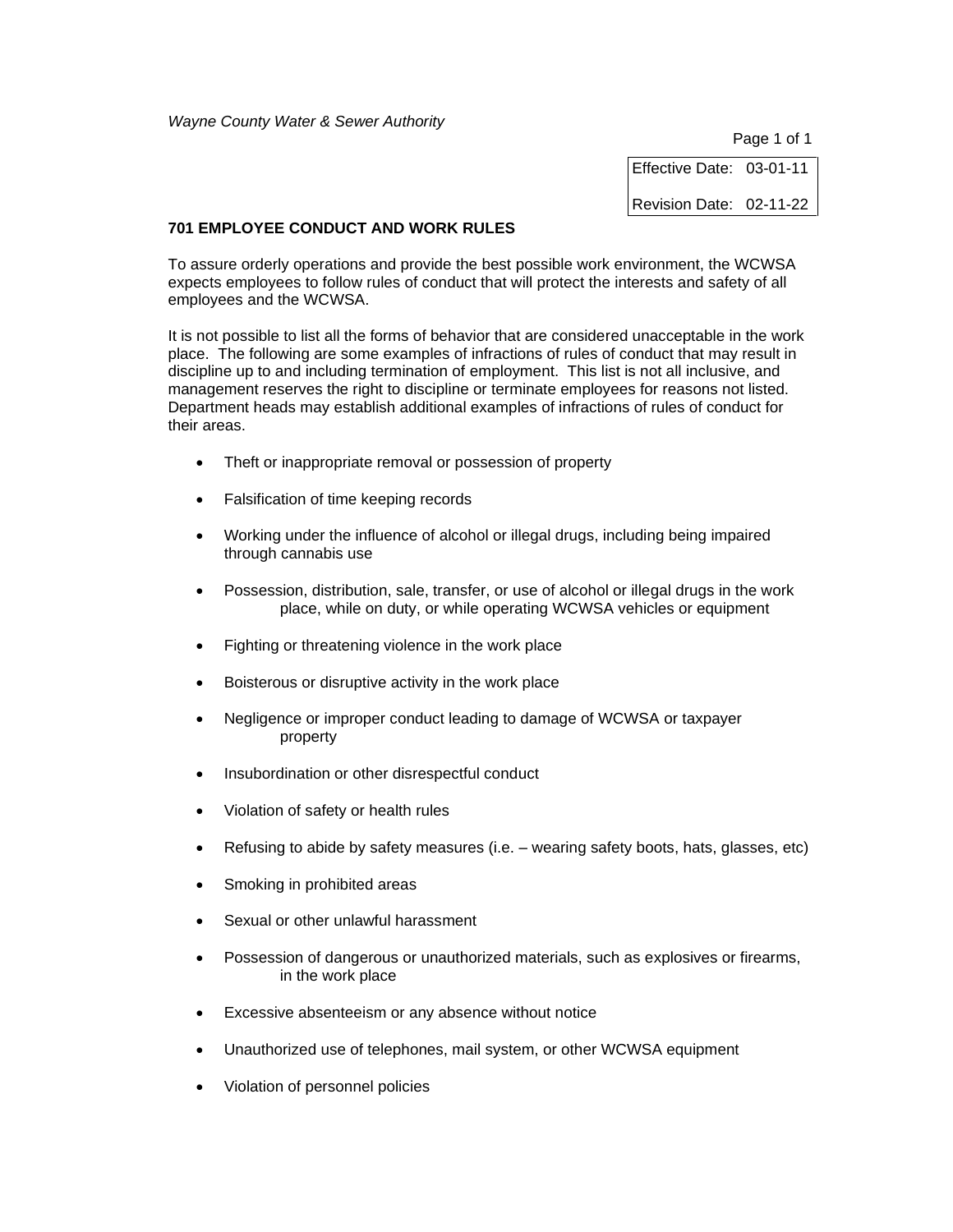• Unsatisfactory performance or conduct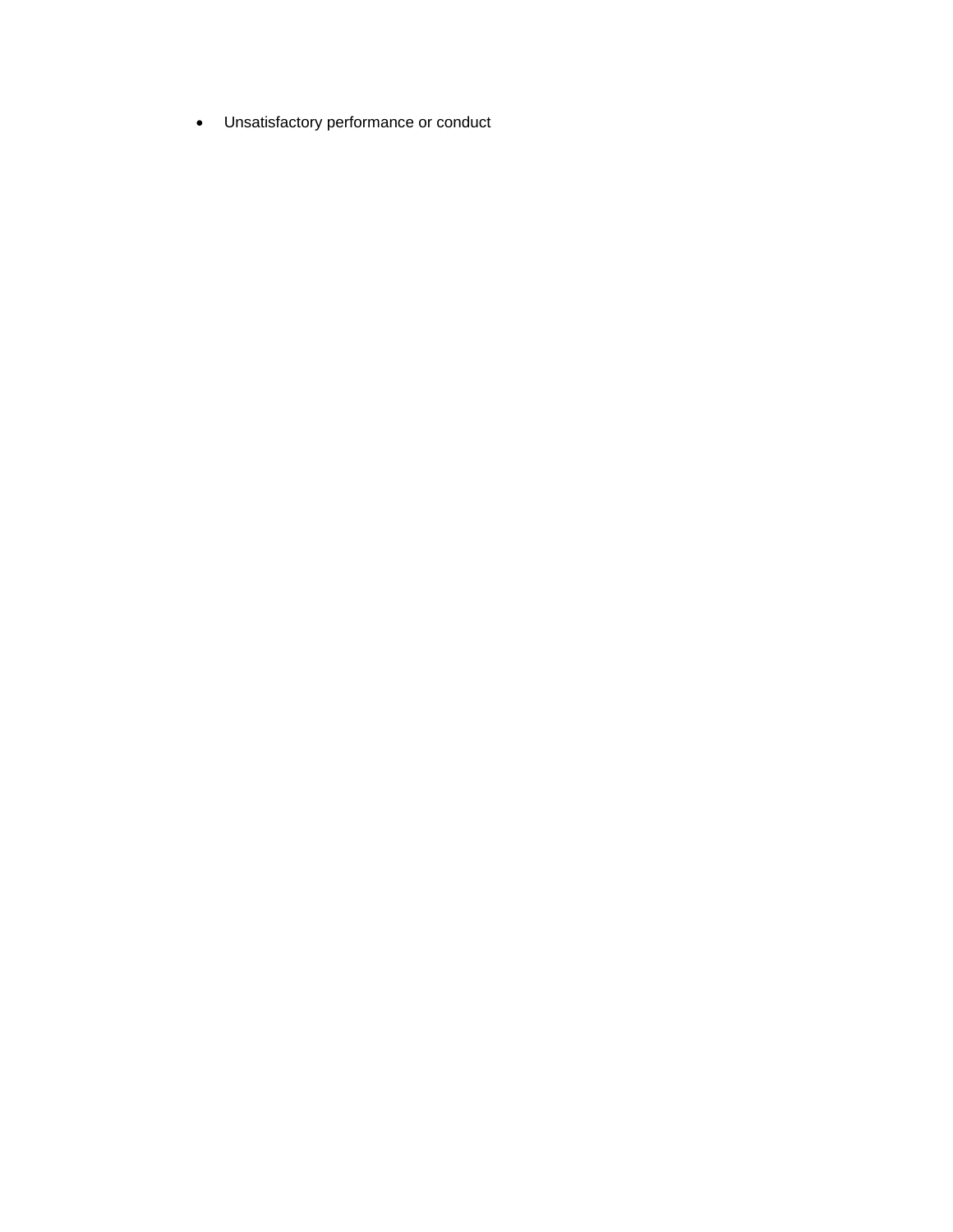Page 1 of 1

Effective Date: 07-16-97 Revision Date 03-01-11

# **702 TERMINATION OF EMPLOYMENT**

Employment with the WCWSA is at the mutual consent of the WCWSA and the employee, and either party may terminate that relationship at any time, with or without cause, and with or without advance notice, subject to Civil Service restrictions, if applicable.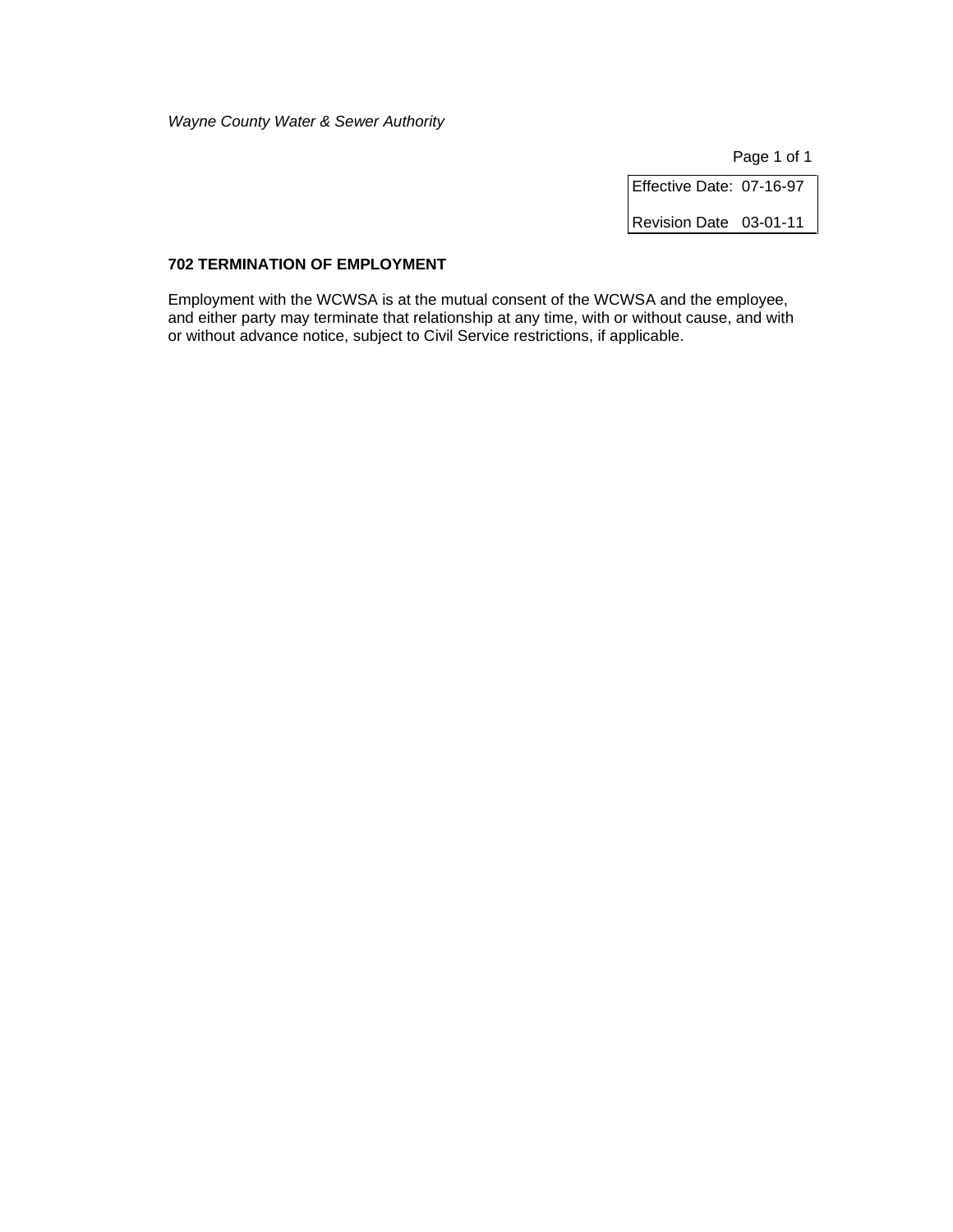Page 1 of 1

Effective Date: 07-16-97

Revision Date 02-11-22

#### **703 DRUG - FREE WORKPLACE**

The WCWSA and its officials recognize that substance abuse poses a serious societal problem. We will continue our policy of maintaining a work environment that is free of substance abuse to protect the safety of the public with whom we interact and the employees with whom we work. We therefore state the following as our policy on a drug and alcohol free workplace.

Any unlawful manufacture, distribution, dispensing, possession or use of a controlled or illegal substance, including recreational cannabis, during the course of work or while on WCWSA property or work site is prohibited.

While the use of cannabis has been legalized under state law for medical uses and for recreational use, it remains an illegal drug under federal law. Use of cannabis by an employee may subject an employee to discipline or discharge if such use by the employee results in employee impairment in the workplace, and/or if such use is prohibited by any applicable state or federal regulation or contract. "Impairment" in this context means articulable symptoms while working that decrease or lessen the employee's performance of job duties or that interfere with WCWSA's obligation to provide a safe and healthy workplace.

The use or possession of alcoholic beverages on WCWSA property or work site is prohibited with the exception of (a) special events or ceremonies where approval has been granted by the Board, or (b) permits granted pursuant to Section 17 of the Wayne County Parks Law.

No employee shall work or report to work while under the influence of alcohol or illegal substances.

The WCWSA will provide, on a continuing basis, information on alcohol/substance abuse, as well as information on the attendant health and safety hazards.

Any employee with an alcohol/substance abuse problem is urged to seek help and may obtain information regarding available treatment programs from the Wayne County Personnel Office or the Wayne County Community Counseling Center.

Any employee who is convicted of a violation of an alcohol related/criminal drug statute, which occurred at the workplace, or during the course of work, shall notify their department head within five days of the conviction.

Employees violating these policies shall be subject to criminal, civil, and disciplinary penalties as provided by existing statutes and relevant contract provisions.

Distribution, purchase, sale or attempted purchase or sale of a controlled substance, including recreational cannabis, at the workplace will, without exception, result in actions to terminate the employee involved.

All employees shall be made aware of and provided with a copy of this policy.

The Drug-Free Policy shall be posted in each Department.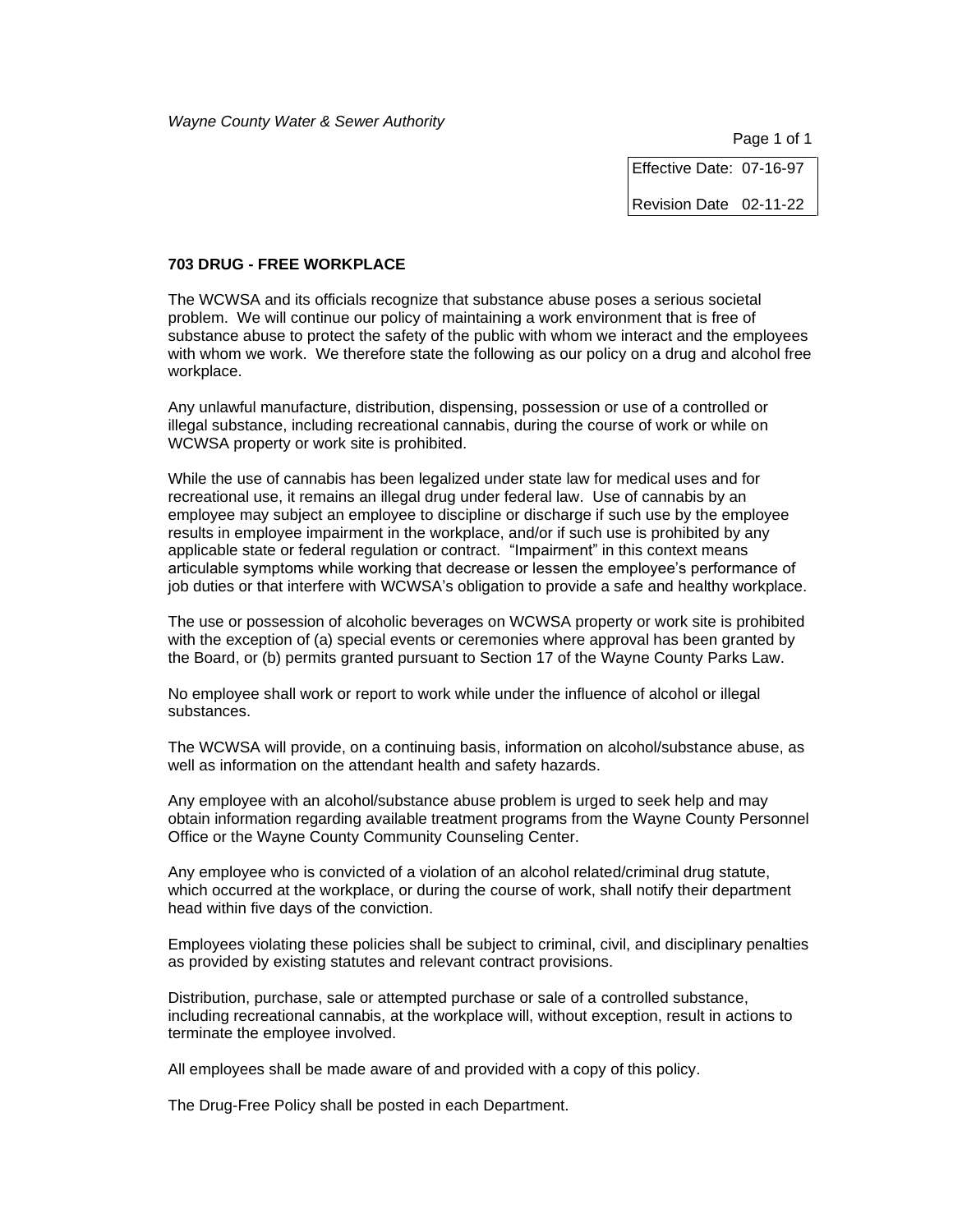Page 1 of 2

Effective Date: 07-16-97

Revision Date: 01-01-19

# **704 NON-DISCRIMINATION AND HARASSMENT (INCLUDING SEXUAL HARASSMENT)**

**Policy Statement** – It is the policy of the WCWSA to promote a productive work environment and to prohibit conduct by any employee that disrupts or interferes with another's work performance or that creates an intimidating, offensive, or hostile work environment. In keeping with this goal, the WCWSA is committed to educate employees in the recognition and prevention of workplace discrimination and harassment, including sexual harassment, and to provide an effective means of eliminating such discrimination and harassment from the workplace. Any conduct that discriminates against, denigrates, or shows hostility or aversion towards a person on the basis of race, color, creed, religion, sex (including pregnancy, childbirth and related conditions), national origin or ancestry, citizenship status, military status or veteran status, age, mental or physical disability, marital status, sexual orientation, gender, gender identity or expression, genetic information or predisposing genetic characteristics, political affiliation, prior arrest, conviction records, being a victim of domestic violence, stalking or sex offenses, or any other protected status is strictly prohibited. In short, the WCWSA will not tolerate any form of discrimination or harassment, including sexual harassment, and will take all steps necessary to prevent and stop the occurrence of such harassment in the workplace. The accompanying complaint procedure is intended to provide an effective mechanism for reporting, and resolving promptly, complaints of discrimination and harassment, including sexual harassment, without any risk of repercussion to an employee who, in good faith, files such complaint.

**Applicability of Policy** – This policy applies to all employees, paid or unpaid interns, supervisors and Department Heads, whether employed full or part time, temporary or seasonal, and regardless of compensation level, and all personnel in a contractual relationship with the WCWSA. Depending on the extent of the WCWSA's exercise of control, this policy may be applied to the conduct of non-WCWSA employees with respect to harassment of WCWSA employees in the workplace.

**Supervisory Responsibility** – Department Heads and supervisory personnel are responsible for ensuring a work environment that is free from discrimination and harassment, including sexual harassment. Department Heads and supervisors must take immediate and appropriate corrective action when instances of discrimination or harassment come to their attention in order to assure compliance with this policy. In addition to begin subject to discipline if they engaged in discriminatory or harassing conduct themselves, Department Heads and supervisors will be subject to discipline for failing to report discrimination or harassment of any kind or otherwise knowingly allowing it to continue.

**Prohibited Activity** – No employee shall either explicitly or implicitly ridicule, mock, deride, or belittle any person. Employees shall not make offensive or derogatory comments based on race, color, creed, religion, sex (including pregnancy, childbirth and related conditions), national origin or ancestry, citizenship status, military status or veteran status, age, mental or physical disability, marital status, sexual orientation, gender, gender identity or expression, genetic information or predisposing genetic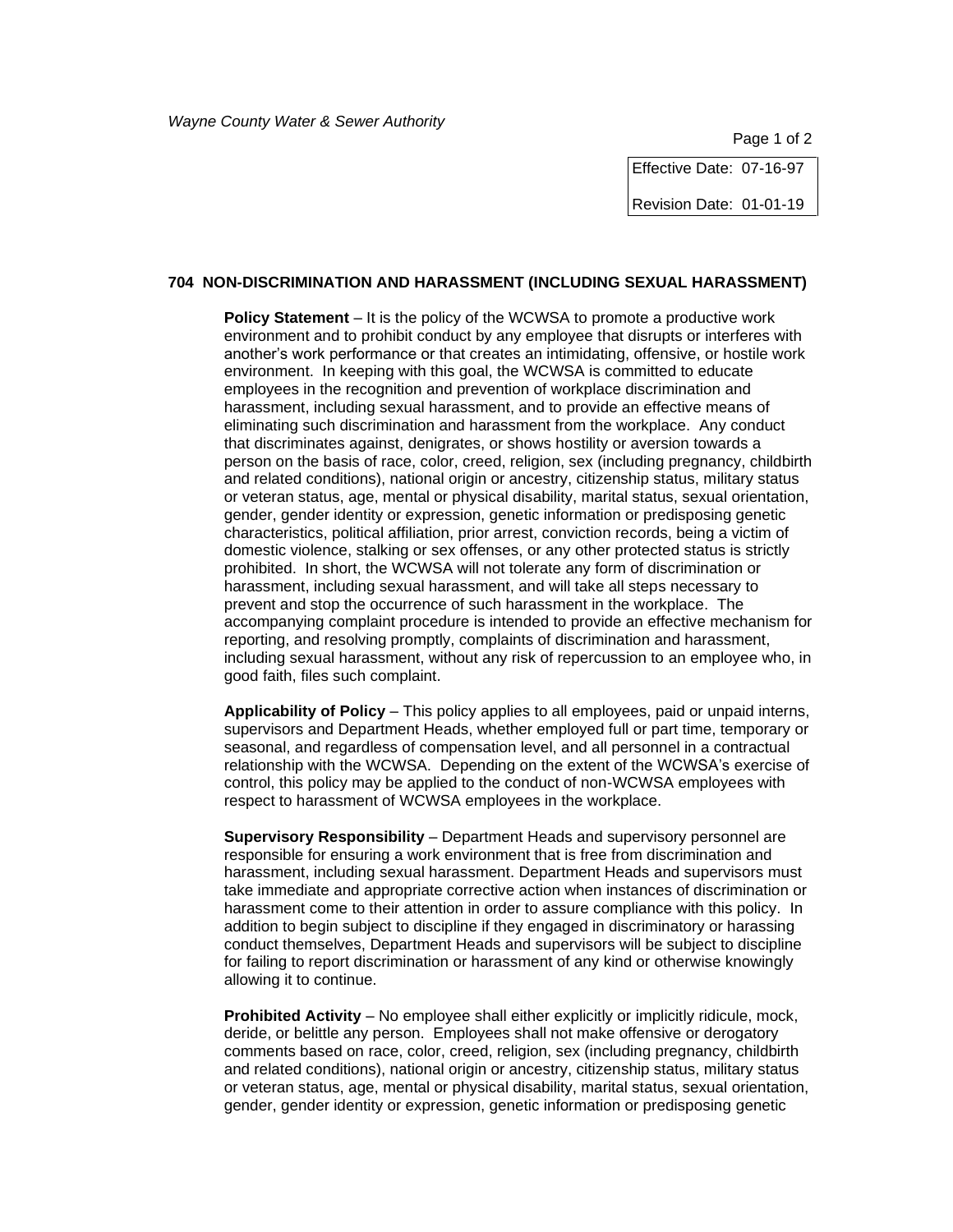characteristics, political affiliation, prior arrest, conviction records, being a victim of domestic violence, stalking or sex offenses, or any other protected status either directly or indirectly to another person. Prohibited conduct may occur not only through personal contact, comments, visual displays, or observations, including calls and texts, but also through such things as exposure to media such as e-mail, Internet sites, or other material, or information displayed by any means. In addition, prohibited conduct may occur either on or off the premises and either during working or non-working hours. These are examples of harassment that are a prohibited form of discrimination under State and Federal employment law and also considered misconduct subject to disciplinary action by the WCWSA; it is not intended to be a comprehensive list and does not limit the WCWSA's ability to take disciplinary action in other appropriate instances.

**Definition of Sexual Harassment** – This policy places special attention on the prohibition of sexual harassment in the workplace. Sexual advances that are not welcome, requests for sexual favors, and other verbal or physical conduct of a sexual nature constitute sexual harassment when:

- Submission to such conduct is made, either explicitly or implicitly, a term of condition of an individual's employment; OR
- Submission to or rejection of such conduct by an individual is used as the basis for employment decisions, such as promotion, transfer, or termination, affecting such individual; OR
- Such conduct has the purpose or effect of unreasonably interfering with an individual's work performance or creating an intimidating, hostile, or offensive working environment.

Sexual harassment refers to behavior that is not welcome, that is personally and objectively offensive, that fails to respect the rights of others, that lowers morale, and that, therefore, interferes with an employee's work performance and/or effectiveness or creates an intimidating, hostile, or offensive working environment. Exposure to such conduct that serves to alter the terms and conditions of employment is prohibited by this policy and state and federal law.

**Forms of Sexual Harassment** – Specific forms of behavior that the WCWSA considers sexual harassment and which are prohibited include, but are not limited to, the following:

- Quid pro quo threats or promises by a supervisor or Department Head (loss of job, or promise of job promotion or other employment benefit).
- Verbal harassment of a sexual nature related to an employee's gender, including sexual innuendoes, slurs, sexual slurs, suggestive, derogatory, insulting or lewd comments or sounds, whistling, jokes of a sexual nature, sexual propositions and/or threats.
- Sexually oriented comments about an employee's body that are unwelcome and/or unreasonably interfere with an employee's work performance or create an intimidating, hostile, or offensive working environment.
- Any sexual advance that is unwelcome, or any demand for sexual favors.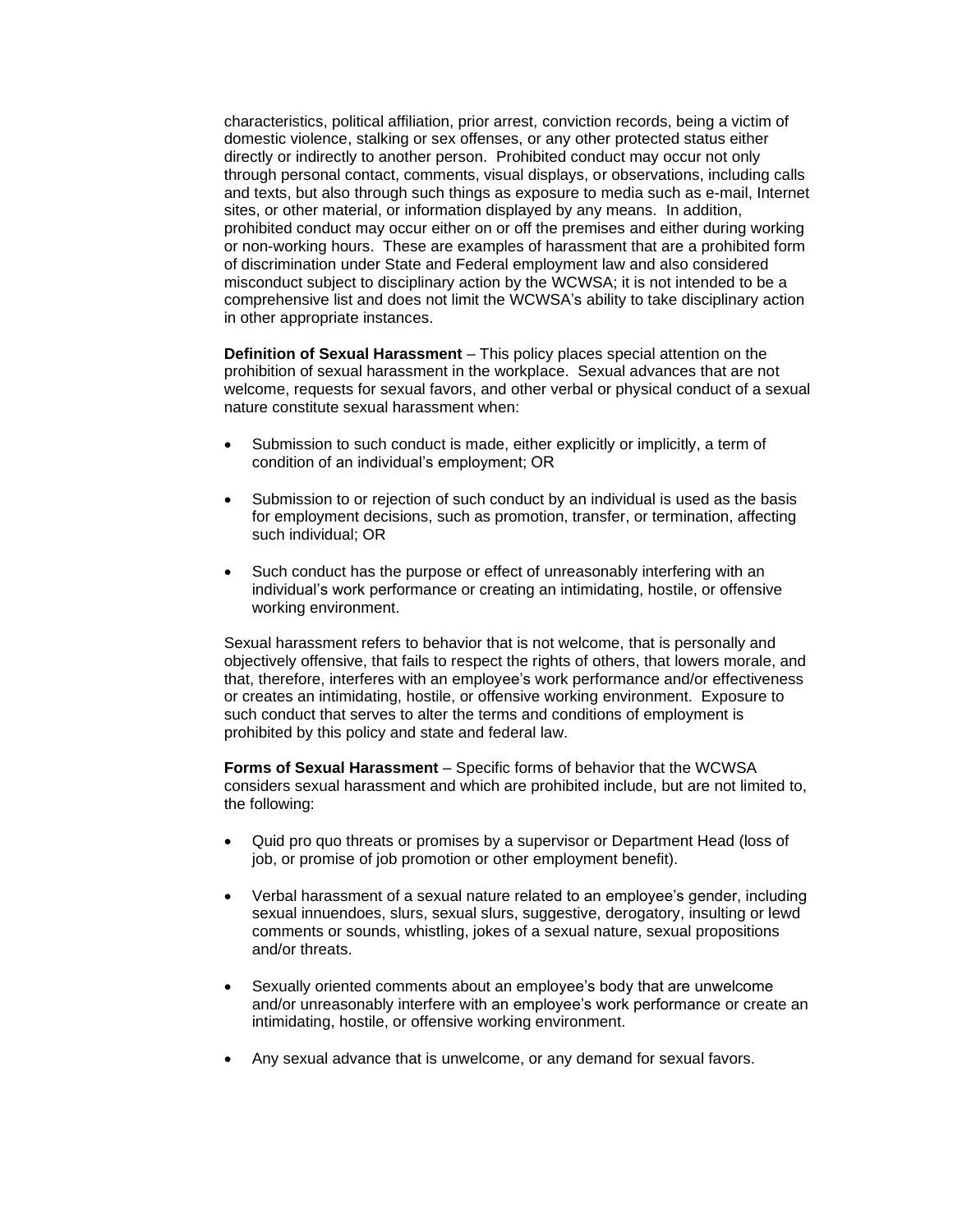- Sexually suggestive written, recorded, or electronically transmitted material, showing or displaying pornographic or sexually explicit objects or pictures, graphic commentaries, leering or obscene gestures in the workplace, such that it unreasonably interferes with an employee's work performance or creates an intimidating, hostile, or offensive working environment.
- Physical contact of any kind which is not welcome, including touching, grabbing, hugging, fondling, jostling, petting, pinching, coerced sexual intercourse or sexual relations, assault, or intentional brushing up against a person's body.

**Reporting of Discrimination and Harassment (including Sexual Harassment)** – Preventing discrimination and harassment is everyone's responsibility. Therefore, employees are encouraged to report incidents of harassment (including sexual Harassment) to the Executive Director verbally or in writing as soon as possible after their occurrence. If the Executive Director is the source of, or is involved in, the alleged discrimination or harassment, the employee should report the incident to any member of the WCWSA Board of Directors (a list of the Directors shall be posted on the employee bulletin board). Any person covered by this policy who believes they have been discriminated against or harassed or witnesses or becomes aware of potential instances of discrimination or harassment and would like to obtain guidance as to how to proceed in filing a complaint, should contact the Executive Director or any member of the WCWSA Board of Directors. A form for submission of a written complaint is included in this policy, and all persons covered by this policy are encouraged to use it. Persons who are reporting discrimination or harassment on behalf of another person should use the complaint form and note that it is on another person's behalf.

**Reports or complaints made to persons other than the designated persons contained in this policy do not satisfy the complaint procedure of this policy.**  Nothing in this policy prevents an employee from asking a person to stop the conduct that the employee finds objectionable.

**Confidentiality** – Complaints of harassment will be handled and investigated promptly and in a manner that is as impartial and confidential as possible. In no event will information concerning a complaint be released by the WCWSA to third parties or to anyone within WCWSA's employment who is not directly involved in the investigation or handling of the complaint unless otherwise required by law.

**Investigation of Complaint** –The Executive Director will convene with the WCWSA's Board of Directors in executive session to determine the appropriate individual(s) to conduct the investigation. The investigation will normally include conferring with the parties involved and any named or apparent witnesses and a review of all relevant documents. The particular facts of the allegation will be examined individually, with a review of the nature of the behavior and the context in which the incident(s) occurred. Any complaints received will be investigated promptly, thoroughly, and in as impartial a manner as possible. All employees are required to cooperate in an investigation, if so directed.

**Employee Defense** – Any employee charged with discrimination or harassment, including sexual harassment, will be afforded a full and fair opportunity to offer and present information in his or her defense. Such information will be confidential to the extent possible.

**Employee Rights/External Remedies** – Discrimination and harassments is not only prohibited by WCWSA but is also prohibited by state, federal, and, where applicable, local law. As such, nothing in this policy should be construed as in any way limiting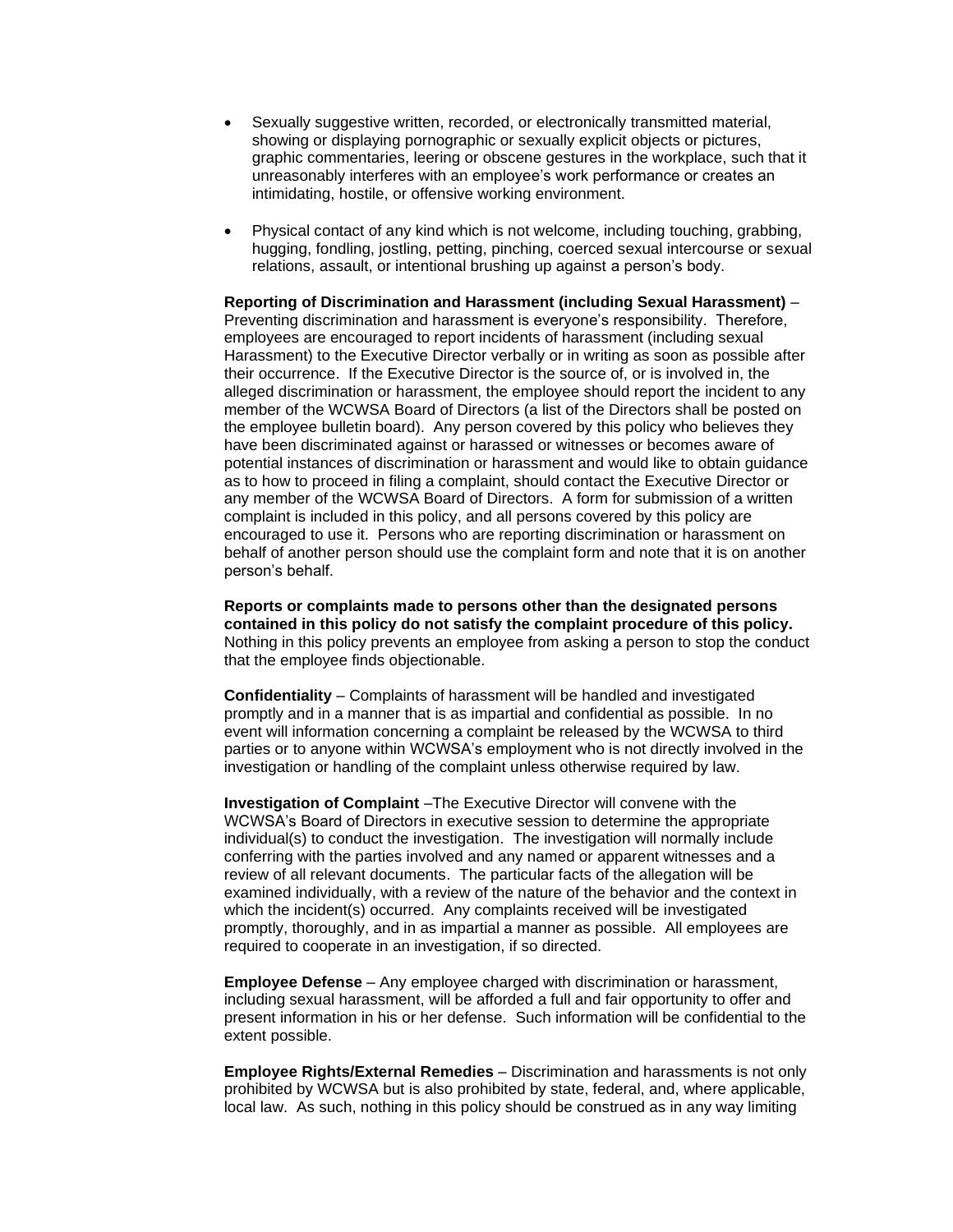employees' rights to file a formal complaint with appropriate state or federal agencies responsible for administering anti-discrimination laws at any time. Those state or federal agencies include the following:

#### • New York State Division of Human Rights (DHR)

The Human Rights Law (HRL), codified as N.Y. Executive Law, art. 15, § 290 et seq., applies to employers in New York State with regard to illegal discrimination and harassment, and protects employees, paid or unpaid interns and non-employees regardless of immigration status. A complaint alleging violation of the Human Rights Law may be filed either with DHR or in New York State Supreme Court. Complaints with DHR may be filed any time within one year of the discrimination or harassment. If a person did not file at DHR, they can sue directly in state court under the HRL, within three years of the alleged discrimination. A person may not file with DHR if they have already filed a HRL complaint in state court. Complaining internally to WCWSA does not extend an individual's time to file with DHR or in court. The one year or three years is counted from date of the most recent incident of discrimination or harassment. You do not need an attorney to file a complaint with DHR, and there is no cost to file with DHR. DHR will investigate your complaint and determine whether there is probable cause to believe that discrimination has occurred. Probable cause cases are forwarded to a public hearing before an administrative law judge. If discrimination is found after a hearing, DHR has the power to award relief, which varies but may include requiring certain action to stop the discrimination or harassment, or redress the damage caused, including paying monetary damages, attorney's fees and civil fines. Adoption of this policy does not constitute a conclusive defense to charges of unlawful discrimination or harassment. Each claim will be determined in accordance with existing legal standards, with due consideration of the particular facts and circumstances of the claim, including but not limited to the existence of an effective anti-harassment policy and procedure. DHR's main office contact information is: NYS Division of Human Rights, One Fordham Plaza, Fourth Floor, Bronx, New York 10458, (718) 741-8400 [appropriate other contact info], www.dhr.ny.gov Contact DHR at (888) 392-3644 or visit dhr.ny.gov/complaint for more information about filing a complaint. The website has a complaint form that can be downloaded, filled out, notarized and mailed to DHR. The website also contains contact information for DHR's regional offices across New York State.

# • United States Equal Employment Opportunity Commission (EEOC)

The EEOC enforces federal anti-discrimination laws, including Title VII of the 1964 federal Civil Rights Act (codified as 42 U.S.C. § 2000e et seq.). An individual can file a complaint with the EEOC anytime within 300 days from the discrimination or harassment. There is no cost to file a complaint with the EEOC. The EEOC will investigate the complaint, and determine whether there is reasonable cause to believe that discrimination has occurred, at which point the EEOC will issue a Right to Sue letter permitting the individual to file a complaint in federal court. The EEOC does not hold hearings or award relief, but may take other action including pursuing cases in federal court on behalf of complaining parties. Federal courts may award remedies if discrimination is found to have occurred. If an employee believes that he/she has been discriminated against at work, he/she can file a "Charge of Discrimination." The EEOC has district, area, and field offices where complaints can be filed. Contact the EEOC by calling 1-800-669-4000 (1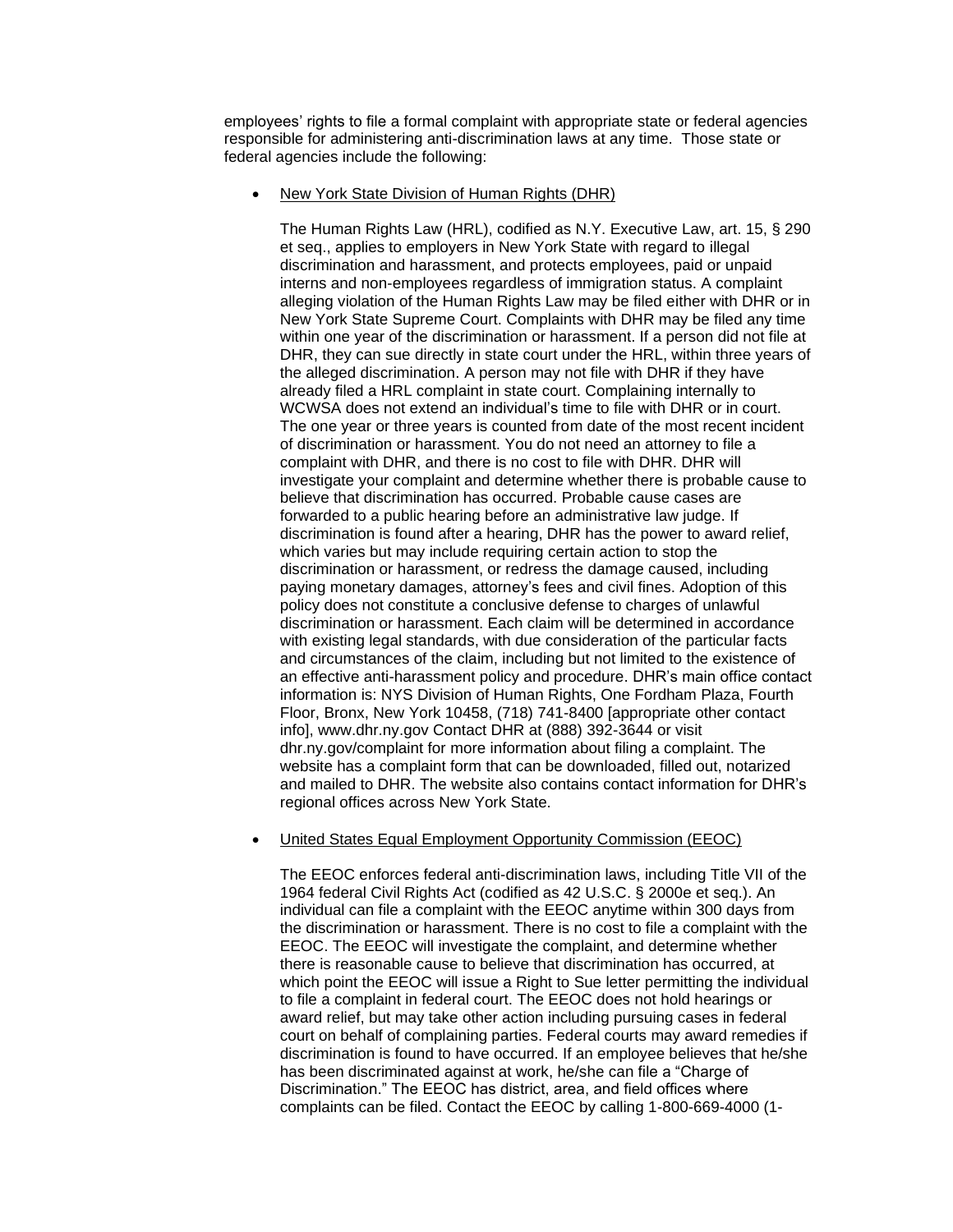800-669-6820 (TTY)), visiting their website at www.eeoc.gov or via email at info@eeoc.gov If an individual filed an administrative complaint with DHR, DHR will file the complaint with the EEOC to preserve the right to proceed in federal court.

• Local Protections

Many localities enforce laws protecting individuals from discrimination and harassment and discrimination. An individual should contact the county, city or town in which they live to find out if such a law exists.

• Contact the Local Police Department

If any discrimination or harassment involves physical touching, coerced physical confinement or coerced sex acts, the conduct may constitute a crime. Contact the local police department

**Disciplinary Action** – Any employee who is found to have committed an act of workplace discrimination or harassment, including sexual harassment, will be subject to disciplinary action, up to and including termination of employment, as provided by WCWSA's policies and procedures. Any vendor, supplier, visitor, customer, or other non-employee who violates this policy will be subject to remedial action, to the extent that the WCWSA is empowered to take such action.

**Prohibition Against Retaliation** – Retaliation against any employee who brings a written or verbal complaint of discrimination or harassment or who assists or participates in the investigation of such a complaint is strictly prohibited. WCWSA will not tolerate or permit adverse treatment of any person covered by this policy because they report discrimination or harassment or provide information related to such complaints. Any person who participates in the procedure may do so without fear of retaliation. Violations of this policy may result in disciplinary action up to and including termination of employment.

TRAINING: The Executive Director shall schedule periodic training programs for all personnel regarding what constitutes workplace discrimination and harassment, including sexual harassment, as well as the implementation of this policy and its procedures.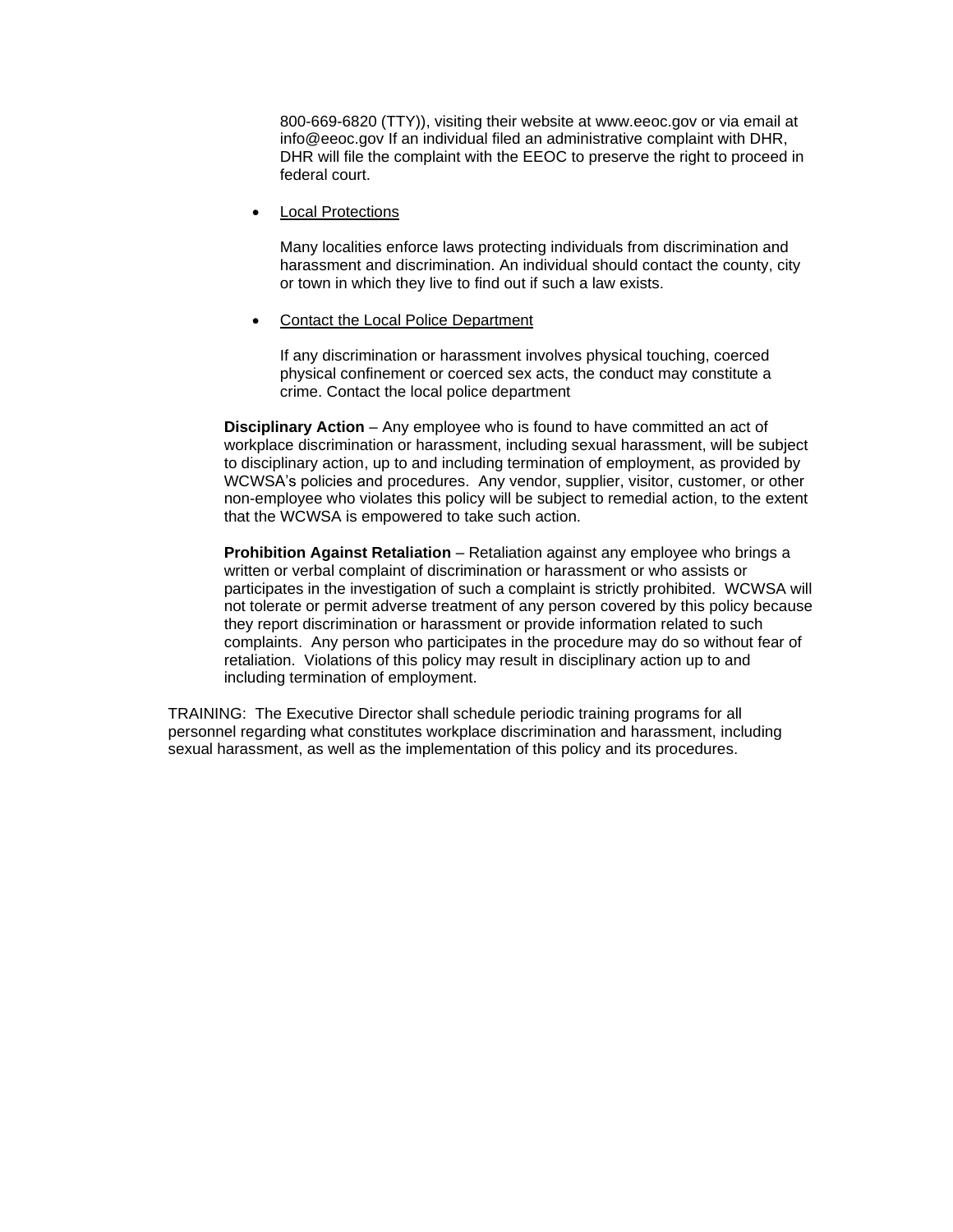# *Wayne County Water & Sewer Authority Complaint Form for Reporting Discrimination and Harassment*

If you believe that you have been subjected to discrimination or harassment (including sexual harassment), you are encouraged to complete this form and submit it to the Executive Director. If the Executive Director is the source of, or is involved in, the alleged discrimination or harassment, you should submit this form to any member of the WCWSA Board of Directors (a list of the Directors shall be posted on the employee bulletin board).

Once you submit this form, WCWSA will follow its discrimination and harassment prevention policy and investigate any claims. If you are more comfortable reporting verbally or in another manner, your employer is still required to follow policy by investigating the claims.

For additional resources, visit: ny.gov/combatting-sexual-harassment

# **COMPLAINANT INFORMATION**

Name:

Home Address: Work Address:

Home Phone: Work Phone:

Job Title: Email:

Preferred Communication Method:

# **SUPERVISORY INFORMATION**

Immediate Supervisor's Name:

Title:

Work Phone: Work Address:

# **COMPLAINT INFORMATION**

1. Your complaint of discrimination/harassment is made against:

Name: Title:

Work Address: Work Phone:

Relationship to you:  $\square$ Supervisor  $\square$ Subordinate  $\square$ Co-Worker  $\square$ Other

2. Please describe the conduct or incident(s) that is the basis of this complaint and your reasons for concluding that the conduct is discrimination or harassment. Please use additional sheets of paper if necessary and attach any relevant documents or evidence.

3. Date(s) discrimination/harassment occurred:

Is the discrimination/harassment continuing?  $\Box$  Yes  $\Box$  No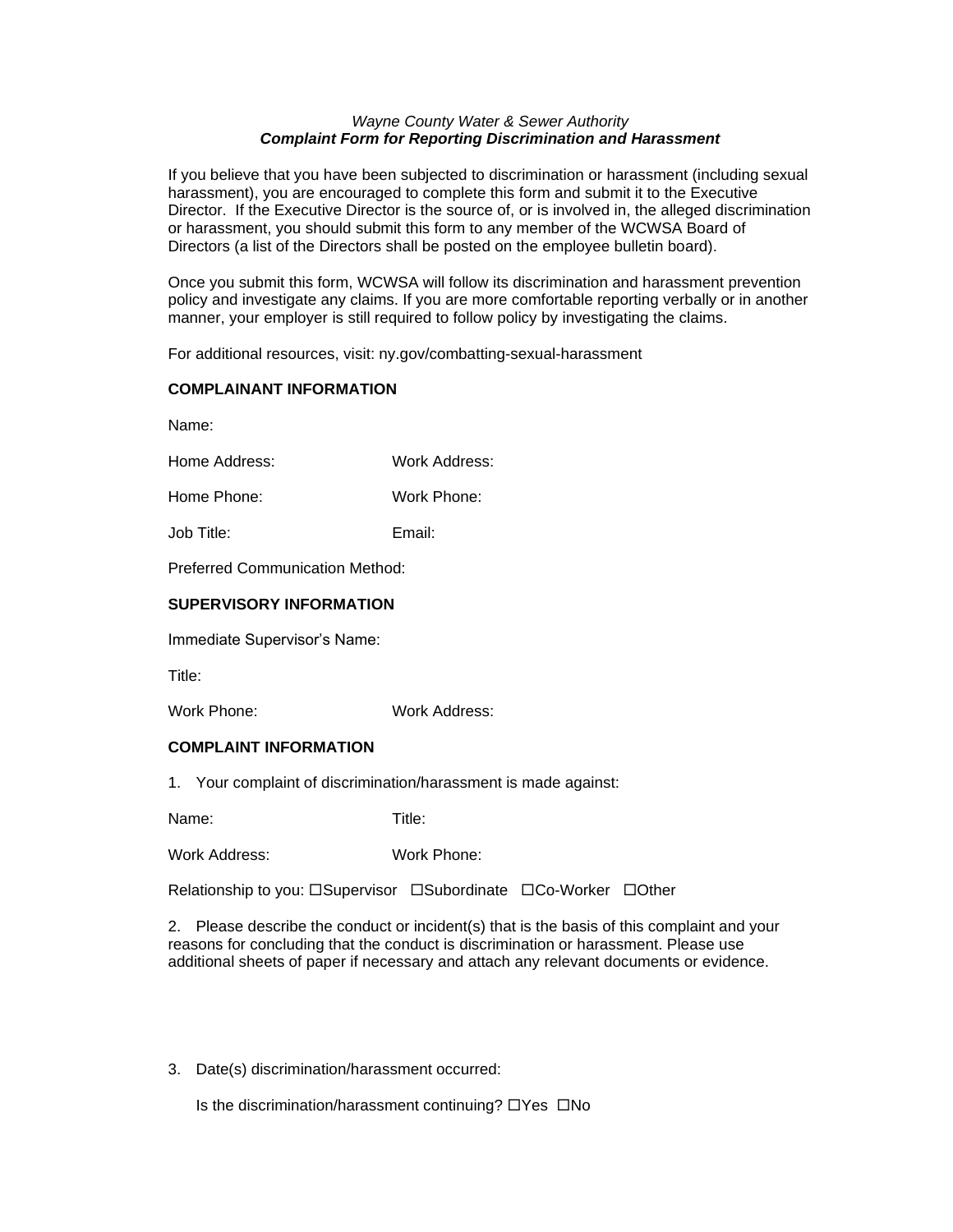4. Please list the name and contact information of any witnesses or individuals that may have information related to your complaint:

5. The last two questions are optional, but may help facilitate the investigation. Have you previously complained or provided information (verbal or written) about discrimination or harassment at WCWSA? If yes, when and to whom did you complain or provide information?

Employees that file complaints with their employer might have the ability to get help or file claims with other entities including federal, state or local government agencies or in certain courts.

6. Have you filed a claim regarding this complaint with a federal, state or local government agency?  $\Box$  Yes  $\Box$  No

Have you instituted a legal suit or court action regarding this complaint?  $\Box$ Yes  $\Box$ No

Have you hired an attorney with respect to this complaint?  $\Box$  Yes  $\Box$  No

I request that WCWSA investigate this complaint of discrimination/ harassment in a timely and confidential manner (to the extent possible) and advise me of the results of the investigation.

| Signature: |  |
|------------|--|
|------------|--|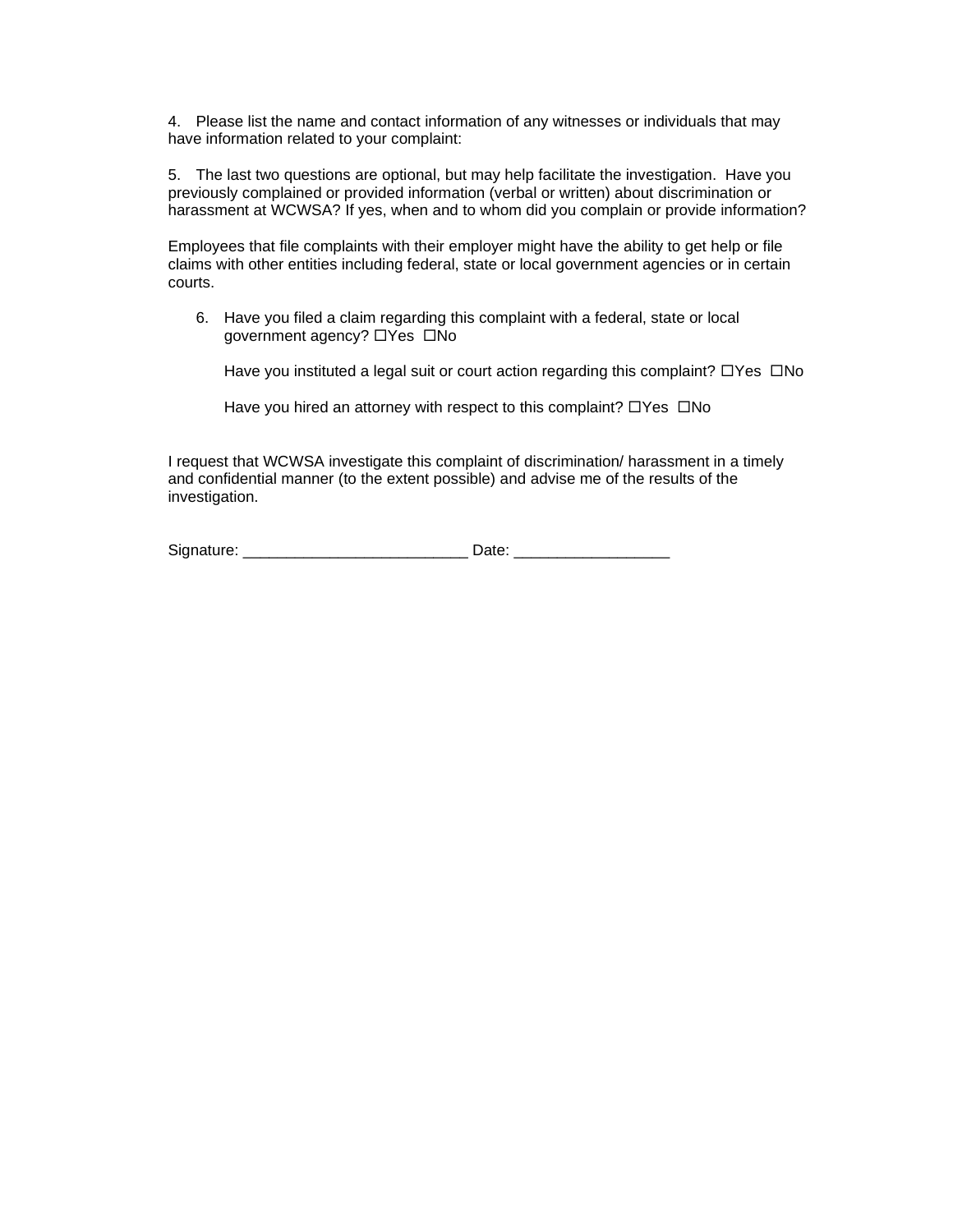Page 1 of 1

Effective Date: 07-16-97

Revision Date: 03-01-11

# **705 ATTENDANCE AND PUNCTUALITY**

To maintain a safe and productive work environment, the WCWSA expects employees to be reliable and to be punctual in reporting for scheduled work. Absenteeism and tardiness place a burden on other employees and on the WCWSA. In the rare instances when employees cannot avoid being late to work or are unable to work as scheduled, they must speak with their supervisor as soon as possible in advance of the anticipated tardiness or absence.

Unexcused absences by non-exempt employees shall be at no pay unless the Department Head and the Executive Director find that the payment is warranted due to unusual circumstances.

Each Department Head, and others so authorized by the Executive Director, shall maintain a record of attendance for each employee. If there is persistent and unexcused absenteeism on the part of an employee, the Department Head may counsel the employee and duly record such counseling as set forth in the "Disciplinary Review" Policy.

Poor attendance and excessive tardiness are disruptive. Either may lead to disciplinary action, up to and including termination of employment. Without limiting the foregoing, the Authority shall be entitled to terminate the employee upon three consecutive days of an unexcused absence or in the case of repeated unexcused absences.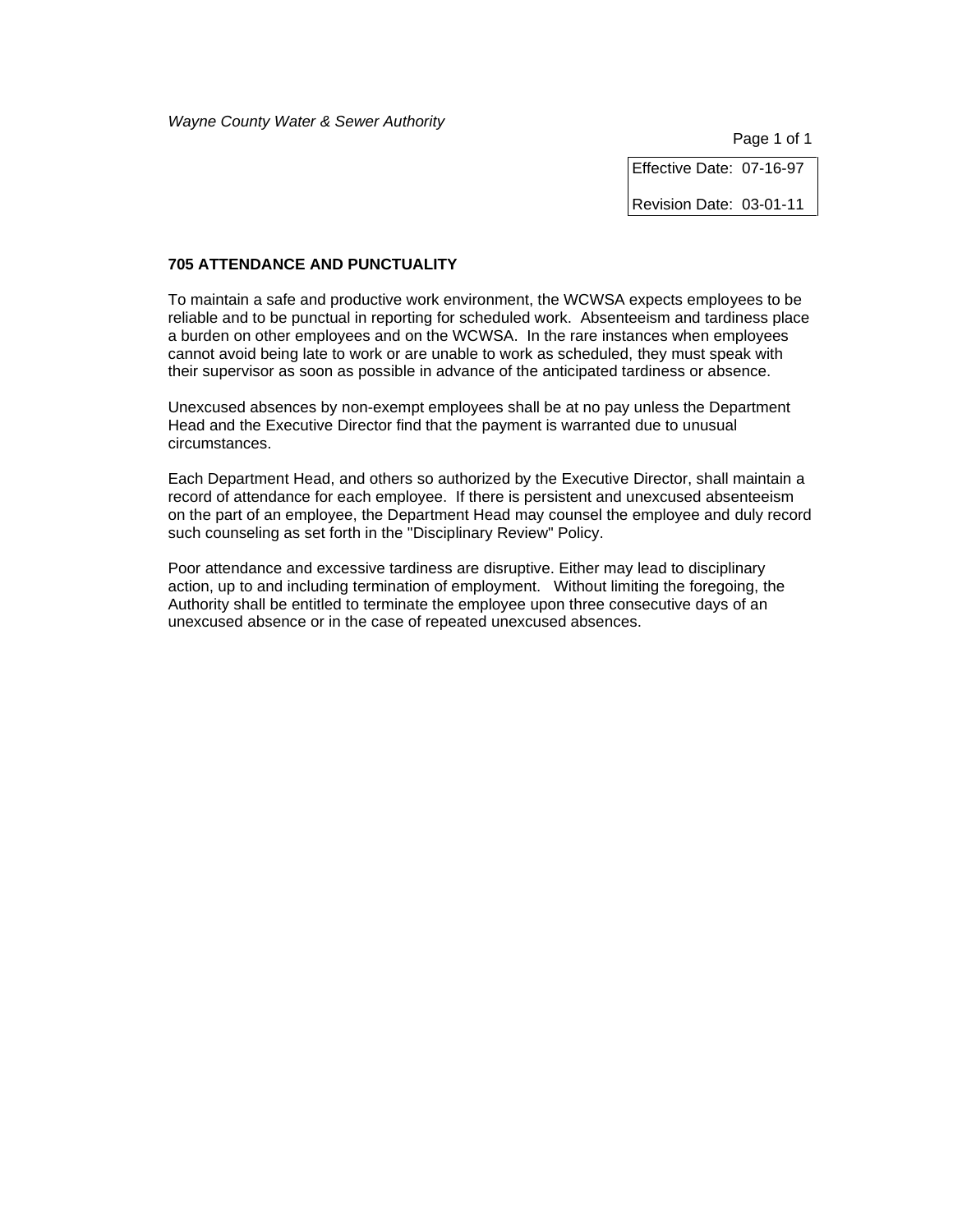Page 1 of 1

Effective Date: 07-16-97

Revision Date: 03-01-11

# **706 RETURN OF PROPERTY**

Employees are responsible for all property, materials, or written information issued to them or in their possession or control. All WCWSA property must be returned by employees on or before their last day of work or sooner if requested by WCWSA. The WCWSA may also take all action deemed appropriate to recover or protect its property.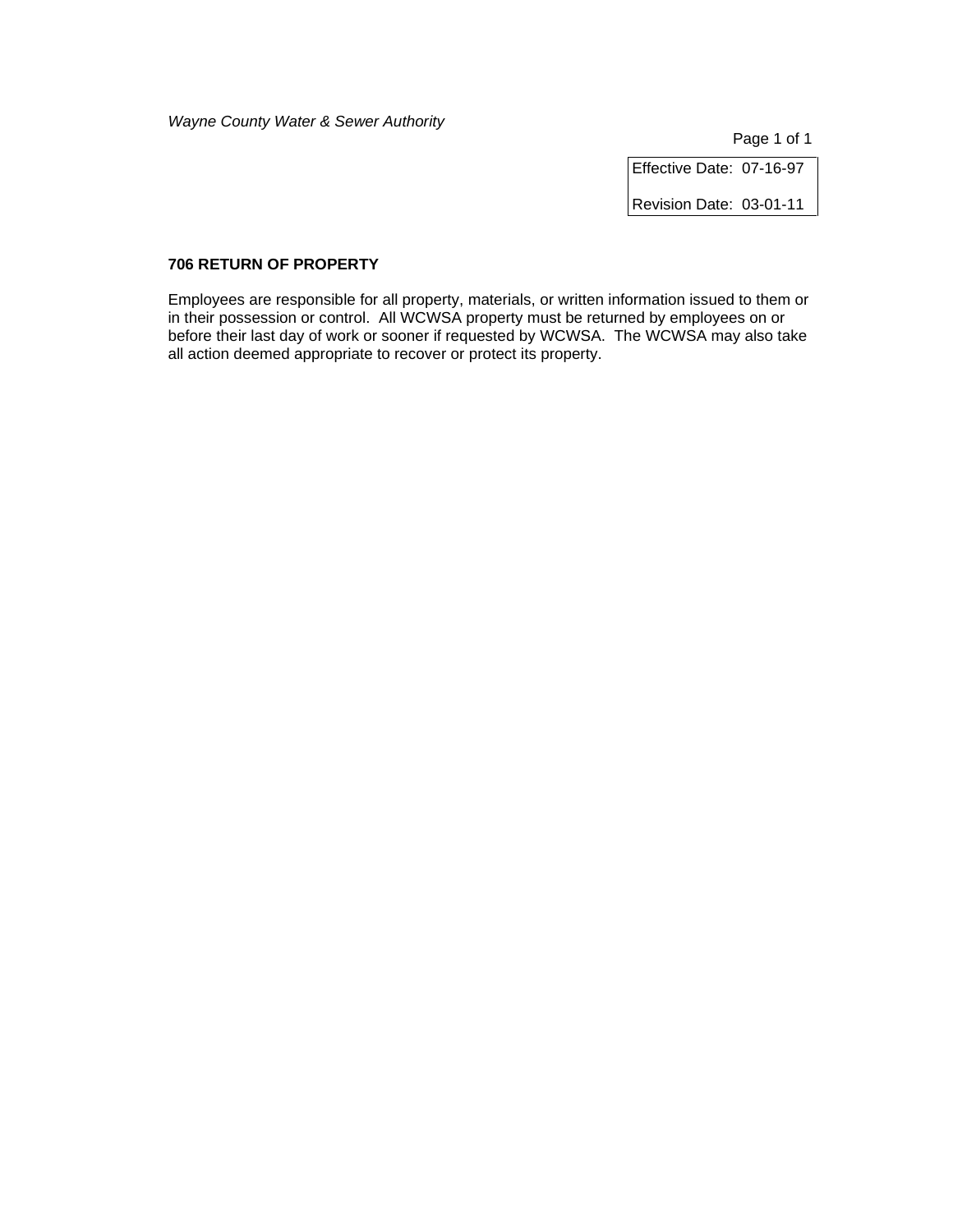Page 1 of 1

Effective Date: 07-16-97

Revision Date: 03-01-11

# **707 SECURITY INSPECTIONS**

Desks, lockers, cabinets, tool boxes, vehicles, and other storage devices may be provided for the convenience of employees but they remain the sole property of the WCWSA. The WCWSA does not normally inspect these areas, or the articles found within them, however, they, as well as any articles found within them, can be inspected by any agent or representative of the WCWSA at any time. The WCWSA may attempt to notify an employee of an inspection, but an inspection may be done without notice.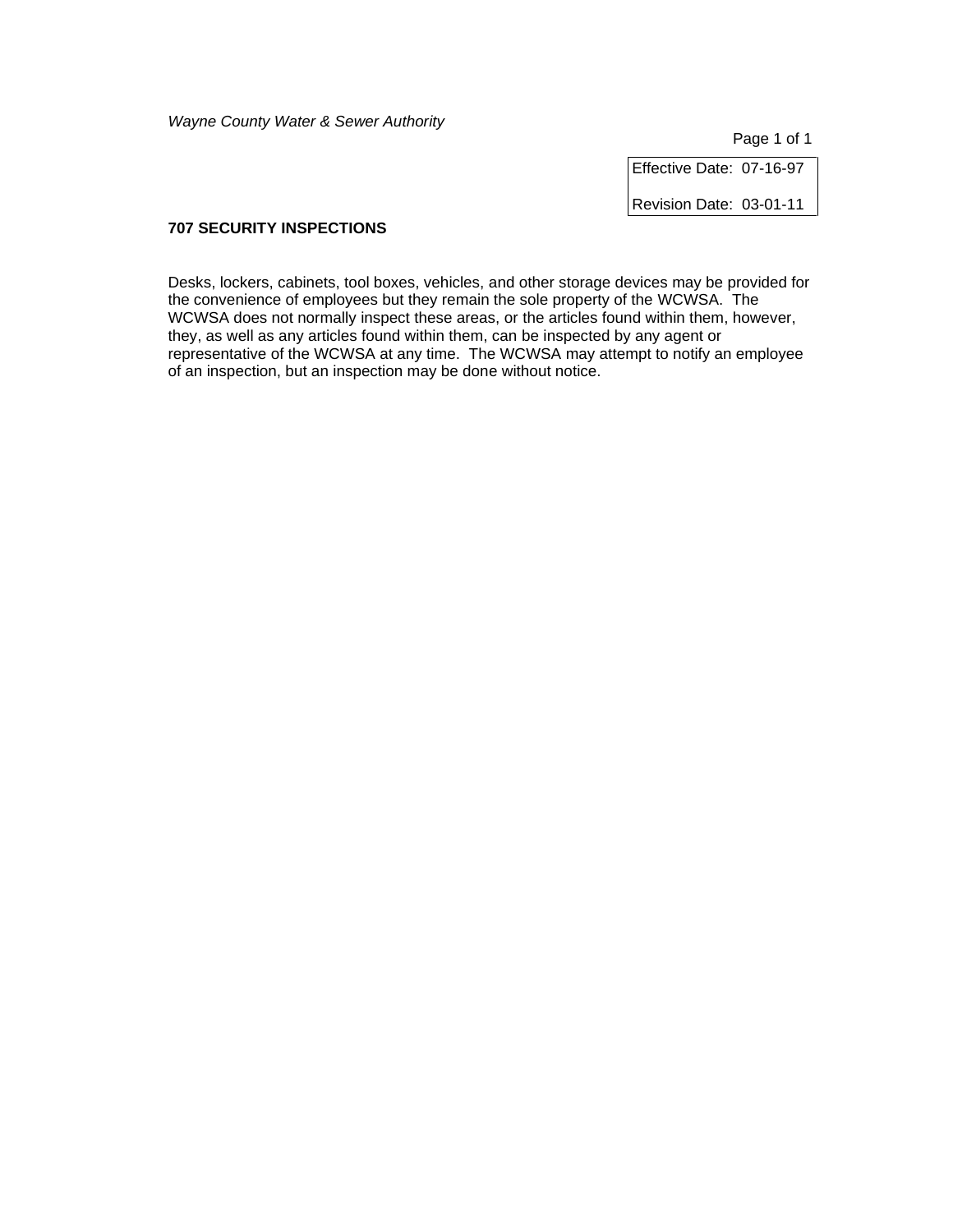Page 1 of 1

Effective Date: 07-16-97

Revision Date: 03-01-11

### **708 SOLICITATION**

In an effort to assure a productive and harmonious work environment, persons not employed by the WCWSA may not solicit or distribute literature in the work place at any time for any purpose.

The posting of written solicitations on WCWSA bulletin boards is restricted. These bulletin boards display important information, and employees should consult them frequently for:

 Affirmative action statement Employee announcements Internal memoranda Job openings WCWSA Board announcements Payday notice Workers' compensation insurance information State disability insurance/unemployment insurance information

If employees have a message of interest to the work place, they may submit it to the department head for approval. All approved messages will be posted by the department head.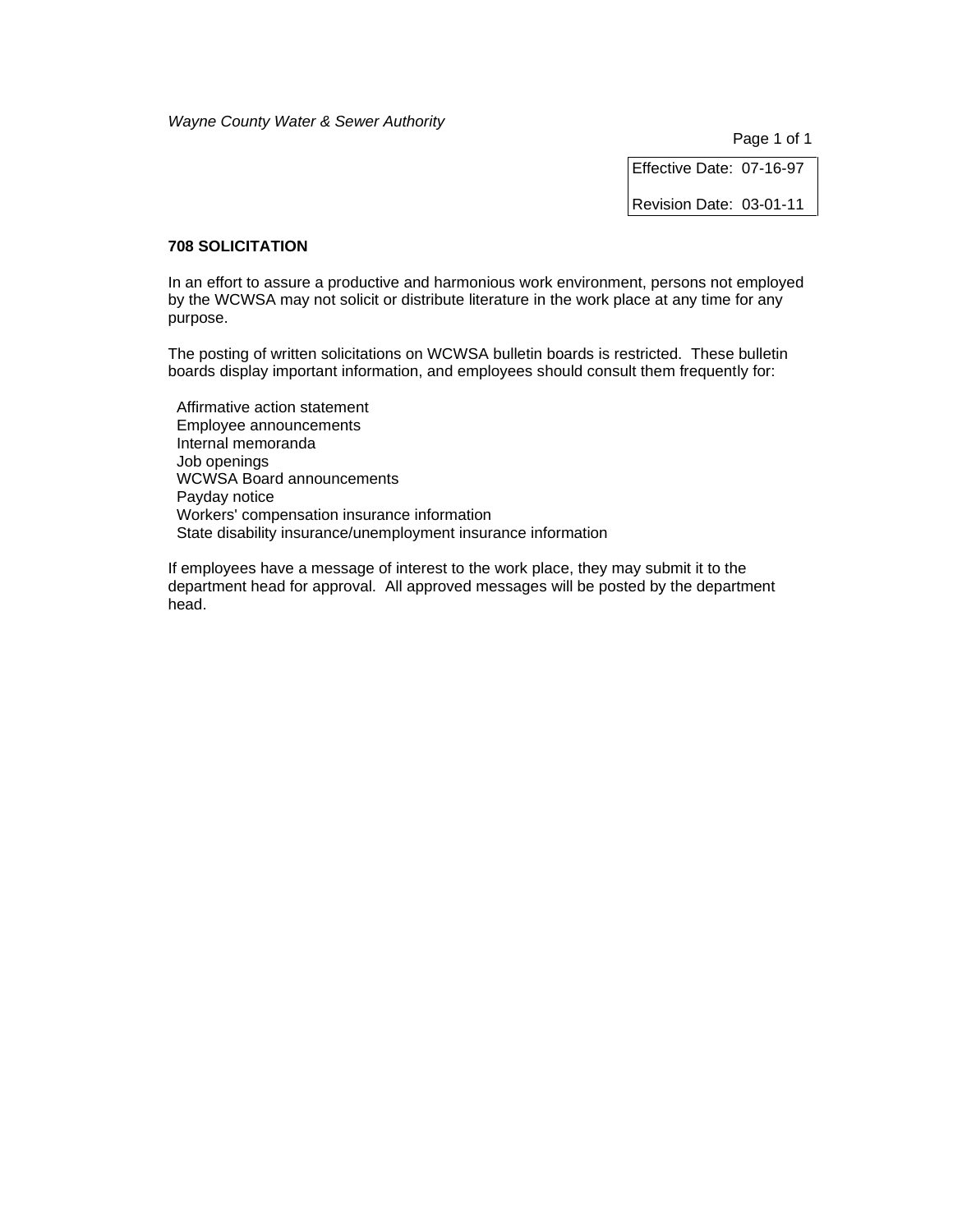Page 1 of 1

Effective Date: 07-16-97

Revision Date: 02-11-22

#### **709A DRUG TESTING--EMPLOYMENT**

Drug tests may be conducted in the following situation:

1 POST-ACCIDENT - Any current employee who is involved in a serious incident or accident while on duty, whether on or off the employer's premises, may be asked to provide a body substance sample.

Subject to any limitations imposed by law, a refusal to provide a body substance sample under the conditions described above may result in termination of employment.

# 2. PRE-EMPLOYMENT/PRE-ASSIGNMENT TESTING

A pre-employment controlled substance and alcohol test must be conducted before an individual is hired and when an individual is transferred/promoted from a nonsafety- sensitive position to a covered position. This also applies to employees returning from paid or unpaid leave of thirty (30) days or more who have not been participating in the controlled substance and alcohol testing program and have not been subject to the random selection process. A negative test result is required prior to performing safety-sensitive duties.

All offers of employment are conditioned on the applicant submitting to and successfully completing and passing a substance and alcohol test. Nothing in this policy is supersedes employee protections from discrimination in hiring decisions pursuant to New York Labor Law Section 201-D or other applicable law.

3. TESTING BASED ON REASONABLE SUSPICION

Employees may be asked to submit to a substance and alcohol test if an employee's supervisor or other person in authority has a reasonable suspicion, based on objective factors such as the employee's appearance, speech, behavior, or other conduct and facts, that the employee is impaired by, possesses, or is otherwise under the influence of controlled substances, including cannabis, or alcohol, or both. Cannabis, remains illegal under federal law and, where it impairs an employee's ability to perform his or her job, is prohibited. Employees who take over-the-counter medication or other lawful medication that can be legally prescribed under both federal and state law to treat a disability should inform the Executive Director or his or her designee if they believe the medication will impair their job performance, safety, or the safety of others or if they believe they need a reasonable accommodation before reporting to work while under the influence of that medication.

Questions concerning this policy or its administration should be directed to the Executive Director.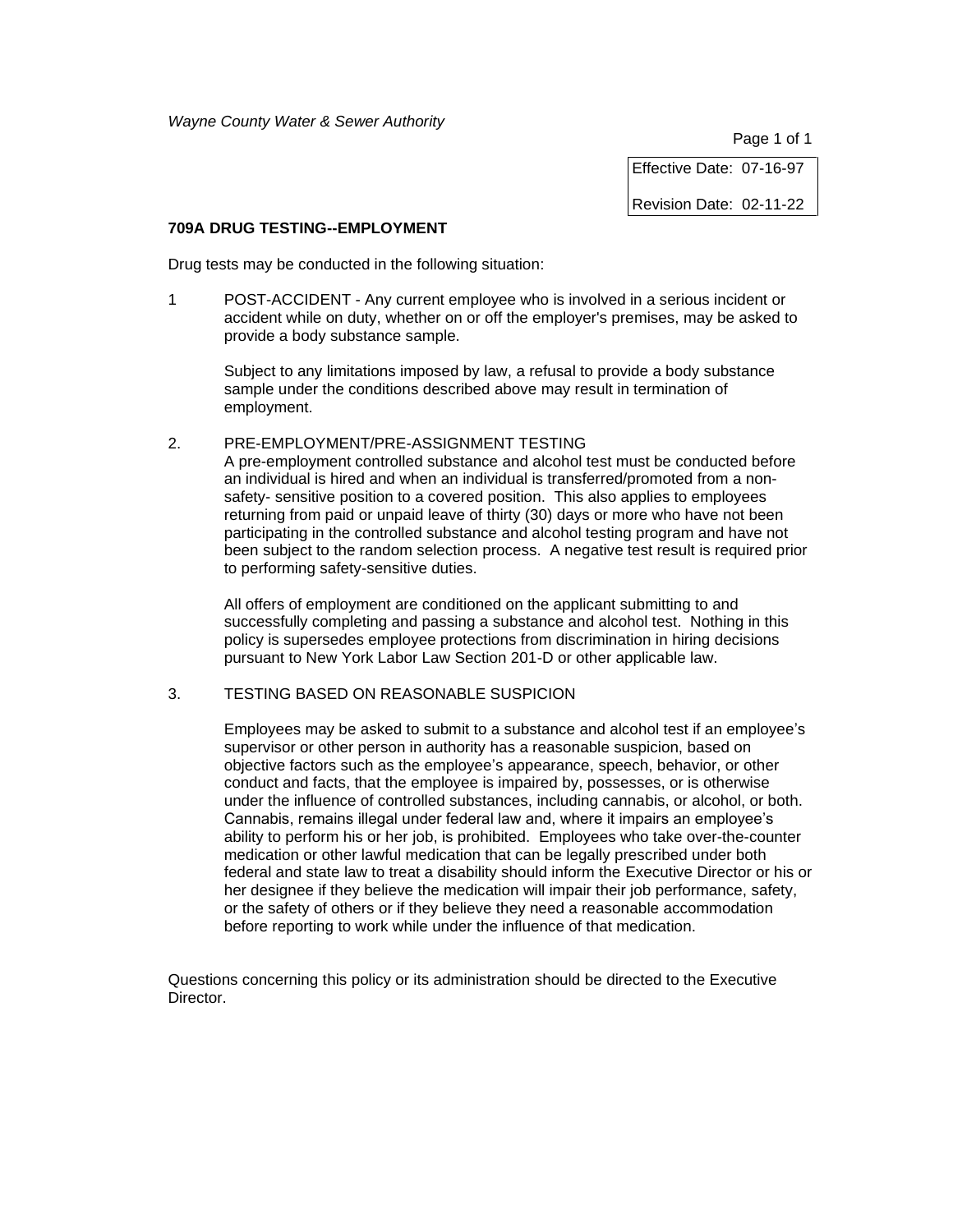Page 1 of 8

Effective Date: 07-16-97

Revision Date: 03-01-11

# **709B DRUG TESTING--DEPARTMENT OF TRANSPORTATION (DOT)**

# I. PURPOSE:

The Wayne County Water & Sewer Authority recognizes that the use and/or abuse of alcohol or controlled substances by drivers of commercial vehicles and employees in safety-sensitive positions presents a serious threat to the safety of employees and the general public.

It is the policy of the WCWSA that employees who serve as drivers and/or in other safetysensitive positions should be free of controlled substances and alcohol in compliance with the Omnibus Transportation Employee Testing Act of 1991.

The WCWSA will implement a controlled substances and alcohol testing program which will be designed to help reduce and avoid traffic accidents and injuries to our employees and the public, to discourage substance and alcohol abuse and to reduce other controlled substance and alcohol-related problems.

- II. SCOPE & DEFINITIONS:
- 1.) Covered Employees:

All WCWSA employees whose job duties require the possession of a Commercial Drivers License (CDL) and who perform safety- sensitive functions associated with the operation of a commercial vehicle will be covered by this policy.

2.) Commercial Vehicle:

A commercial vehicle is a vehicle which:

a.) has a gross combination weight of 26,001 or more pounds inclusive of a towed unit with a gross vehicle weight of more than 10,000 pounds, or

b.) has a gross weight rating of 26,001 or more pounds, or

c.) is designed to carry 16 or more passengers including the driver, or

d.) is of any size and is used to transport hazardous waste.

3.) Safety-Sensitive Function:

A CDL holder who performs any of the following activities associated with a commercial vehicle is considered to perform or to be performing a safety-sensitive function:

a.) inspect, service or condition any commercial vehicle.

b.) drive a commercial vehicle.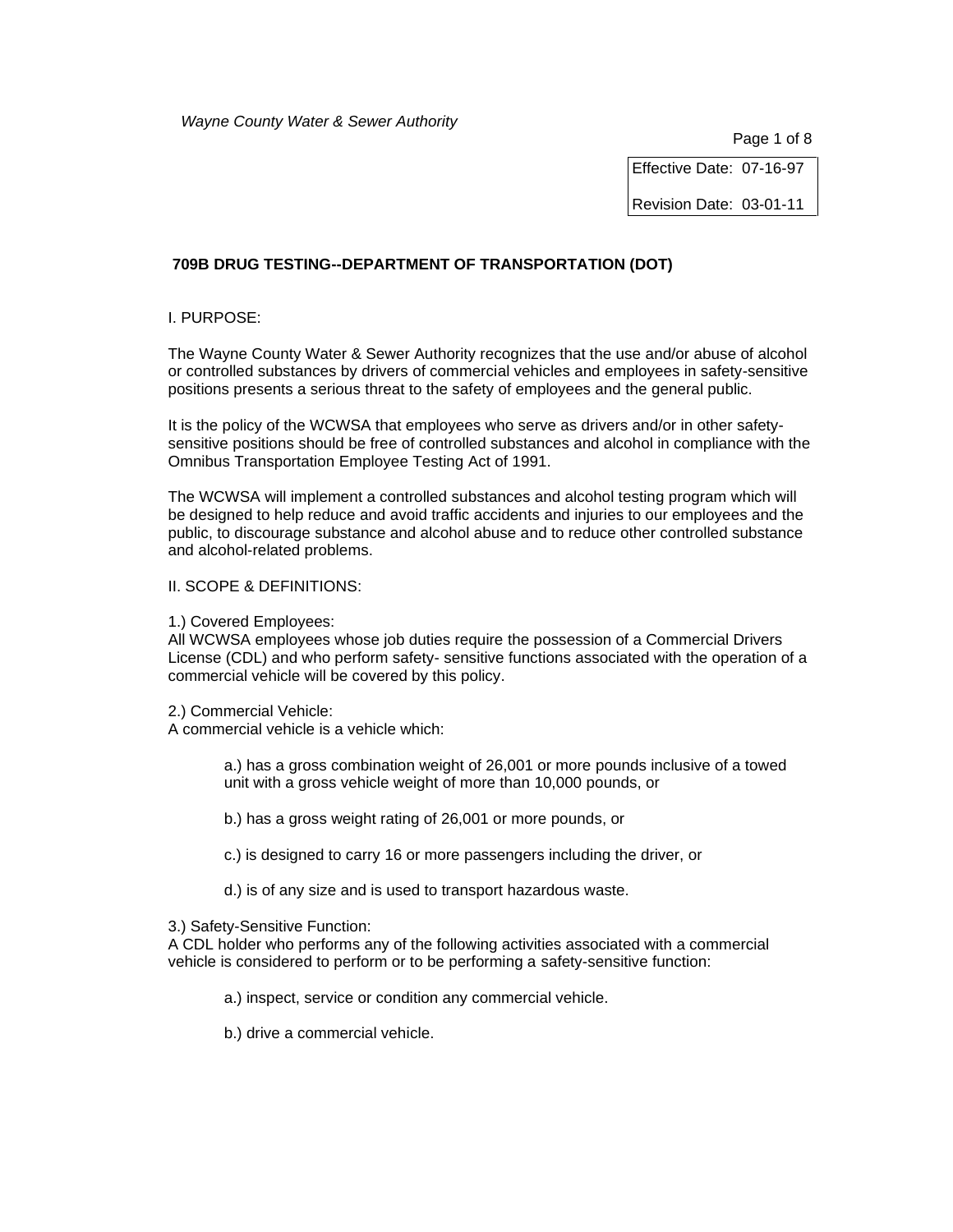c.) load, unload, supervise or assist in the loading or unloading of a commercial vehicle, attend a commercial vehicle being loaded or unloaded, or give or receive receipts for shipments loaded or unloaded.

d.) spend time in or on a commercial vehicle (except time spent in a sleeper berth).

e.) inspect equipment as required by the Federal Motor Carrier Safety Regulations.

f.) repair, obtain assistance, or remain in attendance upon a disabled commercial vehicle.

III. PROHIBITED CONDUCT:

With regards to alcohol, \* no CDL holder may:

a.) perform safety-sensitive functions while having an alcohol concentration of 0.02 or greater.

b.) operate a commercial vehicle while possessing alcohol unless it is manifested and transported as part of a shipment. This includes the possession of prescription or over-the -counter medicines containing alcohol, unless the packaging seal is unbroken.

c.) use alcohol while performing safety-sensitive functions.

d.) perform safety-sensitive functions within four (4) hours after using alcohol.

e.) use alcohol for eight (8) hours after an accident requiring a post-accident alcohol test or until a post-accident alcohol test is administered, whichever occurs first.

f.) refuse to submit to a post-accident, random, reasonable suspicion, or follow-up alcohol test.

\*Alcohol includes the intoxicating agent in beverage alcohol, ethyl alcohol, or other low molecular weight alcohols including methyl and isopropyl alcohol whether used for medicinal purposes or not.

With regard to controlled substances\*\* no CDL holder may:

a.) perform a safety-sensitive function when the driver uses any controlled substance, except when the use is under the instructions of a physician who has advised the driver in writing that the substance does not adversely affect the driver's ability to safely operate a commercial vehicle.

b.) refuse to submit to a post-accident, random, reasonable suspicion, or follow-up controlled substance test.

\*\* For the purposes of this section, controlled substances include, but are not limited to cannabis, cocaine, amphetamines, opiates and phencyclidines.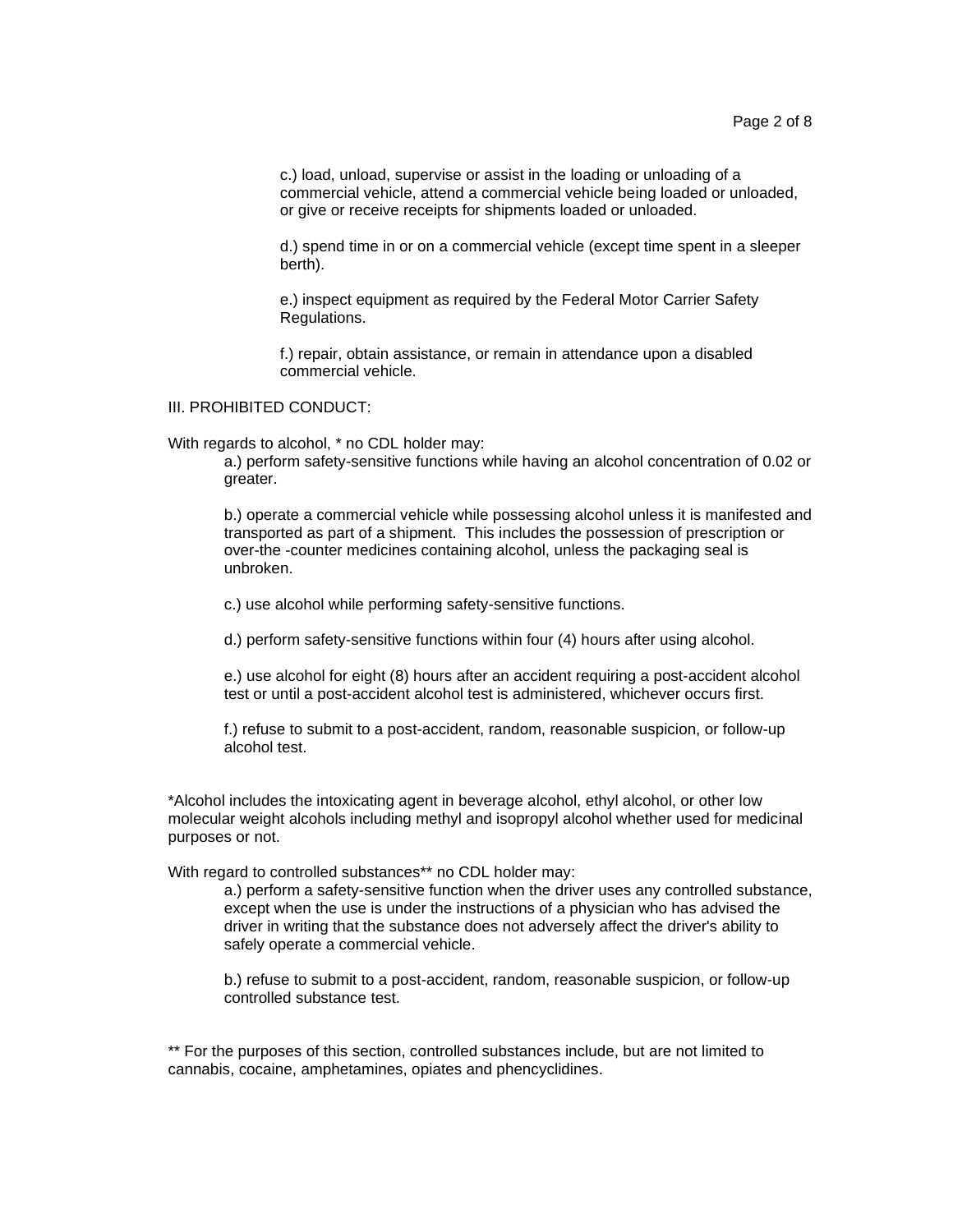#### IV. CONSEQUENCES OF ENGAGING IN PROHIBITED CONDUCT:

If a covered employee is found to have an alcohol concentration of .02 or greater, but less than .04, s/he shall not be allowed to perform or continue to perform safety-sensitive functions, including driving, for a period of not less than twenty-four (24) hours.

A covered employee shall be immediately removed from the performance of any safetysensitive function related to a commercial vehicle, including driving, is s/he:

a.) is found to be using or in possession of a controlled substance and/or alcohol while on duty.

b.) is found to have an alcohol concentration of .04 or greater

c.) consumes alcohol within eight (8) hours after an accident for which a breath test is required

- d.) tests positive for controlled substances, or
- e.) refuses to test for alcohol and/or controlled substances\*\*\*

\*\*\*A CDL holder is considered to have refused to submit to testing when s/he fails to provide adequate breath for alcohol testing without a valid medical explanation after having received notice of the requirement for breath testing; fails to provide adequate urine for controlled substance testing without a valid medical explanation after having received notice of the requirement for urine testing; engages in conduct that clearly obstructs the testing process.

S/he may not perform any safety-sensitive functions until:

a.) he/she has been evaluated by a substance abuse professional (SAP)\* who will determine what assistance, if any, the employee needs in resolving problems associated with alcohol misuse and/or controller substance use.

\*Federal regulations require that the substance abuse professional (SAP) be either a licensed physician, certified psychologist, social worker, employee assistance professional or addiction counselor (certified by the National Association of Alcoholism and Drug Abuse Counselors Certification Commission-NAADAC).

b.) if the employee has been identified by a SAP as needing assistance in resolving problems associated with alcohol or controlled substances, s/he must be reevaluated by a SAP to determine whether s/he has complied with any rehabilitation program prescribed

by the original evaluating SAP.

c.) s/he has undergone a return-to-duty alcohol test with a result indicating a breath alcohol level of less than .02 if the conduct involved alcohol, or a controlled substance test with a verified negative result if the conduct involved use of controlled substances.

If the covered employee has been identified by a SAP as needing assistance in resolving problems associated with alcohol or controlled substances, the employee will be subject to follow-up testing after returning to duty for a minimum of six (6) tests in the first twelve (12) months.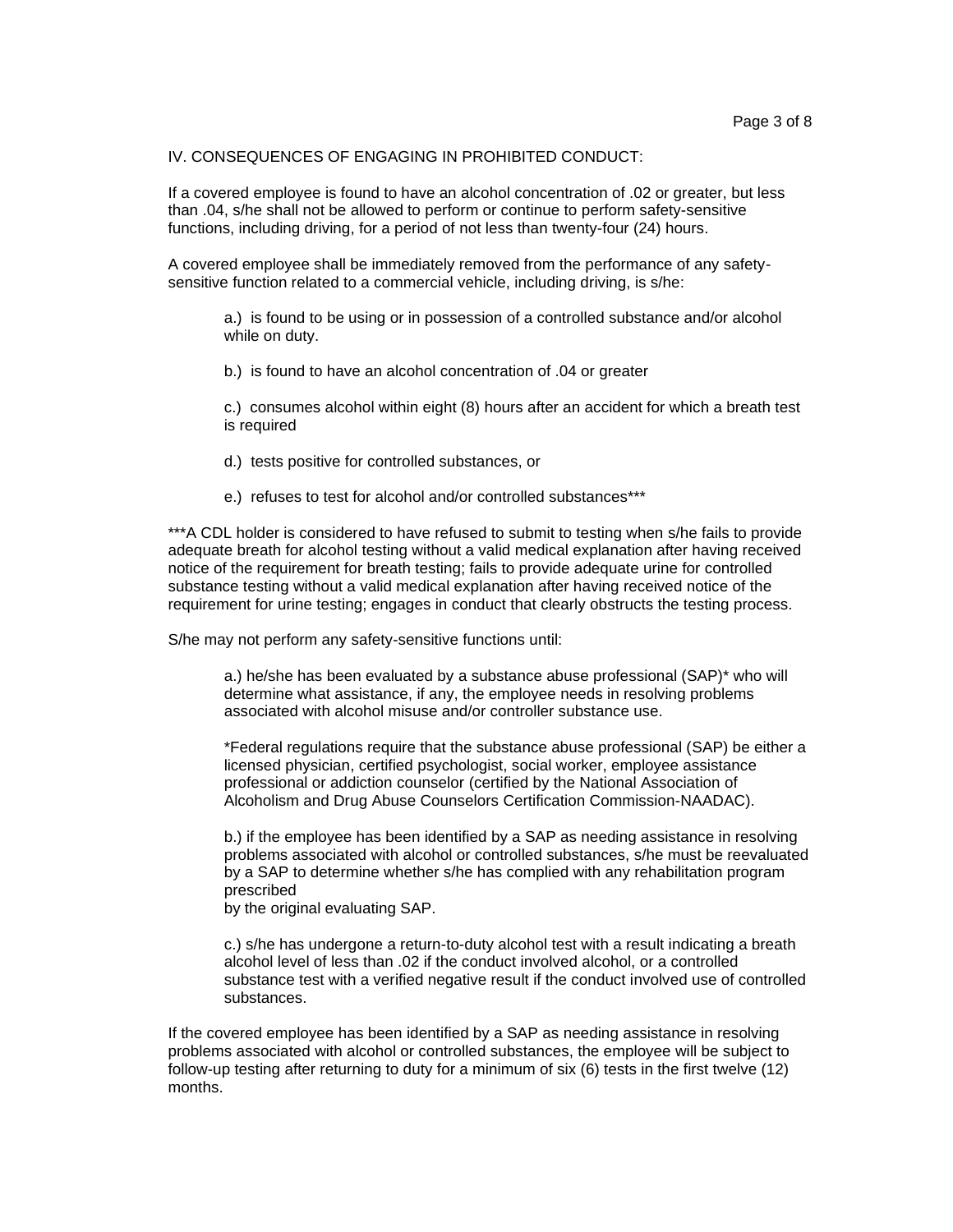Any costs incurred after the initial evaluation performed by the SAP for rehabilitation services, return-to duty-testing shall be the responsibility of the employee.

If any employee has a positive alcohol or substance abuse test, s/he must be removed from safety-sensitive duty, pursuant to Federal Highway Administration regulations.

Any disciplinary actions taken as a result of a covered employee's engagement in prohibited conduct or other violations of the policy shall be administered in accordance with Civil Service Law and the WCWSA's Disciplinary Policy.

#### V. REQUIRED CONTROLLED SUBSTANCE AND ALCOHOL TESTS:

#### 1.) Pre-Employment/Pre-Assignment Testing

A pre-employment controlled substance and alcohol\* test must be conducted before an individual is hired and when an individual is transferred/promoted from a non safety- sensitive position to a covered position. This also applies to employees returning from paid or unpaid leave of thirty (30) days or more who have not been participating in the controlled substance and alcohol testing program and have not been subject to the random selection process. A negative test result is required prior to performing safety-sensitive duties.

All offers of employment are conditioned on the applicant submitting to and successfully completing and passing a substance and alcohol test. Nothing in this policy is supersedes employee protections from discrimination in hiring decisions pursuant to New York Labor Law Section 201-D or other applicable law.

#### 2.) Post-Accident Testing

A post-accident test for alcohol and controlled substances must be conducted when either:

a.) the accident involves a fatality; or

b.) the driver receives a citation under state or local law for a moving traffic violation arising from the accident.

An accident for the purpose of this section is defined as an incident in which there is either a fatality, an injury treated away from the scene, or a vehicle is required to be towed from the scene.

The employee shall be tested for controlled substances as soon as possible but no later than thirty-two (32) hours after the accident. The employee shall also be alcohol tested within two (2) hours of the accident if possible but no later than eight (8) hours after the accident.

Nothing in the section should be construed as to require the delay of necessary medical attention for injured people following an accident, or to prohibit a driver from leaving the scene of an accident for the period necessary to obtain assistance in responding to the accident, or to obtain necessary emergency medical care.

An employee who is subject to post-accident testing must remain available, or s/he may be considered to have refused to submit to testing. The employee subject to post-accident testing must refrain from consuming alcohol for eight (8) hours following the accident, or until s/he submits to an alcohol test, whichever comes first.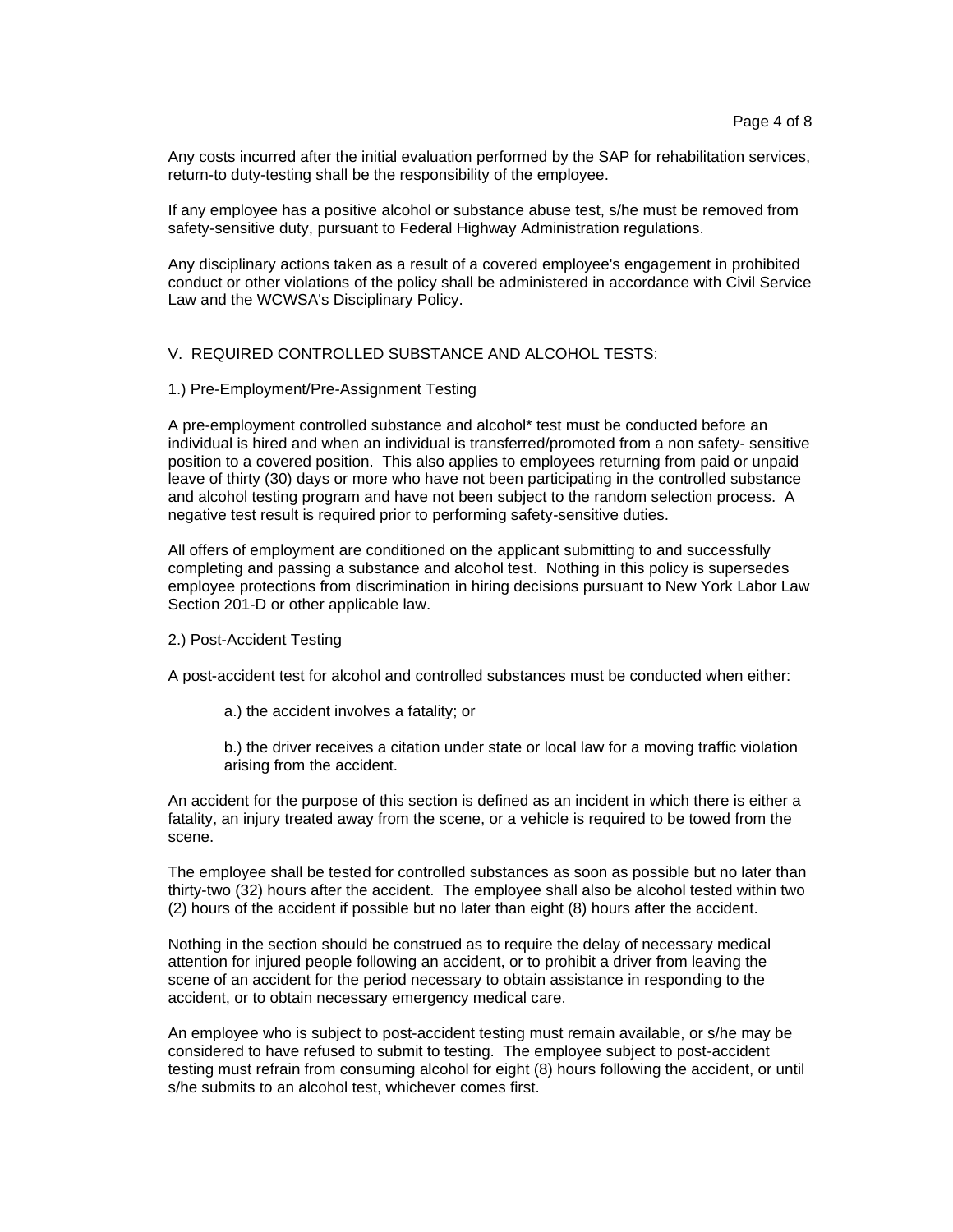### 3.) Random Testing

The primary purpose of random testing is to deter prohibited use of controlled substances and alcohol in order to ensure a substance-free workforce. Federal regulations require that covered employees shall be subject to controlled substance and alcohol testing on an unannounced and random basis.

The WCWSA shall conduct a number of controlled substance tests on all covered employees in accordance with the current drug testing program in effect with Wayne County/Wayne County Highway Department of which the Authority is a pooled participant.

An outline of the key aspects of the random testing selection process follows:

a.) Employees remain in the random selection pool at all times, regardless of whether or not they have been previously selected for testing.

b.) Employees shall be selected for testing in a statistically random manner so that all persons within the group have an equal opportunity of selection on each occasion.

c.) The process will be unannounced as well as random.

Employees will be notified that they have been selected for testing after they have reported for duty on the day of the collection.

4.) Reasonable Cause/Suspicion Testing

Reasonable cause/suspicion is designed to identify controlled substance and/or alcohol affected employees who may pose a danger to themselves and others in the performance of their duties.

Supervisory personnel must then make a decision as to whether there is reasonable cause to believe an employee is using or has used a controlled substance and/or alcohol. Supervisory personnel will be provided with training designed to identify the signs and symptoms of controlled substance and/or alcohol use.

The decision to test must be based on a reasonable belief that the employee is using a controlled substance and/or alcohol on the basis of specific, current, physical, behavioral, or performance indicators of probable controlled substance and/or alcohol use.

In making a determination of reasonable cause, the factors to be considered include, but are not limited to, the following:

a.) Adequately documented pattern of unsatisfactory work performance, for which no apparent non-impairment related reason exists, or a change in an employee's prior pattern of work performance.

b.) Physical signs and symptoms consistent with substance abuse.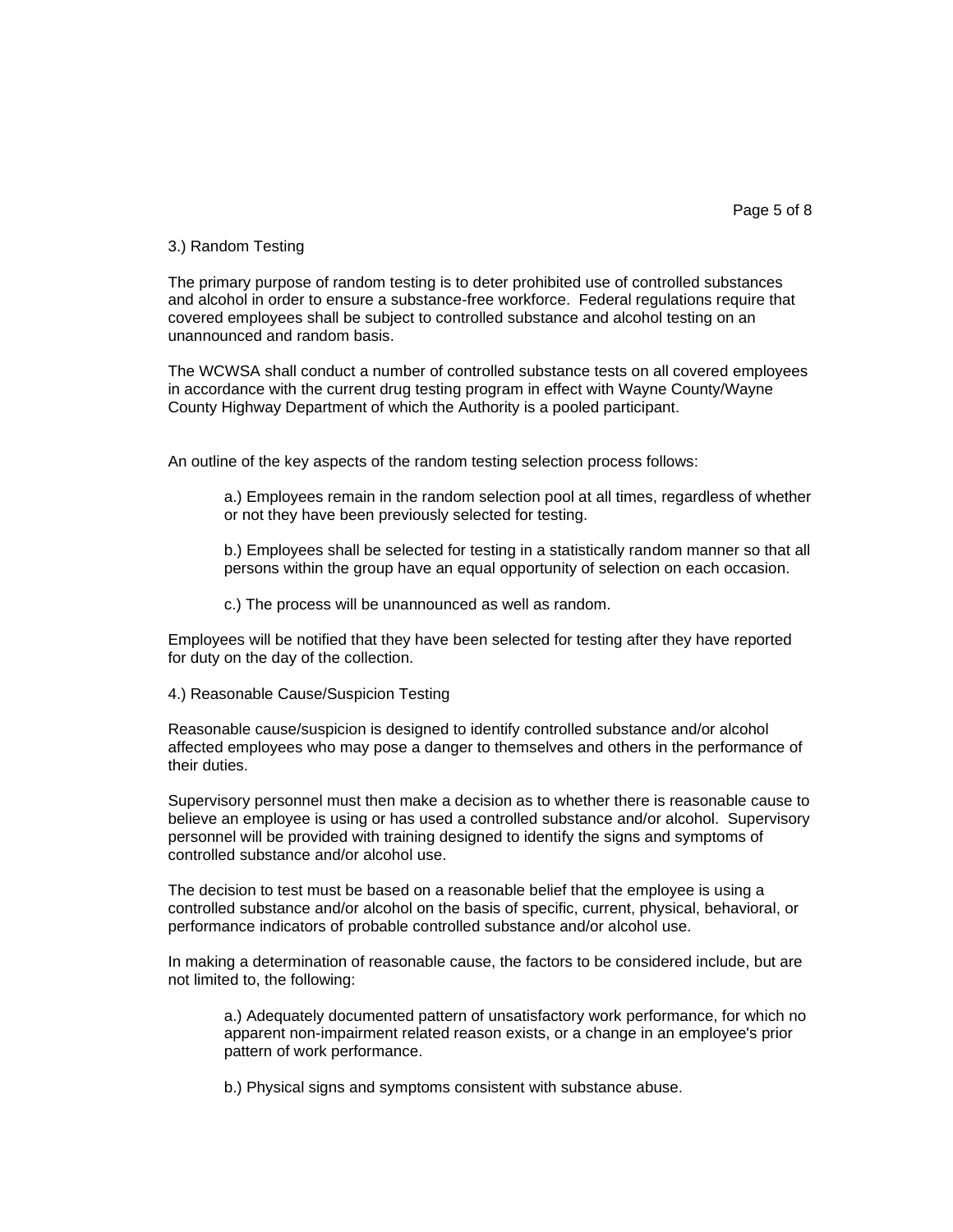c.) Evidence of illegal controlled substance or alcohol use, possession, sale or delivery while on duty.

d.) Occurrences of a serious or potentially serious accident that may have been caused by human error or flagrant violations of established safety, security or other operational procedures.

Anytime an employee tests positive for alcohol (.02) management will arrange to transport the employee from the collection site to the employee's home. Anytime an employee is tested for use of controlled substances under the reasonable cause or post-accident section of this policy, the employee shall not perform any safety-sensitive duties pending the receipt of the test results.

5.) Return-to-Duty Testing

An employee who refuses to take or fails a controlled substance or alcohol test may not return to duty (i.e. perform safety-sensitive functions) until s/he passes a controlled substance test and alcohol test, if applicable, and the substance abuse professional (SAP) has determined the employee may return to duty (i.e. perform a safety-sensitive function).

VI. SPECIMEN COLLECTION & TESTING LABORATORY:

#### **General**

All collection and testing of samples will be arranged by a third party administrator (TBA) selected by the WCWSA Board.

#### Collection Sites

The collection sites shall have all necessary personnel, materials, equipment, facilities and supervision to provide for the collection, security, temporary storage and shipping of urine specimens to a certified testing laboratory. The collection site will conduct alcohol tests by a breath alcohol technician (BAT) trained to proficiency in the operation of the evidentiary breath testing device (EBT).

#### Certified Laboratory

The testing laboratory shall be certified under the U.S. Department of Health and Human Services (DHHS) Mandatory Guidelines for Federal Workplace Drug Testing Programs (53 Federal Register 11970, April 11, 1988 and subsequent amendments). The laboratory shall provide services in accordance with Part 40 and Part 382. The name and address of each laboratory used by the third party administrator is available upon request. The laboratory shall permit inspections by designated WCWSA representatives, the FHWA Administrator, or, if the WCWSA is subject to the jurisdiction of a state agency, a representative of the state agency.

### VII. REVIEW OF DRUG TESTING RESULTS

#### General Information

The WCWSA shall contract with a third party administrator for the services of a Medical Review Officer (MRO) as part of the administration of this policy in accordance with the requirements of Title 49 CFR40.33. The MRO shall be a licensed physician with knowledge of substance abuse disorders. The MRO shall review all negative and positive controlled substance test results and interview individuals testing positive to verify the laboratory report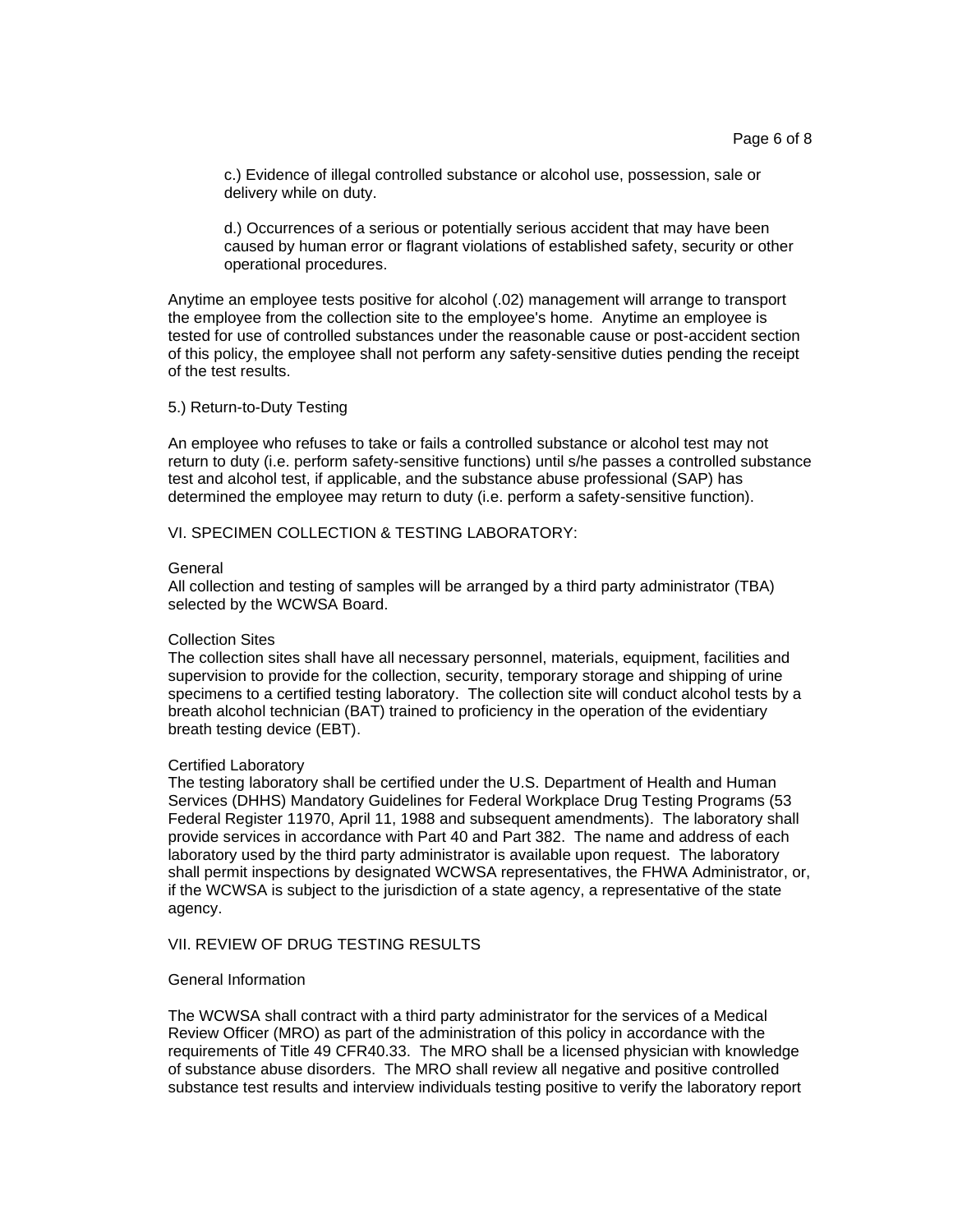before the WCWSA is notified. The review of negative tests may be an administrative process to ensure the chain-of-custody procedures were intact.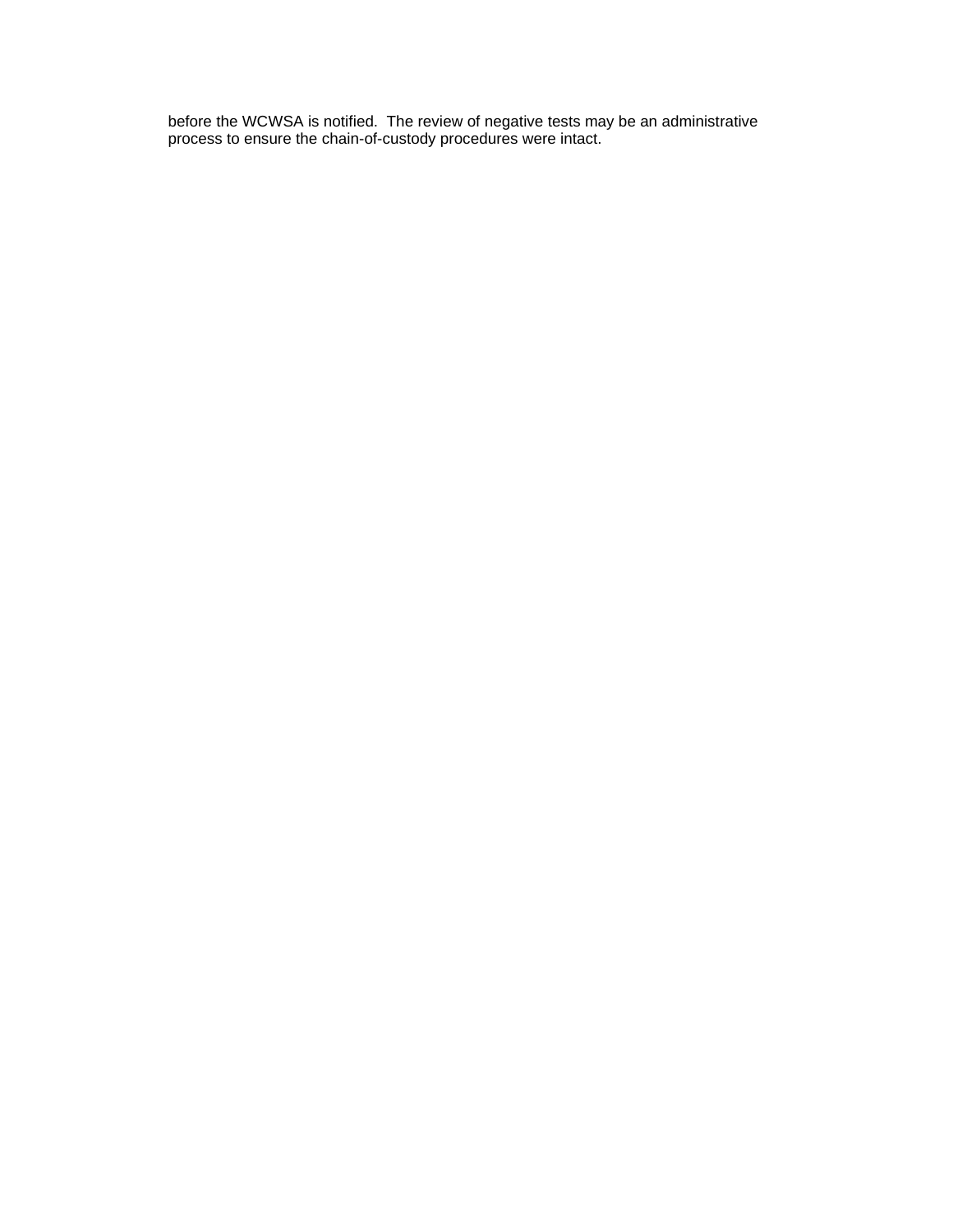#### Positive Test Results

Following verification of a positive test result, the MRO shall refer the case for action to the Executive Director or his/her designee, who shall serve as the Drug/Alcohol Program Manager (DAPM).

#### Reconfirmation Analysis

The MRO shall notify each employee with a confirmed positive test that s/he has seventy-two (72) hours in which to request a test of the split specimen. If the employee requests an analysis of the split specimen within seventy-two (72) hours of having been informed of a verified positive test, the MRO shall direct the laboratory in writing to provide the split specimen to another DHHS certified laboratory for analysis.

If the analysis of the split specimen fails to reconfirm the presence of the controlled substance(s) found in the primary specimen, is unavailable, inadequate for testing, or not testable, the MRO shall cancel the test and report the cancellation and the reasons for it to the Executive Director or his/her designee and the affected employee.

The costs associated with the test of a split specimen shall be the responsibility of the employee if the results of the test are positive. The employee will reimburse the WCWSA for the cost of the test within thirty (30) days.

#### VIII. RIGHTS OF A COVERED EMPLOYEE:

#### 1.) Right to Records

Upon written request, an employee has the right to obtain copies of any records regarding his/her use of alcohol or controlled substances, including any records of test results.

2.) Right to Know Basis for Test

A covered employee has the right to know the reason a drug or alcohol test is being ordered and under what authority such test is being ordered. Additionally, the employee has the right to know the results of any drug or alcohol test.

#### 3.) Right to Representation

An employee has a right to representation whenever s/he is being interviewed by the employer regarding controlled substance/alcohol test results which may result in adverse action. This interview is not mandatory, but if held, may occur before or after the test. Also, an employee has the right to have a representative present when s/he is discussing a potential positive test result with the MRO. (Conversations with the MRO will almost always be by telephone).

An employee does not, however, have the right to delay a drug or alcohol test awaiting availability of representation.

IX. RECORDS RETENTION, RELEASE AND CONFIDENTIALITY:

All employee records regarding controlled substance and alcohol testing are considered confidential and shall be maintained in a separate file in the WCWSA Office. Records may not be released without the written request or signed release of the employee, except: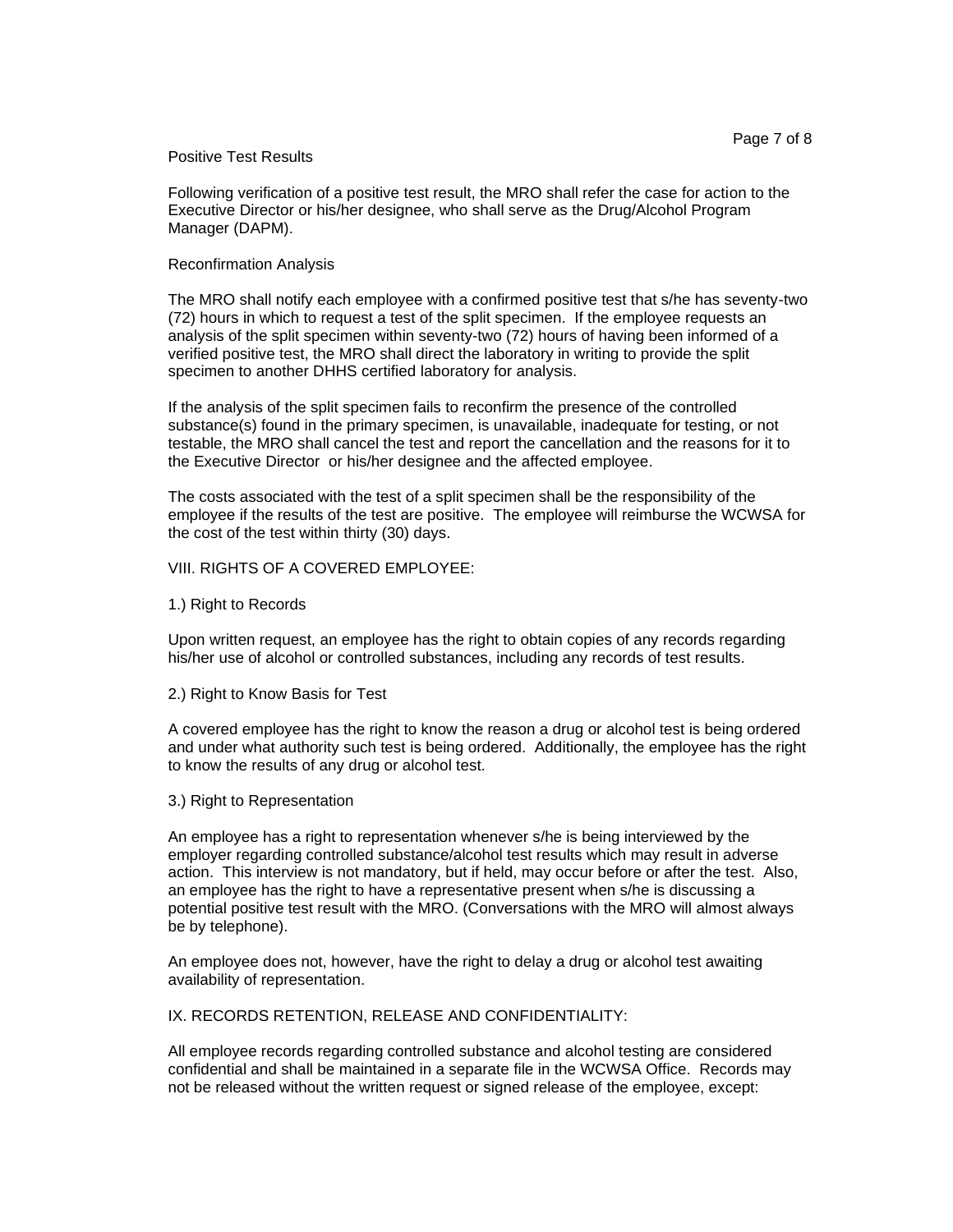a.) in the event of a lawsuit.

b.) in the event of a grievance or other proceeding, initiated by or on behalf of the employee arising from the results of an alcohol or controlled substance test.

Page 8 of 8

c.) in a proceeding relating to a benefit sought by the employee, such as worker's compensation or unemployment insurance.

Records and documents of all alcohol test results greater than .02 positive controlled substance test results, refusal to test, and records relating to evaluation and referrals will be maintained for a minimum of five (5) years.

Documents and records relating to the basis for reasonable suspicion and post-accident testing and/or the inability of the employee to provide an adequate breath sample or urine specimen, will be maintained for a minimum of two (2) years.

X. INFORMATION AND ASSISTANCE:

Information concerning the effects of alcohol and controlled substances use on an individual's health, work, and personal life; signs and symptoms of an alcohol or controlled substances problem; and available methods of intervening when an alcohol or a appropriate service provider can be obtained by contacting:

> The Wayne County Mental Health Department Wayne County Substance Abuse Services 1519 Nye Road, Suite 115 Lyons, New York 14489 (315) 946 5728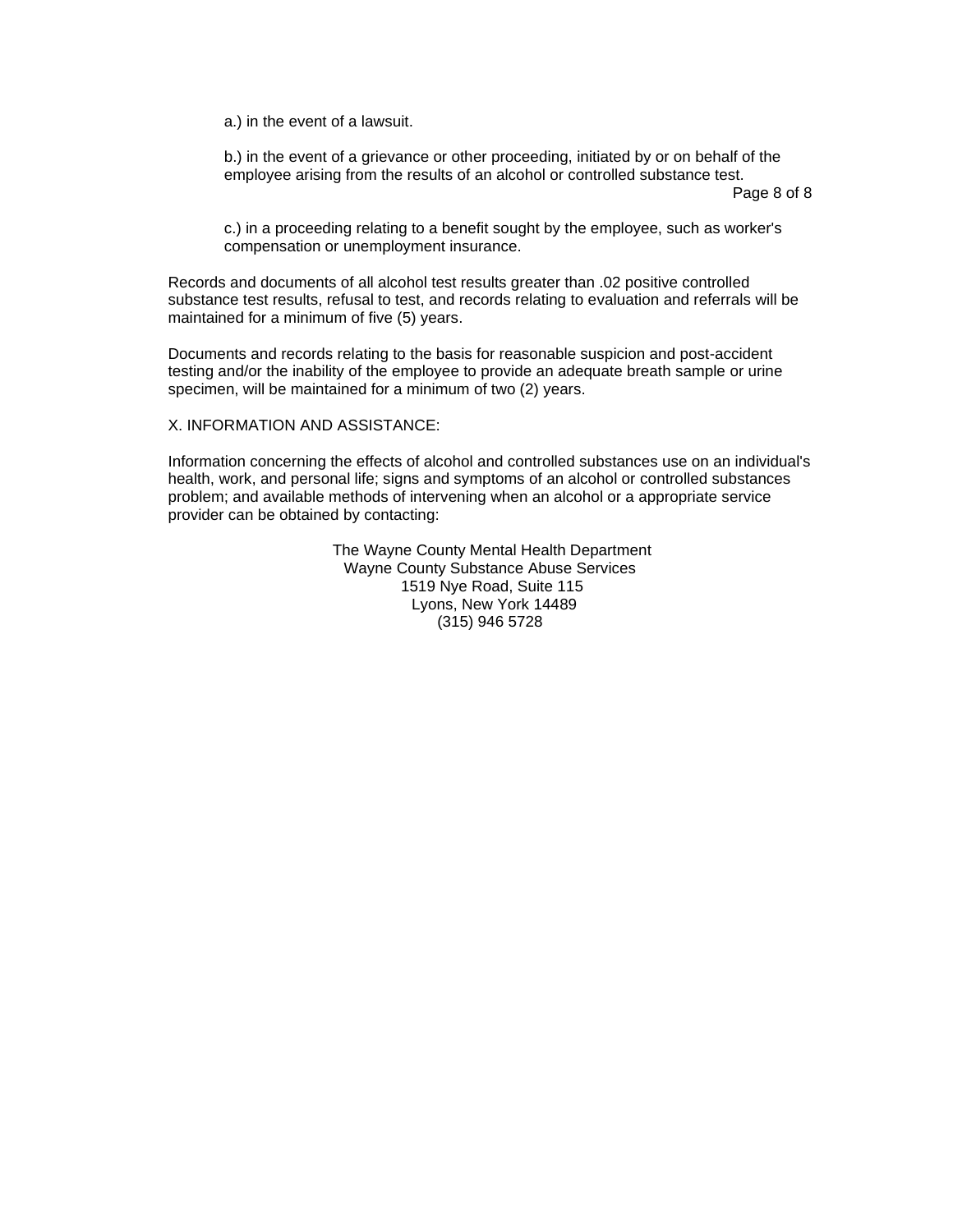Page 1 of 1

Effective Date: 07-16-97

Revision Date: 01-01-19

# **710 DISCIPLINARY REVIEW**

When the Executive Director, department head or WCWSA Board determines that an employee's performance has been inadequate or that an employee has engaged in misconduct, the WCWSA may find it necessary to take disciplinary measures. Generally, employees will be given the opportunity to correct their behavior. Some types of misconduct, however, require immediate termination. In most cases, the employee's department head shall document the problem in a counseling memorandum, discuss the problem with the employee, and retain the memorandum in the employee's personnel file.

The WCWSA's disciplinary policy and/or practices in no way limit or alter the at-will employment relationship. Thus, there is no requirement that discipline must be progressive or that a warning or counseling memorandum must be given prior to termination.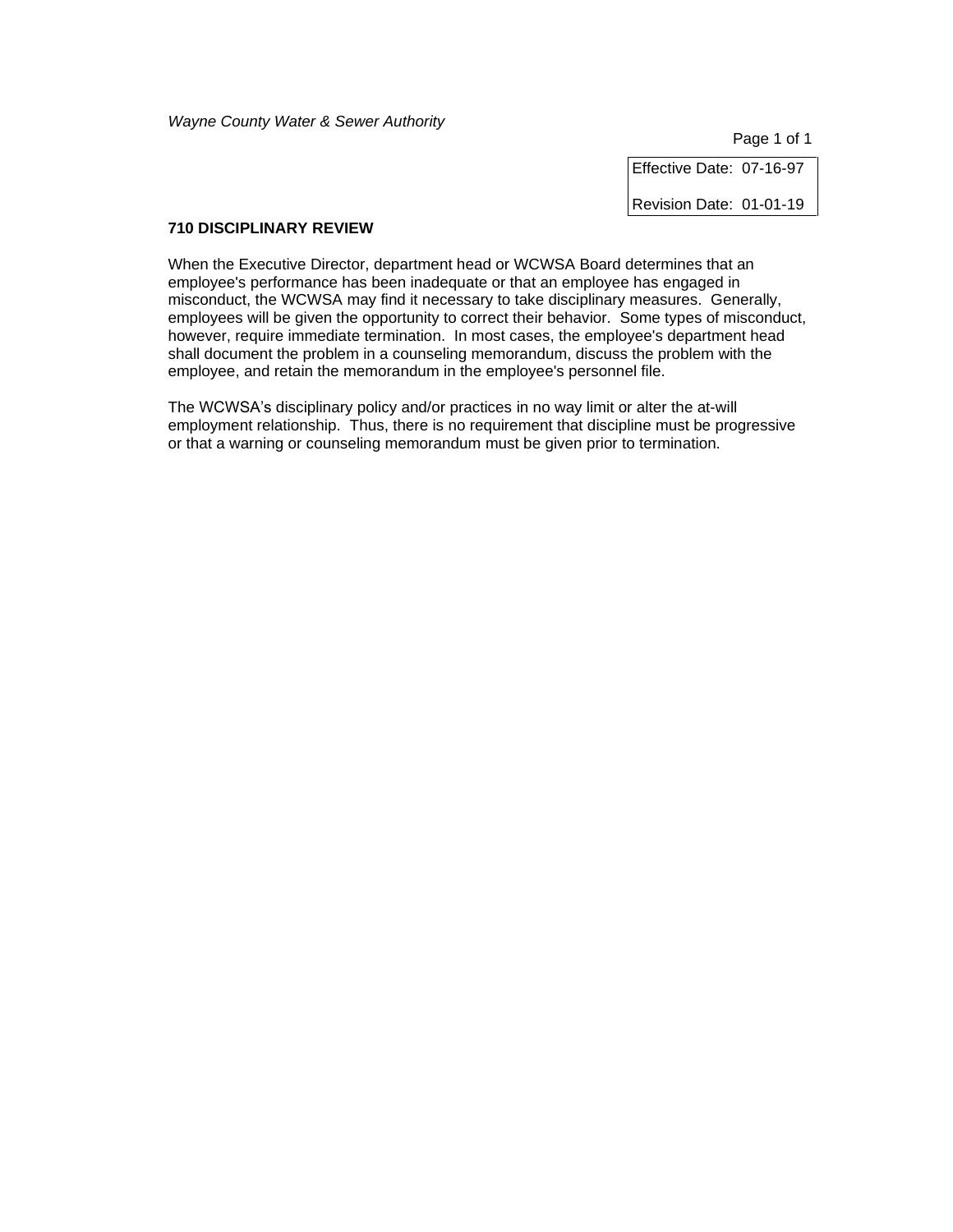Page 1 of 1

Effective Date: 07-16-97

Revision Date: 01-01-19

#### **711 VIOLENCE IN THE WORK PLACE**

The WCWSA is committed to providing its employees with a work environment that is safe, secure, and free from violence. The WCWSA considers any threat of violence or potential violence as legitimate, and will take immediate appropriate action, including the involvement of law enforcement. Implementation of this policy will include compliance with the NYS Workplace Violence Prevention Act in accordance with NYS Labor Law Section 27-b.

**Prohibited Conduct** – The WCWSA has zero tolerance for violence of any kind in the workplace, including, but not limited to, physical assault (e.g., hitting, pushing), threatening, intimidating, or aggressive behavior, or verbal abuse or harassment. In addition, employees and visitors are prohibited from possessing firearms or weapons (e.g., guns, knives, explosives, and other items with the intention to inflict harm) in the workplace, even if licensed to carry the weapon. The only exceptions are law enforcement and authorized security personnel, if any. An employee who has knowledge that a coworker or visitor possesses a weapon on WCWSA property must report this to a Department Head or the Executive Director immediately.

For the purpose of this program, the workplace is defined as any location away from an employee's home, either permanent or temporary, where the employee performs any workrelated duty in the course of employment. This includes, but is not limited to, WCWSAowned buildings and surrounding perimeters, parking lots, work sites, and traveling to and from work assignments.

**Reporting Requirements** – An employee who is subject to, witnesses, or becomes aware of any threats or acts of violence should inform the employee's Department Head or the Executive Director immediately. Likewise, any suspicious individuals or activity must be reported immediately.

**Policy Violations** – Violations of this policy will result in appropriate remedial, disciplinary, and/or legal action, according to the circumstances.

**Prohibition Against Retaliation** – An employee will not be subject to criticism, reprisal, retaliation, demotion, discrimination, disciplinary action, or other adverse employment action for making a good faith report of acts pursuant to this program.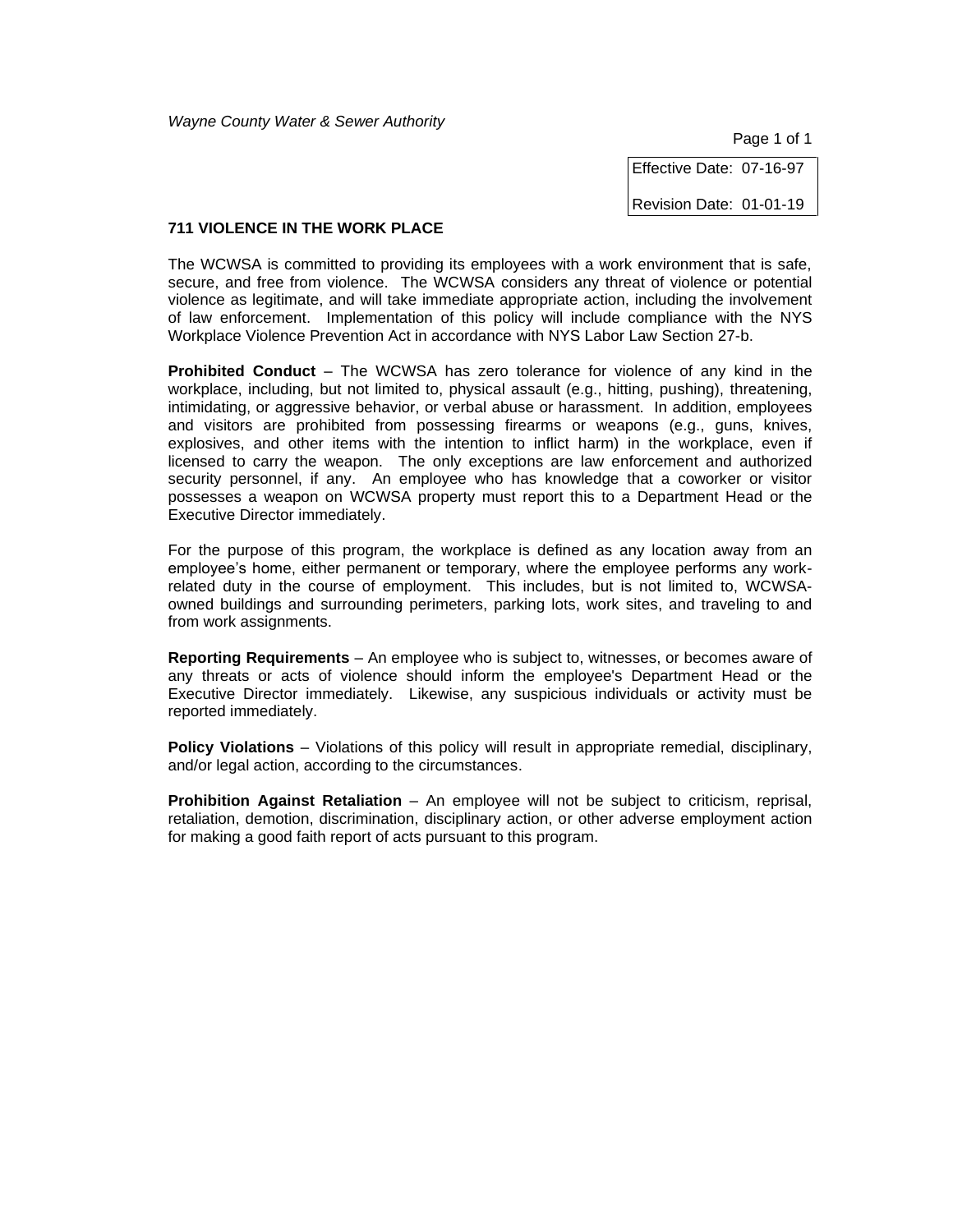Page 1 of 1

Effective Date: 11-23-10 Revised Date: 02-11-22

#### **712 WRONGFUL CONDUCT, DISCLOSURE OF WRONGFUL CONDUCT (WHISTLEBLOWING) & PROTECTION FROM REPRISAL**

#### *Overview*

This policy is intended to instruct WCWSA Board members and employees in wrongful conduct (theft of money / property / resources, fraud, harmful / protected actions, etc.), their responsibility to disclose wrongful conduct, their responsibility to investigate alleged wrongful conduct, and the protection of any employee, former employee or independent contractor who engages in good faith disclosure of alleged wrongful conduct as provided by this policy. More specifically it:

- encourages employees, former employees, and independent contractors to disclose serious breaches of conduct covered by WCWSA policies, administrative regulations, or violations of law (theft, fraud, etc.),
- informs employees how allegations of wrongful conduct can be disclosed,
- protects employees, former employees, and independent contractors from retaliatory action as a result of having disclosed wrongful conduct, and
- provides individuals who believe they have been subject to reprisal a fair process to seek relief from retaliatory acts.

#### *Statement of Policy*

The WCWSA has developed policies and procedures for standards of conduct and behavior. Additionally, Board members and employees are expected to abide by applicable state and federal laws. A Board member and employee cannot be compelled by a supervisor or official to violate a WCWSA policy, regulation, an applicable law, or public policy. In the interest of the WCWSA, a Board member, or employee who has particular knowledge of specific acts which he or she reasonably believes constitute wrongful conduct shall disclose the conduct to the appropriate WCWSA official or appointee defined under this policy in a prompt and timely manner. If an adverse employment action is taken against a WCWSA employee, former employee, or independent contractor in knowing retaliation for his or her good faith disclosure of information to a designated WCWSA official or appointee concerning alleged wrongful conduct, as defined under this policy, and if the employee's work performance or behavior did not warrant the adverse action, then the WCWSA shall take remedial action for the employee,former employee, or independent contractor and corrective action against the supervisor.

The Executive Director may devise additional administrative regulations and procedures for handling disclosures and responding to complaints of reprisal or retaliation, as long as such procedures conform with the guidelines detailed below. This policy, and other relevant regulations and procedures shall be discussed with employees at the time of their hiring, published in employee handbooks, posted in employee lounges and workspaces, and a copy given to all employees with fiscal accounting and/or money handling responsibilities on an annual basis.

It is recommended that the WCWSA Board periodically evaluate the effectiveness of this policy and procedures. The designees and appointees responsible for implementation of this policy should be part of this process.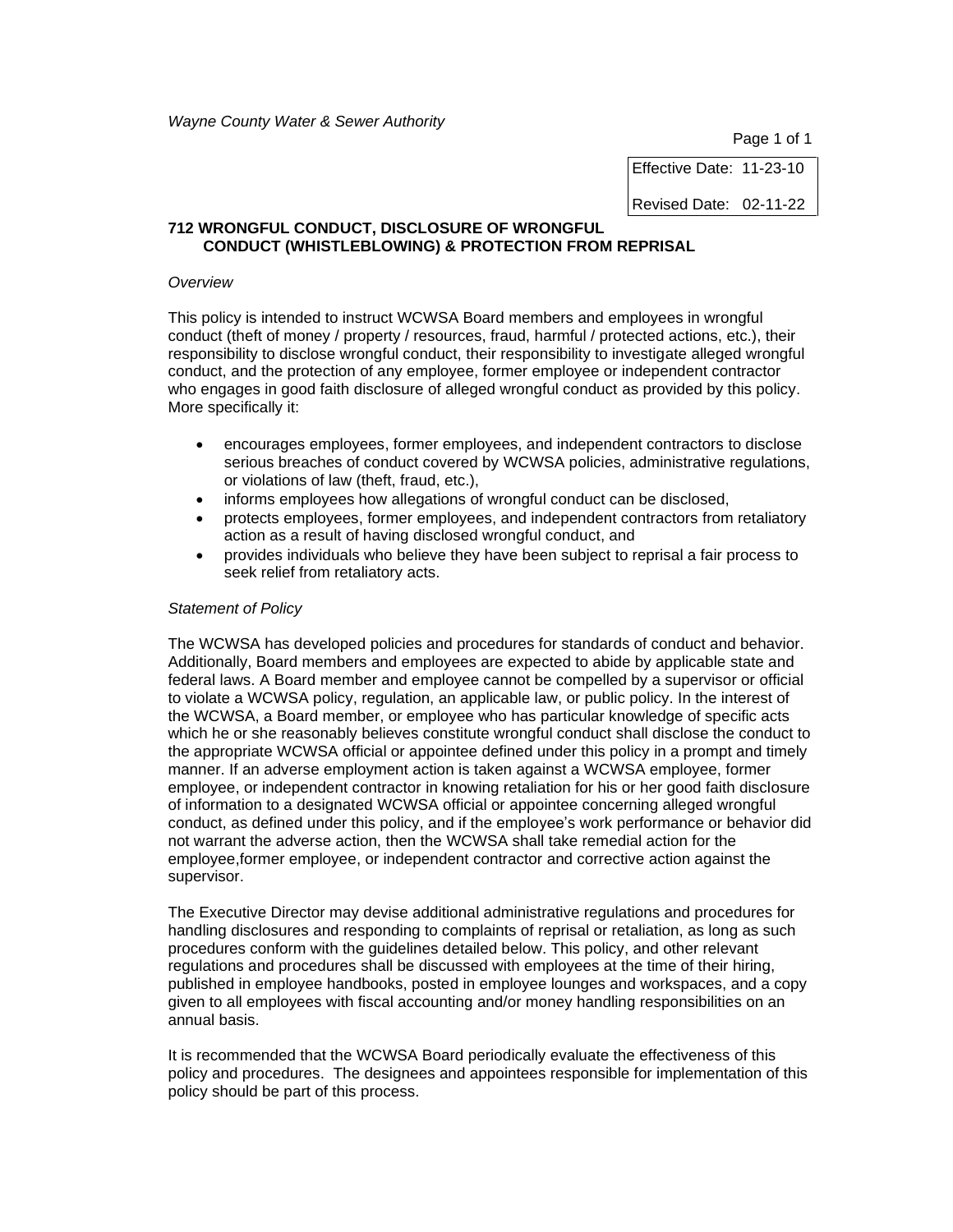# *Wrongful Conduct*

Wrongful conduct is defined in this policy to be:

- theft of WCWSA money, property, resources, or authority, or fraud, or the use of WCWSA money, property, resources, or authority for personal gain or other non WCWSA related purpose except as provided under WCWSA policy
- corruption, criminal or unethical activity, misconduct, waste, conflict of interest, intentional reporting of false or misleading information or abuse of authority
- a serious violation of WCWSA policy, regulation, and/or procedure
- an activity, policy, or practice of WCWSA that is reasonably believed to be a violation of any applicable law, rule, or regulation
- an activity, policy, or practice of WCWSA that is reasonably believed to pose a substantial and specific danger to the public health or safety

# *Disclosure and Disclosure Investigation (Whistle Blowing)*

• The WCWSA has policies, regulations, and procedures for maintaining standards of conduct, many of which are set forth in the Employee Handbook. Examples include policies on sexual and other unlawful harassment, policies on drug and alcohol use, policies prohibiting discrimination, and policies for the protection of WCWSA money, resources and services. When feasible, the procedures set out in the applicable policy should be followed to disclose violations.

In matters relating to wrongful conduct as defined in the section above, mismanagement of WCWSA resources, or an abuse of authority which is not covered by specific WCWSA policy, then disclosure of the violation should be made to the Executive Director, unless the Executive Director is the person violating the policy or engaging in wrongful conduct, in which case disclosure of the violation should be made to the Chairman of the WCWSA Board. It shall be the responsibility of the Executive Director and/or Chairman, as applicable, to receive such disclosures and to ensure that there is an investigation of the alleged disclosure of wrongful conduct (hereinafter referred to as a "disclosure investigation").

The Executive Director (unless the disclosure is against actions of the Executive Director) or WCWSA Board Chairman (the "Investigating Officer") who receives an alleged disclosure of wrongful conduct shall:

- 1) keep confidential the identity of the person(s) making the disclosure,
- 2) maintain a written record of the allegation,
- 3) and conduct an investigation or ensure that the appropriate unit (auditors, police, etc.) investigates the disclosure in a timely and reasonable manner, and
- 4) notify the Board and appropriate Board members at a time considered to be appropriate by the Investigating Officer.

In matters of disclosure, the Investigating Officer will make all reasonable attempts to maintain the identity of such person(s) making the disclosure in a confidential manner, as long as such maintaining this confidentiality does not interfere with conducting an investigation of the specific allegations or taking corrective action. In the event that the identity of such person(s) making the disclosure is known, upon the conclusion of the investigation the Investigating Officer will notify, in writing, such person(s) who made the disclosure of the determination and retain a copy of that notification. Similarly, where an individual has knowledge that he or she is being investigated for wrongful conduct, that individual should be notified of the determination of the disclosure investigation at a time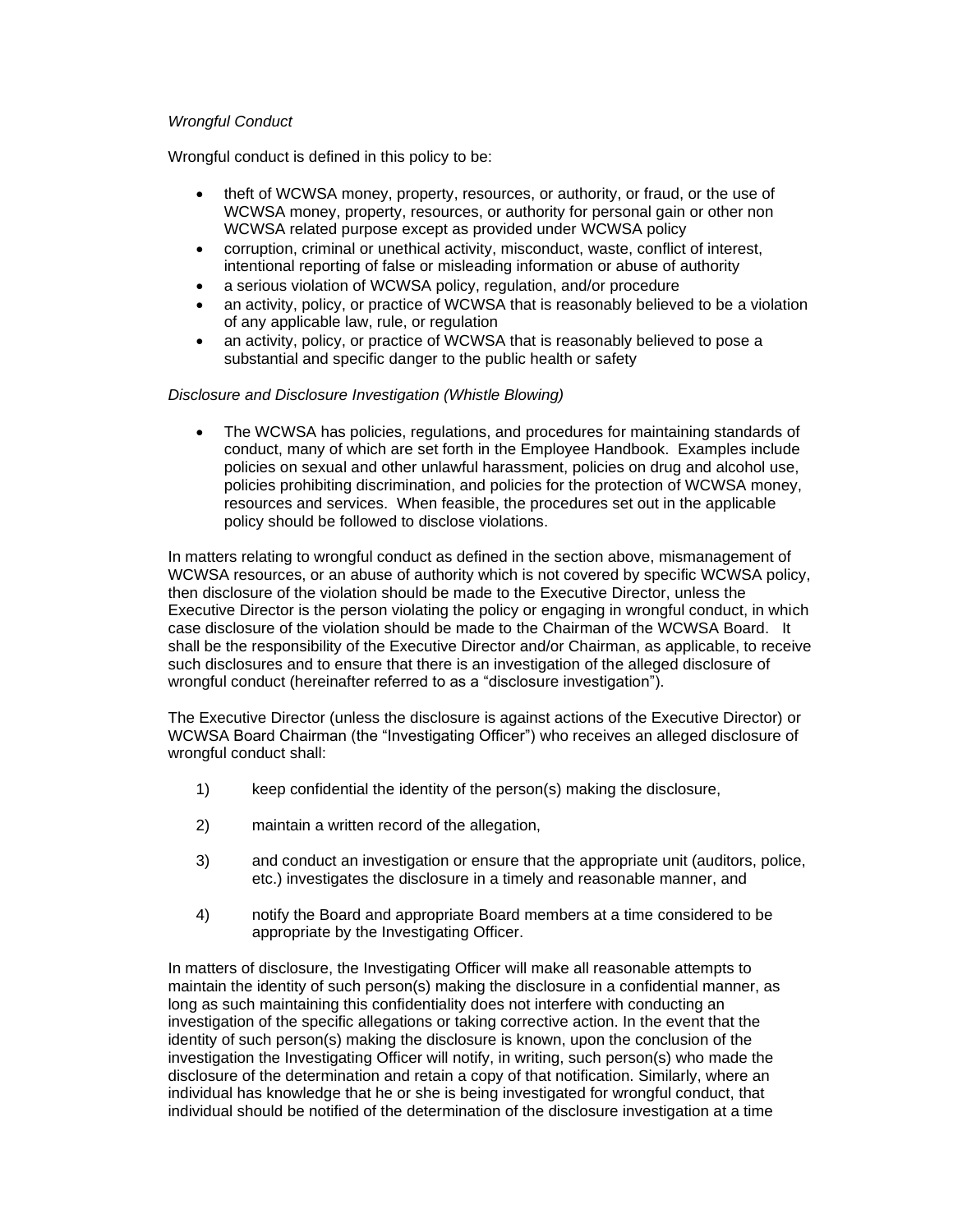considered to be appropriate by the Investigating Officer so that any notice would not compromise any further actions deemed appropriate by the Investigating Officer.

It should be noted that a disclosure warranting a disclosure investigation is not the same as making a complaint of reprisal for disclosure. A complaint of reprisal for disclosure requires retaliatory action as set forth below as a result of the disclosure before it can be pursued as a complaint of reprisal.

# *Anti-Reprisal Provisions*

Pursuant to Public Authorities Law Section 2857, and Labor Law Section 740, as amended, the WCWSA shall not retaliate against any employee, former employee or independent contractor for the disclosure of potential wrongful conduct, nor shall the WCWSA interfere with the right of any such person by any improper means aimed at deterring disclosure of potential wrongful conduct. Any attempts at retaliation or interference are strictly prohibited and:

- 1) No employee, former employee, or independent contractor who in good faith discloses potential violations of this Whistleblower Policy or other instances of potential wrongful conduct, shall suffer retaliatory action, including but not limited to harassment, discrimination, retaliation or adverse employment actions such as a denial of promotion, denial of benefits, demotion, suspension or discharge, or actions or threats that would adversely impact future employment, or actions or threats to contact or report suspected citizenship or immigration status of such person or his or her family/household member to federal, state, or local agencies.
- 2) All allegations of retaliation against a Whistleblower or interference with an individual seeking to disclose potential wrongful conduct will be thoroughly investigated by this WCWSA.
- 3) Any employee who retaliates against or had attempted to interfere with any individual for having in good faith disclosed potential violations of this Whistleblower Policy or other instances of potential wrongful conduct is subject to discipline, which may include termination of employment.
- 4) Any allegation of retaliation or interference will be taken and treated seriously and irrespective of the outcome of the initial complaint, will be treated as a separate matter.

# *Complaints of Reprisal*

- 1. An employee who has been subjected to retaliatory action based on his or her prior disclosure of an alleged or actual wrongful conduct may contest the action by filing a written complaint of reprisal with the Chairman of the WCWSA. The Chairman, or his or her designee, will review the complaint expeditiously to determine:
	- Whether the complainant made a disclosure of alleged wrongful conduct before retaliatory action was taken
	- Whether the responding party could reasonably have been construed to have had knowledge of the disclosure and the identity of the disclosing employee
	- Whether the complainant has in fact suffered retaliatory action after having made the disclosure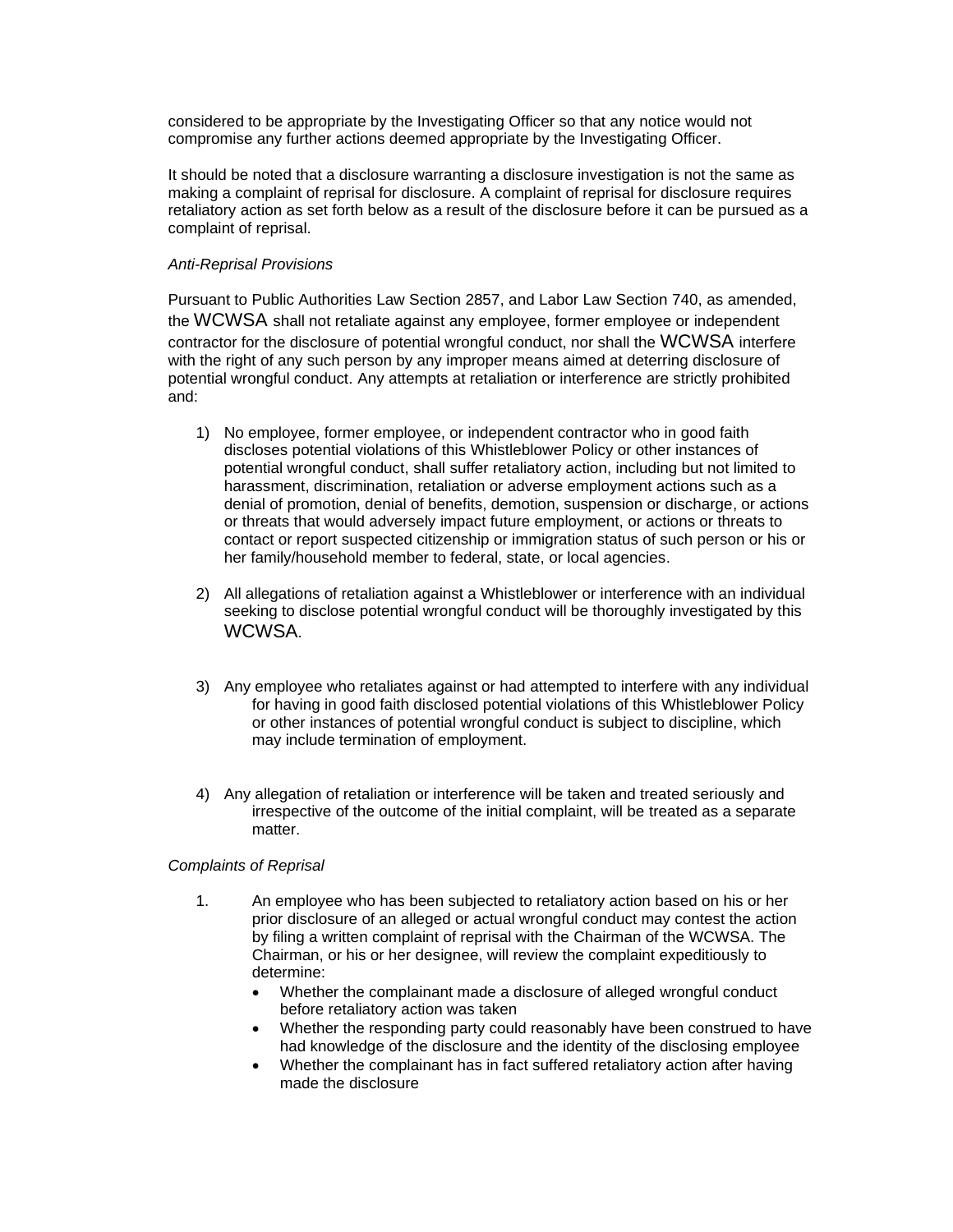- Whether the complainant alleges that retaliatory action occurred as a result of the disclosure
- 2. Within 30 days from the receipt of the complaint, if the Chairman (or designee) determines that all of the above elements are present, the Chairman should appoint a review officer or panel to investigate the claim and make a recommendation to the WCWSA Board.
- 3. At the time of appointing a review officer or panel, the Chairman should inform, in writing, the complaining party and responding party of:
	- the intent to proceed with an investigation,
	- the specific allegations to be investigated,
	- the appointment of the review officer or panel, and
	- allowing each party the written opportunity to support or respond to the allegations.
- 4. In situations where impartiality of the review officer or panel is questioned and there are sufficient factual basis to support external review, the Chairman could call for review by an external party. In this case, the costs should be incurred by the WCWSA.
- 5. The WCWSA Board can define the standards for the review process.
- 6. Once the review officer or panel has conducted a review and considers the investigation to be complete, the officer or panel will notify the Chairman of its completion. From the date of that notice, the review officer has thirty (30) days to report his or her findings and make any recommendation he or she deems appropriate to the Chairman. The Chairman, in conferral with the appropriate administrator should issue a letter of findings to both the complainant and the respondent.
- 7. A decision at this stage is appealable to the full WCWSA Board on procedural grounds only.
- 8. Nothing in this policy is intended to interfere with legitimate employment decisions.

# *Other Legal Rights Not Impaired*

This Whistleblower Policy and the procedures set forth herein are not intended to limit, diminish or impair any other rights or remedies that an individual may have under the law with respect to disclosing potential wrongdoing free from retaliation or adverse personnel action.

- 1. Specifically, these Whistleblower Policy and Procedures are not intended to limit any rights or remedies that an individual may have under the laws of the State of New York, including but not limited to the following provisions: Civil Service Law § 75-b, Labor Law § 740, State Finance Law § 191 (commonly known as the "False Claims Act"), and Executive Law § 55(1).
- 2. With respect to any rights or remedies that an individual may have pursuant to Civil Service Law § 75-b or Labor Law § 740, any such individual who wishes to preserve such rights shall prior to disclosing information to a government body, have made a good faith effort to provide the Executive Director or his or her designee the information to be disclosed and shall provide the Executive Director or designee a reasonable time to take appropriate action unless i) there is imminent and serious danger to public health or safety; ii) the individual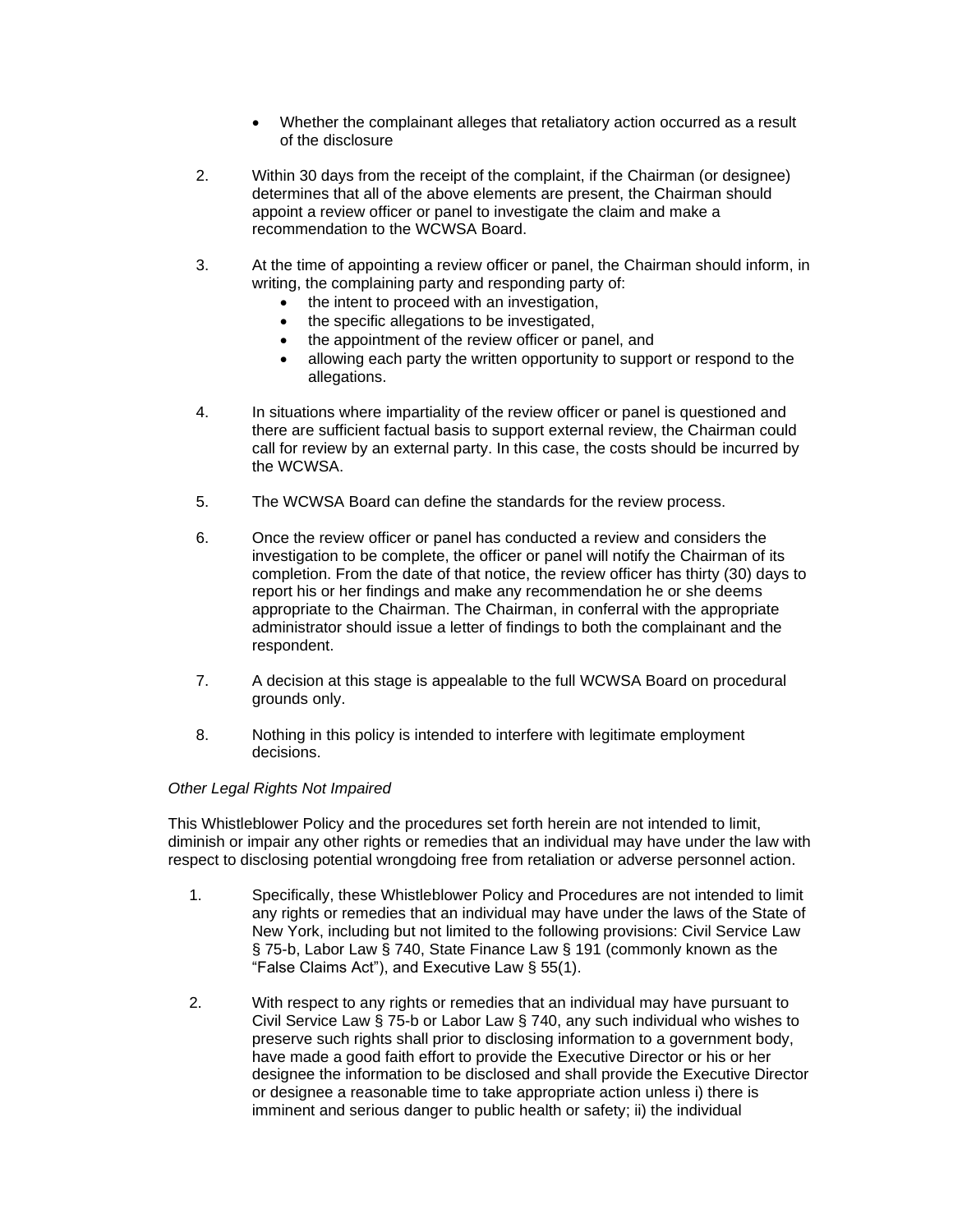reasonably believes that reporting to the Executive Director or designee would result in destruction of evidence or other concealment of the wrongful conduct; iii) the wrongful conduct could reasonably be expected to lead to endangering the welfare of a minor; iv) the individual reasonably believes that reporting to the Executive Director or designee would result in physical harm to the individual or any other person; or v) the individual reasonably believes that the Executive Director or designee is already aware of the wrongful conduct and will not correct said wrongful conduct. (*See* Civil Service Law § 75-b[2][b]; Labor Law § 740[3]).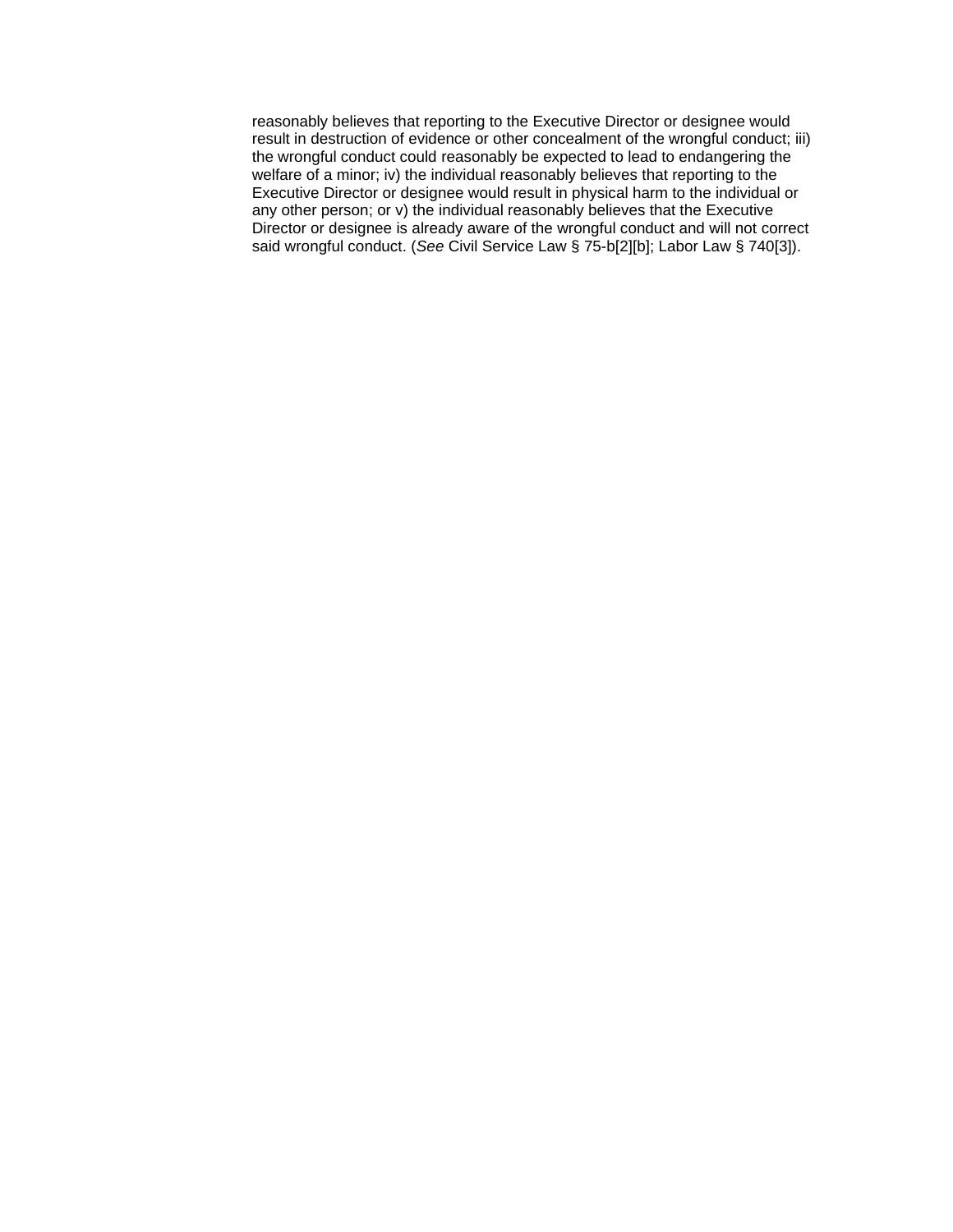# WAYNE COUNTY WATER & SEWER AUTHORITY ADMINISTRATIVE REGULATION

WRONGFUL CONDUCT,

# DISCLOSURE OF WRONGFUL CONDUCT (WHISTLE BLOWING) AND PROTECTION FROM REPRISAL NOTICES Date adopted: November 23, 2010 Last revised: February 10, 2022

To make clear the WCWSA Board's position on wrongful conduct, disclosure of wrongful conduct (whistle blowing), and protection from reprisal, the following message in a format of an  $8\frac{1}{2}$  inch by 11 inch printed notice shall be:

- Inserted as a page in all employee manuals;
- Posted in all employee lounges and break rooms;
- Discussed with all new employees at their orientation; and
- Posted in all WCWSA offices, and Executive Director's Office

# **STOP THEFT and FRAUD**

We urge employees, former employees, and independent contractors to report wrongful conduct, including theft or fraud (or suspected theft or fraud) of WCWSA money, equipment, resources, materials, or supplies, or the use of WCWSA paid work time for personal gain or profit, to authorities or police authorities. It is against the law to steal from the WCWSA or use WCWSA money, equipment, materials, or supplies, or paid work time for personal gain or profit. Every employee has a responsibility to protect what rightfully belongs to the public.

# REPORT

By WCWSA policy you can report wrongful conduct, including any activities that are violation of any applicable law, rule, or regulation, or pose a substantial and specific danger to public health and safety, theft or fraud (or suspected theft or fraud) of money, equipment, resources, materials, or supplies, or the use of WCWSA paid work time for personal gain or profit to the following Board Officers or Appointees. They must strive to keep your identity confidential:

> Martin J. Aman, Executive Director Wayne County Water and Sewer Authority 3377 Daansen Road Walworth, New York 14568 (315) 986-1929

LaVerne Bliek, Authority Chairman 5126 Steurrys Road Marion, N.Y. 14505 (315) 597-2324

**Place a telephone call, or send a note or letter**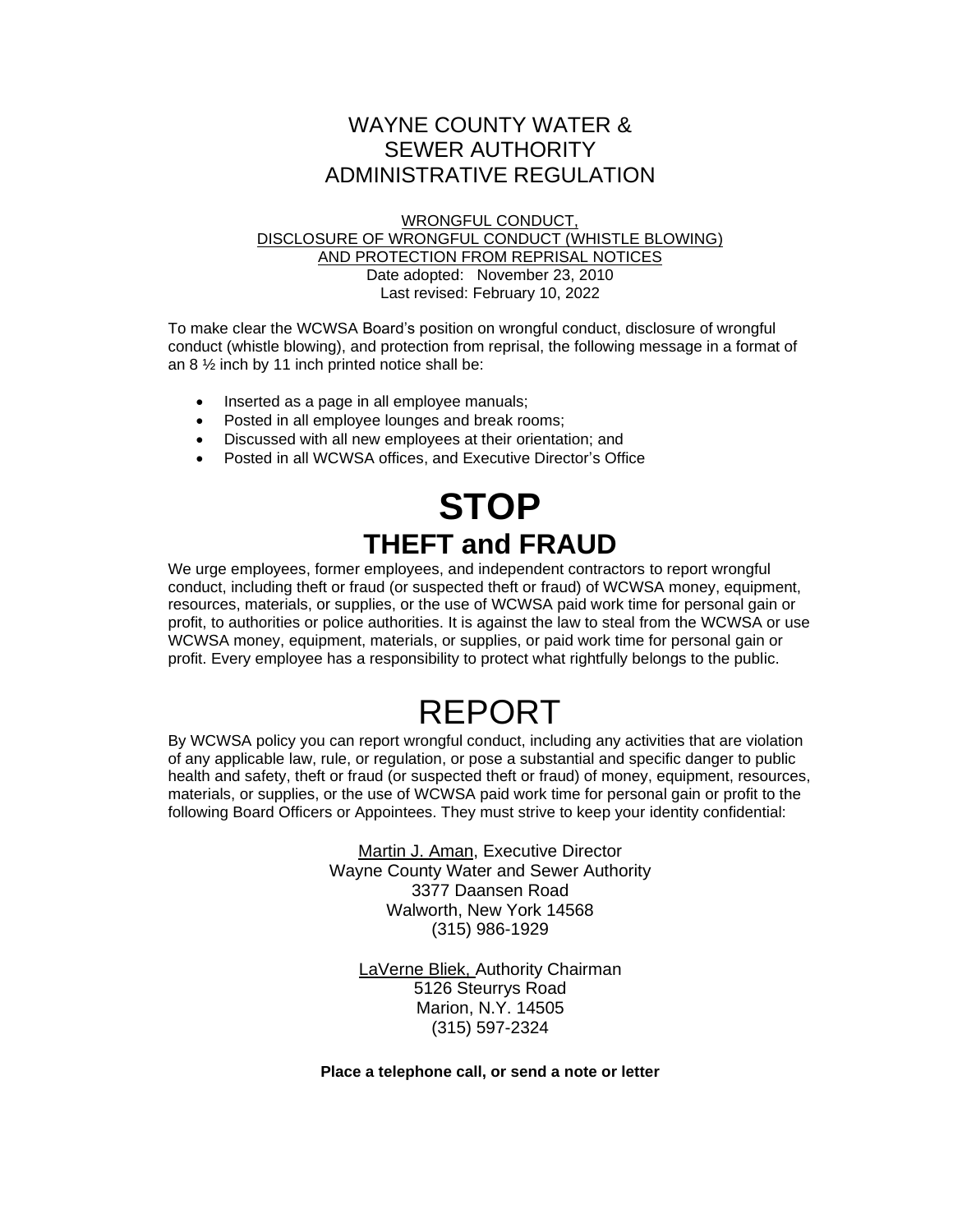# **YOU ARE PROTECTED**

By WCWSA policy and state law you are protected from any job reprisals as a result of your reporting or disclosure of any wrongful conduct, theft or fraud (or suspected theft or fraud).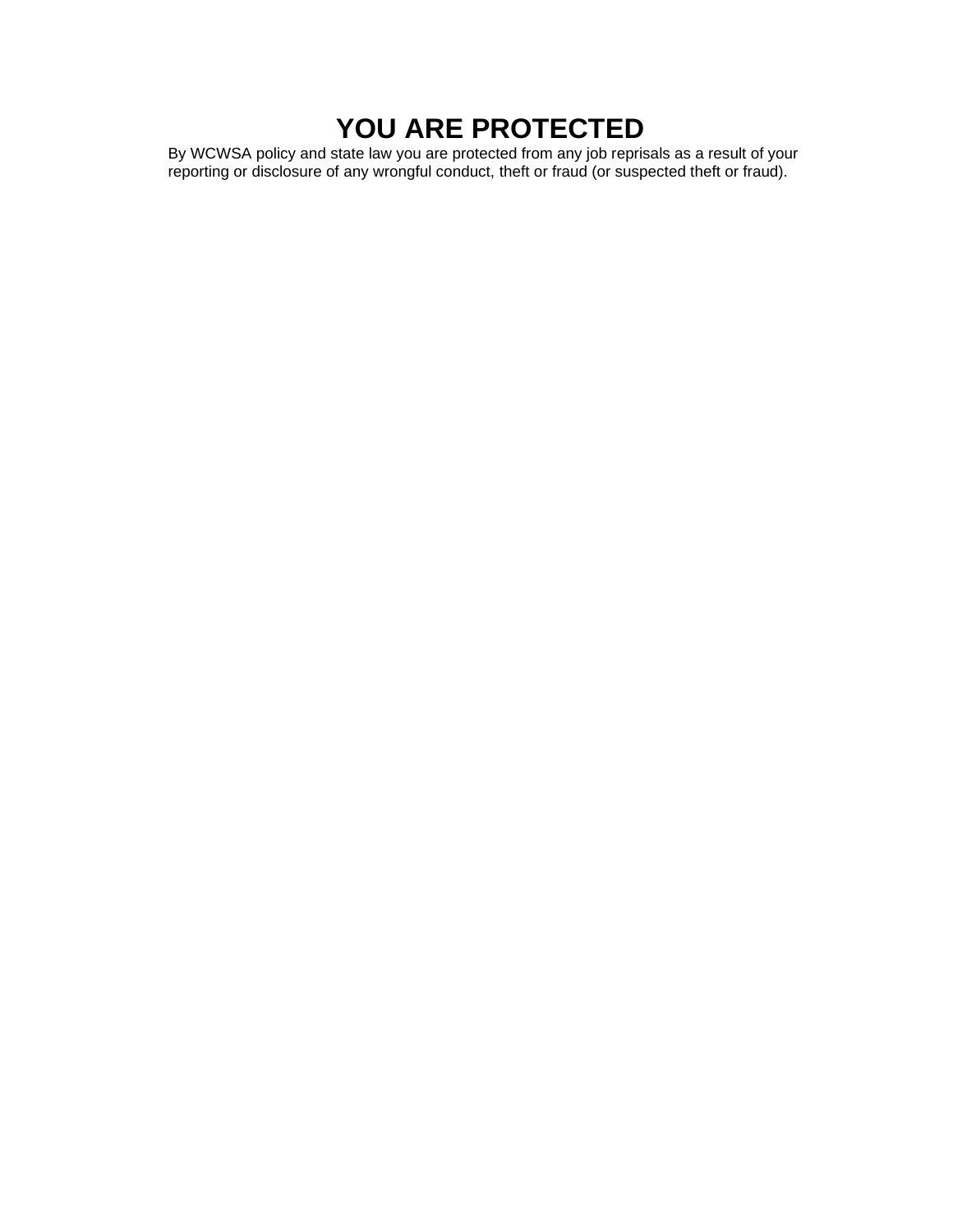Effective Date: 01-01-19

Revised Date: 01-01-19

# **713 CODE OF ETHICS**

*The WCWSA's Code of Ethics and Standards of Conduct was officially* adopted September 26, 2006*. Relevant provisions of that Code with respect to the purposes of this Employee Handbook are provided below.*

# ARTICLE I

### CODE OF ETHICS AND STANDARDS OF CONDUCT

# 1.1 STANDARDS OF CONDUCT.

- 1.1.1 No Member, officer or employee of the Authority should accept other employment which will impair his or her independence of judgment in the exercise of his or her official duties.
- 1.1.2 No Member, officer or employee of the Authority should accept employment or engage in any business or professional activity which will require him or her to disclose confidential information which he or she has gained by reason of his or her official position or employment.
- 1.1.3 No Member, officer or employee of the Authority should disclose confidential information acquired by him or her in the course of his or her official duties nor use such information to further his or her personal interests.
- 1.1.4 No Member, officer or employee of the Authority should use or attempt to use his or her official position to secure unwarranted privileges or exemptions for himself or herself or others.
- 1.1.5 A Member, officer or employee of the Authority should not by his or her conduct give reasonable basis for the impression that any person can improperly influence him or her or unduly enjoy his or her favor in the performance of his or her official duties, or that he or she is affected by the kinship, rank, position or influence of any party or person.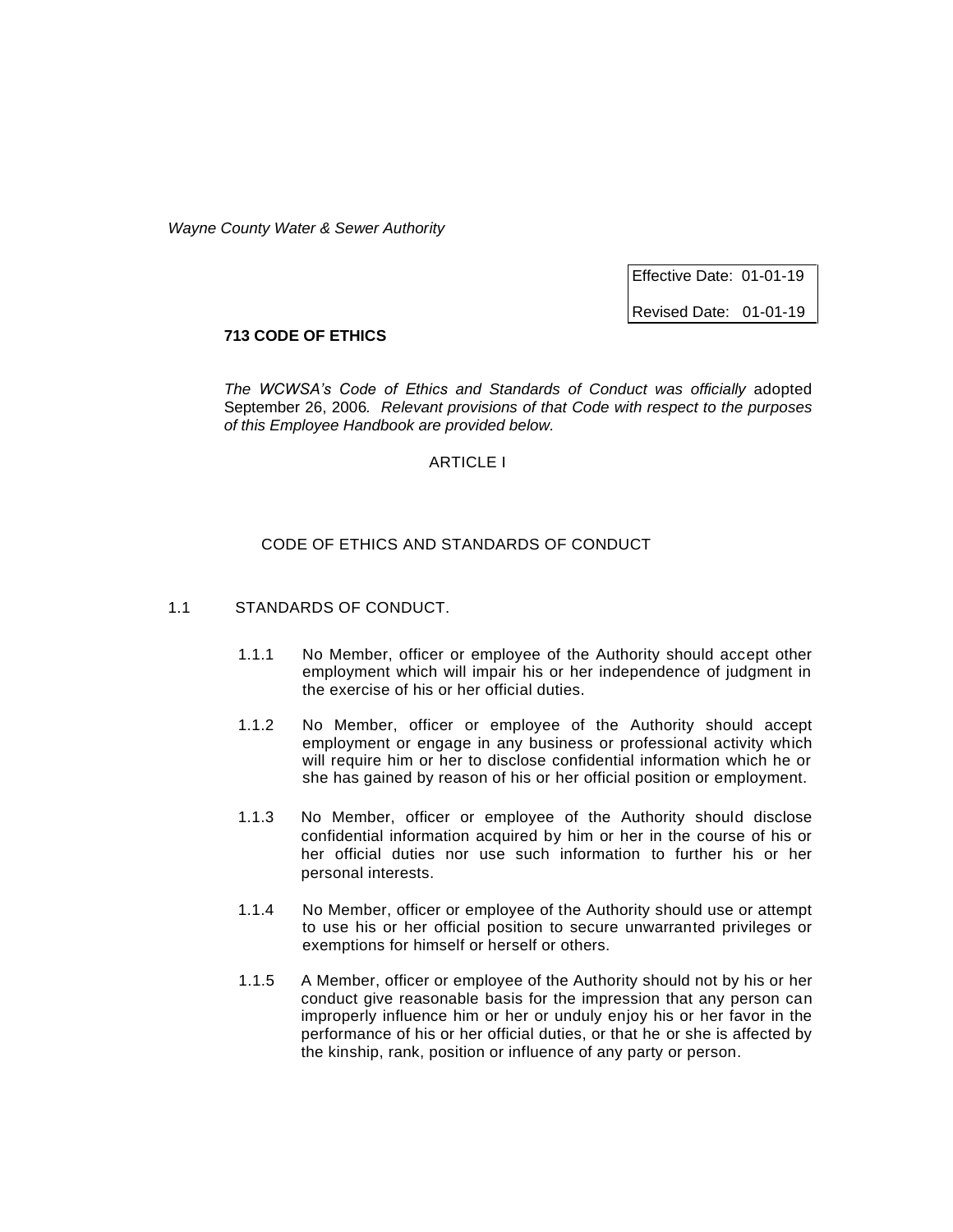- 1.1.6 A Member, officer or employee of the Authority should abstain from making personal investments in enterprises which he or she has reason to believe may be directly involved in decisions to be made by him or her or which will otherwise create substantial conflict between his or her duty in the Authority's interest and his or her private interest.
- 1.1.7 A Member, officer or employee of the Authority should endeavor to pursue a course of conduct which will not raise suspicion among the public that he or she is likely to be engaged in acts that are in violation of his or her trust.
- 1.1.8 No Member, officer or employee of the Authority should have any interest, financial or otherwise, direct or indirect, or engage in any business or transaction or professional activity or incur any obligation of any nature, which is in substantial conflict with the proper discharge of his or her duties in the public interest.
- 1.1.9 No Member, officer or employee of the Authority should engage in any transaction as representative or agent of the Authority with any business entity in which he or she has a direct or indirect financial interest that might reasonably tend to conflict with the proper discharge of his or her official duties.
- 1.1.10 No Member, officer or employee of the Authority employed on a full time basis or any firm or association of which such Member, officer of employee is a member nor corporation a substantial portion of the stock of which is owned or controlled directly or indirectly by such Member, officer or employee, should sell goods or services to any person, firm, corporation or association which is licensed or whose rates are fixed by the Authority.

# 1.2 PROHIBITION AGAINST CONFLICTS; LOANS.

1.2.1 Section 1199-pp of the New York Public Authorities Law sets forth the following requirements with respect to conflicts of interest:

> It shall be a misdemeanor for any member or any officer, agent, servant or employee of an authority to be in any way or manner interested, directly or indirectly, in the furnishing of work, materials, supplies or labor, or in any contract therefor which the authority is empowered by this title to make.

1.2.2 Section 2824(5) of the New York Public Authorities Law sets forth the following requirements with respect to prohibited loans:

> Notwithstanding any provision of any general, special or local law, municipal charter or ordinance to the contrary, no board of a state or local authority shall, directly or indirectly, including through any subsidiary, extend or maintain credit, arrange for the extension of credit, or renew an extension of credit, in the form of a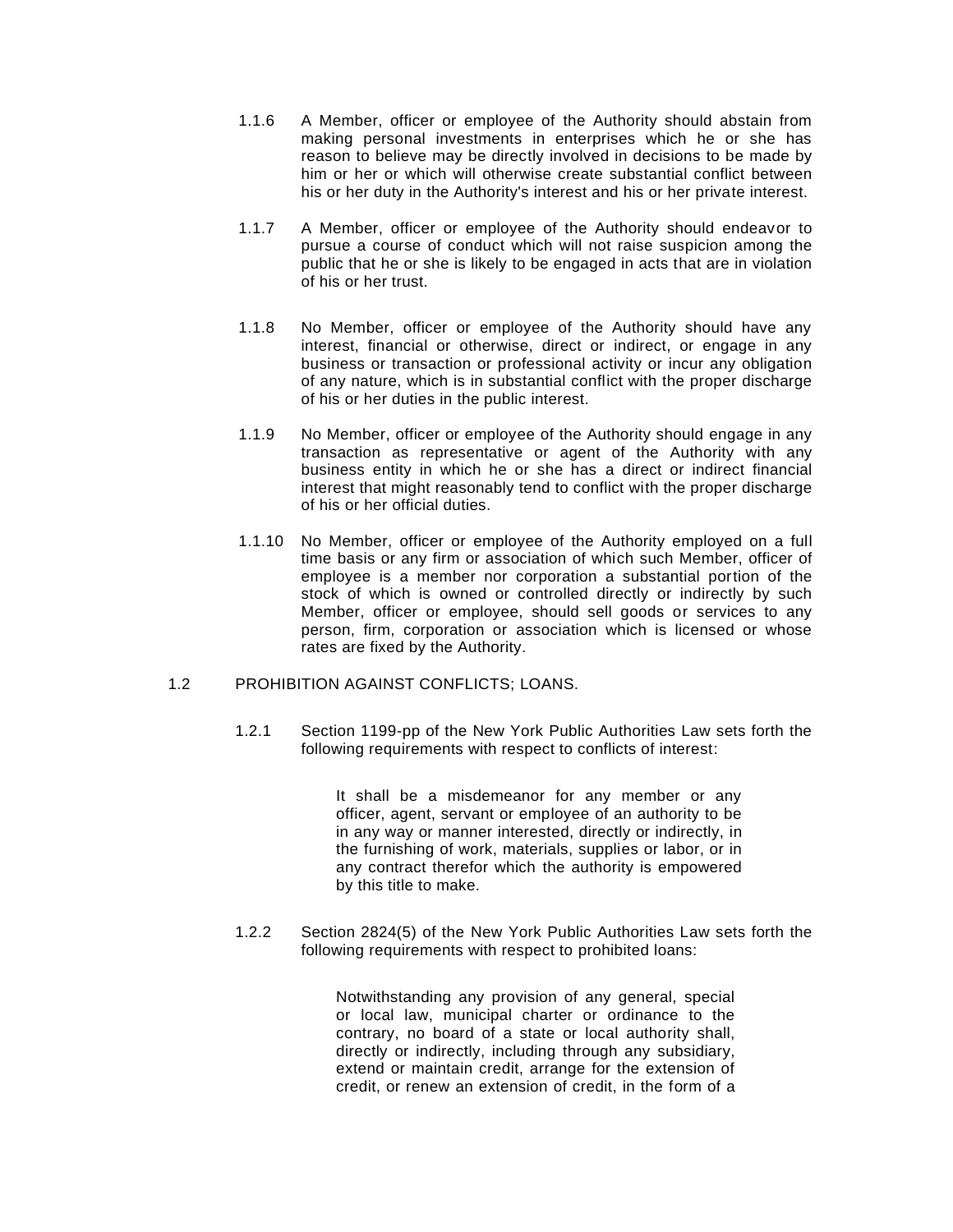personal loan to or for any officer, board member or employee (or the equivalent thereof) of the authority.

1.2.3 In the event the Authority discovers a violation of either of the above provisions, the Authority shall conduct an investigation and, if warranted, report the offense to the Inspector General of the State of New York.

## 1.3 ADDITIONAL RULES WITH RESPECT TO CONFLICTS OF INTEREST.

- 1.3.1 No Member, officer or employee of the Authority shall receive, or enter into ny agreement express or implied for, compensation for services to be rendered in relation to any case, proceeding, application, or other matter before the Authority, whereby his or her compensation is to be dependent or contingent upon any action by the Authority with respect to any license, contract, certificate, ruling, decision, opinion, rate schedule, franchise, or other benefit; provided, however, that nothing in this subdivision shall be deemed to prohibit the fixing at any time of fees based upon the reasonable value of services rendered.
- 1.3.2 No Member, officer or employee of the Authority or any firm or association of which such person is a member, or corporation, ten per centum or more of the stock of which is owned or controlled directly or indirectly by such person, shall (i) sell any goods or services having a value in excess of twenty-five dollars to the Authority or (ii) contract for or provide such services with or to any private entity where the power to contract, or retain on behalf of such private entity is exercised, directly or indirectly, by the Authority or an officer thereof, unless such goods or services are provided pursuant to an award or contract let after public notice and competitive bidding. This subdivision shall not apply to the publication of resolutions, advertisements or other legal propositions or notices in newspapers designated pursuant to law for such purpose and for which the rates are fixed pursuant to law.
- 1.3.3 No Member, officer or employee of the Authority shall directly or indirectly, solicit, accept or receive any gift having a value of seventyfive dollars or more whether in the form of money, service, loan, travel, entertainment, hospitality, thing or promise, or in any other form, under circumstances in which it could reasonably be inferred that the gift was intended to influence him or her, or could reasonably be expected to influence him or her, in the performance of his or her official duties or was intended as a reward for any official action on his or her part.
- 1.3.4 No Member, officer or employee of the Authority, other than in the proper discharge of official duties, shall receive, directly or indirectly, or enter into any agreement express or implied for, any compensation, in whatever form, for the appearance or rendition of services by himself or herself or another in relation to any proceeding, application or other matter before the Authority where such appearance or rendition of services is in connection with: (i) the purchase, sale, rental or lease of real property, goods or services, or a contract therefore,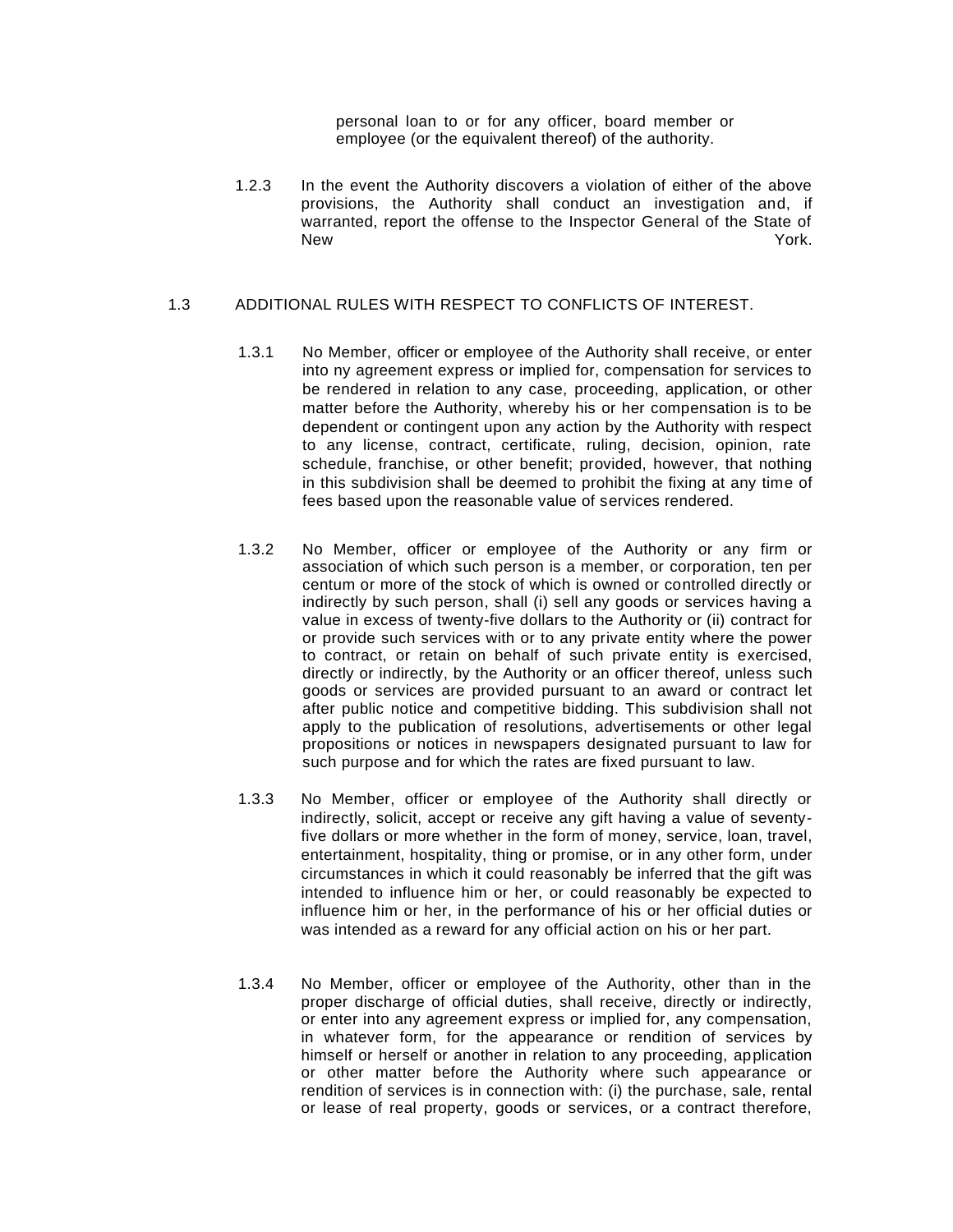from, to or with the Authority; (ii) any proceeding relating to rate making; (iii) the adoption or repeal of any rule or regulation having the force and effect of law; (iv) the obtaining of grants of money or loans; (v) licensing; or (vi) any proceeding relating to a franchise provided for in the public service law.

- 1.3.5 No person who has served as a Member, officer or employee of the Authority shall within a period of two years after the termination of such service or employment appear or practice before the Authority or receive compensation for any services rendered by such former Member, officer or employee on behalf of any person, firm, corporation or association in relation to any proceeding or application or other matter before the Authority. No Member, officer or employee of the Authority shall after the termination of such service or employment appear, practice, communicate or otherwise render services before the Authority or receive compensation for any such services rendered by such former Member, officer or employee on behalf of any person, firm, corporation or other entity in relation to any proceeding, application or transaction with respect to which such person was directly concerned and in which he or she personally participated during the period of his or her service or employment or which was under his or her active consideration.
- 1.3.6 Nothing contained in this Article I shall be construed or applied to prohibit any firm, association or corporation, in which any present or former Member, officer or employee of the Authority is a member, associate, retired member, of counsel or shareholder, from appearing, practicing, communicating or otherwise rendering services in relation to any matter before, or transacting business with the Authority, where such Member, officer or employee does not share in the net revenues, as defined in accordance with generally accepted accounting principles by the state ethics commission, resulting therefrom, or, acting in good faith, reasonably believed that he or she would not share in the net revenues as so defined.

## 1.4 DUTY TO DISCLOSE.

- 1.4.1 Each Member, officer and employee shall have the duty to report to the Authority's Ethics Officer, Chair of the Audit Committee or Board in writing any violations or possible violations of the terms of this Code, including without limitation instances of conduct prohibited by Sections 1.1, 1.2 or 1.3 hereof.
- 1.4.2 Each Member, officer and employee shall promptly:

1.4.2.1 Bring to the attention of the Audit Committee any material information of which he or she becomes aware that affects the disclosures made by the Authority in any report required to be filed with the New York State Authority Budget Office.

1.4.2.2 Bring to the attention of the Audit Committee any information he or she may have concerning (a) significant deficiencies in the design or operation of internal controls which could adversely